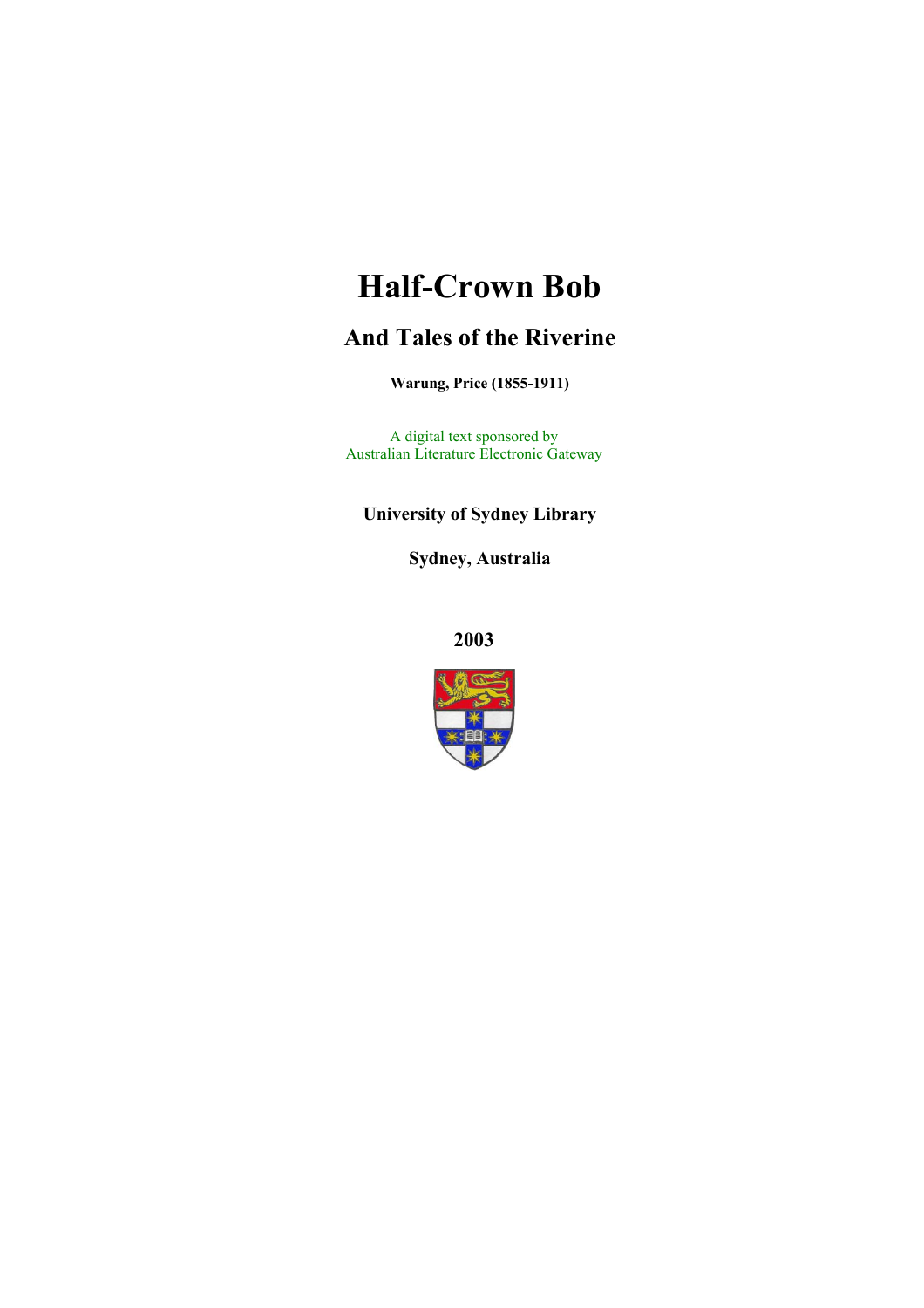http://purl.library.usyd.edu.au/setis/id/warhalf © University of Sydney Library. The texts and images are not to be used for commercial purposes without permission

**Source Text:** 

 Prepared from the print edition published by Swan Sonnenschein & Co. London 1898. 323pp.

All quotation marks are retained as data.

First Published: 1898

*setis australian etexts short stories 1890-1909*

### **Half-Crown Bob**

**And Tales of the Riverine** 

**London** 

**Swan Sonnenschein & Co.** 

**1898**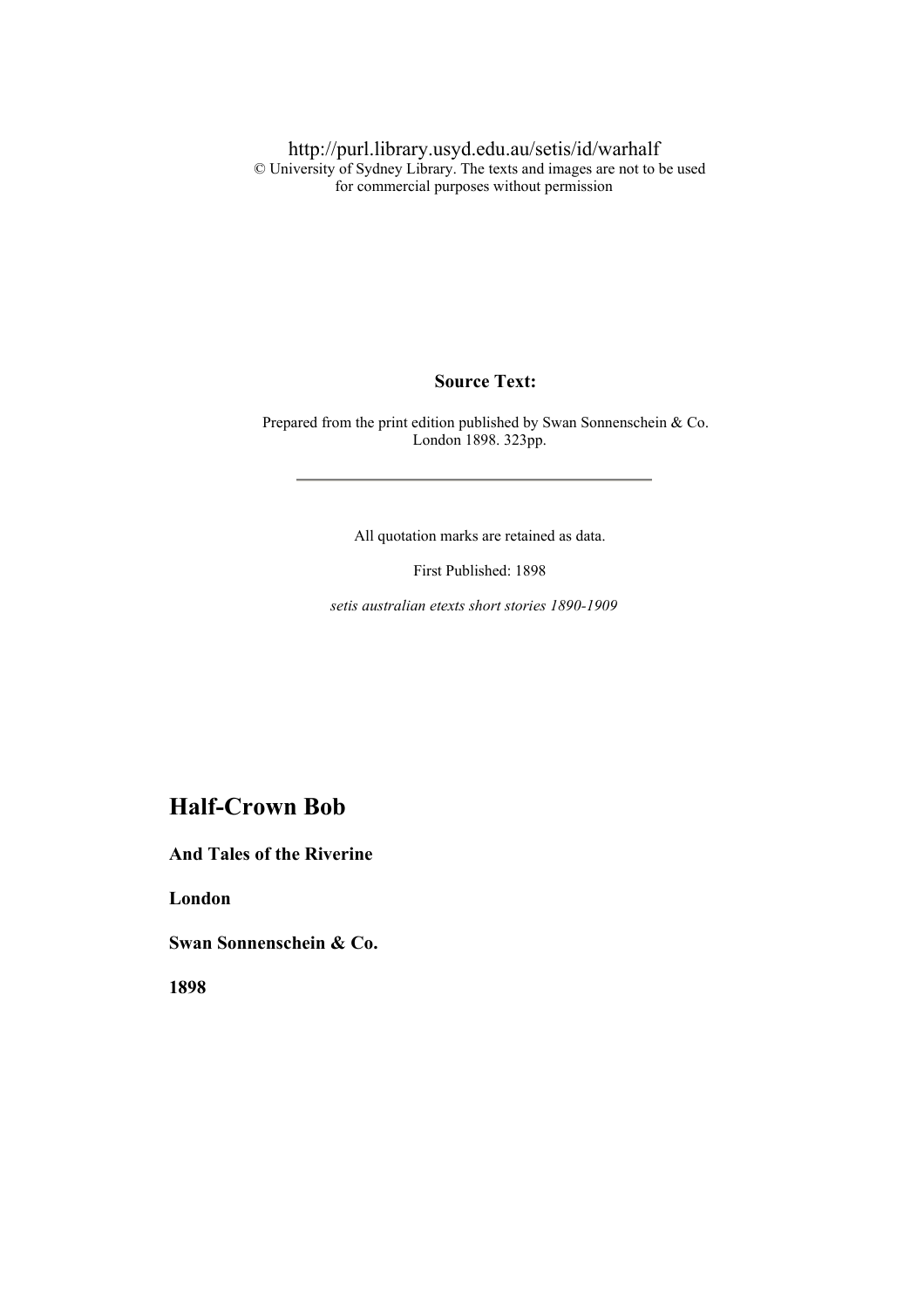# **Note**

 SEVERAL of the stories and sketches appearing in this volume are republished from the *Bulletin;* and the Author's acknowledgments are also due to Messrs. John Fairfax and Sons, proprietors of the *Sydney Morning Herald* and *Sydney Mail* for permission to re-issue "Half-Crown Bob" and "The Idyl of Melool Woodpile."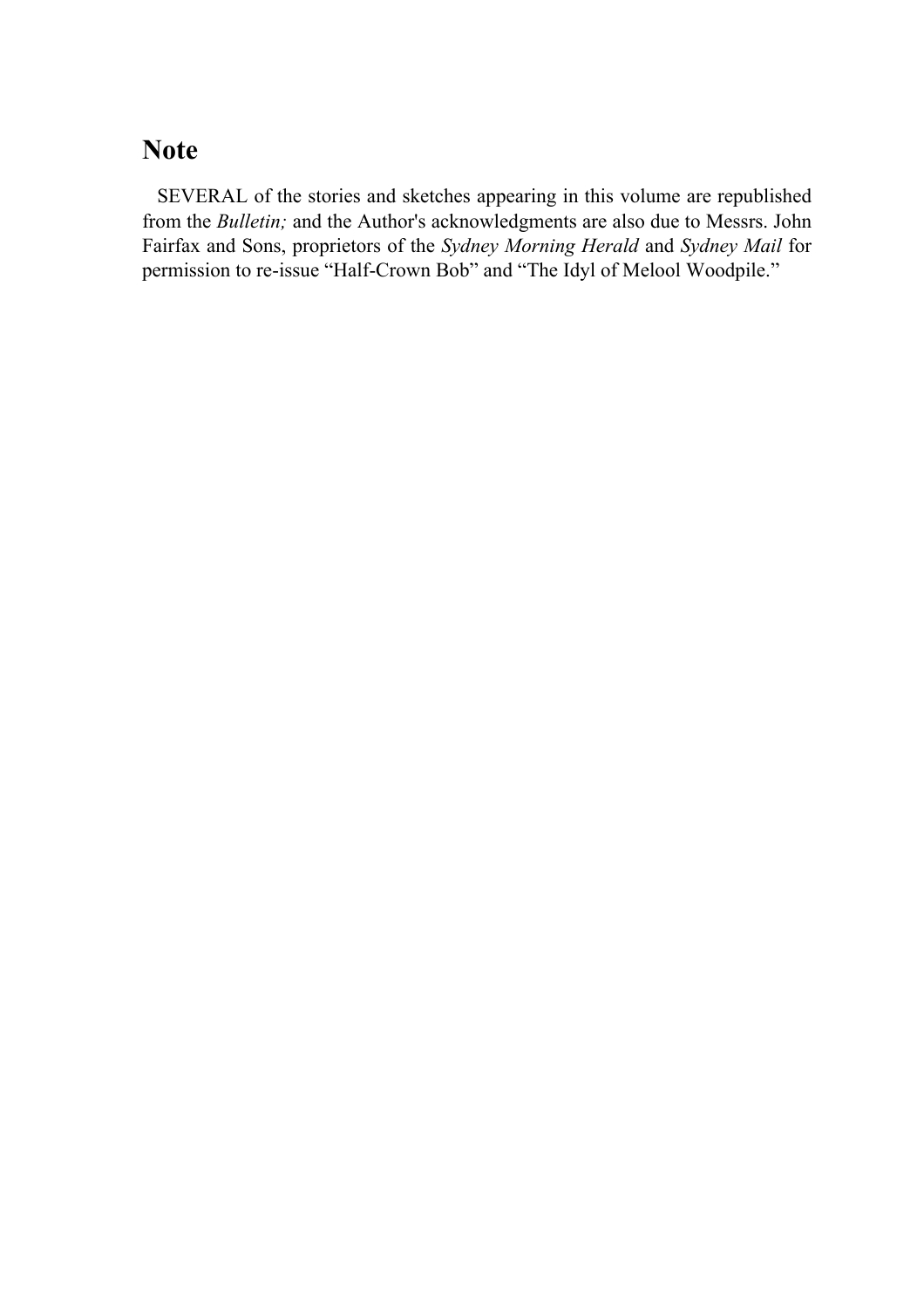# **Contents**

|                                       | PAGE |
|---------------------------------------|------|
| IN PUGGA MILLY REACH                  | 1    |
| THE IDYL OF MELOOL WOOD-PILE          | 31   |
| THE LAST OF THE <i>WOMBAT</i> BARGE   | 45   |
| DICTIONARY NED                        | 73   |
| THE INCINERATION OF DICTIONARY NED 97 |      |
| THE DOOM OF WALMSLEY'S <i>RUBY</i>    | 122  |
| <b>BESS o' THE RIVERS</b>             | 142  |
| <b>JIM THE REBATER</b>                | 161  |
| <b>HIS FATHER</b>                     | 181  |
| "HALF-CROWN BOB"                      | 199  |
| <b>VESPER</b>                         | 297  |
| <b>BROTHERS TWAIN</b>                 | 304  |
| <b>BENEATH THE SUMMER SUN</b>         | 313  |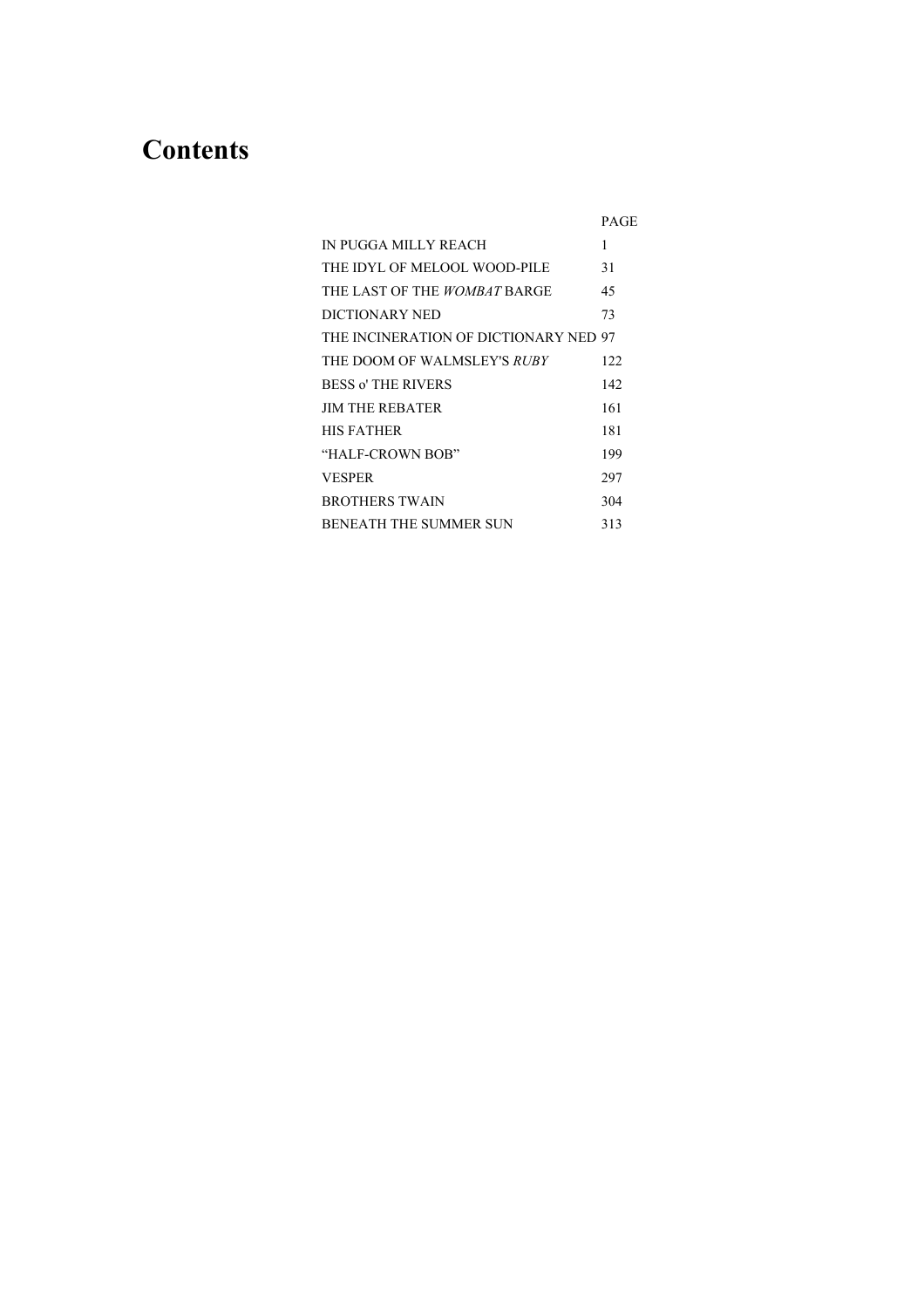**Tales of the Riverine**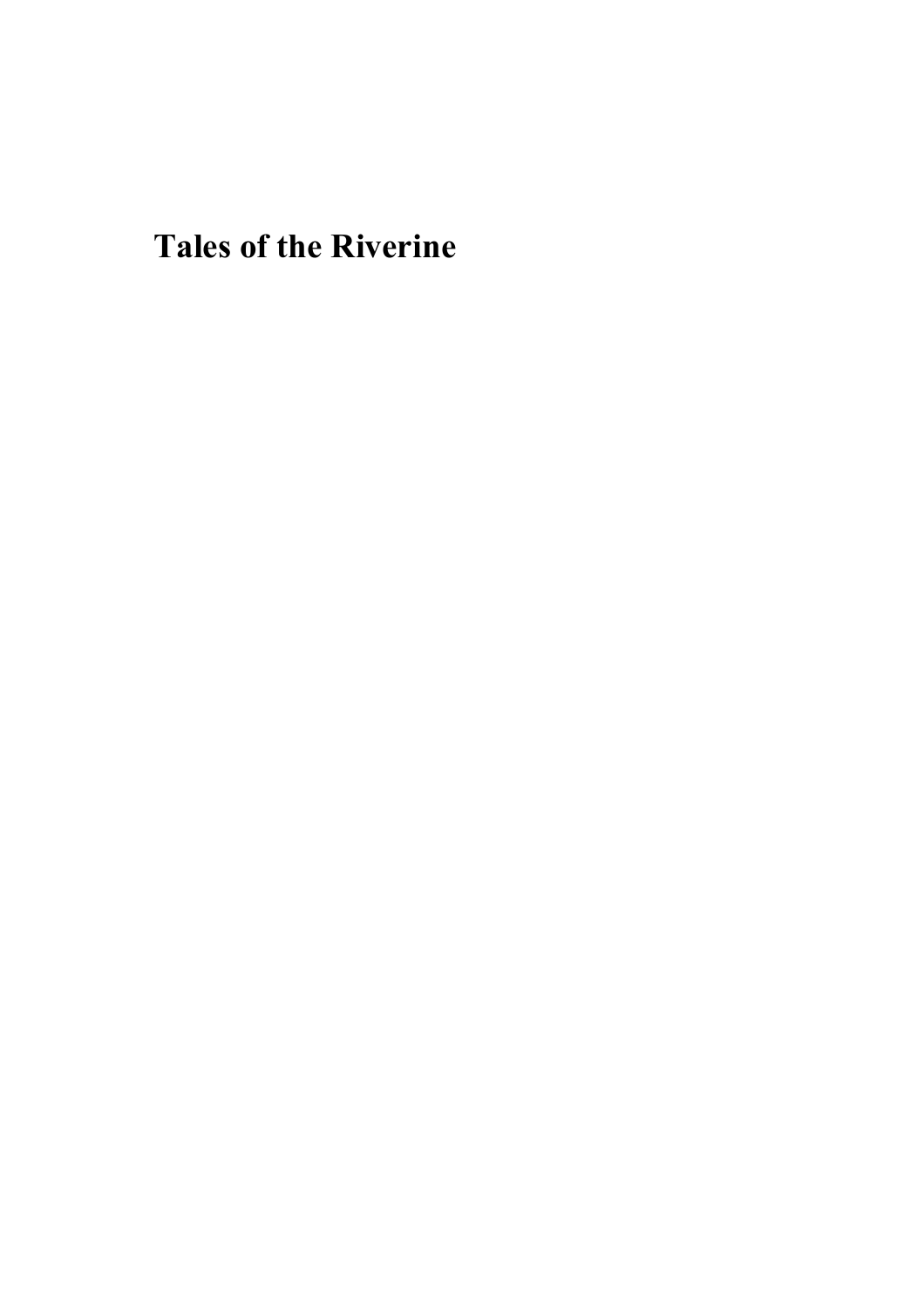## **In Pugga Milly Reach**

#### **I**

 BIG, burly Tom M'Grundy, with the thirst of a sponge, features of a red, red nose, the heart of an angel, and the financial genius of a Wilkins Micawber—his I. O. U.s and P. N.s would have covered the Old Man Plain with a pavement of tesselated indebtedness—drove up to the boats as they were raising steam for the trip to Echuca. They had dropped down from the wharves overnight, and had tied up at the south bank of the Murrumbidgee, just below the bend in the stream where the one hundred and fifty acre police paddock runs into Mungadel Station. Both the steamers—the *Jessie Jane* and the *Resolution*—were under M'Grundy's agency, and while there was no dodge that Mac could not work to steal a march upon an opposing firm—the rivers ring yet with the way he "did" McCulloch's Hay manager (Fehon, present N. S. W. Railway Commissioner, was boss of the big concern then) out of £2000 worth of wool freight—he was studiously just to the several owners he represented. He tapped them for loans and drinks with equal impartiality, and he gave the "little" men with the one cranky steamer and the solitary crazy barge the same show for cutting a plummy slice out of the rich cake of the season's wool-traffic, as he did the "bigger" men, who had half-a-dozen steamers and twice as many barges. No flunkeyish, kiss-his-hand favouritism to the well-in owner was ever shown by Tom M'Grundy, and it would have been better for the small men on the rivers had all the agents and managers followed his lead.

 The *Jessie Jane* was a small man's craft, skippered by its owner, and under the double disadvantage of carrying with its cargo an eternally-onthe-eve-of-going-to-blazes boiler and a tremendous mortgage; while the *Resolution* belonged to a man who was being helped literally by a bank, and who—though bound to go under some time like all bank-made creatures (some day I'll recite certain legends of a Riverina bank-sweating room)—would be "on the top" for five seasons or so. Therefore Tom M'Grundy would, without doubt, have found it in the long run much more to his own profit had he favoured the *Resolution*. But that was not his way of doing business.

 As he drew rein on the sandy hummock, he hailed the crafts which the freshet was jostling restlessly against one another. The gilded, brassy *Resolution*, with a barge lashed a-beam, lay astern of the beggarly *Jessie Jane*, which looked as if the current half-year's interest on the mortgage now just due would sink her to the bottom of the river; and the big boat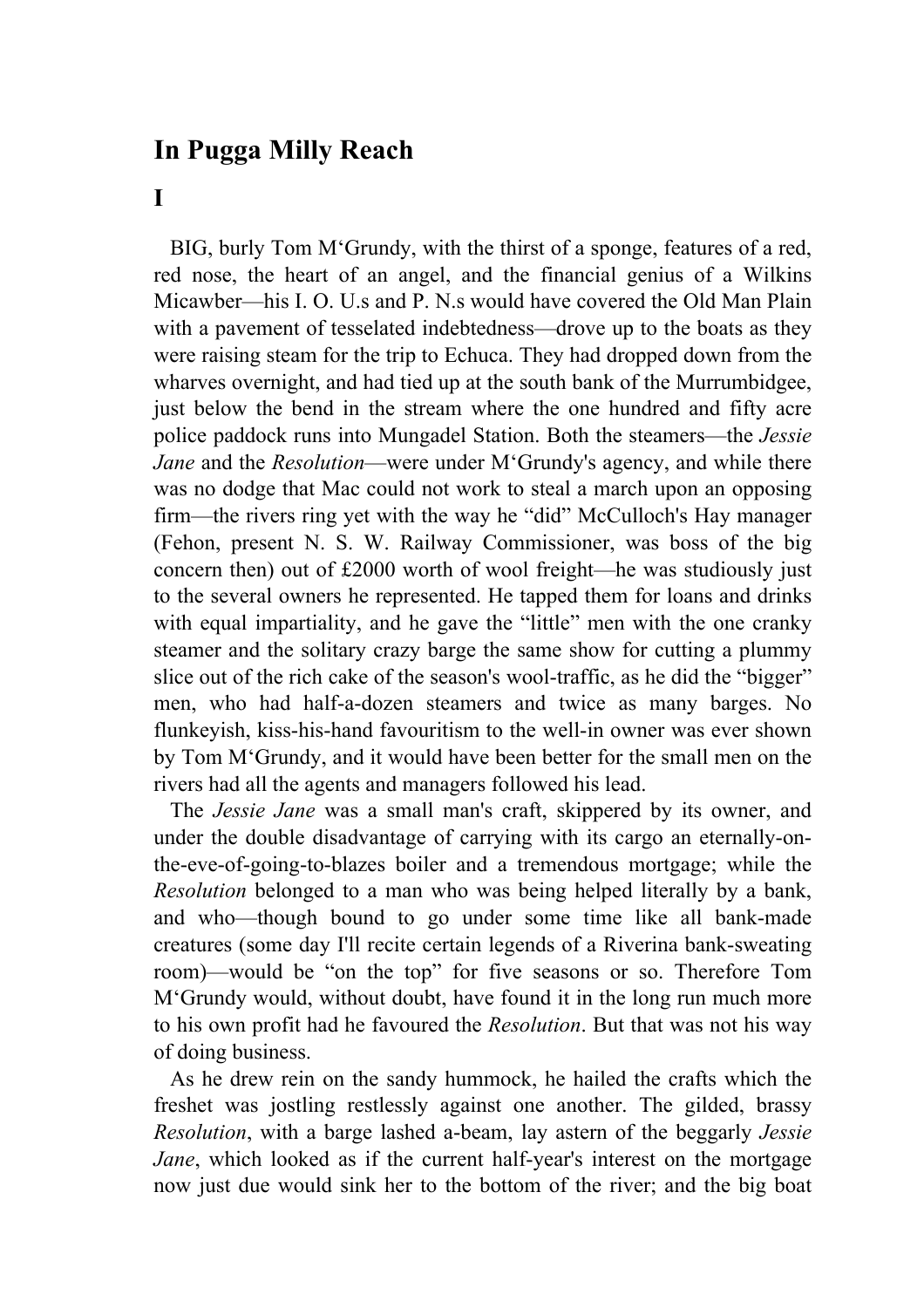now and then stuck her nose more viciously into her shabby rival, as though she would smash her from very contempt. The *Resolution* and her barge were carrying twelve hundred bales of "way back" clips, and the tarpaulined pile towered majestically above the four hundred which were all the *Jessie* and her barge were permitted by stern Tommy Freeman, the Echuca representative of the Melbourne Underwriters' Association, to load up with.

 The contrast between the two crafts was so forcible, that even unreflective Tom Mac was struck by it, and hesitated, after hailing, as to whether it would not, as a mere matter of business, be the better policy to give the commission direct to the *Resolution*, instead of making it a matter of competition. Before he could decide, however, slim Jim Barton, owner and master of the *Jessie Jane*, was clambering up the bank in answer to his call.

"Morning, Mr. Mac! What's up? Anything fresh?"

 "Morning, Jim. Yes, there's a fresh freight offering, but I'm going to give you and the *Resolution* the chance of it. It will all depend on who can get to Echuca first, and back to Mungadel!"

 "Oh, racing!" Jim's face, which had lit up with the agent's first words, lost its animation. "I'm not on. I can't race, and I'm not going to run risks of that sort."

 "Well," said sympathetic Mac, "it isn't exactly a race, Jim. But look here, wait till that lazy lubber of a Linton comes. Damn. You'd think that chap was commodore of the Pacific squadron, he puts on so much side! Now, Linton—I say, Linton, Skipper Linton, hurry up, man!"

 "Aye, aye, Mr. M'Grundy, I'm coming!" and slowly, as became the master of the dashingest new boat on the rivers, not to mention his antecedents as an officer of Money-Wigrams line, he walked from his state-room—they were "state-rooms" on the *Resolution*, and "cabooses" on the *Jessie Jane*—to the gangway. There he stopped.

"Breakfasted, Mr. M'Grundy?" he drawled.

 "No," growled the agent, losing patience. "But I'm just going to have a bite with Barton here. I want to see you first. Look sharp!"

 And while the dandy of the boating was digesting the unceremonious speech in his slow walk, Mac turned to Barton and said—"Can't stand his damned nonsense, Jim, so I'll take a bit with you if you don't mind."

 "Very welcome, Mr. Mac, of course, but I can't give you ham-andchicken and wine, you know. we've only salmon and tea." And Jim laughed.

 " 'Better,' as Solomon says, 'tinned fish and billy tea where no side is, than a French dinner with show and bounce,' " said Mr. M'Grundy; and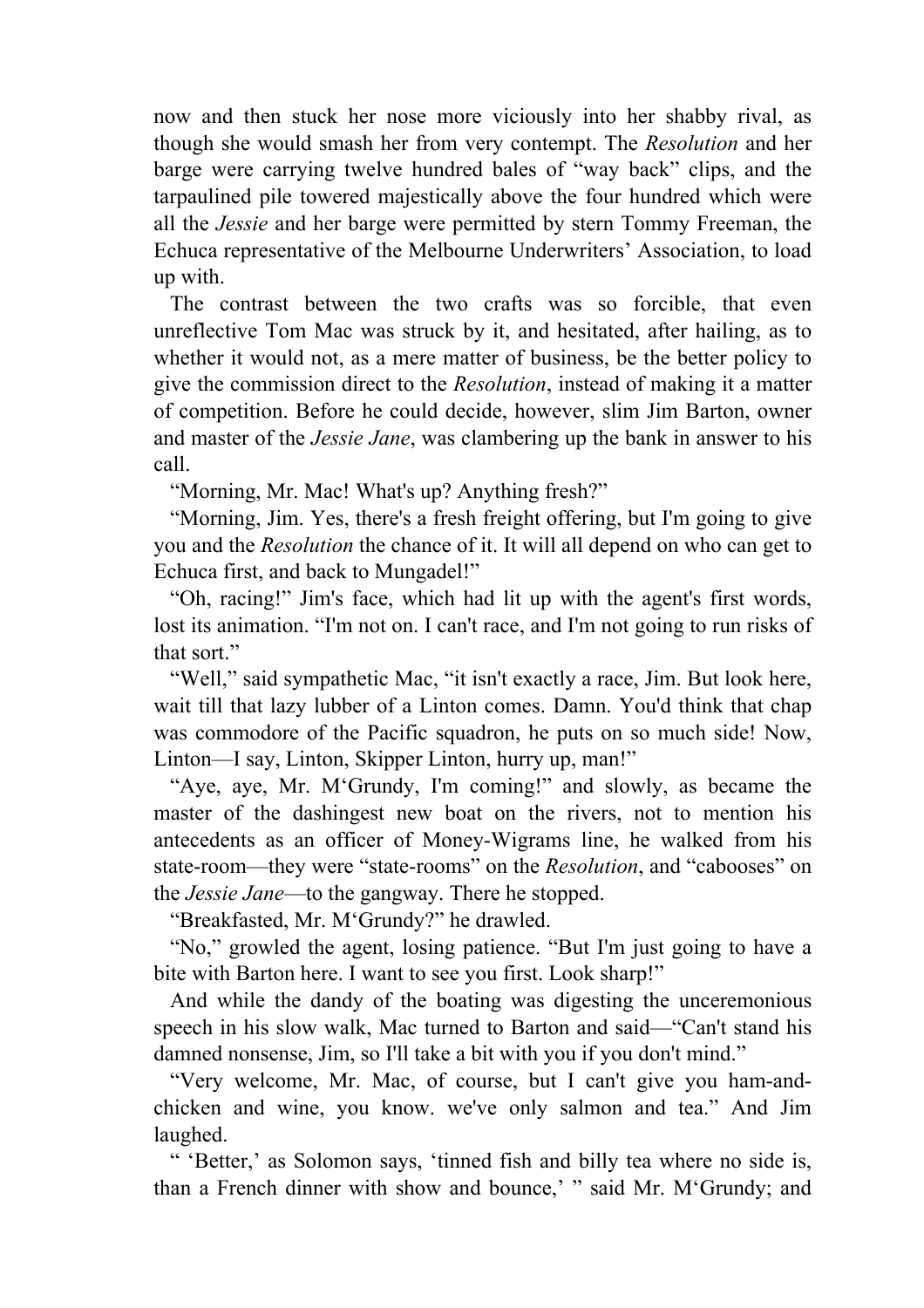then, as Captain Linton drew near, he communicated his news.

 "Look here, chaps, after you dropped down last night, Tom Lang of Mungadel came to me. He says by the time you get to Echuca, sixty tons of Ryland's wire ought to be there. Now, it's a matter of first importance that he should get it here within a fortnight. It's for his back country, and he can get teams now for next to nothing, and if he misses the chance it's all up with his back-country improvements for a year."

 "Well," broke in Linton, as Mac stopped for breath, "McCullochs' Lang's agents, they can run it down easily!"

 "That's just it. They say they can't. They're rather cocky, and say wire loading must wait their boat's convenience, and there's a rush of higherpriced freight, and they won't take more wire than makes a fair proportion of dead-weight."

 "That's the case with everybody," said Linton, "unless," he added superciliously, "it suits Barton here."

 "All right, Dick Linton, if you turn up your nose at a good thing before you know what it is, that's your own look-out. If I hadn't promised Mr. Lang to put the proposal before you both, I'm blest if I wouldn't give it to Jim straight."

Grundy was getting nettled.

 "Well," said Linton, now scenting something below the surface, "I don't see as there can be much in it for anybody when the big firm say no to it."

 "Ah, but the big firm haven't had the chance of saying no to what I offer you two. Lang's temper's up, and he'll give special terms to get this wire here in the time."

"What are they?"

 "Double rates for the wire, thirty tons Ballarat chaff—must be Ballarat, if you can pick it up at Echuca while you are there, without waiting—at six ten,—that ought to give you a couple of pounds a ton profit—and——" He paused to give a rhetorical effect to his next sentence.

"Don't be all day, Mac; time's slipping along," said Linton.

"All his lading down and up for this and the next season."

 "By George, those are grand terms, Mr. Mac," said Barton. "He must want that wire badly."

 "He does. You see, he'll save about six pounds per ton in back-loading, and Heaven knows how much by getting his back-blocks fenced in before next year; besides, there's the dishing of McCulloch. That's worth something to a man like Lang, who makes something out of other people's necessities."

 "But, Mr. Mac, what have we to do? Do we get the loading between us?" questioned the *Jessie Jane's* skipper.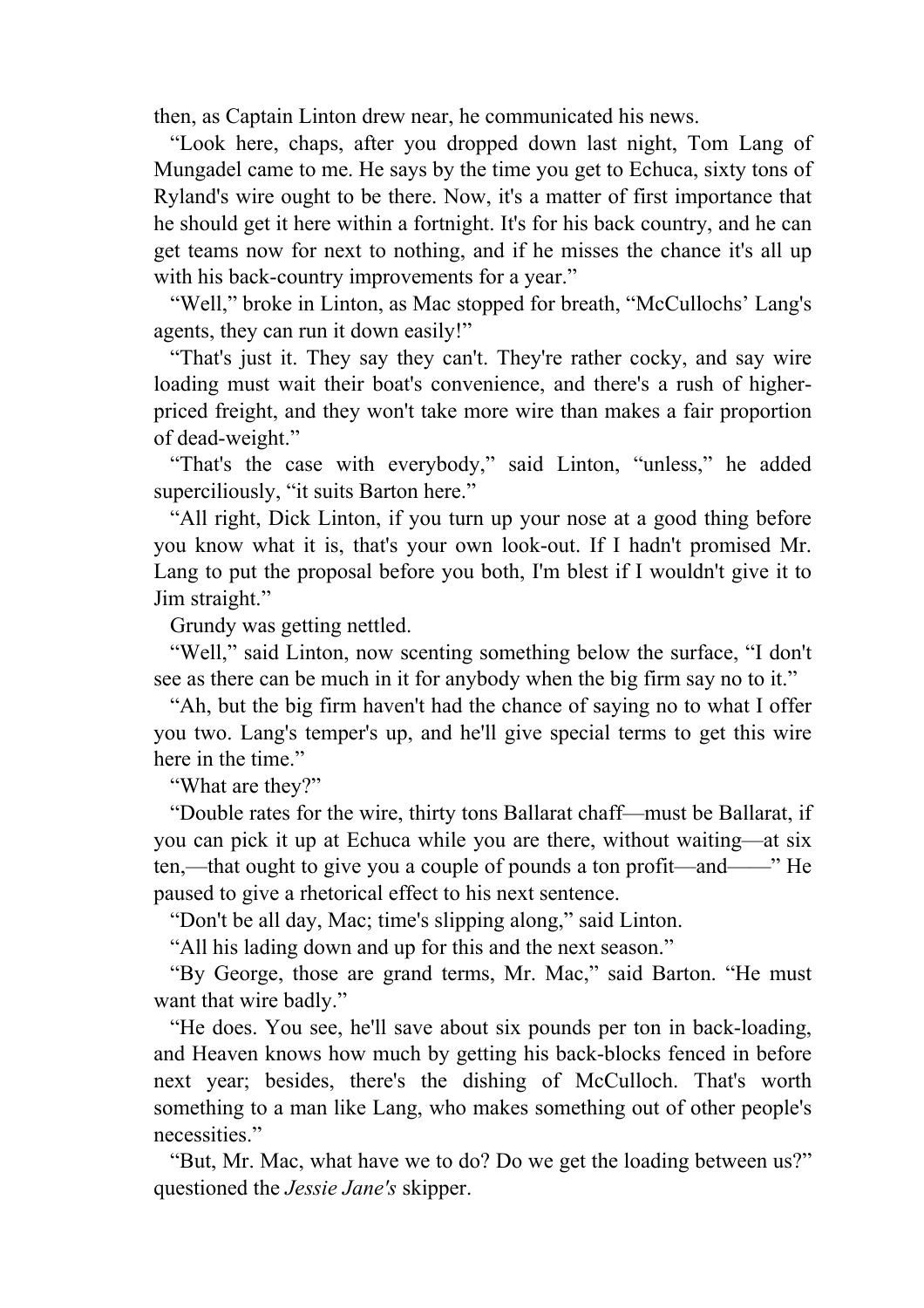"No, that's not it. The first boat of you two ready to take it from the cranes at Echuca wharf has the whole contract. That's the offer!"

 The two skippers eyed each other. Barton, for the life of him, could not prevent the blood rushing into his cheeks at the thought that, if he could only pull off this job, what a tremendous difference it would make to his fortunes. Linton's personal interest in the prospective achievement was not so large as Barton's, but it was still great. It would not only mean a big commission, but it would be something to talk about. "How I did McCulloch's out of the Mungadel contract," would be a tale that would tell well when conversing next time with the inspector of the Bank of Australia Felix, who was finding the capital for the new steamer-line to which the *Resolution* belonged. Linton did not care much for money, except as it enabled him to play "the swell," but he was vain as a peacock or a poet— Lord! he would be somebody on the rivers if he could manage to snatch the Mungadel clip from the maw of the big firm. Who knows but that, perhaps, the bank inspector would suggest that Linton be made commodore of the new line, or perhaps build a boat—a regular clipper it should be—for him! And so, realizing in a flash of thought all the offer involved, he jumped at it.

"I'm on, Mr. M'Grundy!" he said. "I'll do it if you'll give me the order."

 "No, Lang says I'm not to bind myself to either boat. A fair field, he says, and no tricks, and it's as open to the *Jessie* as to the *Resolution*."

 "Oh, but," interjected Linton, "you're out of it from the start, Barton. Look at my haulage power over yours."

"Look at your load to mine!" retorted Barton.

 "You know what old Freeman said? It's the gossip of all the Riverine when he last surveyed you. He said that if you put pressure on the *Jessie's* boiler—and you survived—he'd get your licence cancelled. And without your licence you can't insure, and without insurance much freight you'd have!"

Linton showed his desire for the contract by the bitterness of his sneer.

 "Well!" retorted Barton, "if the *Jessie* does blow up she'll only kill six, not sixty!"

 A mighty guffaw from M'Grundy expressed his appreciation of Barton's remark, and the angry colour in Linton's cheek was other testimony to its force. Barton had referred to a grim river tradition, that Linton had had his mate's certificate cancelled by the Board of Trade, because of his running down in the English Channel a Greek vessel with sixty lives on board. There were, at this time, a score of "sea-going" officers engaged in the river-trade—two or three (including Linton) in command, and several more as mates, the most as deck-hands. One of two reasons—often the two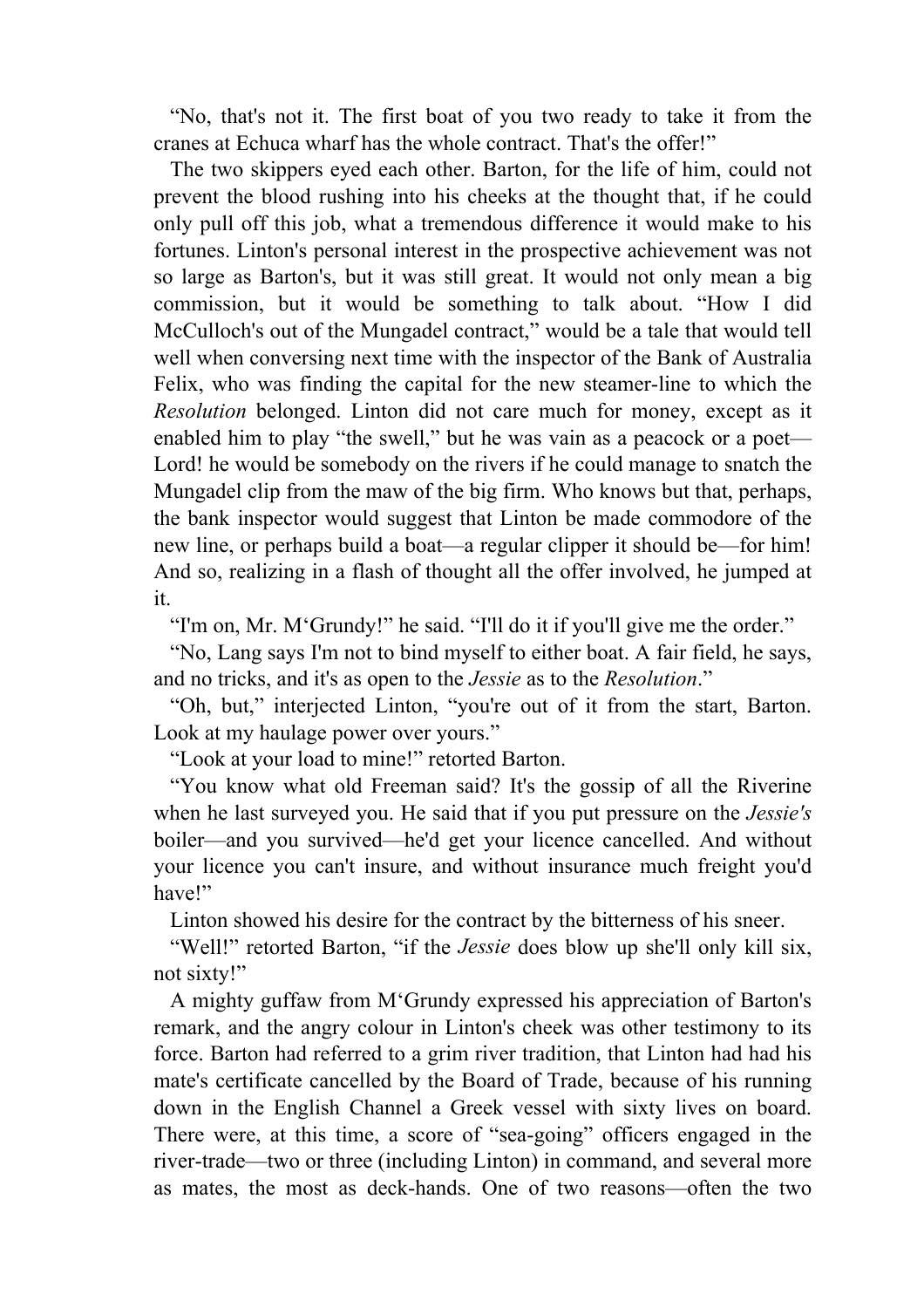combined — usually explained why these mariners had left the rolling wave for the river. Drink or disaster, if it were not drink and disaster—one or the other, or one and the other. And the suspicion of past failure being upon these sons of the salt sea, they were not beloved or admired by the Croweaters and Cornstalks and Gumsuckers, who, with an ex-Mississippian, bossed the river-craft fourteen to twenty years ago.

 Men to the rivers born were never tired of relating how C——, of the *Princess*, whose certificates (in their uncancelled state) should have obtained for him command of an Atlantic liner, hauled up at midday at Pental Island. The river was shallowing rapidly,—five feet at Albury, fifteen at Echuca, and ten at Swan Hill,—and as every moment was precious the mate objected, "Wot d'yer want stopping here for, skipper?"

 "Oh!" said C——, "I'm going to take an observation. There's no latitude nor longitude marked on the chart."

 "H—1!" cried the mate, "wot d'yer want latitood and longitood for? Ain't yer got that blawsted box there by the wood-pile to steer by?" And the roar with which the anecdote was ever welcomed, defined the precise degree of depreciation in which the "ocean-going" chaps were regarded by the rivermen proper.

 Now, Barton was a Croweater, had been born on the Lower Murray in the very year ('53) that Cadell had taken up the *Lady Augusta;* and he had grown up with the boat-trade. Consequently he was not predisposed to look upon Linton with the friendliest eye; and when he saw that Linton was resolved to achieve the Mungadel contract, the getting of which would alter his (Barton's) whole career materially for the better, he would have been more than human had he refrained from meeting taunt with taunt. But, to tell the truth, he felt for the moment that the prize was as good as lost when he saw how Linton writhed under his retort, for then he knew that neither fair nor foul means would be spared by the *Resolution's* skipper to get the job. To a man who would not fight fair there were lots of ways open of impeding a competitor for a cargo. A five-pound note pushed surreptitiously into a stevedore's hand had more than once led to the sinking of a barge as it lay loaded under the cranes at Echuca wharf. There was that Cumberoona episode, when Harry Clifton was 'Chuca manager for McCulloch's. But it must be a story for another time.

\* \* \* \* \*

 When M'Grundy's laugh had exhausted itself, Linton, looking like a thunder-cloud, said—

"And what's to be your share of the bunce, M'Grundy?"

The agent hesitated. Should it be a P.N. at three months?—Mac's P.N. at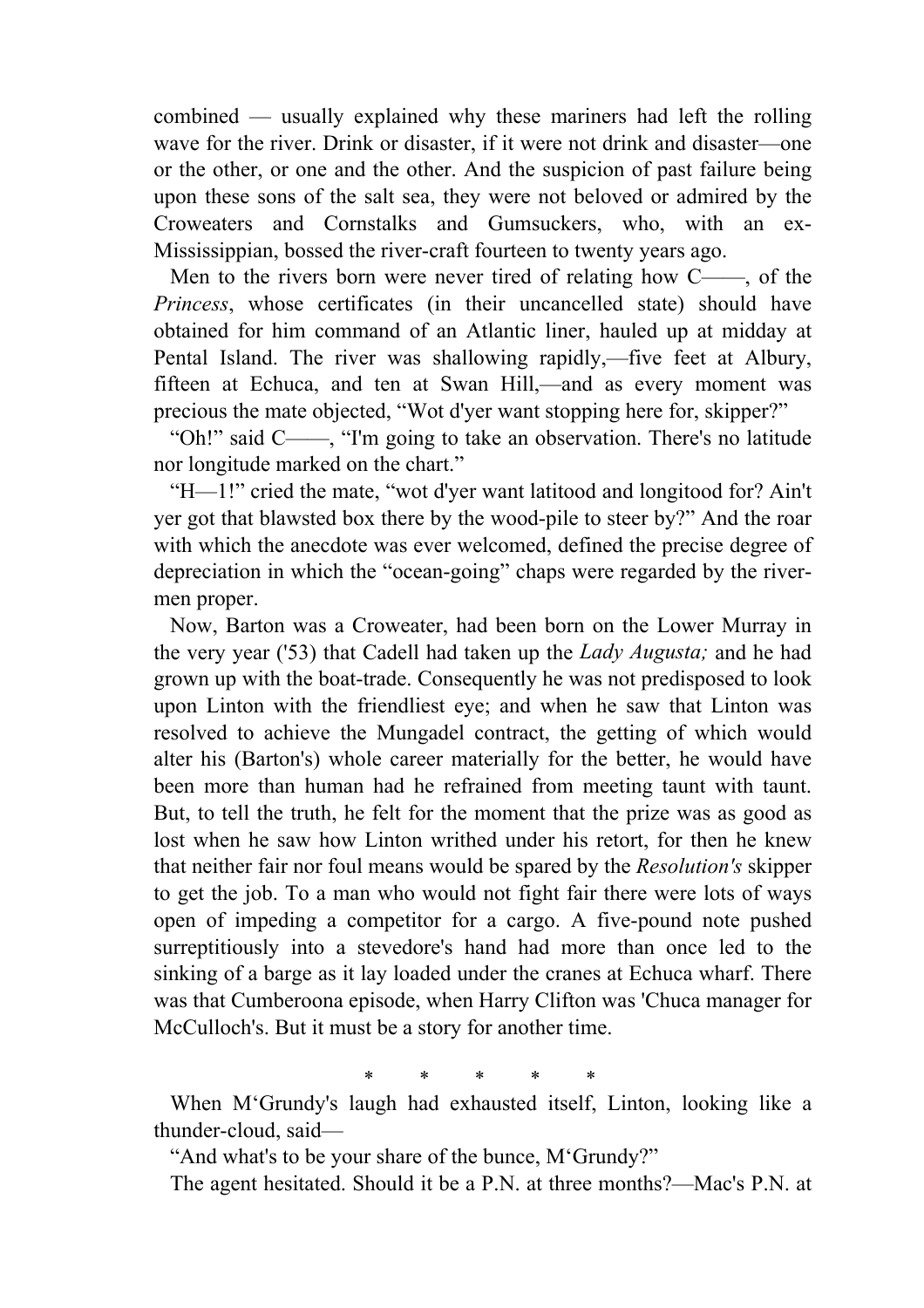three days after doomsday would have been negotiable—or there was that bay pony Tom Palmer of Caroon had offered him for a song, *cash*. Which should it be? At last—

 "Usual agency charges, boys—no more. But you know there's a nice little pony hack Tom Palmer has—I wouldn't refuse that from either of you as an unofficial present, boys——"

 "All right, Mr. Mac, if I get the job, pony's yours," said Barton, and Linton also acquiesced, but with sullenness. It was well enough for that fellow Barton to promise a bonus when he ran no risk of being called upon to pay it, but Linton thought he'd be dashed if he'd a-promised it if it had been left to himself, after the way M'Grundy had laughed at him.

 And so it was arranged. First under the 'Chuca cranes, ready to take in the wire, was to have the whole Mungadel business through the now just opening season and the following year as well. And when, after a hurried breakfast in the shabby little cabin of the *Jessie Jane*, he hurriedly shook hands with Barton, he fervently hoped the little one would take the game off.

"It'll make you, Jim, if you do," he exclaimed.

#### **II**

 Three days afterwards the boats were at Swan Hill together. What the big boat gained during the day she lost during the night.

 Jim knew the river intimately, while the skipper of the *Resolution* had to find his course by the rude charts of the river-men, and not being backed by a life-acquaintance with the characteristics of the stream, he was often in a tangle. When he found himself—as frequently happened—gingerly steering through deep water where the chart showed a sand-spit, he had always a fear that he might find a sand-spit calmly embracing a snag where the paper marked ten or twelve feet of water. He was under the necessity, therefore, of tying up at nightfall. Jim, on the other hand, ran as long as he could at night, without breaking his engineer and fireman, while the man who (assuming his certificates were all right) could have taken a Cunarder to Sandy Hook, or brought out a P. and O. boat from Southampton to Melbourne, was compelled to grin and bear the sting as best he might, when the *Jessie*, whom he had passed hours before, returned the compliment after nightfall. The three sharp whistles with which the *Jessie* would greet him sounded saucily, and her exhaust, he could have sworn, checked him. And, if those mechanical taunts were not sufficient, he was compelled to hear wordy insults that incurably hurt his vanity.

"Skipper!" would sing out all the barge-men, as the *Jessie Jane* came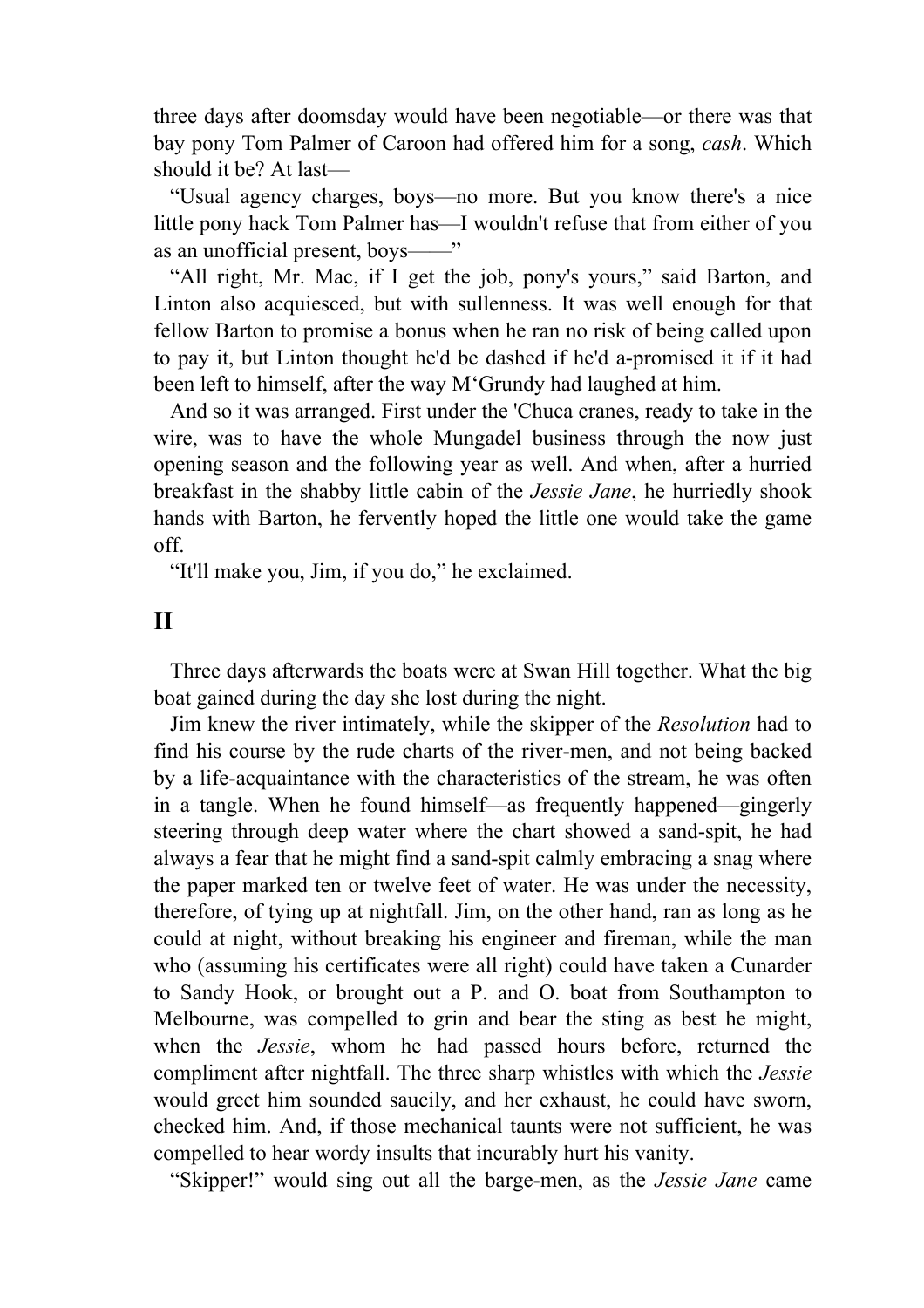abreast of the *Resolution*, "blest if that ain't Toff Linton's boat. Wot's he waitin' for?"

 Jim would maintain a decent silence, then the barge-man would answer himself.

 "He's hopin', surely, as the moon 'll rise soon, so's he can take the long'tood."

 Then the deck-hands would join in: "No, that 'tain't it. He's waitin' for the dew to fall, so's he can get some way on her."

 "You're wrong, all o' you," would now interject the mate. "His crew's struck. He war pilotin' the boat up the billabong backwater."

 "Ga—arn," another rouseabout would sneer. "He's an appointment with Black Nell at the Melool wood-pile, and he carn't wax his moustache while the boat's a-steamin', so he ties up."

 So the jokers of the river would dash their humours against the sides of his cabin. Their joking had the additional bitterness for Linton, that it was never answered by his own men. An impressive characteristic of the river was, that the men of a boat were loyal to their skipper, as a rule. Let the skipper be trying to make a point in a trip or to score off a rival—either by coarse chaff or by sheer rapid steaming—and they would help him with lung and limb, forfeit for him their sleep and meal-time, or even effect that most precious of sacrifices, the abandonment of their "between-trip sprees." And when his men did not champion a skipper through good report and through evil report, and back him up in straight river reaches, and over the moral snags, generally of the feminine order, that were always on the shore in readiness to wreck any "boat chap," you may safely depend that the skipper wasn't "white." Now Linton's crew never "jawed back" when the *Jessie Jane's* fellows hurled their jibes at the *Resolution's* chief, and Linton had been long enough in the trade to take that as an emphatic condemnation in advance of anything he might do. And therefore, being full of human nature, and not being a saint out of the missionary books, he grew as venomous and tyrannical as he dared. Certainly he did not dare greatly, democracy was too substantial a thing on the rivers twenty years ago to be assailed with impunity by a little tinselled god. It is flabbier now; boat-hands deputationize the deity of the pilot-house now, where in the seventies they would have seen whether the Murray a' Bidgee water wouldn't have taken some of the lace-frilled nonsense out of him.

 When the boats, then, were at Swan Hill, it was an even chance which should get through first at 'Chuca, and so gain the first shot at the cranes.

 The *Resolution* would, without doubt, with her superior power, beat the *Jessie* by four hours if there was clear daylight running all the way, and it would be a remarkable thing indeed if, with that advantage, she could not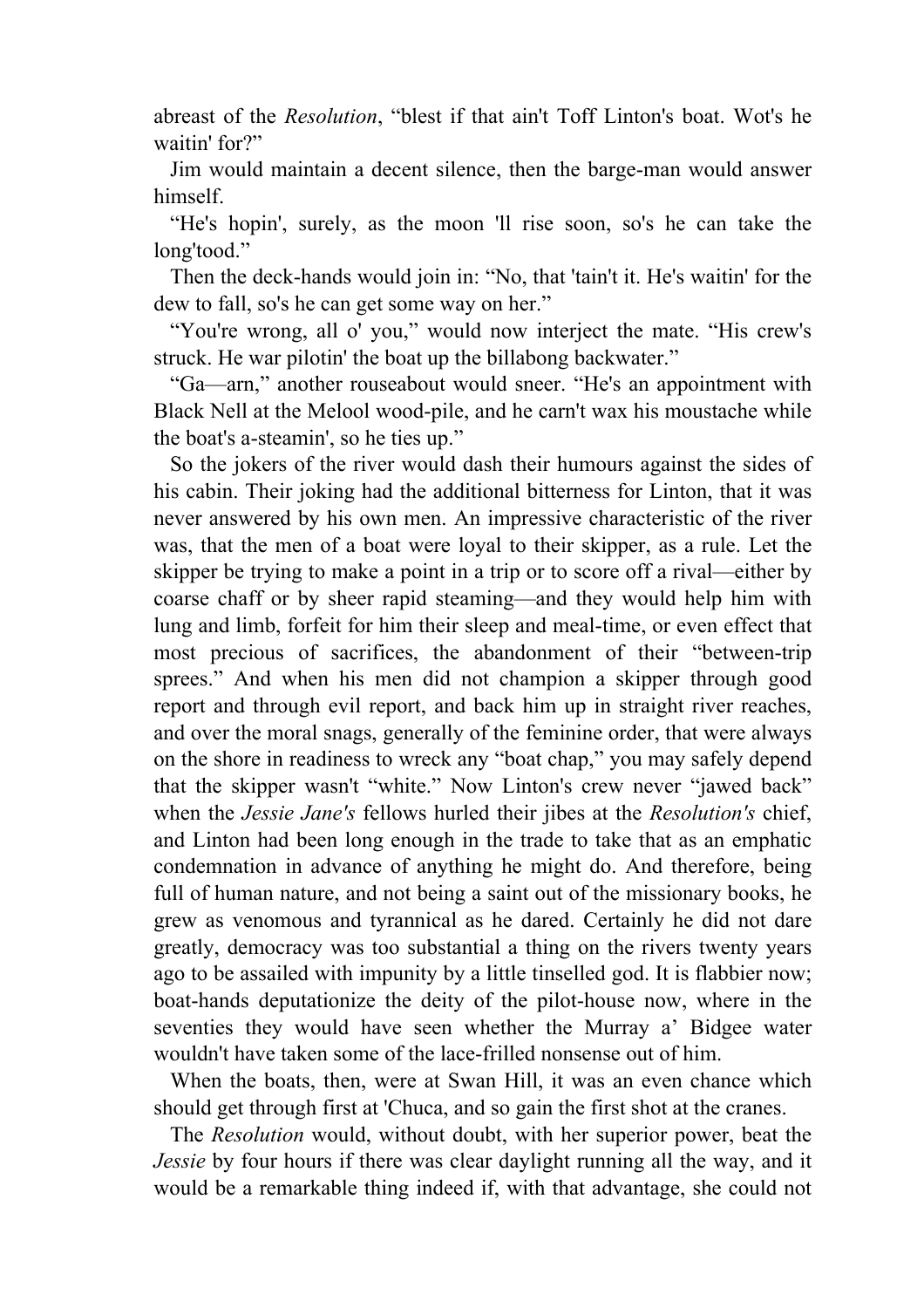win the Mungadel job. But the four hours were just the difference the *Jessie* could make up by nightfall, in the twenty-four to thirty-hour run from Castle Donnington (Swan Hill) to Echuca. Thus honours were easy.

 Linton and Barton met at Echuca, just as the latter had dispatched the wire most boat-masters send thence to Echuca.

 Barton cheerily nodded a "Morning," which Linton surlily acknowledged.

"It'll be nose and nose work, Captain Linton," said the *Jessie's* skipper.

"Bosh! you're out of it. I'm not going to race either!"

"Nor I; fair heel-and-toe running—that's what I'm going to make of it."

"I'd not bother if I were you. Save your fuel and the risk of a blow-up."

 "Not a bit of it, old man. See the 'state' at Albury last Saturday?" And he pointed as he spoke to a bit of blue paper posted at the post-office, which recorded the state of the Murray, "above summer-level."

"Yes, twenty feet. What of that?"

 "That means, old man, you're not going to get past Pugga Milly till that water comes down. I know you scraped getting over the Bitch and Pups."

 "How the devil do you know that? By George! if any of my men have been blabbing!"

 "Keep your temper—none of them's been blabbing. But, man, you needn't tell me you didn't scrape. When you're down eight feet, and the water on the reef is eight feet also, you've got to scrape to get over. And *you* can't warp over Pugga Milly. I can if I need to!—but I won't!"

 "Very well," and Linton turned to go. "Pugga Milly or no Pugga Milly I'm going to run Mungadel stores up and down for two seasons."

 "Perhaps you may, Linton, if I give you a billet on the new barge I shall build, as soon as I finger the cash for the freight on the Mungadel wire now waiting for me at Echuca wharf."

 Having fired this shot, Jim Barton prepared to send his telegram to the Echuca agents that he was just clearing from the "Hill." As he handed it in, and threw down the shilling, the operator, who had heard part of his conversation with Linton, asked him if he were racing the *Resolution*. In a few hurried words Jim related the conditions of the trip.

 "Wish you luck, Jim, I'm sure," said the operator, as he pulled down the glass slides of the pigeon-hole. "If you get the Mungadel work it will be the making of you."

 The words stuck persistently to Jim. Tom M'Grundy had said exactly the same thing. His mate kept on saying it. And now the E. T. O. man, who knew everybody's concerns on the river, and whom everybody knew, repeated it. Since he had started, he had been trying to forget how much depended on the trip up to now. Doing his best to win, he had yet freed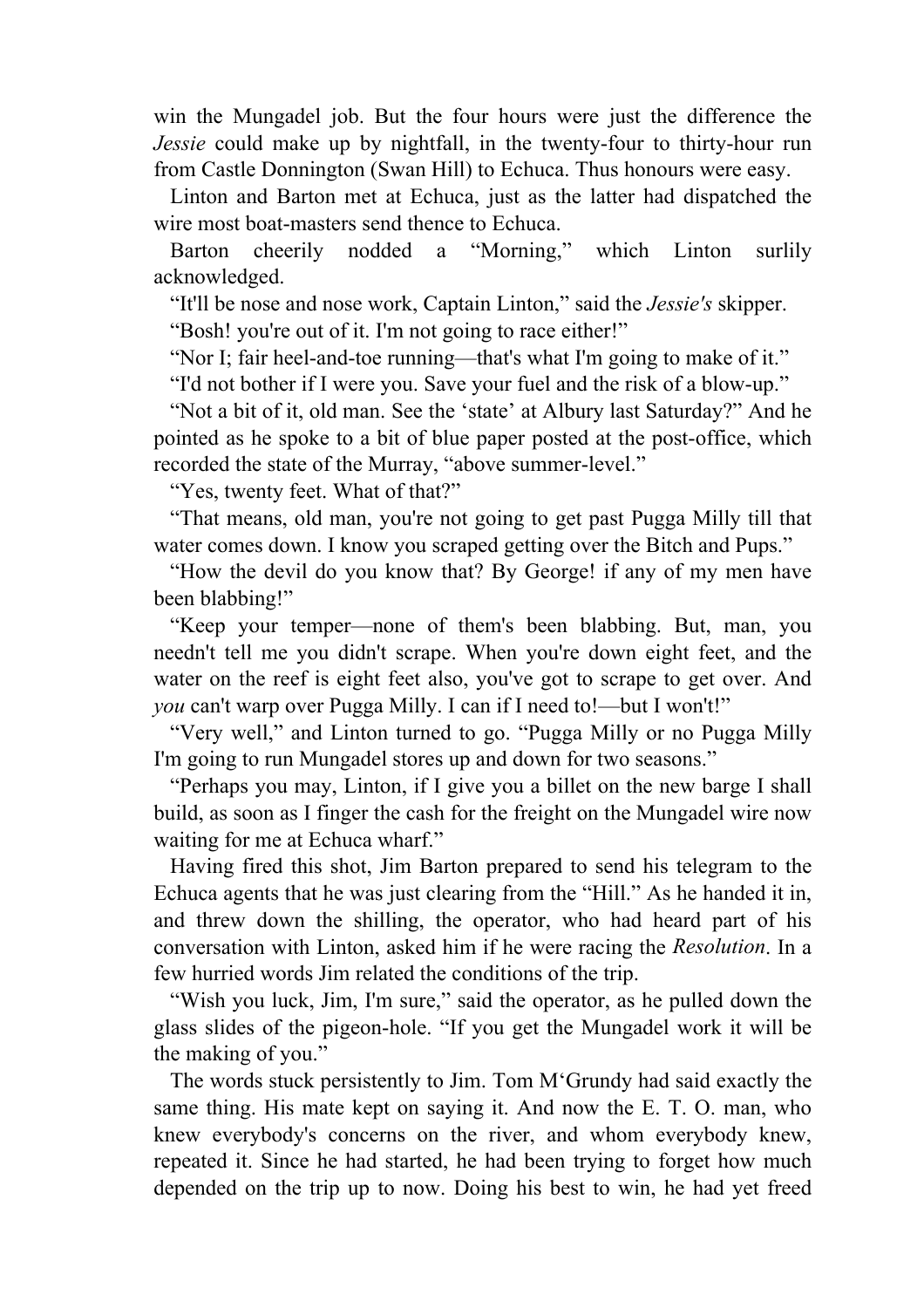himself of thinking of the prize. But the blessed words stuck, and do what he would he could not forget them.

 It would be the making of him indeed! And as the *Resolution* dropped into the stream, and the *Jessie Jane* followed her after a five minutes' interval, Jim, answering the former's horn with his shrill whistle, felt, as he turned the whistle-cock, that he was defying fortune as well as Linton's boat. The one thing that saves commerce from infecting with leprous taint all that she touches, is her alliance with the genius of home and the spirits of the household. Where this is absent, how contemptible is trade, how degrading is the whole system of barter and speculation!

 Now Jim thirsted for gold, not to gratify his vanity or the mere lust of getting, but in order to obtain the means of enriching his own individual life with the good things that life in general offers to man. He wanted gold to win and keep a wife, and to rear "an independent shed." He wanted the means to enjoy honourable leisure, and for books, travel, anything that would make him a stronger and more fruitful man. He had ambitions, had this mallee river-bred man, that were not bounded by the mallee-rim on the south side of the Murray, or by the box and gums on the north bank. Inch by inch he had carved a path upward. Inch by inch he would mount higher—if the Fates pleased. If a man's sinews and a man's thoughts could turn the sparse opportunities which offered into gold, they should be his. And here, right here, was the biggest chance yet within his grasp. Fail now, and he would run a mortgaged boat till Providence pleased that the boiler should blow up, with himself on board. Get the Mungadel contract, and through the long vista of coming years he saw himself moving on from success to success, and from triumph to triumph—first in the commercial world, and then—the ambition was so sacred as to be no more than half uttered to his own heart—in the political world. Jim, ordinarily clearheaded enough, was yet so simple as to believe that politics had some use for clean-souled men.

#### **III**

 Every steamer's exhaust, to all river people, had its own message. Hitherto the *Jessie Jane's* escaping steam had but one reading—"Kiss Jessie—Jim! Kiss Jessie—Jim! Kiss Jessie—Jim!" That was the mode of it. But this morning there was a distinctly audible change. Whether it was the rotten old boiler had taken a new lease of life, or that some part of the engine had gone wrong, or, having previously gone wrong, was now determining to go right, or something still more recondite and unexplainable, but certainly the sibilation was no longer heard. Jim noticed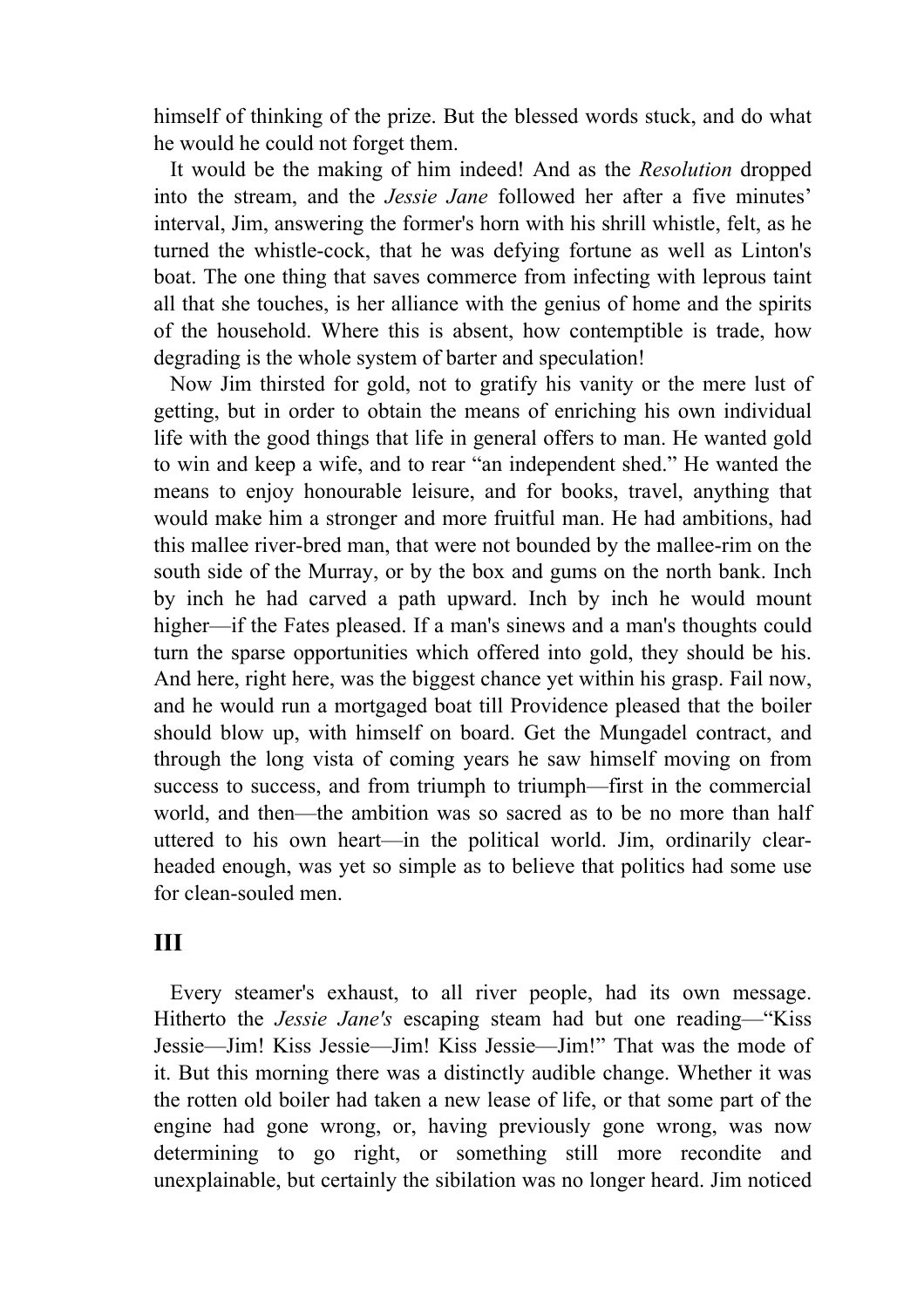it as soon as he got into a fair way. He called down the speaking-tube to the engineer.

 "Something wrong with the exhaust, Charlie?" Charlie came up on the main deck.

 "Yes, skipper, she's changed her tune. Steam-pipe's got a bit choked, I expect. What does she say? Breakin' somethin', it sounds like."

 " 'Make you, break you—Jim! Make you, break you—Jim!' that's what it is, skipper," called out the mate. "Well, that's dashed funny, isn't it?"

 "Very," replied Jim, who was leaning over the half-door of the pilothouse. And his heart throbbed painfully as the alternative to being "made" was voiced by the steam. Of course that was nonsense. If he did not get the Mungadel contract he would be no worse off than before. And if he did well, he'd be made. Mortgage paid off, and open credit for a round thousand over-draft at the bank. Then he would build a new barge for next season, and with the prestige of one of the big frontage station contracts behind him, he would not be dependent on agencies' mercies, but would tackle half-a-dozen of the big back-blocks stations himself. Pull off Mungadel, and he would not change places with McCullochs! The next season would see him worth three thousand, and all squarely earned, clean money. How many of the river-men would be able to say the same? By Heavens, he *would* have the contract! And, to cheer him, came another tune on the exhaust, "Make you, make you—Jim."

 That was it, then. Even the crazy old boat and boiler were bent on winning. Listen again! "Make you, make you—Jim!" Nothing more about "Break you!"

 And he went to his bunk with a lighter spirit to gain a few hours' sleep. He was going to run all night and take the wheel himself. The "Make you, make you—Jim!" was a lullaby to him.

 But as the dusk was rapidly filling the gap between the clumps of gums on the banks, and the only light on the stream was from the great reflecting lamps already ablaze, the mate sent the half-fledged hobbledehoy, who acted as cabin-boy for his keep, down to wake his skipper. And as Jim ran up-stairs to the pilot-deck, he heard once more the fateful murmur, "Make you, break you—Jim." No mistake this time. There was the "break you" quite distinct, and with a threatening accent too. So fancied the fevered brain of the captain.

 "Say, skipper," said the mate, "I woke you a little sooner than you said, but there's some one on Pugga Milly signallin'."

 Pugga Milly Island, formed by a branch and the main stream, was in shadow, but across the great reach which forms the river there were broad flashes of light. They were not from the *Resolution* and her barge. The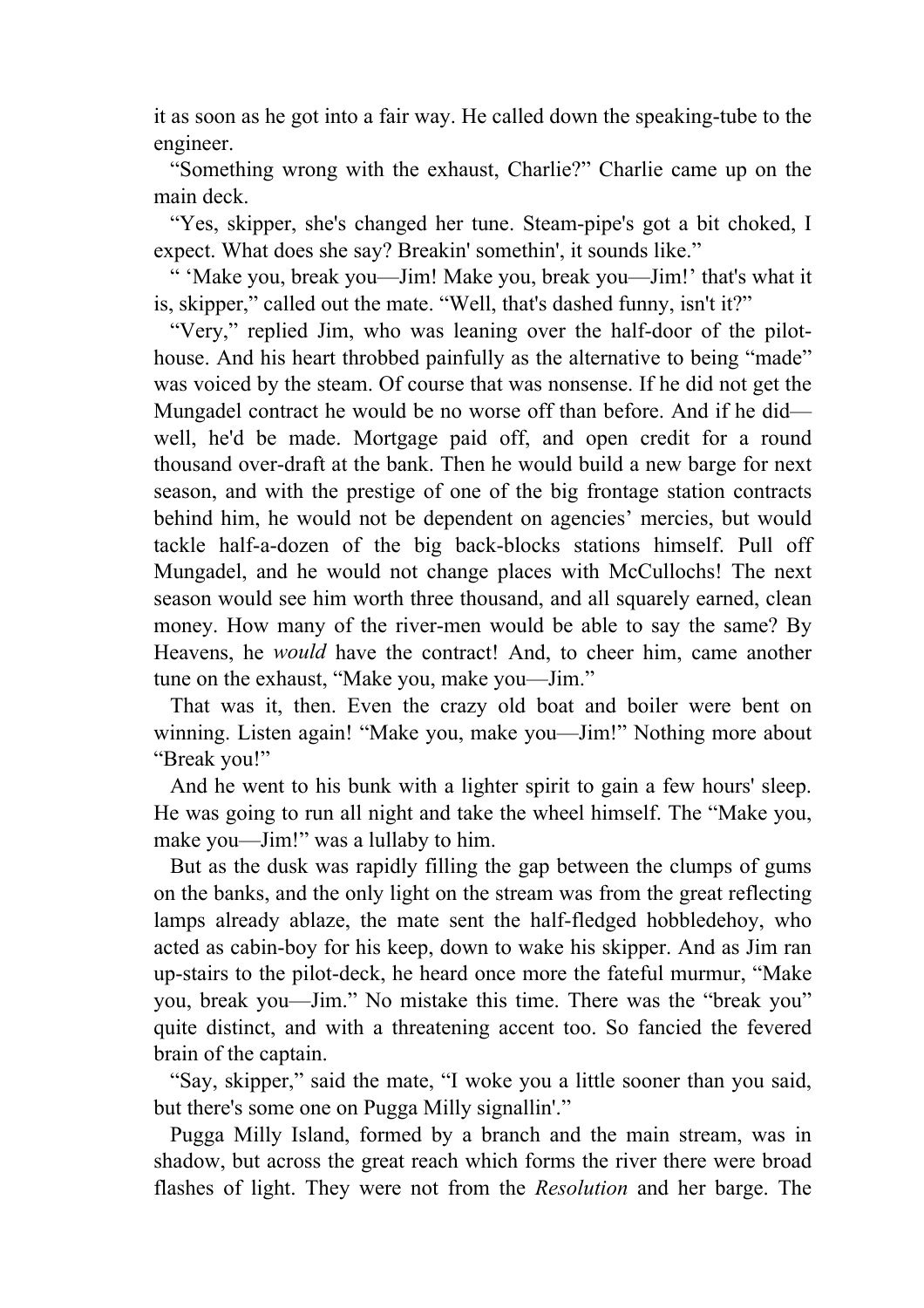great steamer and her consort were tying up for the night on the south bank, Linton having gone as far as he dared that day. He hoped that the fresh water from the Upper Murray would be down by daybreak to carry him over the shoal at the head of the reach, and so avoid the necessity for warping the craft up by means of lines from the trees. If he was not compelled to warp he could (by putting on another 10 lbs. of steam) overtake the *Jessie Jane*, and beat her through the Echuca port.

 And as he put out his regulations, he cursed the regulations which compelled him to aid in the illumination of the stream. The more light in so stiff a part of the river the better for his rival.

 But the broad flashes Jim noticed were not the steady fanlight beams of the *Resolution's* lamps. They were intermittent, now wavered by the breeze, now blown into vivid lightning-like zig-zags that shivered and darted into the interstices of the timber, and startled ducks and curlews and native companions from the lagoons. And a figure was now seen in the blaze, and now hidden by it.

 "Yes," said Jim, "that's a signal or else a dodge. P'r'aps the *Resolution* has sent a man there to trick us. Anyhow, if it's a passenger we're not going to take him"

 For of course if it were a passenger, and would-be passengers emerged from most unlikely places on the rivers, it must be a male. None but a crank would have supposed a woman would be there.

#### **IV**

 Yet when the *Jessie* came abreast of the lower point of Pugga Milly—she took the inner channel, because of lighter draught—Skipper Barton saw that it was a woman who was standing by the signal fire, a woman holding something in her arms, even when she stooped to throw another branch of sapling on the flames.

"Jupiter!" cried the mate. "It's a petticoat."

 Jim, prescient of trouble, was silent. And the infernal exhaust was now humming another and more sardonic tune, "Break you, break you—Jim!" Nothing about "making" him now, only "breaking."

 "Slow her down!" Jim ordered at last. And the craft trembled reluctantly to half speed.

 "Oh!" the woman cried, "oh, stop—for God's sake, stop!" And the *Jessie Jane*, with much inward and outward cursing from her officers, was eased down about twenty yards from the island bank.

 "What is it, ma'am?" Jim spoke with marvellous distinctness considering his throat was full of maledictions. "Going to Echuca?"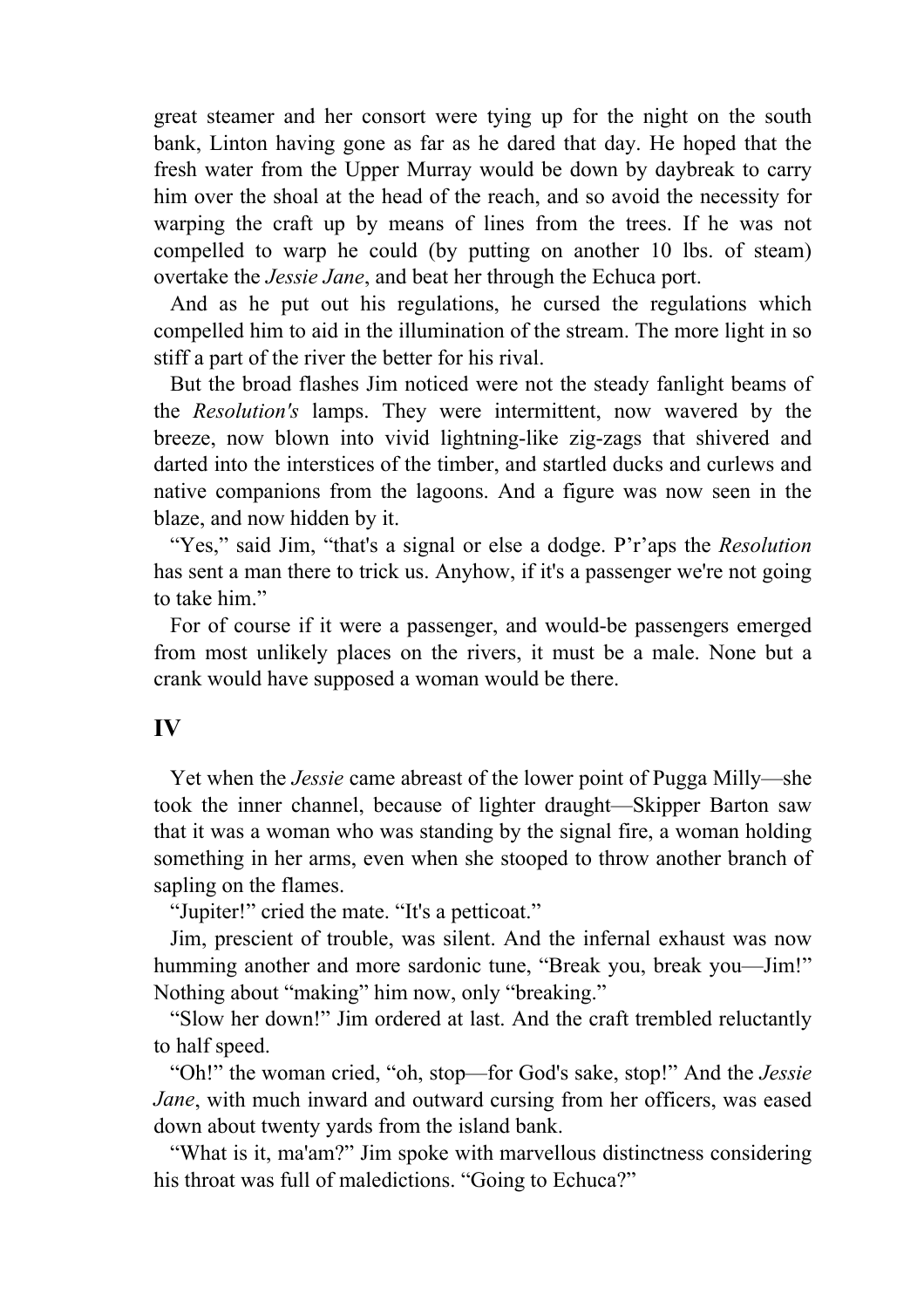"No; Swan Hill!" She stopped, choking.

 Jim gave a sigh of relief before he spoke again. "But we're going to Echuca<sup>"</sup>

 "Oh!" It was a long wail this time. "O—oh, Echuca's too far—my child is dyin'—dyin', and I must have a doctor. Oh, take me to Swan Hill!"

 "Impossible, ma'am. I'll take you to Echuca—there are better doctors there."

 "But Swan Hill's nearer—three hours, and—Echuca, oh God, is twenty or thirty. And my child is dyin'—is dyin'!"

 Jim and the mate looked at one another. Then the mate uttered an inquiry as to whether she had asked another boat.

"Yes," she wailed, "but they would not listen. Said you were comin'. Oh, for God's sake, take me! I have a pound—it is all I have. I'll give you that!"

 A pound! Jim's throat blistered. And fifteen hundred pounds clear profit hanging on that trip! A pound! The joke of it! And so he said "No," and in the same breath sent the telegraph call to the engine-room—"Full speed ahead!"

 When the woman saw the *Jessie's* steam curving towards mid-stream, she shrieked with a horrible acuteness of sound. Over the exhaust was plainly audible—"Oh, are you men? Fiends you are. May God blight your homes—your wives—your children! May you have your little ones dyin' for the sake of a doctor some one else could reach, but wouldn't! Oh, devils!"

 Now in Jim's dream that day, of what might be if he pulled off the Mungadel job, was included a home and a wife and babies clinging around. There was no wife as yet, not even a sweetheart. But he had always thought that the glory of his manhood would never be achieved until he held wife and child in the sway of his strong arm. And the woman's unreasoning cry pierced him with a superstitious fear.

 He signalled the engineer to slow down. "But," he asked the mate, "is there a man aboard who'd take that woman in a dingy to Swan Hill?"

"A forty-mile pull! You're drunk, boss."

 "No, Bill, not drunk—only mad! I'm going to take that woman to the Hill. Damn her!—and damn Tom Lang of Mungadel!"

#### **V**

 Less for the sake of that poor selector's wife than for his own dream of wife and child, he tied up his barge and turned his steamer's head towards the Hill township.

The woman's only intelligence lay in her mother love. She was one of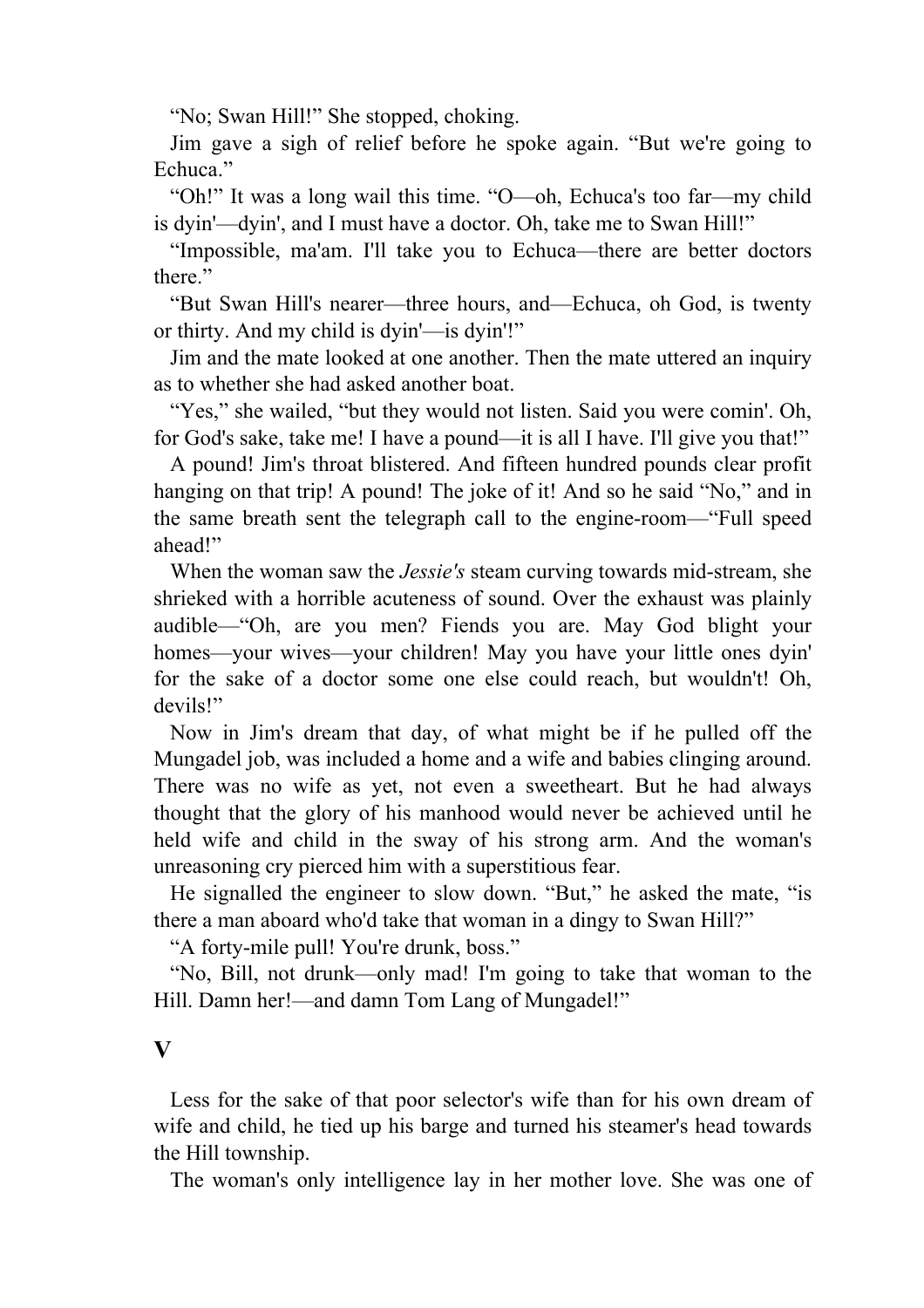those half-souled creatures that drift through life in the Australian bush, going through most of the acts of the great drama of existence in a tadpolish fashion, but who suddenly rise in the crisis of an episode to something of the stature of a civilized woman.

 When her child was seized with convulsions, she had waded through the scrub, and waded through lagoons, ten miles from her husband's selection—he was away shearing—to the river-bank, with the dim hope of getting a doctor somehow. It was really Linton who had put it into her head to ask Barton to take her to Swan Hill. With the ignorant woman's inability to look at more than one thing at a time, she became convinced that in going to Swan Hill lay hope for her child; and in the tragic moment when she had made her last and successful appeal to Jim, she had struck the one chord of his nature to which his will would respond.

\* \* \* \* \*

 Half-way to the lower township the infant must have died. But the men did not know it, and the woman did not apparently realize it. She had fallen into a stupor of exhaustion, only rousing herself once when engineer Charlie, a father himself, had endeavoured to take the child from her and put it into a hot bath. Then she defied him to touch it. It was eleven o'clock when the puntman at the Hill was roused, and begged by Jim to take the woman to a doctor. She had to be lifted over the boat-side, and then it was that, as the mate forced the child from her, so that she herself might be carried to the shore, he discovered it was dead.

"Dead!" he exclaimed. "Dead and cold."

 "Dead!" she shrieked, "dead! Oh, you devils! you've killed it. If you'd come when I asked you first it would not ha' died!" And that was Jim's thanks and reward.

\* \* \* \* \*

 At least all that fell within human ken. "All-judging Jove" may, however, have viewed the issues differently.

 The *Jessie Jane* was still breathing her fatal exhaust, "Break you, break you—Jim!" when she reached Pugga Milly again. By that time twenty-four hours' steaming had done its work on the engineer and fireman. She was hauling in the tow-rope of the barge, and the latter craft was just beginning to cut the stream, when-

 The *Jessie Jane*, and her skipper, and mate, and engineer, and one deckhand, and the hopes of the Mungadel contract, and the mortgage went skywards (and literally on to Pugga Milly Island) at the instance of the *Jessie Jane's* boiler. The pressure-gauge had registered more and more as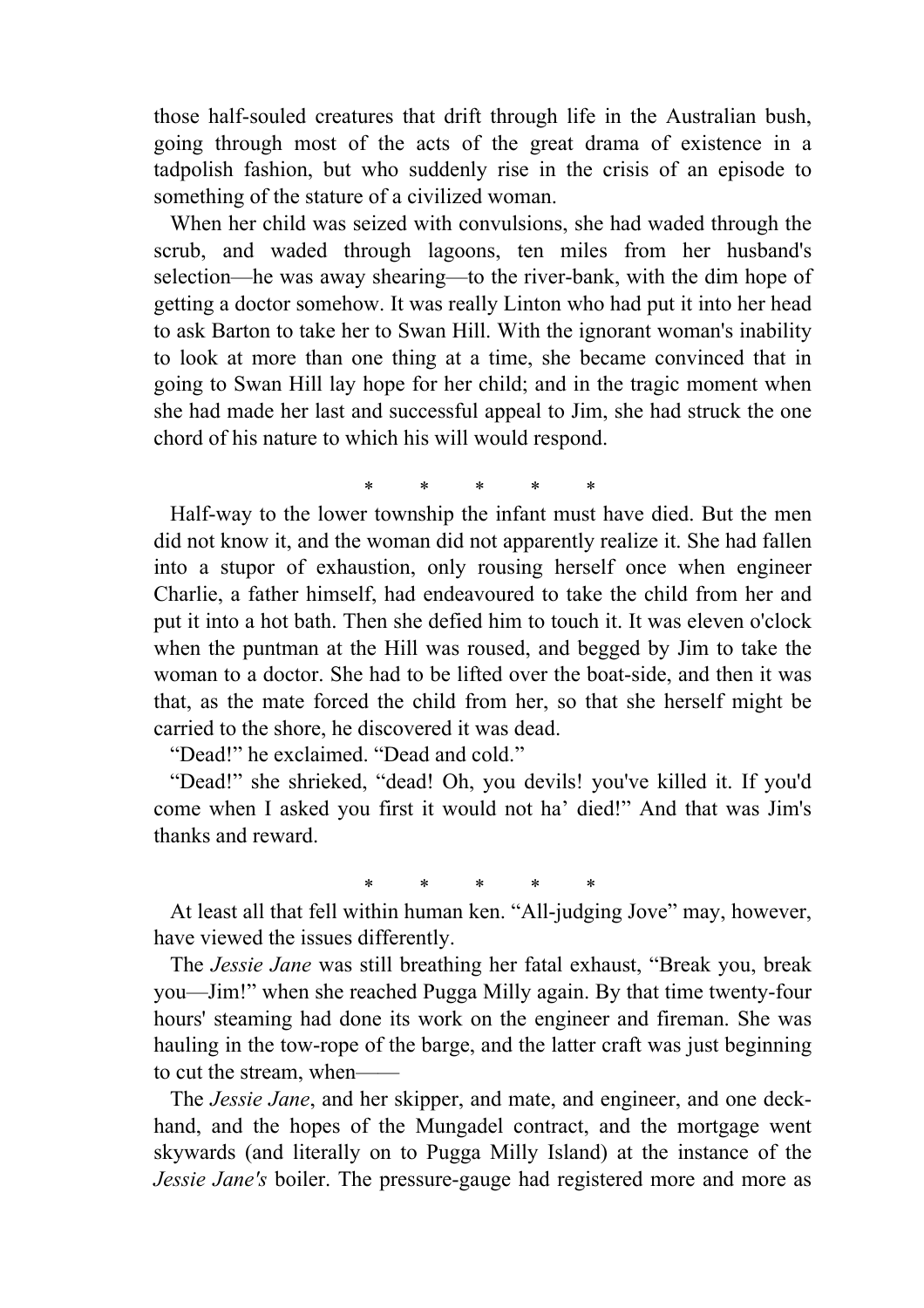the eyes of engineer Charlie and his fireman had become heavier, and ten minutes after the eyelids had closed entirely, the index-hand of the gauge had reached what old Freeman called "explosion point." Charlie had been roused by the skipper hailing the barge when the *Jessie* reached Pugga Milly, but, still drowsy, had not noticed the gauge, till the sudden hiss of the enfranchised steam merged and thundered into a roar like the trumpet of doom. And that was the end of everything for the *Jessie Jane* and her crew.

 When the Echuca Steam Navigation Board investigated the circumstances, sufficient came out, in the evidence of his own men, to take some of the gilding from the glory of Skipper Linton's achievement. And he received a round-robin from the boat-skippers one day that suggested that he should return to the ocean-going trade, and run down some more Greeks. They wanted "white" men on the rivers, so the note said. Tom M'Grundy did not get his pony—then.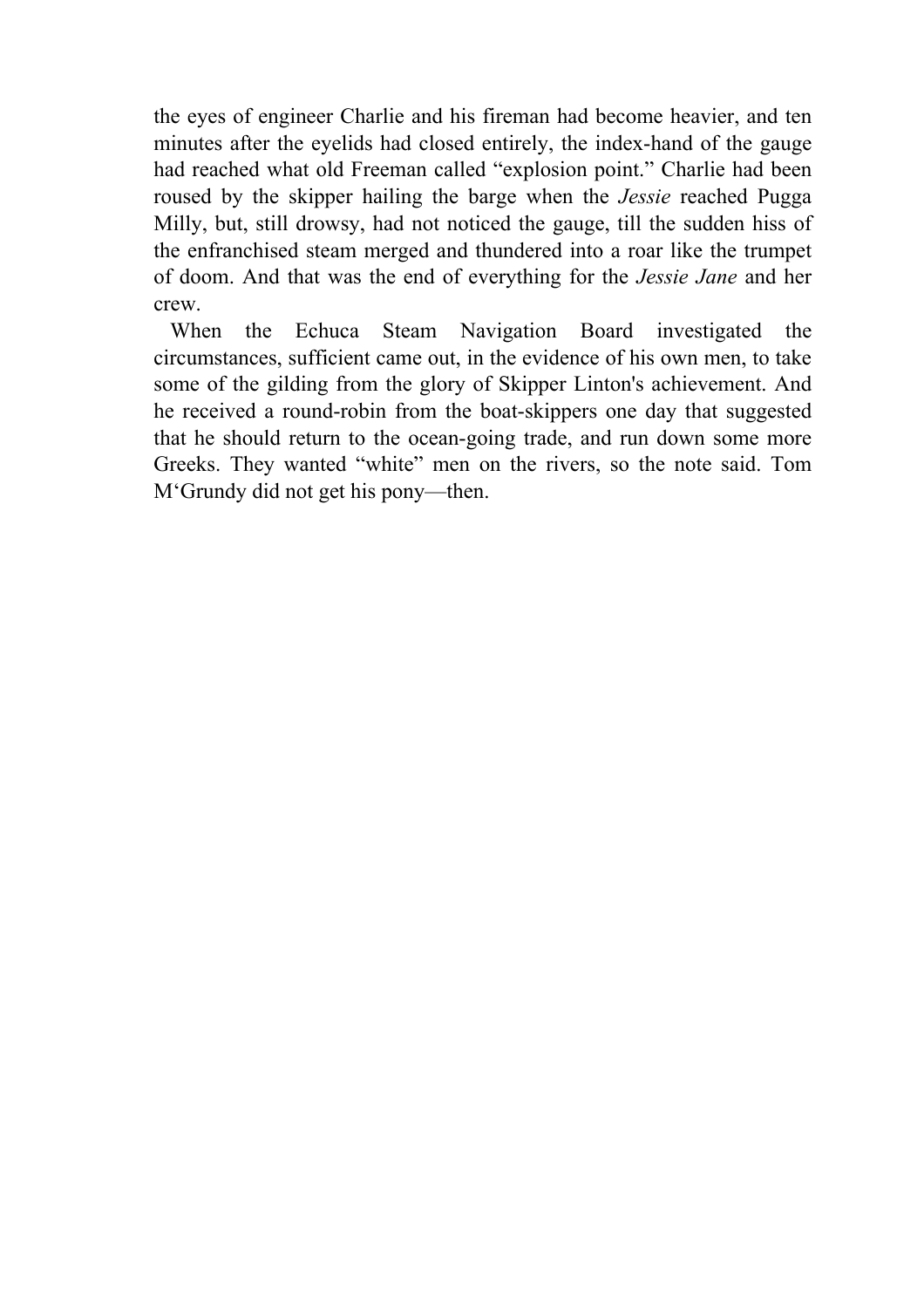## **The Idyl of Melool Wood-Pile**

 THE time was 8.50 on an August afternoon in 187—. The old *Pride of the Murray*, trustiest of river steamers, was making ready to swing into the stream for another of her profitable trips from Echuca to the Darling. Captain "Bill" Davies, senior and most respected of the river-skippers, and the most encyclopaedic of authorities on snags and shallows, currents and channels, and all other detail of riverine science, had just stepped into the pilot-house; a deck-hand was paddling across to the old and stolid red-gum stump in Air and Westegard's boat-building yard on the Moama bank, to fix the warp to guide round her head; the huge steam-wheel had just beaten the turgid water into foam with a preliminary clash and lash; the Customhouse officers had performed the solemn task of clearance; and the crowd of wharf loafers and stevedores' men were canvassing the relative chances as to whether "Old Bill" would let his barge drop through the punt first and then pick her up, or whether he would adopt the quicker but riskier proceeding of taking her in tow. All these things were happening or had happened, when one of the clerks attached to the office of McCulloch, the big shipping agent, came rushing up the wharf.

 "Hold hard, Mr. Davies," he jerked out in breathless syllables, "we've another passenger for you—a lady!"

"Can't take her," growled the skipper; "I'm cleared, and steam's up."

 One of the most genial of men and obliging of skippers, Captain Davies grew crusty at the numberless red-tapeisms of the border Customs; and as all passengers' names were supposed to be described in the clearance papers, any addition to the list after the final dab of sealing-wax to manifest and transire meant another hour's delay and overtime charges. Customs' overtime charges were no joke. The well-paid officials of Her Majesty's Custom-house at Echuca and Moama required double remuneration for crossing "t's" and dotting "i's" after four p.m. And this was, and is, but one of a score of ingenious contrivances for promoting brotherly love and reciprocal intercourse between Her Majesty's subjects on the south side of the Murray and their fellow-subjects on the north.

 "But, Captain, the lady says it's a case of urgency, and there'll be no other steamer for a couple of days."

 "Can't take her!" came back from the pilot-house, the voice mingling with the creaking of the wheel as it revolved to the skipper's grasp. "Cast off the wharf lines for'ard there," and the whistle sent a shrill intimation to the puntman at old historic Hopewood's Ferry to open his pontoons.

"Sir, sir, do take me!" The steam shriek was breaking up in squally,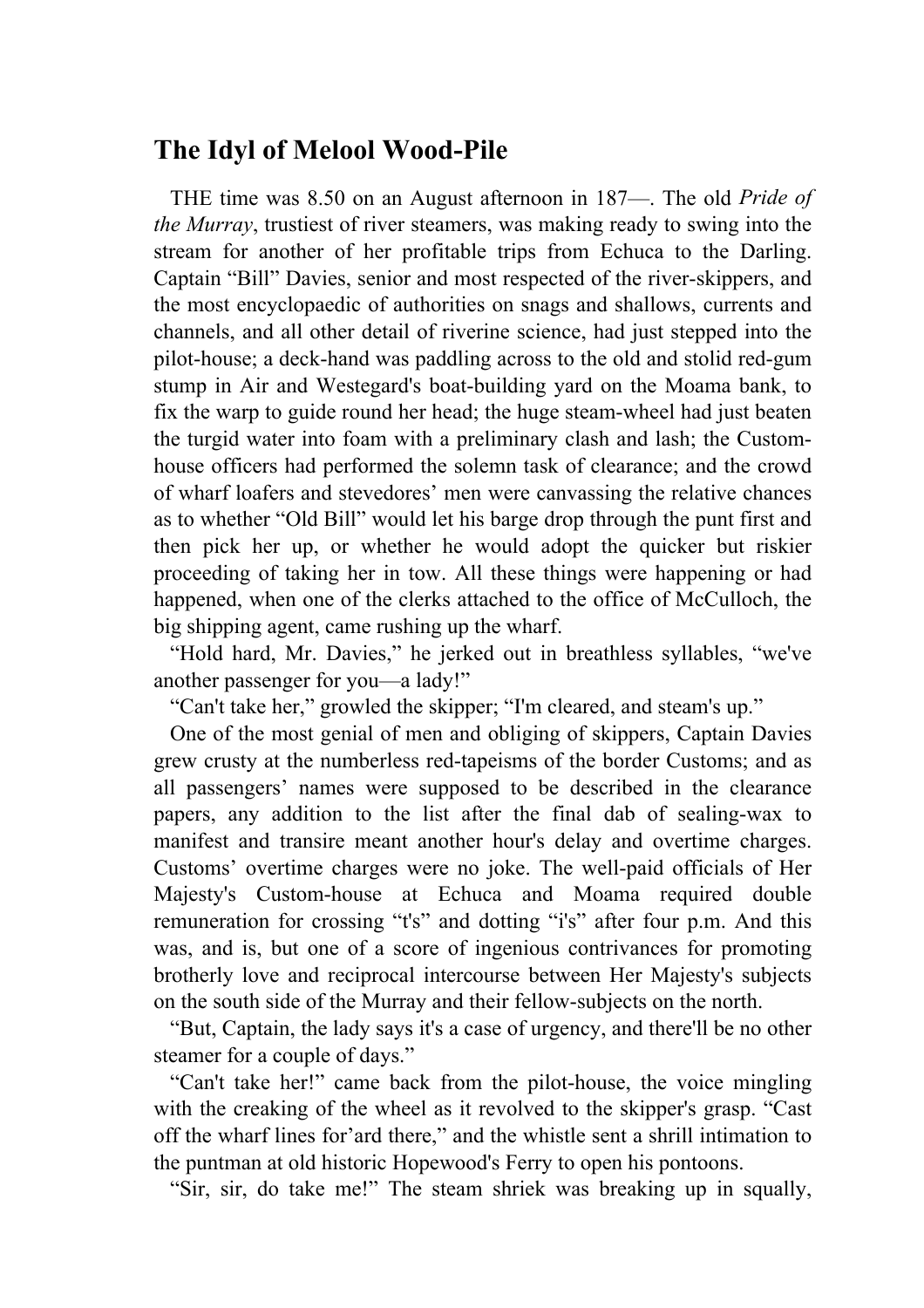discordant echoes when this cry was heard. There was a pathetic tremulousness in its appeal that compelled everybody within hearing skipper, stevedores, boat-hands, loafers—to turn and gaze at the speaker. A tall, slender, darkly-draped figure, evidently the lady referred to by the shipping agent's clerk, stood against the wharf chains. A half-veil hid part of her features, but the rounded contour of the lower face and the sweet fulness of her voice revealed that she still enjoyed the richness of early womanly beauty.

 "Two to one," whispered the *Pride's* cook to the steward, "the skipper won't back down." The steward sneered at this offer to back a certainty, and didn't accept the wager.

 It was a tradition on the river that "Captain Bill" never "backed down." Once he expressed an opinion, gave a decision, or determined upon a course of action, whether it was a big matter or a little matter, he was resolute, not to say obstinate. Whether it was a cargo of wool or a deckhand's ration that was in question was all one.

 "I'll clear your store of Momba bales as I come down stream," he said to the agent at Wilcannia. "I'm going up-river to load Gundabooka clip, and I'll top up with your lot."

 But before he got back Momba teams had come in with another hundred and fifty bales of greasy. Instead of forty bales waiting him to top up, there were four times the quantity. He took them, however, and never left the pilot-house for an hour at a time during the fortnight of combat with treacherous channels, and blind snags, and falling rivers, that elapsed before he hung up his craft at Echuca bank.

 It was proverbial, that load, in the annals of river-trips. Old Captain Freeman, the inspector for the Melbourne and Sydney Underwriters' Association, saw the *Pride* with her barge-consort come quiveringly and laboriously round the park bend, and went home with a sudden and convenient fit of asthma. He knew perfectly well that his ancient comrade had topped up so from no motives of greed, but simply through a determination to carry out an undertaking. Otherwise, the trusty walkingstick with which he used to measure load-lines, and thereby protect the interests of insurers and consignees, would have been brought into requisition, and the *Pride's* certificate might have been in jeopardy.

 Now, however, to everybody's surprise, the skipper "backed down." Evidently Captain Davies, with all his bluffness, could not bear to see a young and lovely woman in distress.

 It is possible, that had the lady's veil dropped a couple of inches lower, or her words had been uttered in tones of rarer timbre, she might have been taken for an older woman. And in this contingency we would not like to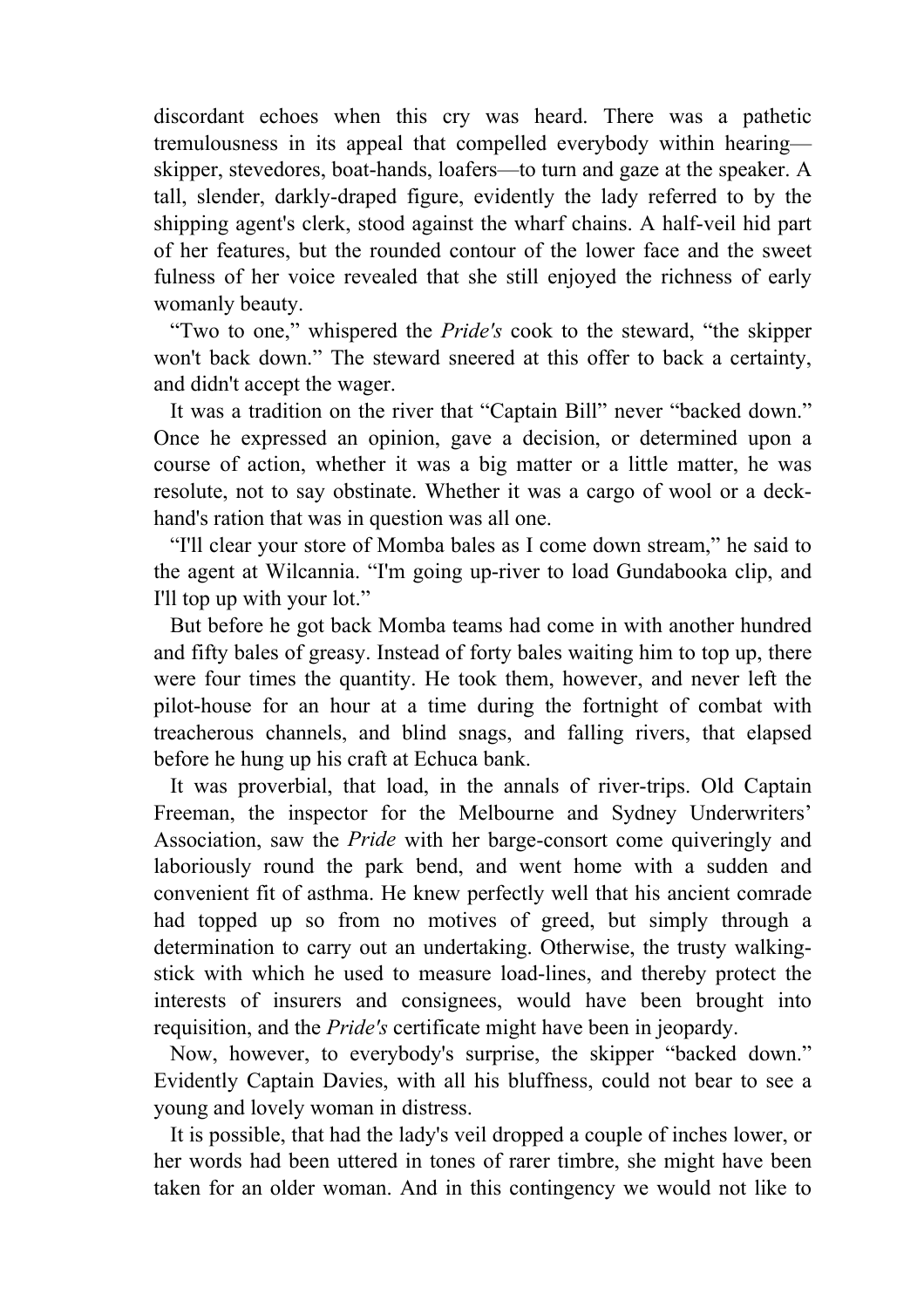say that the skipper's refusal already given would not have been confirmed.

 As it was, he let go the wheel, and stepped out of the pilot-house on to the upper-deck. Touching his weather - stiffened felt not ungraciously, he called out—

"Weel, ma'am, if you must go I s'pose you must. Where's it to?"

McCulloch's clerk answered for the lady.

"To Melool wood-pile, Mr. Davies," he said.

"Melool wood-pile. Well, I'm——"

 With what personal reflection the skipper closed his response cannot be told, for a loud burst of laughter from the wharf-loungers precluded its being heard. There wasn't a man within earshot of the brief colloquy we have reported that did not apprehend the situation as clearly as the *Pride's* master himself.

With flour £25 a ton, and potatoes £10 at Wentworth and £40 and £20 respectively at Wilcannia, with a river falling three inches every twelve hours, with a barge laden chiefly with his own flour and "spuds," with two seasons' back-block clips waiting river-transit, to have to lose an hour at the start and another hour *en route* for a beggarly £1 fare—well, the occasion would have justified an explosion of emphatic remarks from the mildest-tempered man that ever disturbed with a steam-whistle the echoes lingering in the Riverine forests. Had it been a passenger for Wentworth fare £7 10*s*.—that would have been bad enough—but Melool!

 Melool landing was on the crookedest, snaggiest part of the river, and from the *Pride's* time of starting could not be reached by the boat till dusk of the following day. What with the actual loss of time and possible risk involved in making the landing, the captain would have willingly sacrificed a "fiver" to be off his bargain.

 But while Skipper Davies was inwardly blessing his luck and cursing McCulloch's agent for "letting him in to this," and while the wharf-loafers were enjoying their laugh at his expense, the passenger for Melool landing—those who know the middle Murray need not be told the woodpile juts over the station landing—had got aboard.

\* \* \* \* \*

 The men who "run" the wood-piles that furnish fuel during the seasons when the river navigation is open to the steamers trading on the Murray, Murrumbidgee, and Darling, widely though they may differ in their personal characteristics, have one striking bond of resemblance—they are lovers of solitude, or if not that, are haters of the "common haunts" of their fellow-creatures.

They lead the dullest of monotonous existences, the only excitement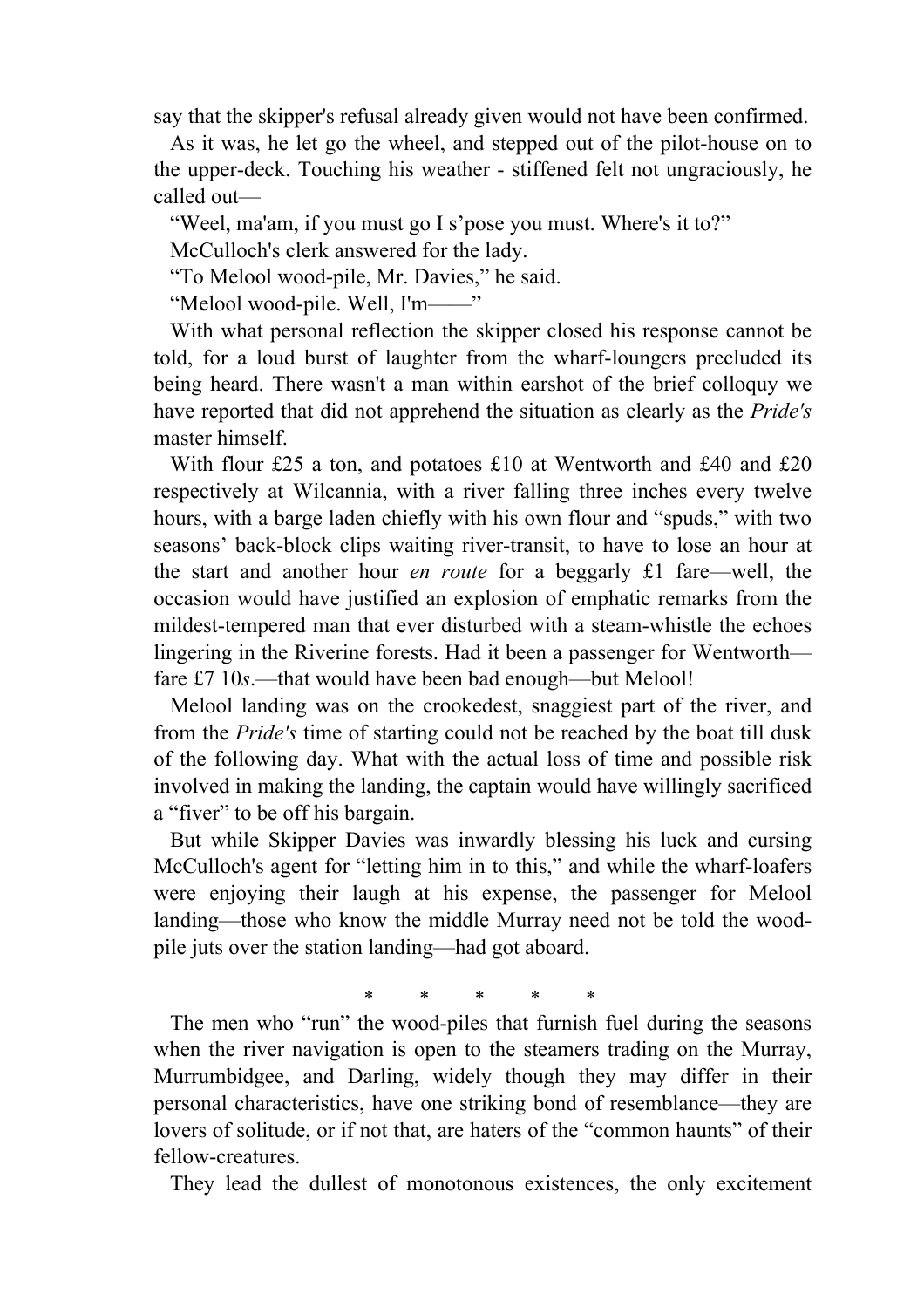derivable being associated with the precariousness of their means of subsistence. When the river is "up" there is a fairly good time before the wood-cutters. When they are "down" and non-navigable, which they generally are, the woodcutter's luck is down too—to the hardest bed-rock. Before the owner of a wood-pile there is none of that prospect of wealth which induces men to follow other solitary pursuits, to graze their cattle in untrodden wilds, and to penetrate with a prospecting-pick into remote and trackless mountain recesses. He can see ahead of him nothing but brief periods of moderate prosperity and hard work, alternating with far longer stages of harder work and the grimmest poverty. Only a man who is sick of society certainly, of life probably, would "run" a river wood-pile.

 Such a man obviously was the stalwart fellow who, dressed in flannel shirt and dingy tweed, stood leaning against the mass of mixed "stringy" and box and red-gum which composed Melool wood-pile, as the *Pride of the Murray* turned into the snaggy reach leading to the landing. His bearded face was set in lines which seemed to speak of forty years' disappointment, and broken hopes and lost faiths; but otherwise his appearance was that of a man of thirty, of far from rude parentage. The delicacy of breeding was apparent in the nostrils and the angle of the face, and in the long wiry fingers that played with a Collins axe which he held in his grasp. This he moved mechanically to and fro, catching on and then losing in its pendulum movement, a beam of the fast-dying sunlight.

 He had heard the steamer's exhaust twenty minutes before; he had not come out of his tent, which stood against a sheltered and sheltering clump of timber a hundred yards from flood-mark, till her whistle had sounded. Dwellers on the banks learn to recognize, even at night, each boat passing up or down stream by her exhaust, and the peculiar symptoms of the *Pride's* high-pressure engines—a deep throbbing sigh, then two quick, short gasps, and then another long-drawn breath—told him at once that it was Davies' boat out on the river. He had never previously called during his ownership of the pile. Accordingly, till the whistle was blown he did not leave the tent. When it shrilled in his ears, startling plovers and ducks resting for the night, he knew he was wanted, and went down to the bank, speculating as he walked what business the *Pride* had up Melool Reach, and whether she would get out of it without smashing a float or two of her paddles. He was quite sure she would not want fuel, as she invariably wooded lower down stream.

 As the boat advanced slowly, now stopping, now going astern, as the rouseabout in the stern fathomed the channel with a pole, and now driving her nose up another channel, the watcher on the bank saw through the dim half-light a lady standing by the gangway. The mate, the veteran Dave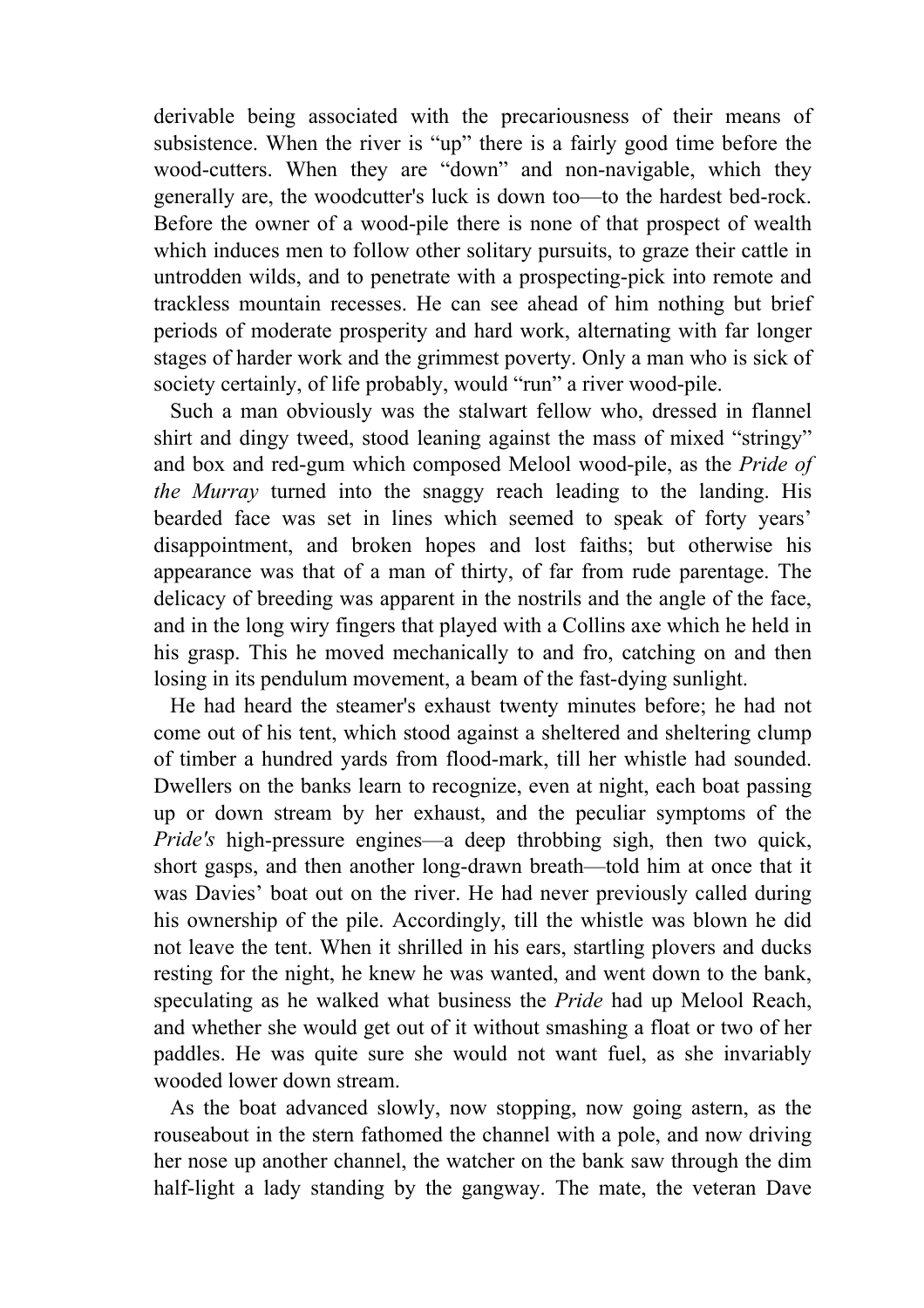Bowers, was beside her with a valise in his hand, and a deck-hand stood ready to run out the gang-plank.

 "The deuce!" muttered the man by the pile. "A visitor for the station and no one to meet her! This means giving her up the tent, and camping out for the night. Pleasant!" Nevertheless, the prospect of a night's discomfort did not deter him from throwing down the axe and leaping to the incline that formed the landing. Old-time training flushed his veins once more with the craving to be of service, were it but for a moment, to a lady. As for the passenger, while the steamer was making a path between snags and over shallows, she had given no thought to the skill that was serving her. The gleam of the axe-blade had caught her eye at the entrance to the reach, and her instinct had told her that the hand that held the glittering object was that of the man she had come from the ends of the earth to seek. Her visit was not to the station but to the wood-pile.

 The gangway of the boat breasted the landing-place, and the plank was propelled forward. The man on the bank extended it with his foot and at the same time stretched forth his hands.

 He said, "You are for the station, madam, I presume. I must tell you that there is no one here to meet you, and you can't get to the home-stead tonight."

 His hand was clasped firmly. Still standing on the plank, careless of the curious observers of the scene, the lady with her free hand lifted her veil.

"Ned!" she said.

"My God, Bess!"

 And Skipper Davies, and Mate Bowers, and the crew, who saw the meeting and heard the exclamations, wondered as the old *Pride* drew in her plank and trembled reluctantly through the perilous passage to broader water, what relation the lady passenger was to the owner of Melool woodpile.

 "So you have found me, Bess?" the man cried hoarsely after some minutes' silence. He added with a bitter satire burdening each syllable of his utterance — "I beg your pardon — Lady Erskine, I should say."

"Yes, Ned," the lady replied reproachfully; "and I am 'Bess' to you still and always."

 He made no response, and she continued—"I have found you out; though the lawyers failed to find you. When they said they could do no more I took up the search myself—and I am here—never to leave you, if you will have it so, Ned."

 The night had closed in rapidly. He had dropped her hand when she had stepped upon the bank, and had moved some paces away from her. But it was not so dark but what she could see him start and shudder at her words.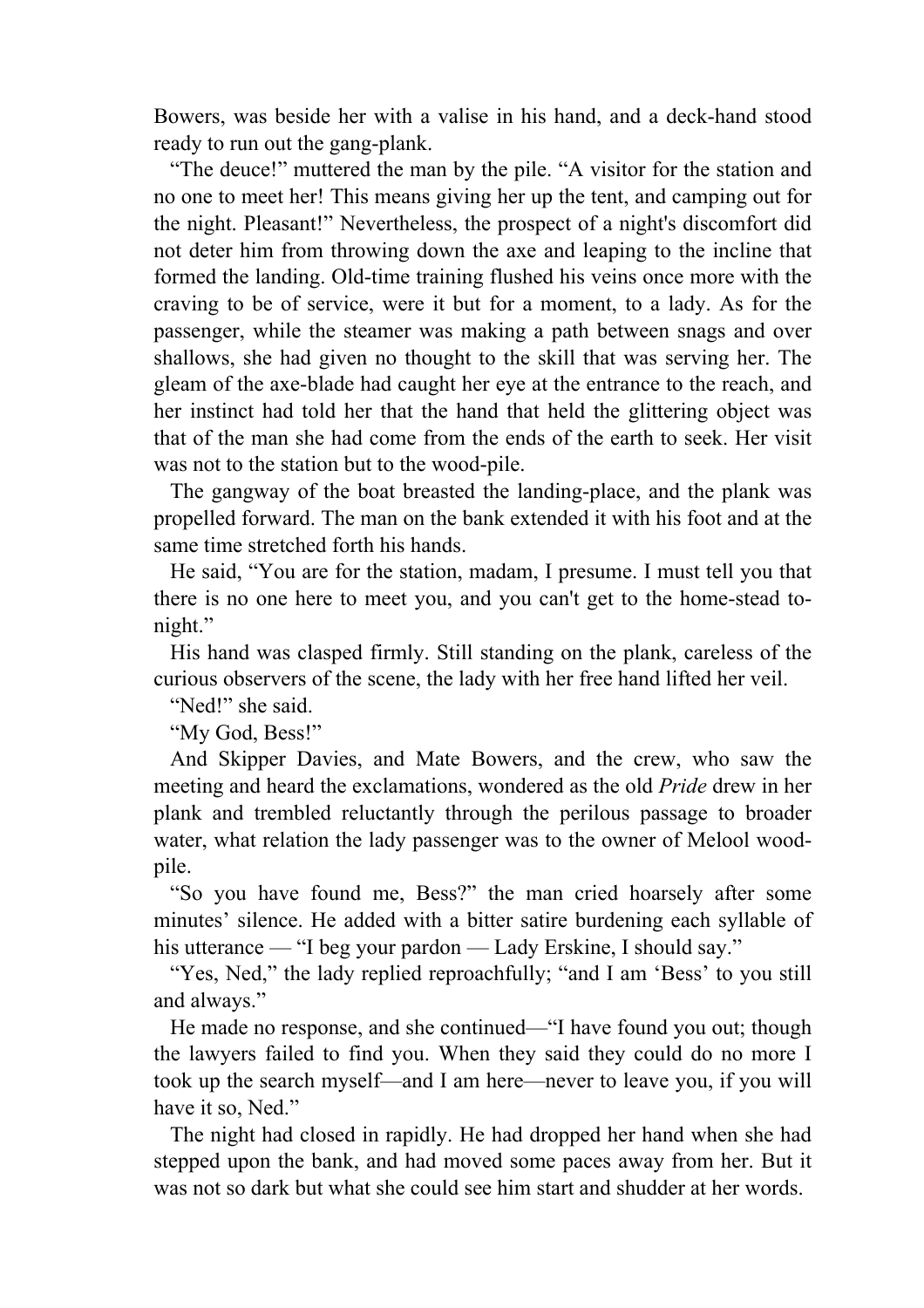"I don't understand you," he said at last.

 "You make it hard for me, Ned. Must I make it plainer? Must I say that I have come from England to—to—marry you—if you will have me for your wife?"

"Are you mad," he exclaimed, "or am I dreaming?"

"Neither; I mean what I say."

"And Dick, my cousin—what of him?"

 "Your cousin—my late husband—is dead, died two years ago. For twelve months I have tracked you step by step to ask you, is the old love dead? When he lay dying he reminded me that social conventions and rules had separated you and me once, and told me not to let them keep us apart after he had gone. That was generous of him at least. And, Ned," her voice lowered into the pleading accents of love—"I am here."

"My cousin dead!" he cried wonderingly. "Then I——"

"You are Lord Edward Erskine."

 "I see it all," he said sardonically. "You threw me over once for his title, position, and wealth. And now that the position and, I suppose, the wealth, or some of it, are mine, you will throw his memory over for me! I fear, my lady, you have outraged convention in vain, after all!"

She burst into bitter sobs.

 "You are cruelly unjust, Edward," she moaned; "you knew I married your cousin solely to gain his help for my father and to save him from ruin. As for the property and the money, they are left to me. And these I came to offer you with myself." And then, with a sudden burst into impetuous passion, she cried, "Ned, Ned, the old love cannot be dead; it cannot! Do not say it is; do not say I have sought you—and have humbled myself thus—in vain!"

 "No," he answered, slowly and painfully. "No, Heaven knows it is not dead. But it is worse than dead—it is useless now. You are too late, Bess!"

"Too late?" she repeated.

He replied to her question by another.

 "Do you remember, Bess, how we read *Locksley Hall* together years ago?"

"Yes," she replied.

 "You said then you would have had a greater respect for the hero had he carried out his threat to 'mate with a dusky maiden' when he was jilted by his love. Well, I have done that. I have married—legally married, you understand—a half-caste girl from the Maloga Aboriginal Mission Station. Come, let me introduce you to my wife, the other Lady Erskine."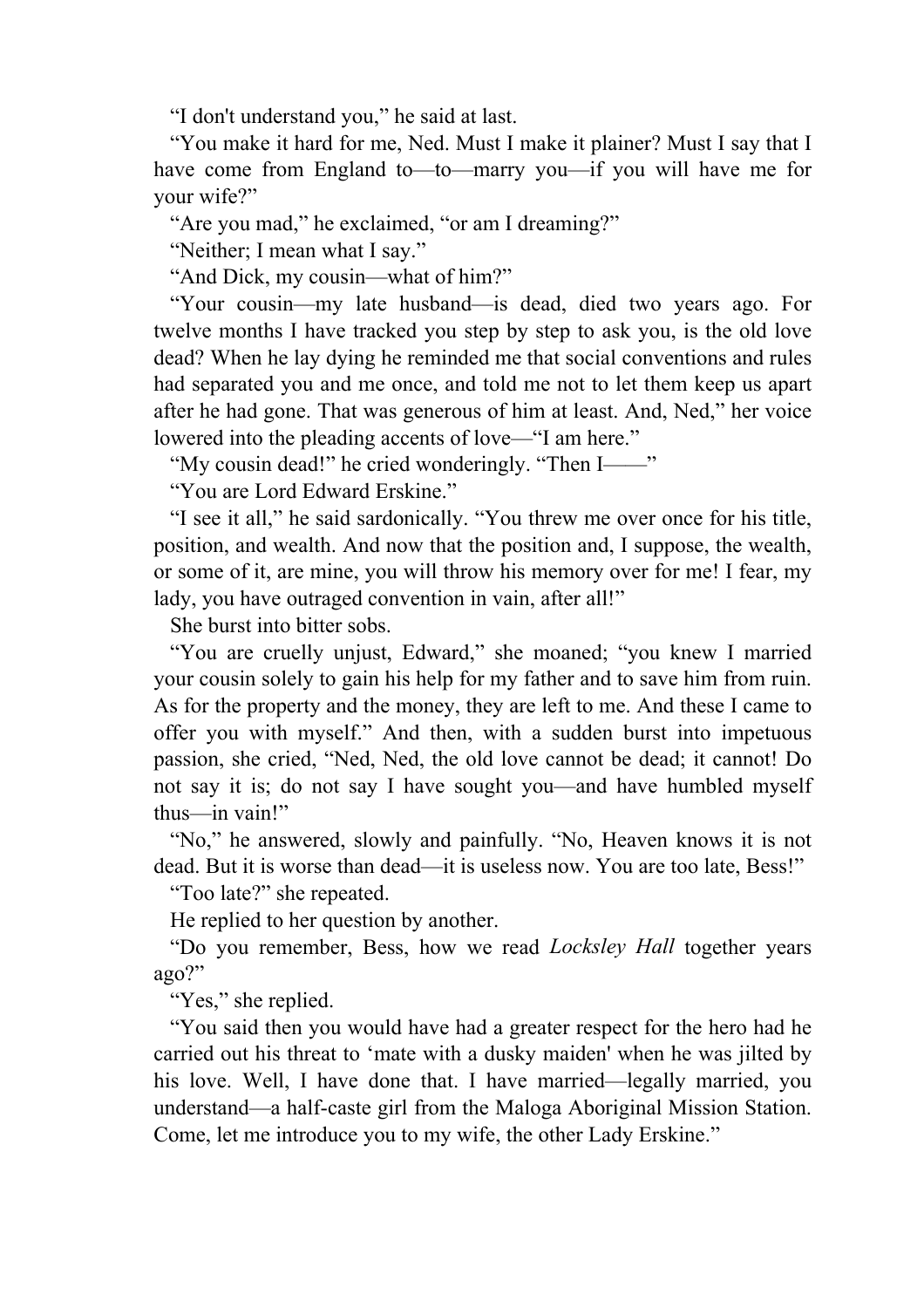# **The Last of the Wombat Barge**

**I** 

 JIM KILLEN, the puntman, and his mate Tom had just swung back their pontoons after letting the old *Pride of the Murray* and her barges drop through from the wharf, when the exhaust of an incoming steamer was borne pantingly on the languid evening air. Jim put his hand to his ear to catch the sound more distinctly. Like most of the dwellers by the river-side he could distinguish the various boats by the tones of their escaping steam.

 "It's the *Little Lizzie*," he growled to his assistant; "s'pose I'll have to let her through!"

"'Taint the *Lizzie*, Jim. It's Maltby's *Hero!*"

 "Get alon' with you, you Sydney-side crow. Think I don't know every twist and turn of the little woman's steam-pipe? Listen there now—she's down by the Park, and she always speaks so when she's that far. 'Open the bridge, Jim! open the bridge, Jim!' that's what she says, and none but a derned fool of a cornstalk what don't know a side-saddle from a sternwheeler would say diffrent."

 "Lor', Jim, don't get shirty, old man," said Tom, who, being a Sydneyside native, was contemptuously regarded as a "colonial" by Killen (imported by Government at a cost of £20 3*s*. 4*d*. in the days of assisted immigration). "You know better 'n me, of course. But what are you goin' to do? You won't let her through to-night? It's after knock-off time!"

 "W'en a cove as don't know a steamer from a barge wants to boss this bridge, I tells him to shut up straight. So now, Tom Hopwood, shut up. The *Little Lizzie's* a-goin' through if the skipper wants her!"

 And though the dusk was fast settling down into the long, sweeping reach that was crossed by the bridge, and though the steam-whistle of the crane-engine had shrieked the knock-off signal full fifteen minutes before, Jim swung wide the crazy old pontoons into the muddy stream. They swayed on their hempen hinges sullenly and creakingly, as though, too, convinced that it was quite time to end their long day's work.

 The men hauled in one rope, slacked the bight of the other, and waited for the steamer. Tom had shirked his pull somewhat, and Jim knew it. But he heeded his mate's ill-temper as much as he did the mutual grinding of the pontoons, or the vexed beat of the river-ripples as they wrestled with the crumbling bank. If the *Lizzie* wanted to go through she should, and if she didn't, well, it didn't matter. So Jim, surly and precise always, and surly and precise in a double degree when it was a case of swinging the bridge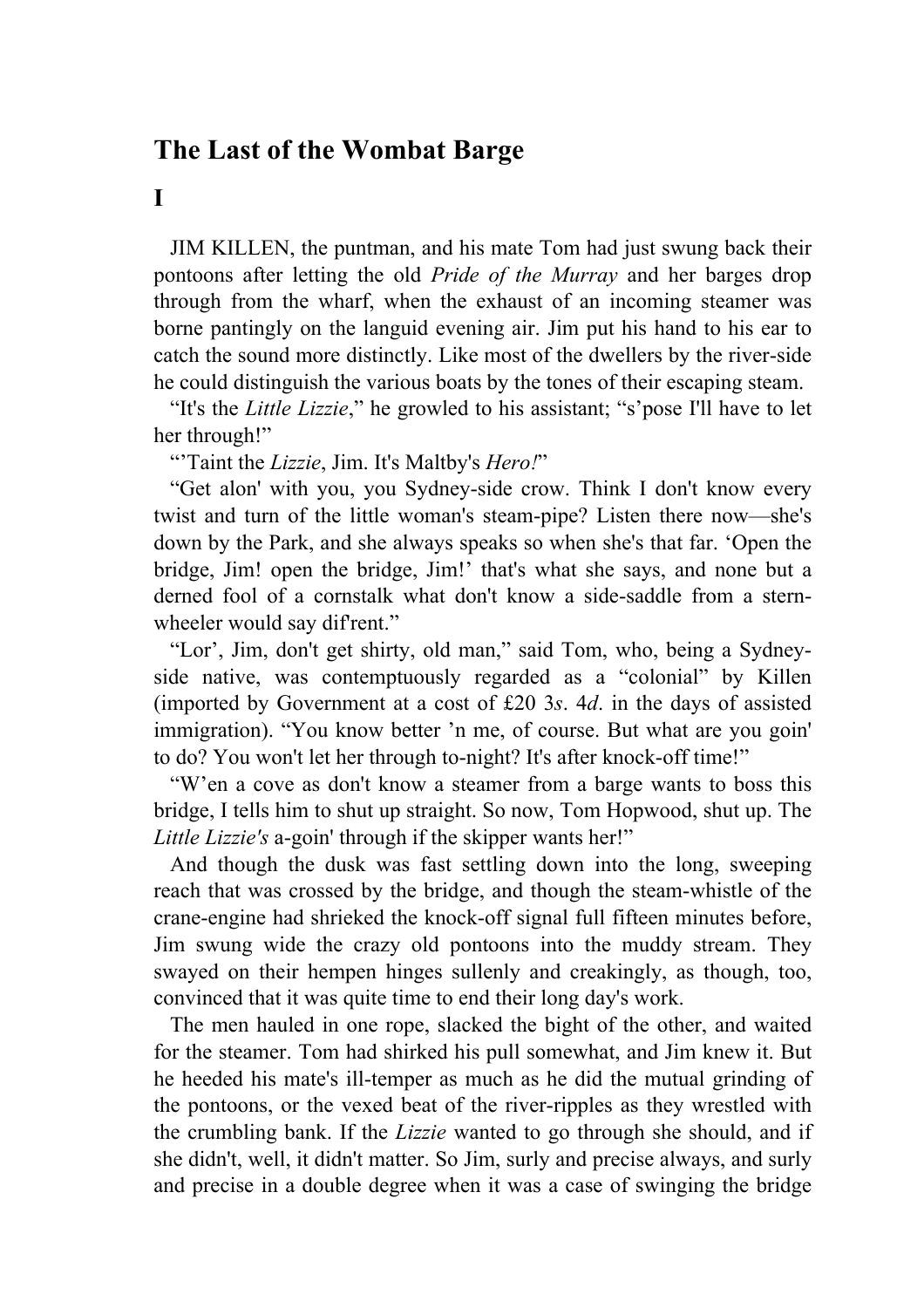after hours, resolved. Jim, like many a better and many a worse man, was, as he himself described it, "a bit weak on the womanines." That's what he used to say when accused of favouring the *Lizzie* by letting her pass the bridge at all sorts of unreasonable times and periods. But there was the *Victoria*, and the *Emily Jane*, and half-a-dozen other boats with feminine appellations, and the *Alice*, and he would never budge from the strict mark of duty and routine for them. And this circumstance—coupled with the fact that when flour was £70 a ton at Wilcannia and potatoes £15, and the great *Cumberoona* and the *Little Lizzie*, both loaded to the pilot-house with produce, were starting at the same moment for the drought-smitten Darling township, he had accidentally jammed a pontoon against the *Cumberoona's* starboard paddle (thereby smashing the box and several floats)—had tended rather to discredit his partiality for the sex.

 "It isn't the *Little Lizzie* Jim favours," said "Gus" Pierce, of the *Undaunted*, the satirist of the Riverine; "it's the *Lizzie's* mate!" Gus was right, though it scarcely needed his keen vision to have discerned as much. Any one with the proverbial half-an-eye could have perceived the true cause of Mr. Killen's willingness to oblige the *Lizzie*. Certainly no one who noticed how, on this September evening, the ruggedness of his face softened as the "mate" hailed him, could have failed to understand the motive for his favouritism. For, sure enough, it was the *Lizzie* and her consort, the *Wombat*, that with great animalish gaspings and pantings stemmed the strong river, and forged breathlessly round the willowy bend, through the pontoons, past the half-buried hull of Cadell's old *Lady Augusta*, to her berth under the wharf cranes.

 "Thank you, Jim," shouted the mate from the pilot-house; "you're a good soul to let me through to-night. It's worth ten pounds to me." And a flattered smile ironed out the furrows in Jim's countenance as he waved his hand in acknowledgment of the words. High-pitched was the majestic voice, but there was a note of mournful music in it which Jim, with his rude fancy, compared to a curlew's cry. No man's voice could claim that trill surely. The mate of the *Lizzie* was a woman.

### **II**

 There had been the very devil to pay on the rivers when Capt'n Kingsley—who, after running one season under McCulloch's flag and another under Whyte Counsel's—had, in the third year, purchased the *Little Lizzie* with her barge *Wombat*, and put his wife to the wheel. It was done as a joke at first, the mates and deck-hands thought, and they entered into the spirit of the freak. They cheered the little woman as she piloted the craft in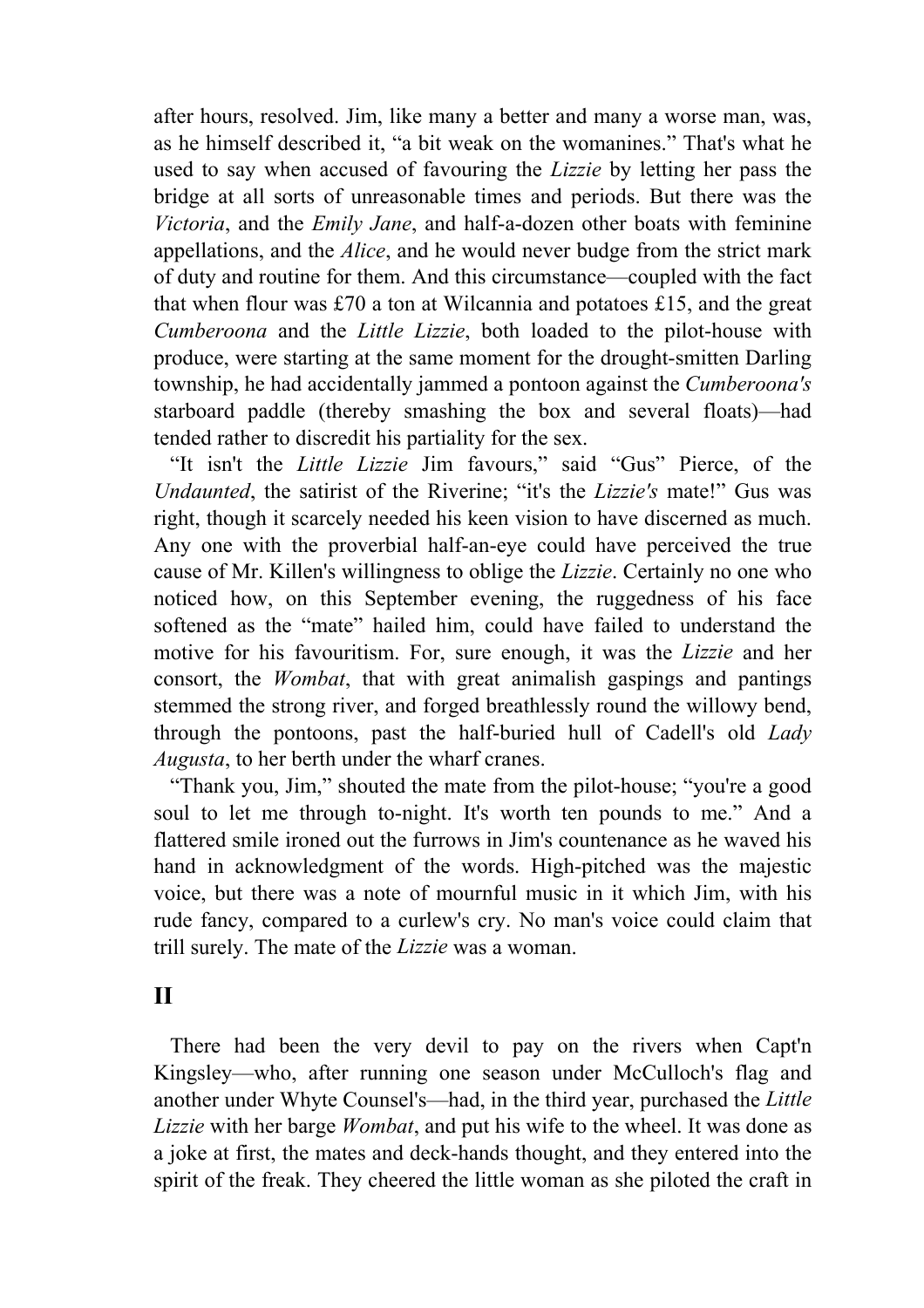and out of shoaling channels, by snaggy gullets, and over treacherous reefs. And they "put their money on her" and the *Lizzie*, when it came to racing the *Princess* or the stately *Cumberoona*, for what the more powerful boat gained in steaming, the little 'un more than won back by the deft way she was handled. And they worked with new vigour when wrought upon by the kindly criticism of her glance.

 When, however, in the beginning of Capt'n Kingsley's fourth river-season it was made apparent that he was shipping no mate, but that his pretty, youthful wife, a mere slip of a girl she was then, was going to take turn and turn with her husband, the skipper, there was open rebellion on the part of the *Lizzie's* crew, and the deadly antagonism, covert and overt, from the hands of other boats. Men whom the event directly concerned, men whom by the widest stretch of imagination it could not be conceived to concern, joined in the row. The whole river population—from Albury to Goolwa, from Wakool Junction to Wagga, and from Wentworth to Wilcannia were in agitation. The mate whom Mrs. Kingsley had displaced had almost as much to say on the matter as Sooty Bill the loafer, who never had a wash except when he was thrown into the river in a squabble, and who never did an honest day's work out of gaol.

 Unto Captain Richard Kingsley came Captain Freeman, inspector for the Melbourne Underwriters.

 "You're frightened of the insurances, are you, Mr. Freeman?" politely inquired the former. "Now, my wife doesn't get drunk. And tell me how many down cargoes come to grief and a river's bottom through a drunken mate at the wheel."

Captain Freeman walked away.

Unto the captain came a deputation of the skippers.

 "Lookee here, gentlemen," he said, "I've a little girl down in Melbourne. She can't live with us on the river in Echuca—the weather'd kill her. My wife does a mate's duty, saves a mate's wages, and we keep that child where she has a chance for life. It's my wife's own wish, not mine, and as I haven't paid for this boat and barge yet, I don't intend to cross her."

 Upon the heels of the skippers' deputation there came a number of deckhands.

"Men," said Kingsley, "I'm skipper of my own boat!" They persisted. "Men," he said, "if you don't like my service, clear!"

 And they did so. Not that they were afraid of trusting themselves to the "mate's" skill, but the idea of being bossed by a woman galled their manhood. And, as no other men would fill the revolters' billets, Kingsley filled up the vacancies with Chinese. He could not see that in enlisting nine or ten odorous Ah Fats, and Ah Leans, and Moy Sins on his wages sheet,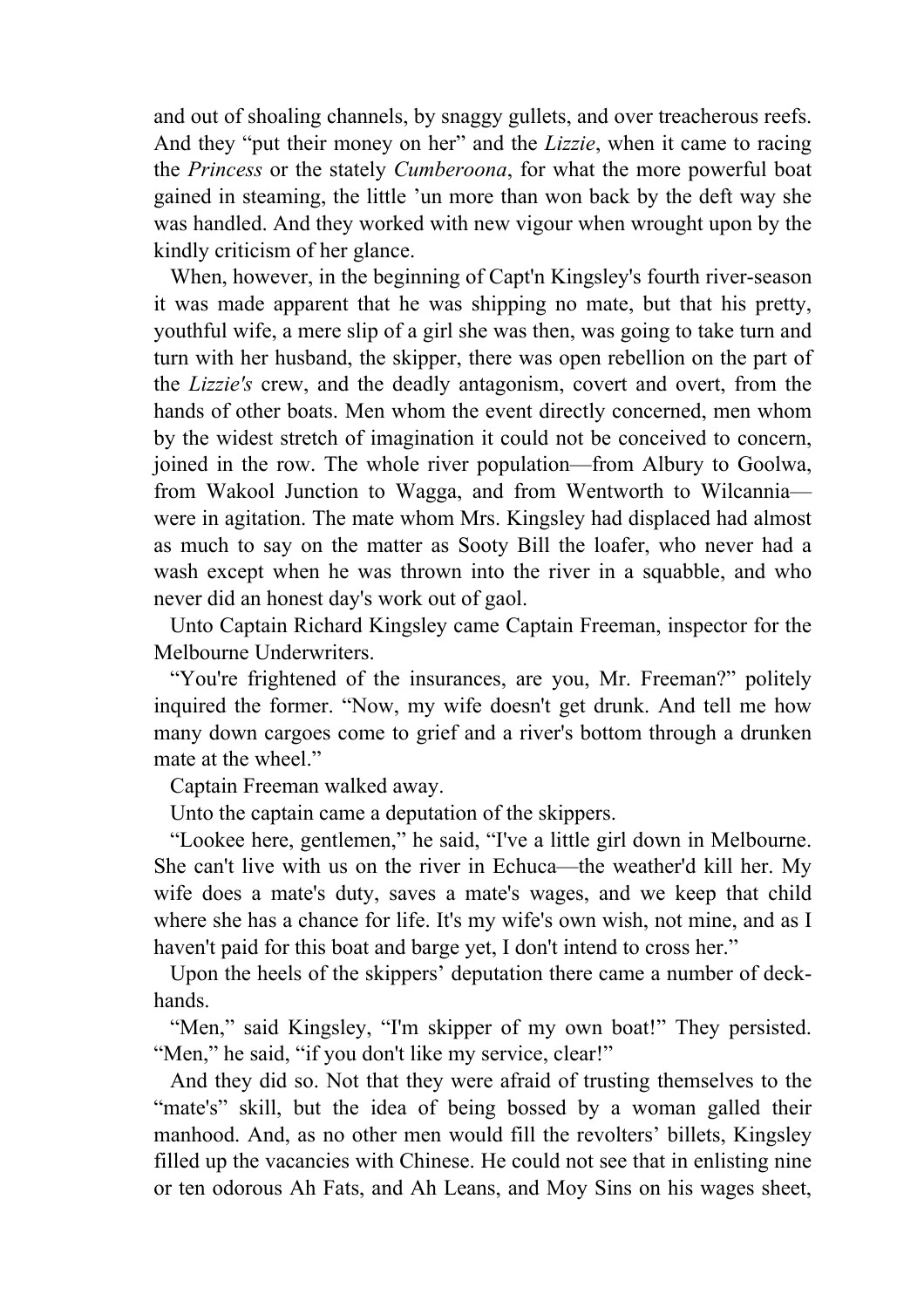he was placing the axe to the root of his life and his fortunes.

 They served him and the "missie matie" admirably. Whatever the pagan was put regularly to do he did with the unerring instinct of imitation, in which consists his intelligence. As deck-hand and rouseabout, as stoker, as cook and steward, as lumper of wood-bales on river-banks, cutter-up of firewood and stower of cargo, John was active and untiring. But when initiative and readiness of wit were required he was almost as miserable a failure as a "new chum," who berthed on a river-boat to earn tucker "till his remittances arrived."

 Capt'n Dick stuck a sounding-pole in Ah Ling's hands one afternoon on an up-river trip.

 "Ah Ling, you put stick in water, and when water comes to this mark you call—'By the mark—three. And to this mark—four, and to this mark five, and to this mark—six. You savee?"

 After half-an-hour's patient instruction, Ah Ling "saveed," and the skipper relieved his wife at the wheel. They were in a long, deep reach where the ten-foot pole should not touch bottom. Dick thought he'd test his pupil.

"Sound, Ah Ling!" shouted the captain. "Sound!"

 With a coolness that indicated a mastery of his business, the Chow dropped in the pole and boldly sent forth the awe-inspiring cry of "By-y' mark—Fwee!"

 "Three! Heaven!" There was no shallow ridge or bottom thereabouts, but a great snag must have shifted into the boat's course—and the *Wombat* was down with produce seven feet! In a second the skipper had his wheel hard down, and the engine-room telegraph had been signalled "full speed astern," and the bargeman shriekingly ordered to "stop way." Dick recovered from the fear of seeing his crafts snagged in mid-stream just in time to hear Ah Ling repeat the last words of his lesson—"By-y'-mark six"—and to hear his mate, Nell, who had rushed forward, laugh, with a laugh that was half a sob—"Go ahead, Dick, it's over the pole. This gaudy old parrot doesn't know any better!"

 Another day Andy McBean, the *Lizzie's* engineer, and the only white man who had remained on board after the Chinese invasion, told his stoker, Sun Lee, to watch the steam-gauge, while he, Mac, made up, by a short nap, for the loss of sleep during the night when they had been running during the small hours.

 "Water get down here, Sun," said Mac, pointing to a safe point on the tube, "you come and shake me."

 Mac coiled himself in the shade of his woodpile, and slept the sleep of the just man and the tired engineer for a couple of hours. Then he was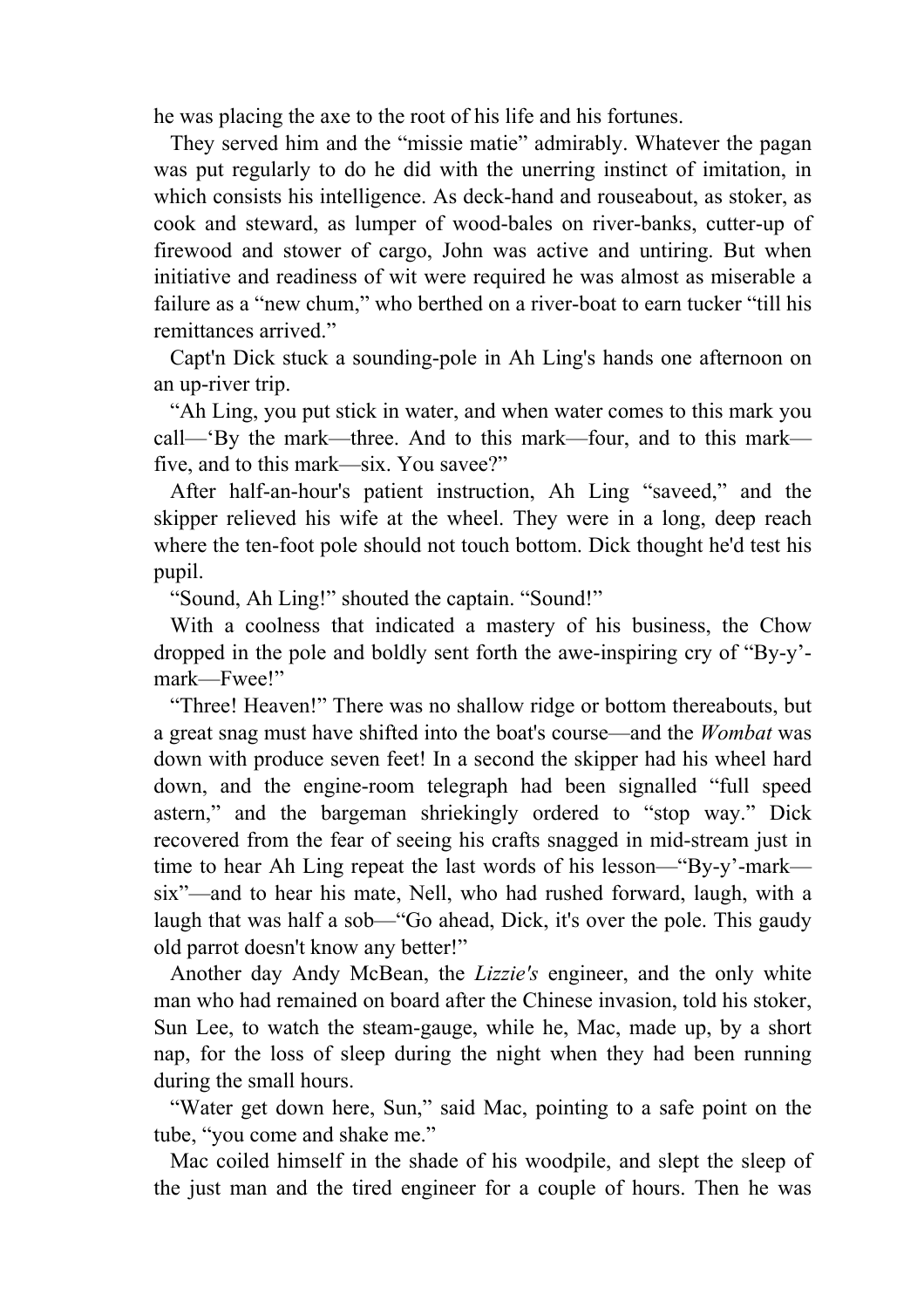awakened by the hiss and the bite of scalding steam. Sun Lee had been relieved on the night-watch, but if his boss slept in the day-time why shouldn't he? So he allowed his silky eyelids to droop over the almond orifices through which his soul looked out on the world, and he too slumbered sweetly while the steamer plodded along the Twenty-mile Reach, and the water in the boiler evaporated, and the tell-tale in the gauge got lower and lower. Sun Lee and his brother heathens were nearer heaven at the moment Mac woke up than they were ever likely to be again, unless some other steamer's boiler blew up. "The closest shave I ever knew," breathed Andy to himself, as he flung open valves and cocks with trembling fingers, which did not lose their tremulousness until they had encircled Sun Lee's dreamy eyes with grimy rings of puffy flesh.

 A close shave indeed! So close a shave that the skipper and mate henceforth had to do double duty because they could not trust any single pagan further than they could see him. For the mechanical routine which an educated donkey would have gone through with ease John was invaluable, but as to all else he wasn't worth his ration of rice. Kingsley would have thrown the individual and collective Chinese overboard but for the "missie matie."

## **III**

 She stuck to the Chows when Kingsley's better judgment would have sent them adrift

 "Dick, there's Katie, and I don't like to be beaten, dear. I'll work double, but go back to the old plan I won't. I'll not confess we're beaten. We save forty pounds a month by having them aboard. That'll buy us a new barge next season. And, Dick how the rivers 'ud laugh at us having to own up we're wrong."

 So six-foot Dick, with the broad shoulders and the bronzed face, was wheedled by his fatherly love, and his wife's cooing, and his skipper's pride into continuing a foolish policy. He was manly enough to face a crowd of drunken deck-hands when they rushed from the wharf-side on to the *Lizzie's* deck to avenge the insult to their class implied in the engagement of the Chinese; manly enough to face them and strong enough to thrash them. Nevertheless, his love and his pride made him weak, and he kept to his plan. He worked double-tides himself; was skipper, deck-hand, mate, and bargeman in turns. And worked his wife, too, double-tides. The rougher work she could not, of course, manage, but her little hands grasped the wheel almost continually when steam was up. She would stand in the pilot-house for nine and ten-hour watches, clad in neat blue serge with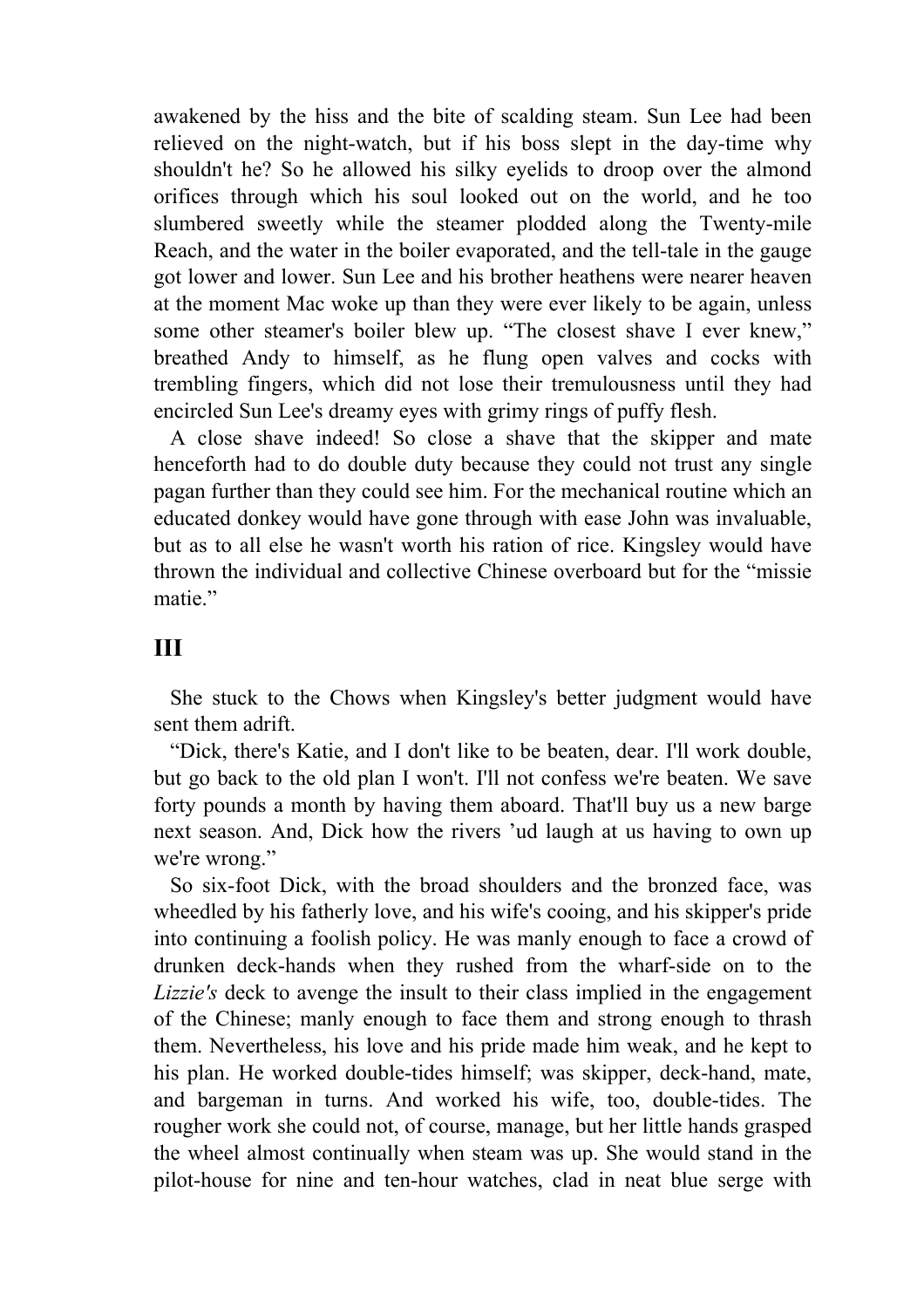bright brass buttons. Beat the sun ever so hotly, or blew the wind ever so blastingly, she kept her post. In her long spells of duty she learnt the river so well that no other mate possessed an equal knowledge. She knew all the landmarks and guiding points, and where the water shoaled, and where the current would lodge the snags. She threaded with delicacy of touch the boat's way under overhanging gums to dangerous landing-places, and up shallow channels to wood-piles, and when she was at the wheel, the boat seemed to steal from her something of womanly felicity of movement, and went in and out of the pinches and bends with a more graceful swaying of her stem and a softer beat of her paddles. By the close of Kingsley's fourth season, his mate Nell was the most accomplished steering hand, bar Bill Davies and Ted Barnes, on the three rivers. Even the river-men who hated Kingsley for his alliance with Celestials admitted as much. When six steamers and nine barges were stuck up by the falling water at Campbell's Island, Kingsley's mate put the nose of the *Lizzie* right up the channel, and with swift nervous balancing of the wheel, drove her through devious cross-cuts and over treacherous spits of sand that masked ghastly snags beneath their glittering whiteness into deep water.

 "D——d if she war't take the craft over wet grass nex'!" cried the *Riverina's* mate, Jim Morris, with an honest chord of admiration ringing in his rough voice.

 And if you think anybody on the rivers desired greater praise than that, you don't know the Murray boating trade!

\* \* \* \* \*

 The close of the fourth season brought them, though Capt'n and Mate Kingsley knew it not, the beginning of the end. Fate had dealt out to them some first-class cards, but she had made the shuffle with her hand covered with a poisonous glove.

 During the summer off-season when the rivers were down, and the boats laid up, the Kingsleys visited Melbourne to taste the rare joys of a sweet home life for a few months. After one happy day spent on the St. Kilda beach beneath the ti-tree clumps, in and out of which the father and mother played hide-and-seek with their laughing child, the captain strolled into the baths. He rolled himself luxuriously in the pungent waves, as was his wont in the greenish Murrumbidgee after a warm day's work on Hay wharf, and showed the other bathers a trick or two of fancy swimming. But they looked strangely at him as he leapt out of the water, with a curious shrinking made visible in their glance. For upon his head, and limbs, and body, like miniature moons surrounded by rose-flushed halos, were white spots encircled by pinkish aureoles. All over him, from the broad forehead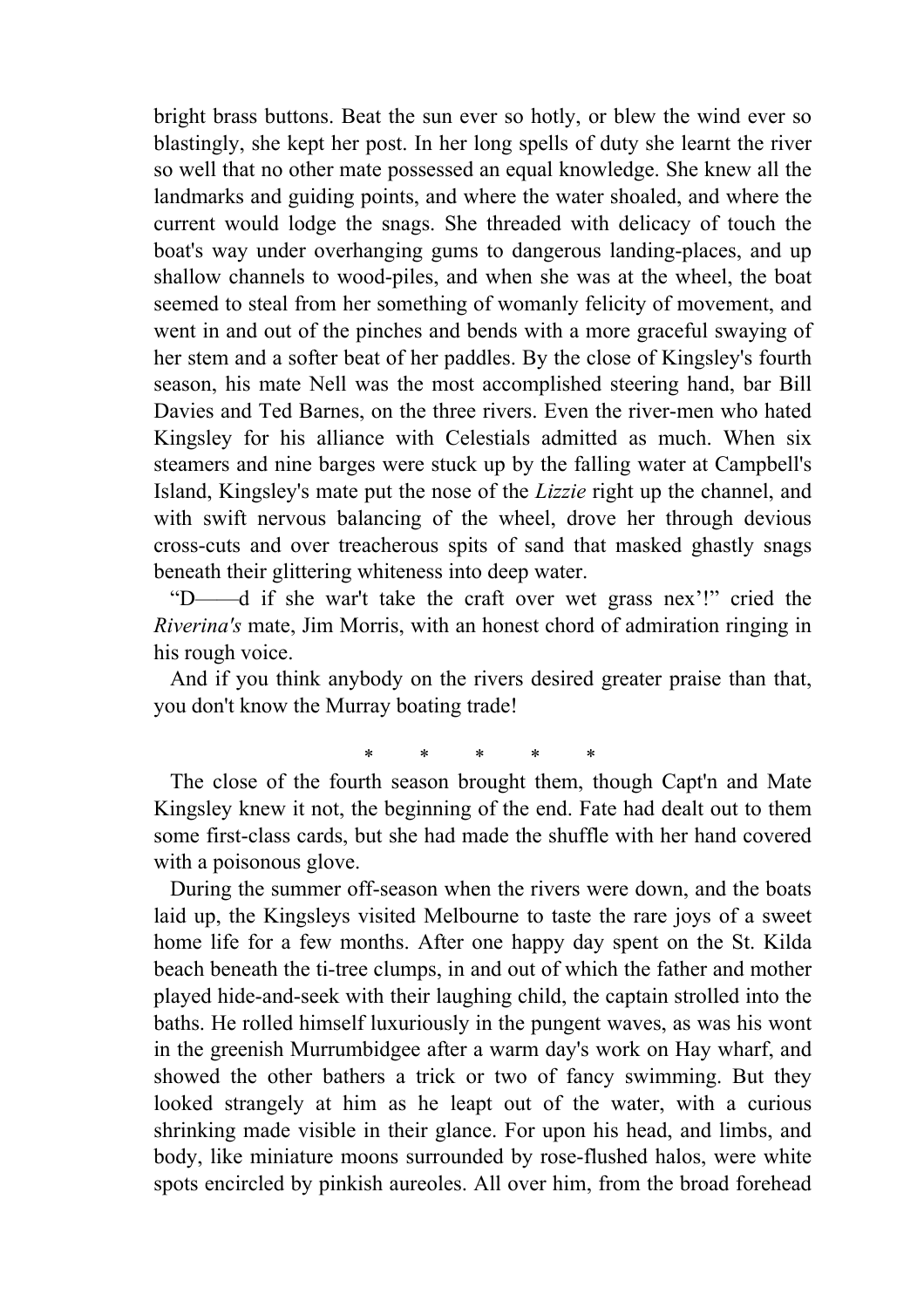that he had held aloft as a frontlet of manly pride in the face of all men, to the curving ankle which it would have defied the skill of Phidias to mould in marble, the horrid blotches appeared.

 He saw the things himself. As he gazed upon them, scarcely alarmed as yet, and with no dawning of the horrible truth glimmering its way into his brain, his strength went from him—the strength that had nurtured the copious hairiness of the massive chest whereon the spots clustered more closely—and he fell, a log, on the deck of the bathing platform. One only of the bathers drew near him—a young doctor. "Keep back all!" the latter cried, and then ordered blankets to be brought. With careful touch he covered Kingsley up, and then, striving vainly to overcome a natural repugnance, whispered to the barely conscious man: "Where do you live?" Dick told him, muttering with a feeble discordance, and prayed: "What is—the matter with me?"

 The doctor rose up, and motioned the staring bathers and attendants away. They obeyed the gesture—some who were half-attired gathering up their garments and dressing as they went. The doctor knelt again by Dick's side. "Are you a man?" he said. "Can you take—a blow?"

 "Yes," answered Dick, "if you—don't hit—my wife—and child—as well"

"The blow will hit all you care for."

 He paused, and the air was heavy with the respirations of the two men before he went on.

"You are a white leper—and a dead man."

#### **IV**

 The old order of things partially resumed its sway on the steamer *Lizzie* and her consort, the barge *Wombat*, with the beginning of the Kingsleys' fifth season. A white-man crew superseded the spawn of the lazar-house. But Jim Morris, late of the *Riverina*, was skipper, while Mate Nell retained her post. The rivers did not object to that arrangement when they were told that Capt'n Dick had been smitten by a mortal sickness and would never finger wheel-spokes again. Upon the news, the great heart of the river manhood gave one sharp, short beat of gladness, and then another of shame at itself, and then went on pulsing regularly in sympathy with the little woman.

 The rivers did not know how awful was the doom that had overtaken their erstwhile enemy. Nebulous popular belief shaped itself at last into the notion that Dick's masterful brain was thrown out of gear by a sunstroke; and it was good for Mate Nell that nothing of the ghastly truth penetrated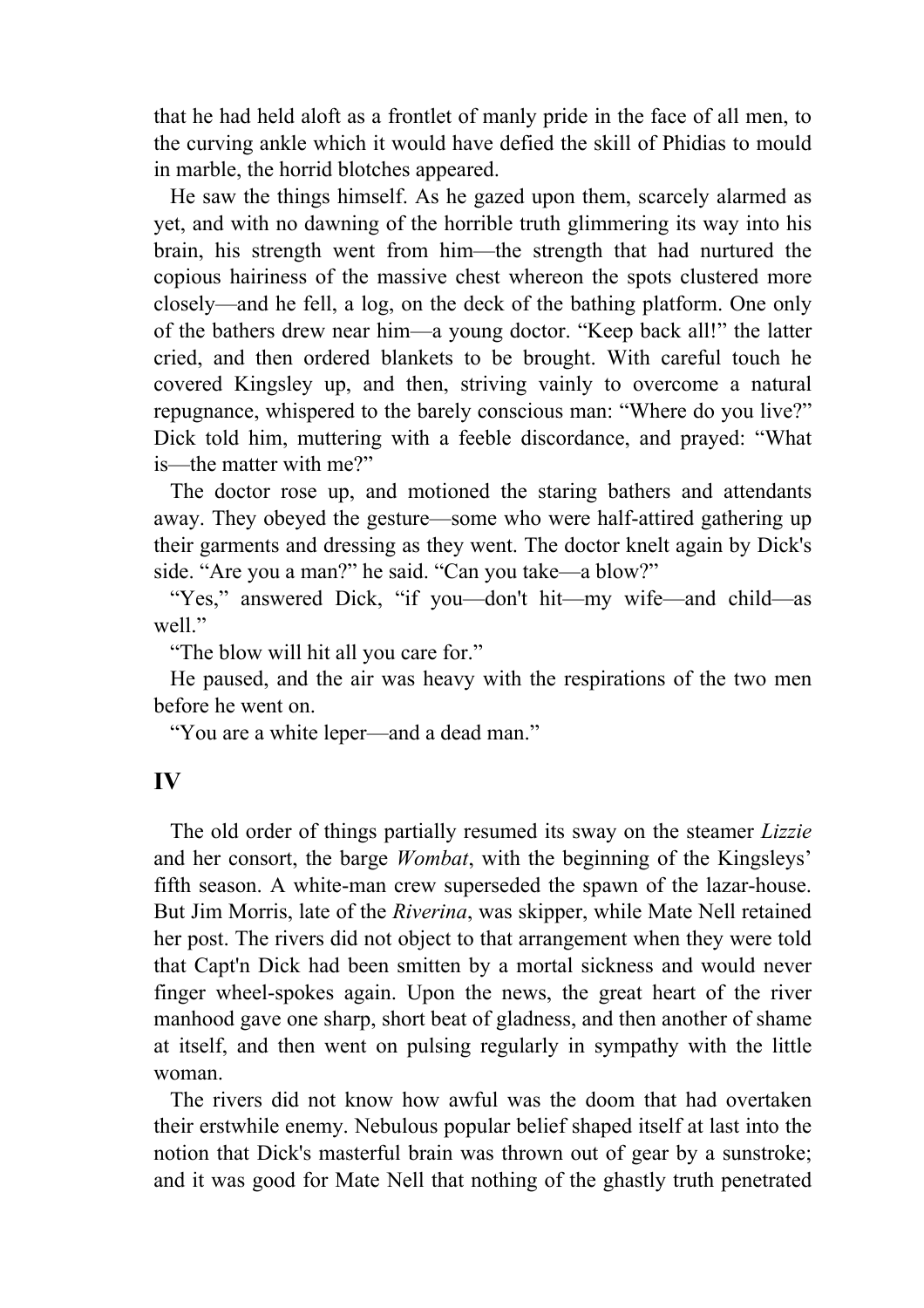to the quick intelligence of the boatmen. Deck-hands would have fled the *Lizzie* as a thing accursed, and stevedores would have refused to handle freight. For the river-men would have concluded—and justly—that had Capt'n Dick kept himself from contact with the leprous brood the hideous canker would not have rotted his splendid virility. When a white man clutched poles, and ropes, and fenders after Chinese paws had slimed them over, what could he expect but that some of the slime would stick?

 That is what they would have said had they known. Fortunately, they knew next to nothing. Fate was so far merciful.

 Only of all Riverina did Jim Killen, the puntman, know. A worthless son of Jim's had died in Wentworth Hospital while the *Lizzie* lay at the wharf at the junction township. Nell had nursed the scamp in his last hours with sisterly tenderness. Thereupon Jim had vowed that what he could do for the mate he would do.

 "The mate, she loosed my Ned's warp-lines gently, an' he hadn't to let go with a thud," he had said when he spoke of the incident.

 Up to the coming upon them of Kingsley's doom Killen had done no more than throw an occasional ten-pound note into the captain's way, by dropping the *Lizzie* through the pontoons after hours, so that the boat might have first chance with the disengaged crane. But in the hour of her extremity Mate Nell thought of the puntman. Dick craved to return to the riverside; he would live in a bark humpy or a tent, he said—anywhere, in anything, so long as it was in sight of a river, and within the sound of a steamer's whistle and exhaust, and where he could sometimes see his wife. And Nell took the puntman into her confidence.

He helped her.

 "So Capt'n Dick is goin' with the stream, is he?" he said. "I never liked that Chow bus'ness, but I'll help you for Ned's sake, Mrs. Kingsley. You let Ned's warps drop quietly into the current, ma'am, an' the Capt'n shan't go with a rush, if I can help it."

 He built a rough humpy on a thickly-wooded twenty-acre block he had purchased on the Moama side, and there Dick was brought by night-stages from Melbourne. In the late autumn this happened, in the early winter the rivers were "up."

 The season promised to be a long one. The Hay, Balranald, and Wentworth wharves still were burdened with back-block wool left over from last season. Every station on the river and out back was crying out for produce, and stores and sawn timber and the late wool would give return cargoes till the new clip was hurried down. These bright prospects made Dick desperate. He moaned in his gunyah tomb and fretted his heart away quicker than the scaly patches ate into his flesh. The next seven months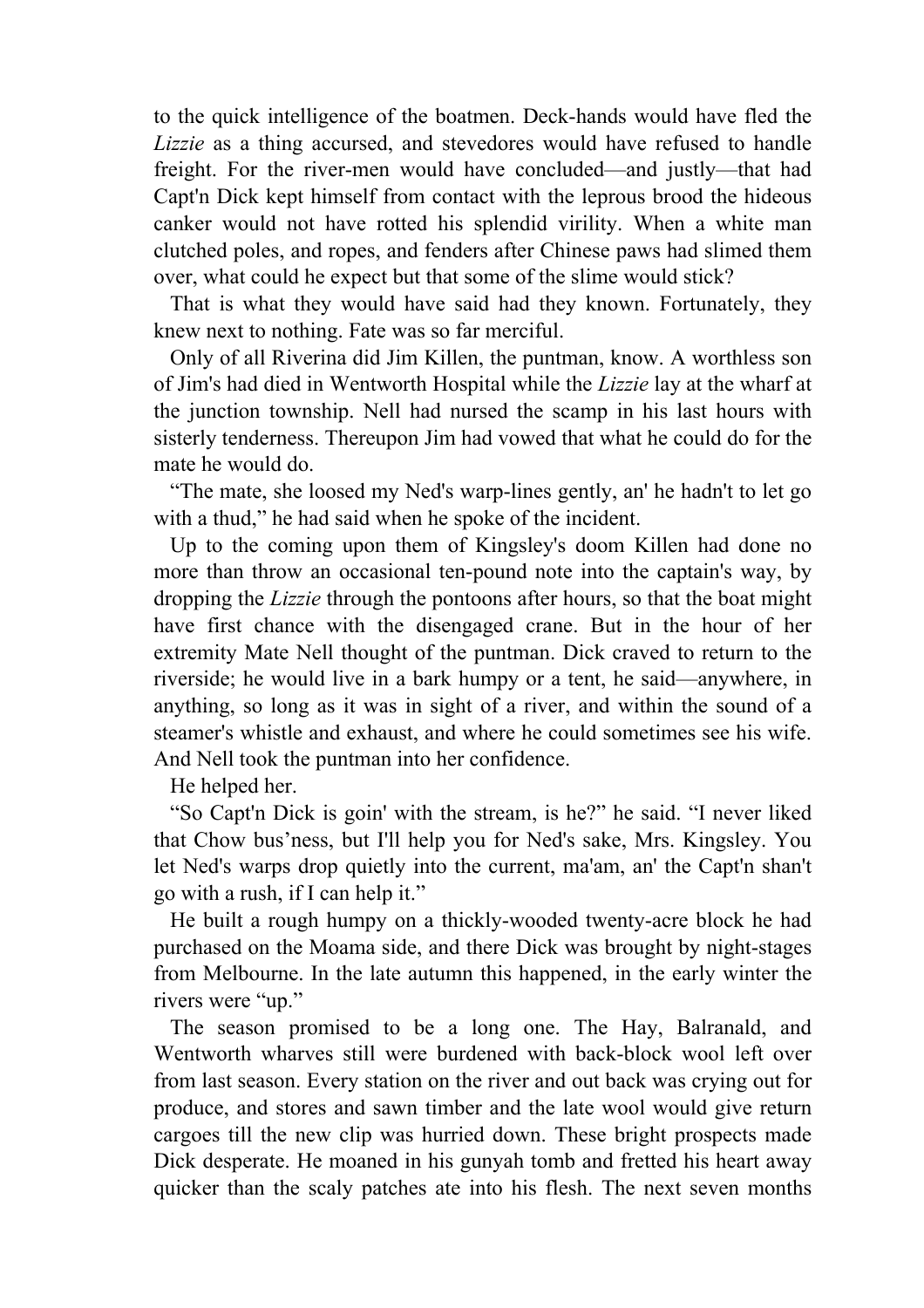should have given him fortune, and instead he was being offered death!

 Every sound of Nature or of man pained him with a sharper than physical pain. The steam-saws at Macintosh's mills on the opposite bank tore him with their teeth; and again and again he suffered the throes of dissolution as he pictured himself being crushed between the gigantic logs that fed their steel saws. That was all he was fit for—to throw himself beneath the logs. Other men could carve the timber into shiny, golden sovereigns, each of which would melt into some joy or buy some happiness—but for him, the only timber he needed was six pine planks for a shell!

 Then the laughing-jackass would stop in his work of snake-hunting to cast a sneer at him from the crown of unstripped gums, and the young cicadae would join the taunting chorus from the teeming grass. And he would deride himself for being their revengeful sport.

 Then the rippling stream, on which he dared not look in the day-time save between the interstices of thick foliage, stung him with its jesting whispers. It asked him why he did not drag money from its bosom, and when he did not answer, itself answered for him. It flaunted an iridescent bubble on its surface that momentarily mirrored his dreadful features.

 So with everything. The monotone of the curlew was the wail of his despair; the steam-whistle spoke to him defiantly and dared him ever to disturb the forest glades with its shriek again; the fluff of the wattle showered upon him the jingle of the gold whose hue it had stolen. The distant hoarseness of the men as they called the soundings and the screech of plumaged parrots made him shiver, for they reminded him of Ah Ling and he knew now the significance of the tiny spot on Ah Ling's neck! And the sky, whether it glared in brassy brilliancy or opened its stormfountains, tortured him, for the one aspect told him that the hot sun would draw down the mountain-snows, and the other bade him reflect how the swollen tributaries would pour their wealth into the main streams and give the boats another month of activity, when every hour would be worth a yellow coin. Life mocked him at every turn.

 So, in effect, he said on the slate, which, his sole means of communication with the living world in his wife's absence with the boat, he was accustomed to leave on the border of his woody prison; and Jim Killen, reading the chalked words with laborious eyes, muttered, "He's agoin' looney." And when, on the September night in which we saw Jim first, he waited at the head of the cutting after throwing the bridge across the stream for Mrs. Kingsley, in order to escort her through the darkness to the leper's home, he recalled the words so that he might break to her the frenzy of her husband.

"What news, Mr. Killen?" she said, shaking his hand.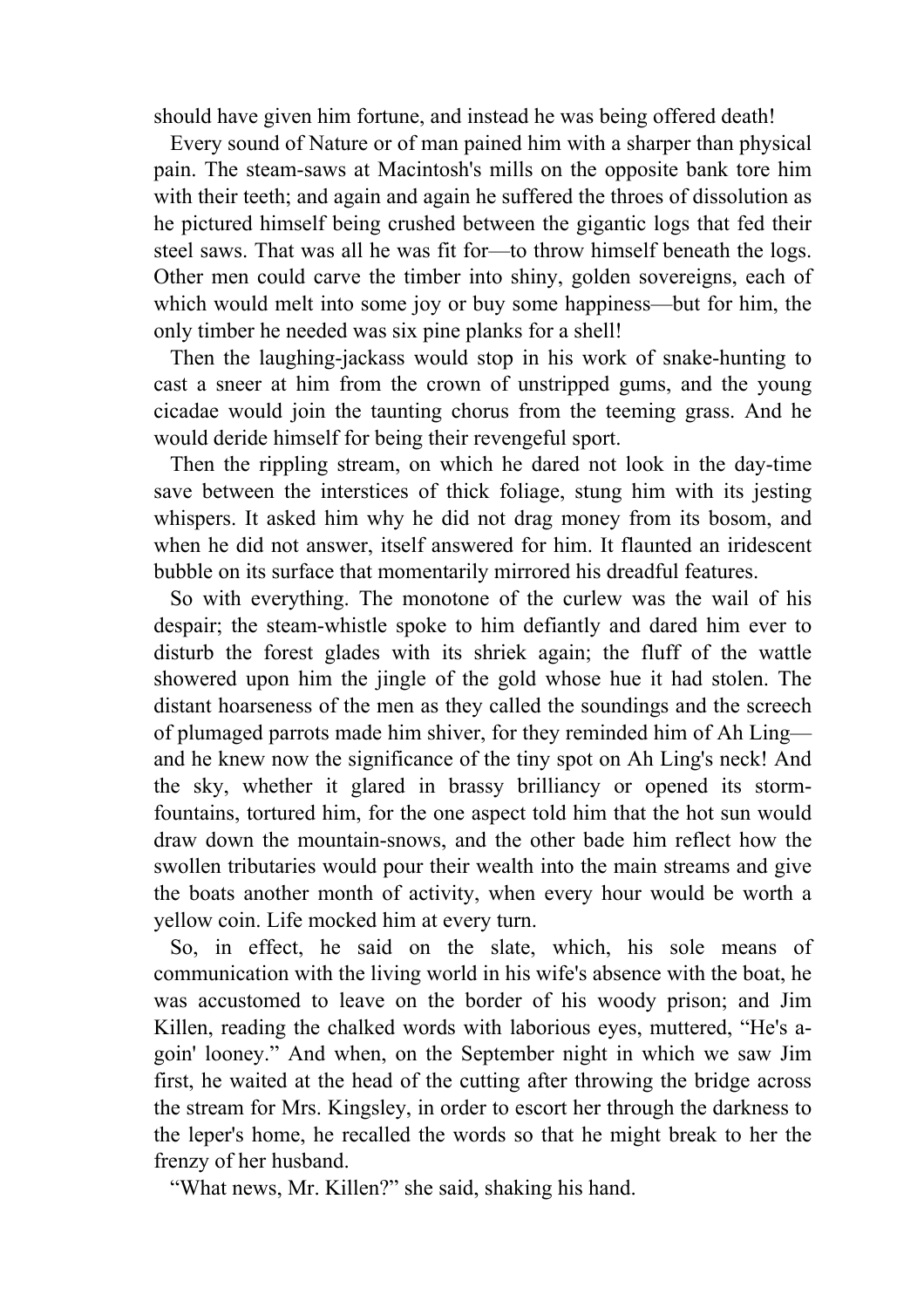"Bad, I'm afraid, ma'am. He's losing his lines in a way I don't like. He's agoin' looney."

 "Oh, God!" She could say no more, but fell trembling; a wattle that, shaken by the pressure, dropped a golden shower on her head.

"Oh, God! That is too much!"

 "He put on the slate two days ago, as near as I can remember, these words—'I have cursed God, and yet He lets me live. The very snakes laugh at me when I want them to bite me. I took a tiger-snake to bed with me last night, and I am alive still. Say the word, Nell, and I shall kill myself. I won't do it till then because I promised you. But say the word, darling.' "

"Oh, Mr. Killen, oh, Jim, what shall I do?" wept Mate Nell.

Jim knit his brows painfully.

"You won't be vexed, ma'am?" he muttered at last.

"Vexed, Jim, my friend! How could I be vexed?"

 "Well, I'd say the word, ma'am. It 'ud be most merciful to you, an' him, an' the little daughter!"

"Never, Jim, never! Better be a leper's wife than the widow of a suicide!"

 "It'll be that in any case, ma'am. But if you won't say the word, you'll jest have to stop with him."

 "He won't allow me!" moaned Mate Nell. "I did not want to start this season—I wished to stop with him. But he said we would be robbed if I did not go, and no one could watch the rivers as I would!"

 To watch the rivers was necessary to play the game of speculation successfully. An exact calculation which would get a boat and barge loaded with produce down the "summer-level" Murray in time to meet the first freshets of the Murrumbidgee or Darling, might win a couple of thousand pounds, while an error of a few hours would entail the loss of hundreds. And it took the owner's eye always to note the fall and rise of the stream, so Dick thought.

 They moved on—the man wondering how it was all going to end; the woman stupefied and as in a dream, the dilated pupils of her eyes alone showing that she was awake to the horror that awaited her.

#### **V**

 The next down-stream trip from Echuca, Mate Nell was mate of the *Lizzie* no longer. She was "bargeman" of the *Lizzie's* barge, *Wombat*, and the old bargeman had taken her place on the steamer. And aft on the barge, in a newly-built compartment, went—a passenger.

 Nell wouldn't say the word that would have released Dick from his fate, and he wouldn't let her remain with him. To leave him alone was to leave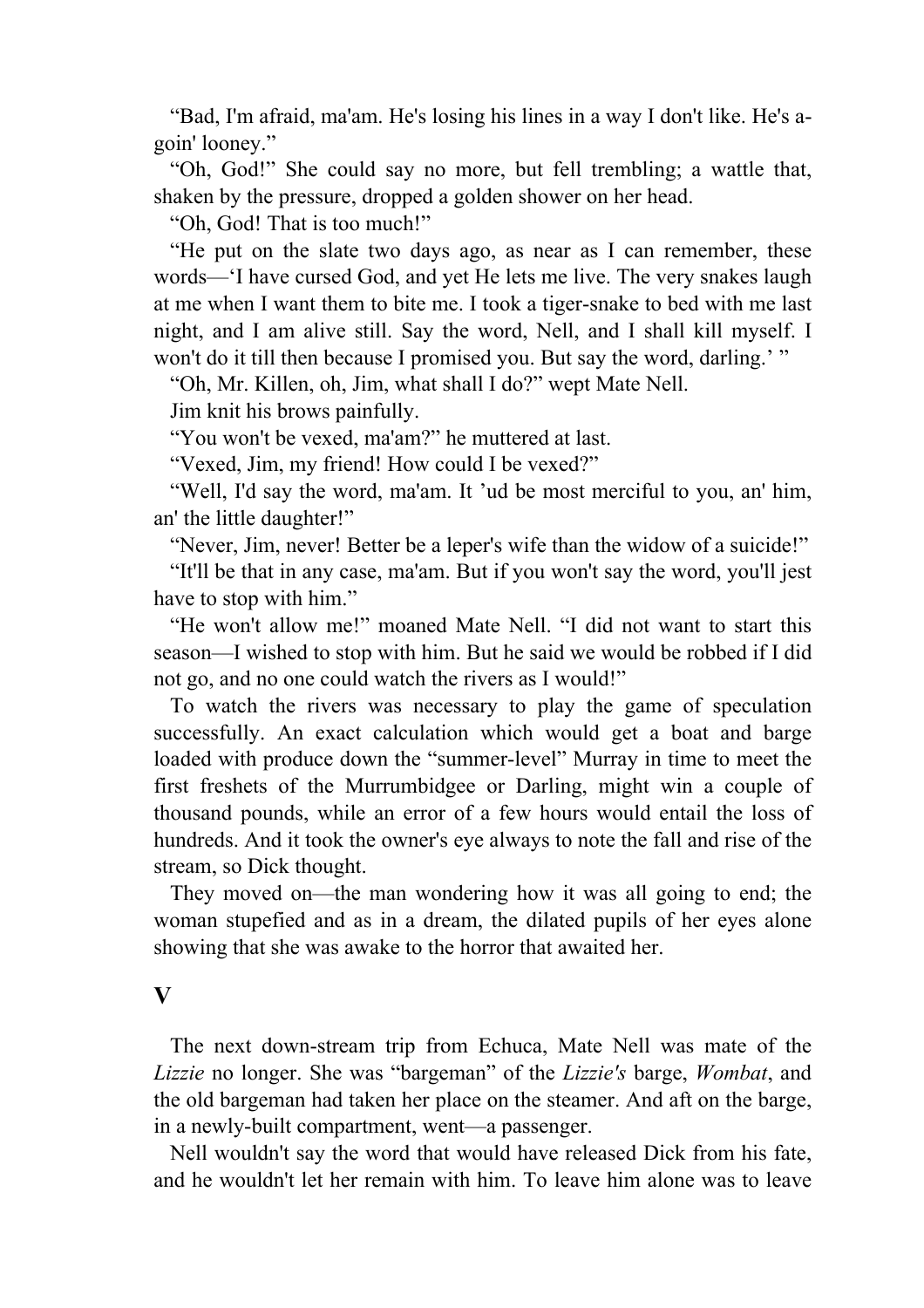him to madness. So in the dead of the night, before the *Lizzie* next cleared the Customs for Hay, a tottering spectre, sheeted in greyish cloths, stole from out of the shadows down by the path through George Air's shipyard on to the punt, and thence to the *Wombat's* cabin.

\* \* \* \* \*

 The men wondered at first that they had not seen Capt'n Dick come aboard, but their delicacy forbade a syllable of surprise to reach the ears of Mate Nell. And then Killen dropped a word here and there in mysterious accents, how he had seen Capt'n Dick, "An' he'd take his oath Dick was a gone looney."

 Down to Hay, and then to stations below for late wool; up to Echuca again; up to Tocumwal for a short timber trip, and back to the port once more to fill up with stores and wire for which the big 'Bidgee stations were ravenous, went the *Lizzie* and the *Wombat*. Another quick run would have followed with the first-clipping of the new wool, and back again to race the *Victoria* for the Burrabogie and Hunthawang clips. First come first to load, was the rule of the two crack stations, and their freight carried an extra pound per ton of "greasy," and thirty shillings for "washed," for balance of the *Lusitania's* cargo-room was booked for their wool, and, filled or not, the ocean freight would have to be paid. Up to Burrabogie, beating McCulloch's boat by half-a-day, and back to Hay, there to top up with Hunthawang bales, and thence home for Christmas. This was the plan.

 Golden trips in golden weather, all these passages! Every hundred revolutions of the *Lizzie's* paddles minted a sovereign as the leper calculated on his slate. If the water would hold up till January or February they could then sell the crafts, and, with the proceeds added to the season's earnings, bid the rivers farewell. They would seek thereafter some distant home—and wait calmly for the end! This was Capt'n Dick's notion, for once back on the rivers the swish of the floats as they carried the water, and the throbbings of the pistons, imparted something of their restless vigour to his enfeebled system, and thoughts were struck out of him as masterful and bold as in the old days.

 "We shall have a happy Christmas after all, Nell," he wrote on his slate, and passed it through the partition to his wife's hands, just before they left Pollard's wharf, at Hay, on the last trip of the year.

"God grant it, dear!" she whispered as she went out to trim her barge.

 The wharf-loungers cheered the little woman as the barge drew by, and wished her the best of good-luck, and the happiest of Christmases, and the speediest of recoveries to the old man. For a moment the cloud lifted, and against hope she hoped and believed their hearty wishes would come true.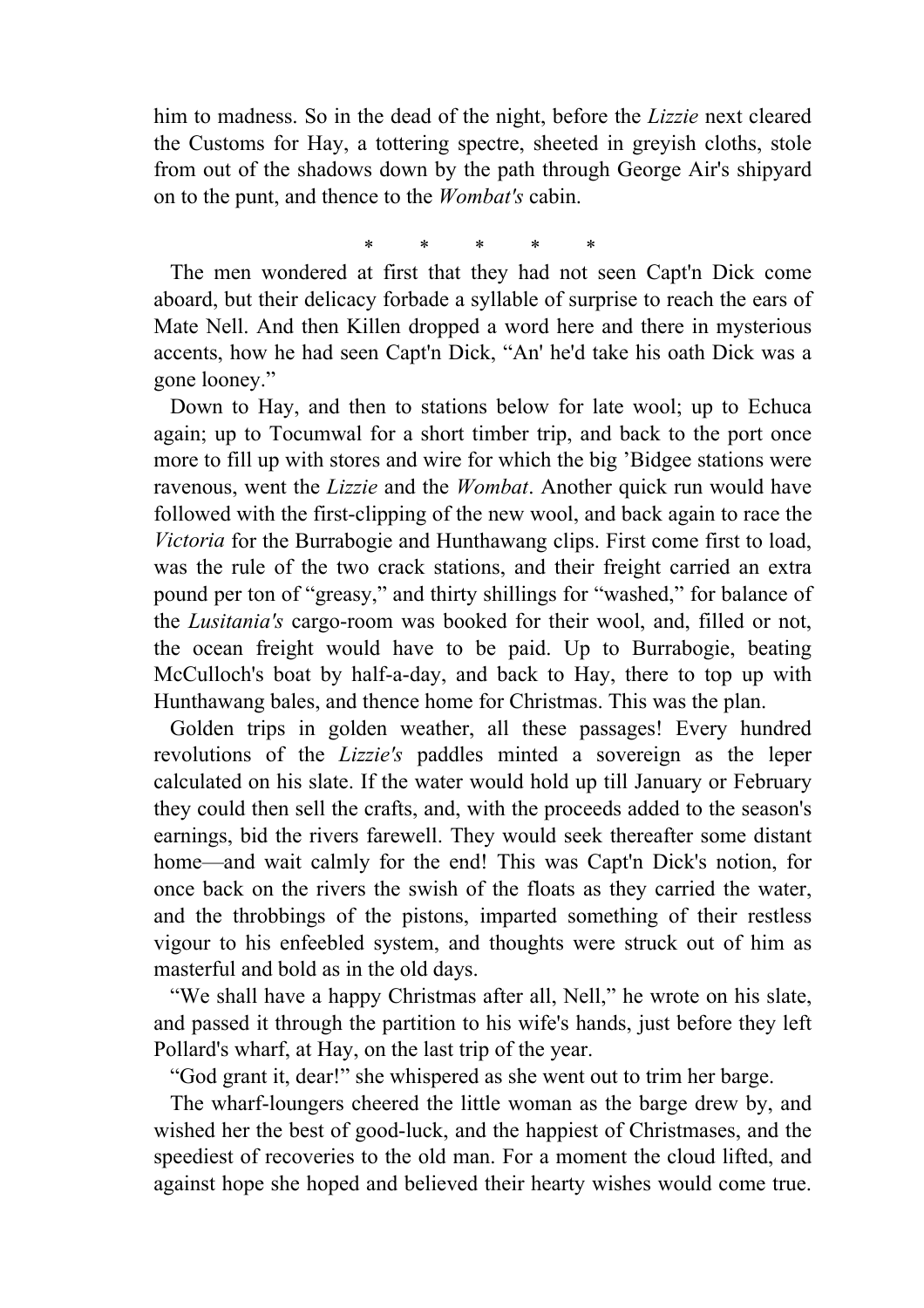As Skipper Jim sounded the last whistle, she turned and kissed her fingertips to the throng. It became a tradition, that kiss. The glory of the rivertrade has departed, but the memory of Mate Nell's farewell lingers yet in nooks and corners of the Riverine country.

For Hay never welcomed Mate Nell again.

\* \* \* \* \*

 The craft had reached Canoon when the river fell suddenly. That very morn the sun had risen fiery red, and as he ran his course he trailed behind him scorching blasts and steaming mists that wanted only a solitary spark to link the heavens to earth in a chain of flame.

And the spark fell!

 In the great reach, fifteen miles below Canoon, Morris found he had to run a gauntlet of fire. Magnificent eucalypti bordered the sorrowing stream with spires of flame, and the tangled undergrowth spread the lurid contagion from clump to clump with an unquenchable rapidity. For miles in their front, miles on either side, and miles to their rear, the torrent of fire rolled on, roasting boat-hands with its heat, barring return with mammoth trunks that fell hissing into the stream, and threatening to stop their egress from the furnace with like impediments.

 Every eye on the steamer was strained with a forward gaze, and none noticed that the piles of wool on the barge ignited. The bales had not been tarpaulined, and a fiery shower from a thicket of ti-trees had set the packs ablaze. Nell was the first to see the fire from the barge-bridge, where she held the wheel, and she cried for help.

 Some of the steamer hands rushed to save her, but at the moment the *Wombat* reeled and shuddered as she struck bottom. Drawing two feet more than the steamer, she was aground.

 Morris put full towage-way on the *Lizzie*. The paddles lashed the cindery current into foam, and the great shaft seemed as though it would burst from its bearings with its Titanic strokes. But this effort had the most fatal of results, for it severed the tow-rope. As a bird freed from a cage, the *Lizzie* sprang forward and left the *Wombat* aground and wrapt in her cerements of smoke and flame.

 There was no returning. The shoaling water threatened the *Lizzie* with the same fate if she delayed her advance. Morris lingered until death had nearly completed his leaguer around him and his men also, and then, then, went on—leaving Capt'n Dick and his Mate Nell on their funeral pyre.

 Perhaps it was fancy, perhaps not, but Morris, looking back, thought he saw a woman's hand project itself from the smoke as if waving a kiss. "For little Kate," Morris whispered. "For little Kate!"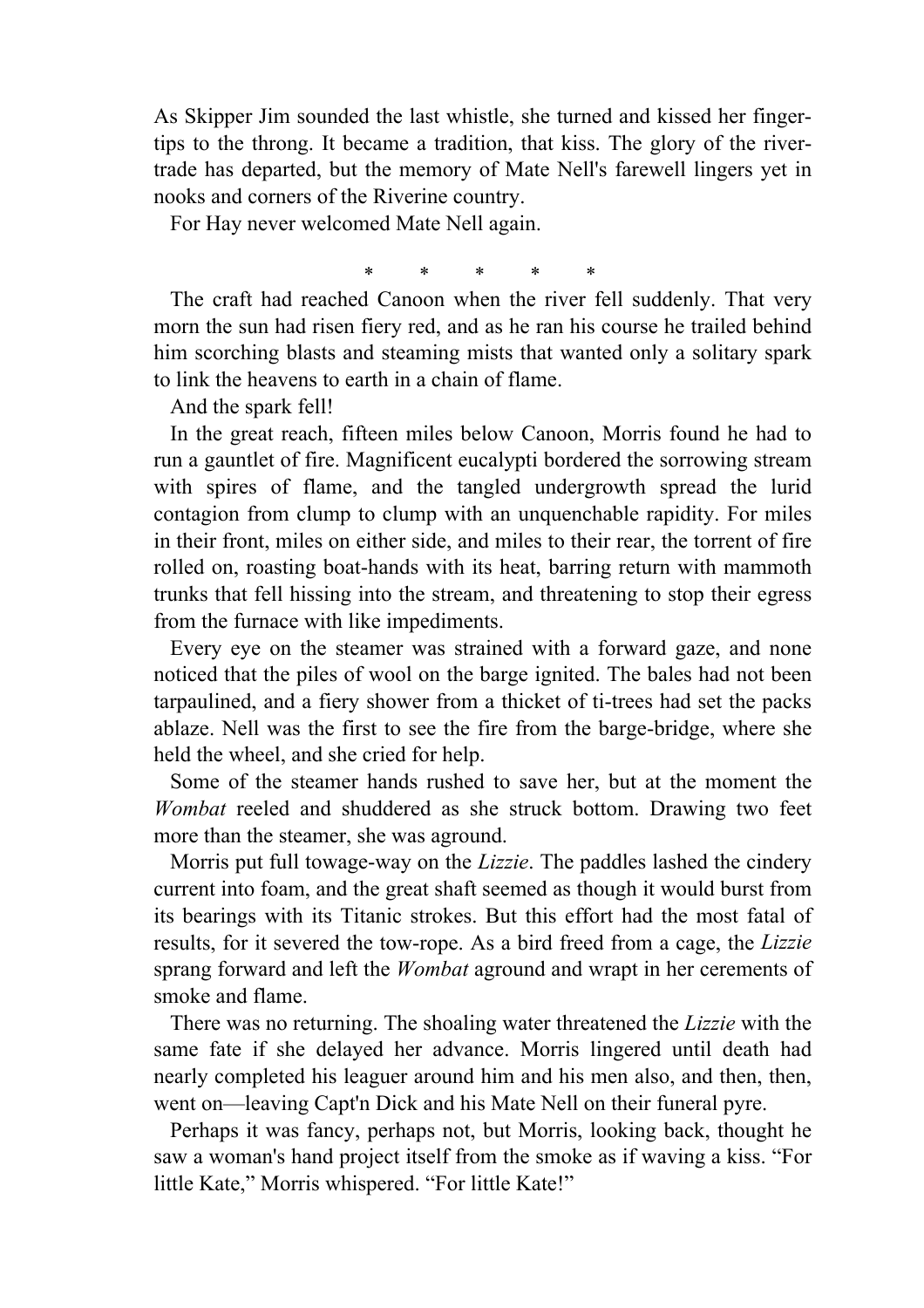# **Dictionary Ned**

**I** 

 EMERSON says somewhere that it is an achievement of high eloquence to confer an expressive nickname, but no particularly fine quality (oratorical or otherwise) was needed to attach a bye-name to Ned——

 Ah—now I'm stuck! It has never dawned upon me till this moment, that in all the years I knew Ned to be spoken of I never heard his surname once. Perhaps none of the men who referred to him constantly as the biggest "cure" in that region of "cures" and "queer cards," the Riverine district where each square mile has its tale of some human soul going to wreck on its sea of grey plain—knew his surname. Perhaps he hadn't one to know. Most likely, indeed, was this the case. His earliest recollection went back to the time when he was tending Parson Marsden's black poleys on the venerable Principal Chaplain's grant at Bathurst, so, as likely as not, Ned was one of the hundreds of infants that were cradled in Parramatta factory, and were sent into the world worse than motherless, and with a choice among fifty fathers. All the same, I am sure none of the fellows who spoke of Ned to me knew his surname, else it must have slipped out sometimes. But it was always "Dictionary Ned."

 Now I was saying that any one without the faintest touch of eloquence could have given Ned that name—would have conferred no other on him had the selection of a hundred appellations been offered. Even a Victorian shire-councillor, who is the least oratorical person in existence, would have called him "Dictionary Ned." The congruity of the term was so obvious that a blind man could have seen it.

 The name had its origin in the fact that Ned always carried a dictionary a wonderful sort of one. It was based "upon the labours of Johnson, Worcester, Webster," and Heaven knows how many more, "and incorporated the latest results of the most modern and scientific lexicographers." Further, it was illustrated by "one thousand superb engravings from drawings by the best artists" (I am quoting from the titlepage), and as though that was not enough to furnish to the humble student, it supplied, at the forepart, an "Analytical History of the Growth of the English Language" (in two pages), and in appendices a "Glossary of Scientific Terms, a Classical Encyclopaedia, and a Collection of Proverbial Sayings and Phrases from all Languages." The whole of this overflowing repository of learning had been published at sixpence. And Ned paid ninepence for it on his solitary trip to Melbourne, at Cole's bookstall, in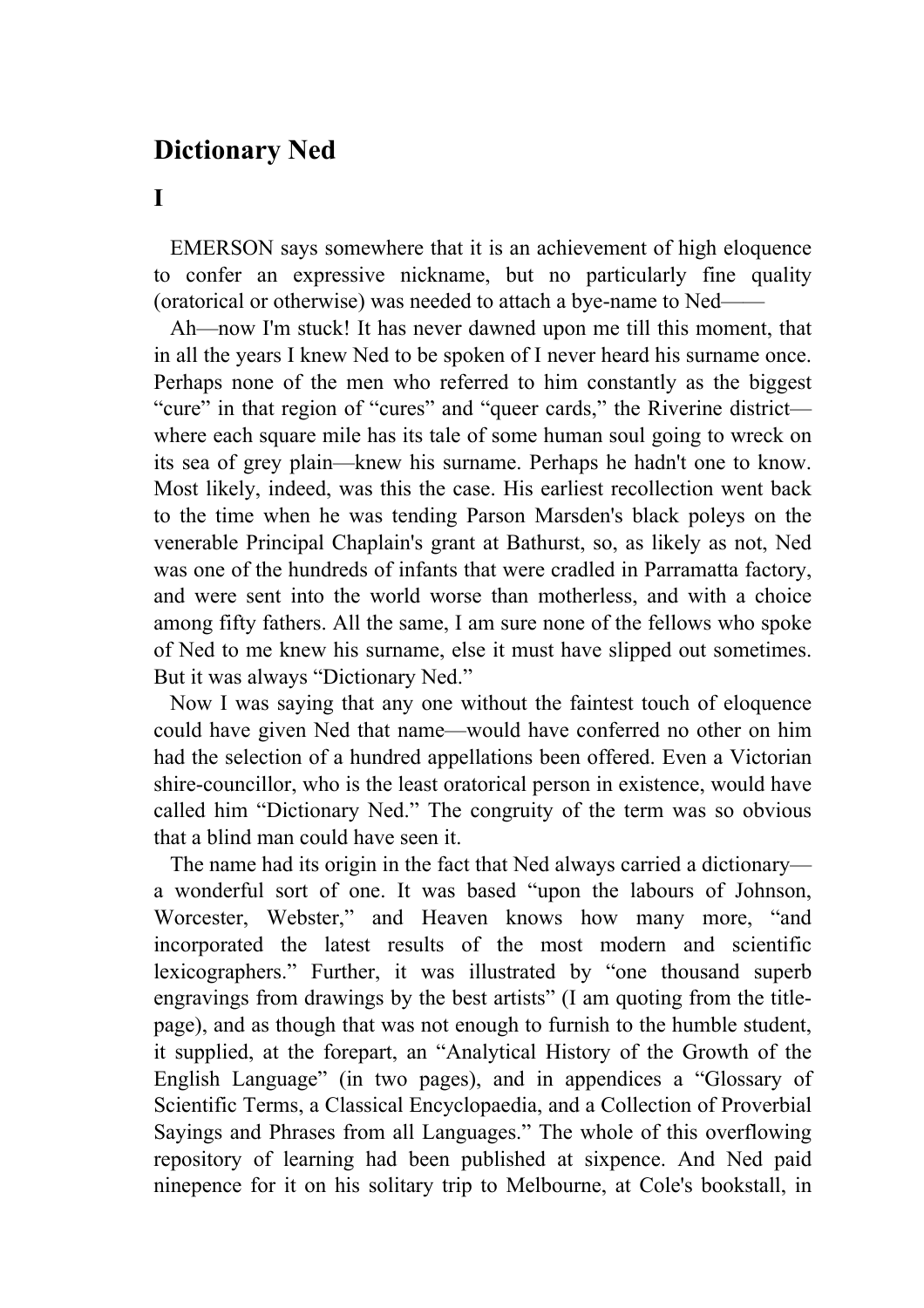Paddy's Market, in Bourke Street, twenty-five years ago. Cole wasn't a millionaire then, and you couldn't buy books at English prices. You paid ninepence for a sixpenny publication, and fifteen-pence for a shilling one, and a half-crown, and sometimes three shillings, for a two-shilling volume. And Ned, paying ninepence, had therewith purchased a treasure of wealth untellable, of joys limitless, and all the glorious orbs in the firmament of culture swam into his ken when he pocketed the book.

 Keats never extracted from Chapman's Homer, Landor from Shakespeare, Lindsay Gordon from Horace, Marcus Clarke from Balzac, one thousandth part of the delight Ned obtained from his dictionary. The only volume he ever possessed, to him it was a library, a literature, manyvolumed life itself. Somehow or other, the intangible charm that the mere study of words as words, as the fossils of human experience and emotions, has for many people, had entranced this illiterate wanderer whose home was always on the fringe of "settled country," who was never at ease except he was "inside," who got astray in a one-street township, and who was utterly lost in the solitudes of a great city. Amongst the thousand-andone types of humanity that wandered over the Old Man and One Tree Plains, there was the man who had never turned in till he had read a chapter out of his Bible; there was the man who carried a shilling Shakespeare, and the one who kept his mind alive on Byron; there was the fellow who always kept a woman's photograph, and the one who nourished his soul amid deadening wastes by the crucifix dangling around his neck. The consolation that each and all derived from his and their several idols Ned drank in from his pocket dictionary.

 He had bought it with the vain hope of making up the deficiencies of his early education. "Never too late to larn, boys," he would assure the scoffers. And though he was wise in the wondrous lore of the plains and rivers, "up to any dodge" in free-selection and station life, knew every trick of bush-craft and of river-craft, and overlanded cattle in the early gold days from Adelaide to Forest Creek, and (earlier still) ship from Bathurst to the valley of the Wannon in far western "Port Phillip," and had held the wheel of the *Lady Augusta* when she ran up to Tocumwal months before Cadell made his first chart of the Murray, he esteemed his precious knowledge, out of which "smarter" men had coined small fortunes, to be worthless compared with "book-larnin'." At every interval of leisure, and during the times of work when the duty of the moment would not be impeded by "study," out would come his book. When other men smoked, or swopped yarns, or drank, Ned studied. There was nothing complex about his methods. He went straight at the business of mastering its contents.

Somewhere about forty years of age when he invested his ninepence, by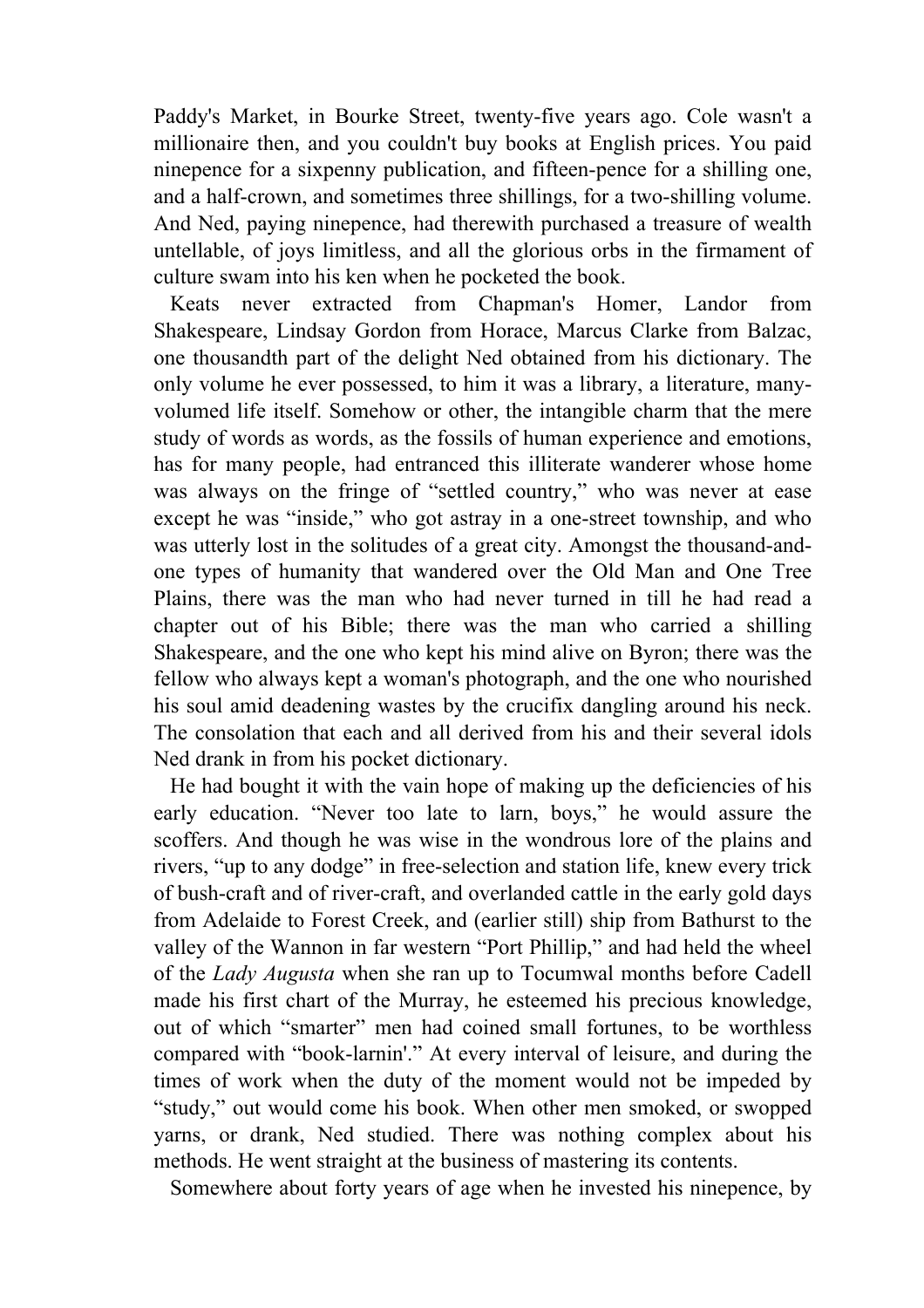the time he became bargeman of the *Royal Duke* barge—she was built in the epoch when ferocious "loyalty" dislocated a man's neck—as consort of the *Currency Lass* steamer, he was within a year or two of fifty. And unremitting in his pursuit of knowledge, with all sorts of difficulties he had mastered the dictionary so far as "V," the page that begins with "vital" and ends with "votive." Ten words a day for a minimum, and one hundred for a maximum—when he had a rare holiday he totted

 up the hundred—he had got off by rote the words and their meanings. And this was without counting the Sundays. He had devoted those to the "Glossary" and to the "Proverbial Sayings and Phrases," and to the horrible combination of letters which the dictionary-compiler, on the authority of the most modern and scientific lexicographers, used to express the pronunciation of the foreign phrases. It was a gigantic task this last, and Ned had done well to devote his Sabbaths to it when he had no other occupation than to boil his white shirt for next Sunday. Mezzofanti himself would have felt the task of memorizing the phrases to be herculean, if he had also found it necessary to recollect the key to their pronunciation. Just think of the labour of getting off by heart not merely the interpretation, for instance, of *L'homme propose et Dieu dispose*, but the weird and mysterious conjunction of letters with which the latest modern and scientific lexicographer expressed the sound of the phrase—"lom-pro-poza-dyoo-dis-poz." But all these fearful and wonderful shibboleths were gradually being mastered by Ned—to an accent. He was a beggar to learn, was Ned. As he himself said—"He warn't no slouch at stickin' to it."

 That was the curious thing about Ned. All his grinding away at vocabularies never seemed to tinge by the faintest degree of refined colour his vigorous colloquialism. Perhaps, in some distant period, when he contemplated sitting under his own vine and fig-tree—the most errant knight of the Murrumbidgee plains has always a vision of some roof-tree o' his ain—he intended to employ his "dictionary words," but in the days of his scholarship he kept to the rude, energetic speech of his kind.

 Nor was it clear why he hadn't begun "larning" before he reached middle age. Once he was interrogated upon the point, but the answer, though apparently at the time conclusive, does not appear a sufficient explanation now that we can look back.

### **II**

 It was in the following circumstance that the question was put to him, and the answer received. Ned was running shares in a fencing contract on Benduck at the 'Bidgee. Sunday came, and Ned, having washed and ironed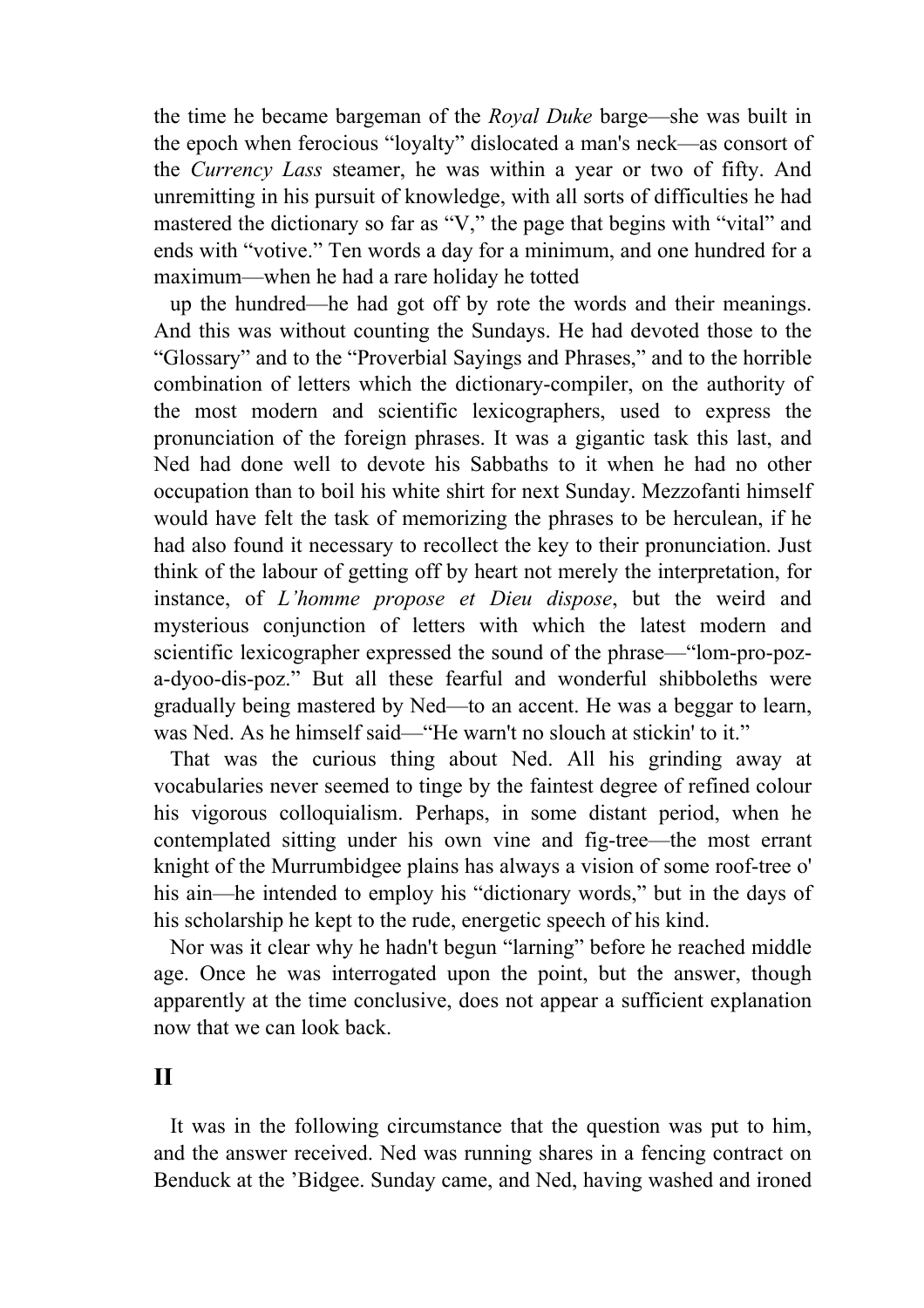the white shirt he had worn at intervals during the week, in readiness for the next Sunday, donned his other "b'iled rag" and the "moleskins," which he called his "go-to-meetin's," though they never went there. His toilette operations were observed with keen interest by one of the fellows who had sundowned it to the men's hut the previous night in expectation of the plum-duff and tot of rum which Benduck, even more liberal than other stations, invariably gave to the Saturday to Monday "whalers." A man of middle height and naturally sturdy frame, already, while still young, he carried himself with the swagsman's stoop, and his watery eyes gave the lie to the story of natural or acquired refinement which the clear-cut features would have otherwise told. Dirty with the indescribable dirt of the man of position who is debased to a congenial gutter, College Bill revolted, as he lay on a sheepskin in the early sunshine, against Ned's sacrifice at the altar of cleanliness.

"Who's that toff?" he asked of the cook.

"'Im? W'y, that's Dic-shun-ery Ned! Never 'eard of 'im?"

 "That Dictionary Ned! My word, I didn't know he went in for white shirt and collars! I'll have some fun with him, boys—just you come and watch!"

 Now, College Bill was esteemed a bit of a humourist, or rather of a satirist. For a "Bishop Barker" he would compose a quatrain on any subject—a person preferred—suggested by the man who tipped him the drink, and for a bottle of brandy he would write a fifty-line satire and recite it with becoming action. It was whispered among the bosses and "colonial experiencers" that he was a University prize-poem man, but that could hardly be so, for Bill's "Ode to Swipes," the shanty-keeper at One Tree, was quoted all over the Riverine for its originality and force, and since the first University was, there has never been a prize-poem that contained those qualities.

 Being what he was, Bill always had a claque, and when he meandered his odorous carcass to the tank-side, where Ned was performing his toilette, he was followed by several others of the sundowning brotherhood, prepared in advance to applaud his satirical efforts at old Dictionary's expense. They were already in laughter by the time that they had covered half the distance between the hut and the tank, for Bill, as he walked, improvised—

Devoted student! while other "whalers" slumber He studies hard, does Dictionary Ned! But still he's storing only useless lumber In the squash-pumpkin which he calls his head!

 "You're Dictionary Ned, arn't you?" began Bill as he approached. "I'm Bill—College Bill the boys call me. Shake!"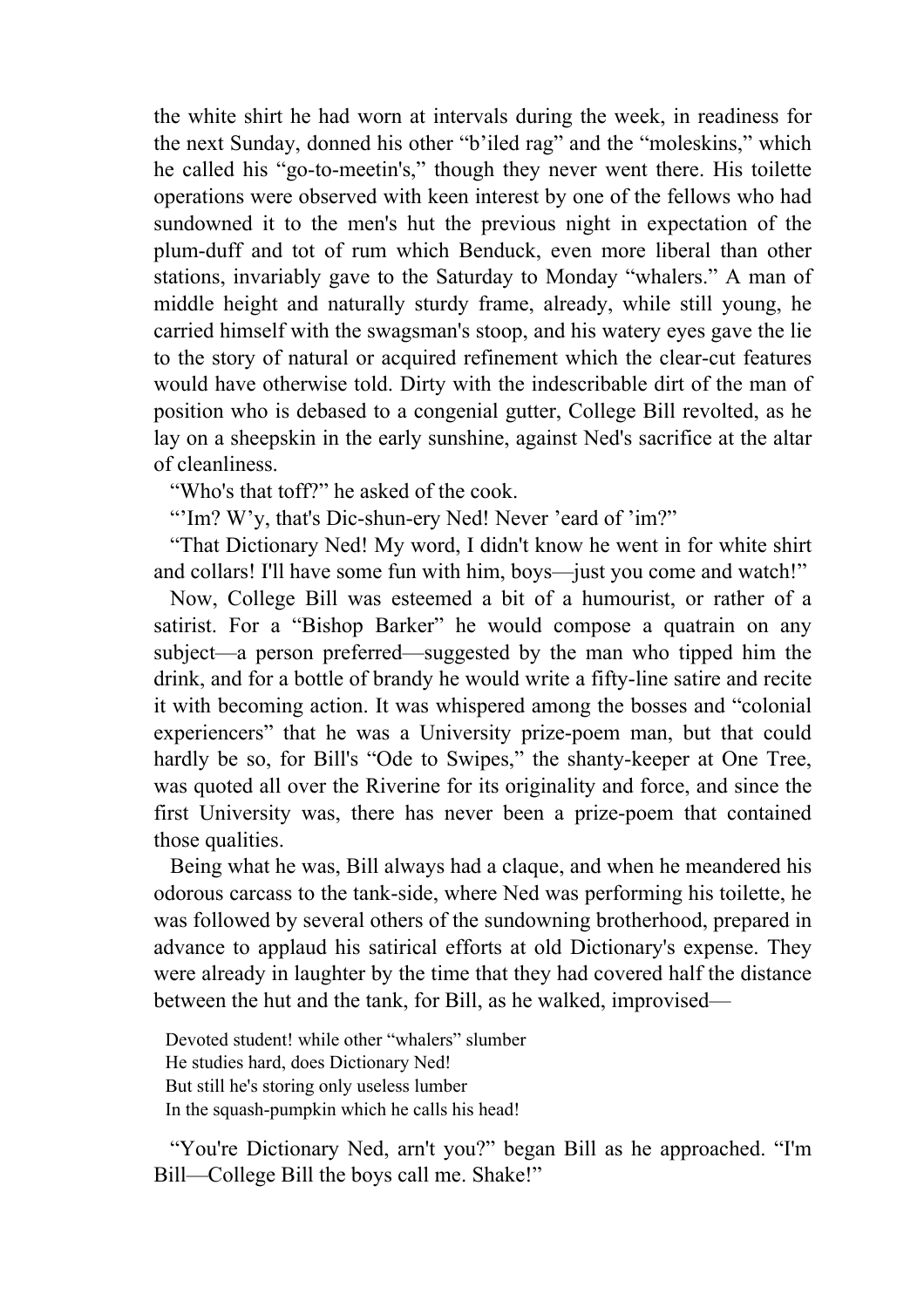Ned turned at the remark. Perhaps it was the circumstance that his fingers were busy buttoning his collar—he had only the one collar—that prevented him accepting Bill's proffered hand. Anyhow, he did not take it; he simply nodded and said—

"Oh, yer Bill, are yer?—College Bill? I've hern o' yer!"

"Yes," responded Bill, not feeling quite so easy as he should, his reception was so chilling. "No doubt you have. Being brother students, y' know"—he paused to wink impressively at his admirers—"we ought to be acquainted!"

"Ye—es,—yer think so?" drawled Ned.

 "Of course, men of culture are not too numerous on the river country." " $\mathcal{S}^{\alpha}$ 

 There was a titter, not quite at Ned's expense. Bill was annoyed at it, and grew truculent.

 "Do you know, I think you should drop the 'Ned,' my friend." "Yes?"

 "You should style yourself 'Dick.' 'Dictionary Dick' would be not only alliterative, but would be more euphonious!"

 The chorus of laughter again went up—now on Bill's side. Wasn't Bill rubbing it in! What jaw-breakers he could use!

 Ned didn't reply, but drew his dictionary from his hip-pocket where he always carried it.

 "Going to look up 'alliterative' and 'euphonious,' old chap?" Bill continued. "Now turn up 'h'—you'll find the first under 'A,' and 'euphonious' under 'E.' " And the rouseabouts and swagsmen grew merrier. Bill was getting on well with his chiacking of old Ned! Ned, however, was still silent.

 "Ned," went on Bill, "the only two men I ever heard of were books in breeches were Macaulay and yourself. Macaulay was a beggar to talk, but you're a beggar to keep your mouth shut. Oh, and by the way, why didn't you take your schooling earlier?"

 "I don't us*u*ally ring my clapper on'y when I've got some toon to play," now responded Ned. "That answers yer first remark. An', as ter the second, it's my turn ter ask questions. Yer can read French, *Mr*. Bill Boozer—I beg parding—I mean Mister College Bill?"

 Over his drunkard's rosiness Bill's face showed a deeper red. And the audience rejoiced exceedingly.

 "Who'd 'a thought that ol' Dicshunery war goin' ter take down College Bill?"

 "Can yer read French, mister? I've hear say as how yer says as yer could. An' if yer can, jest rip out that for the present company!" He held out in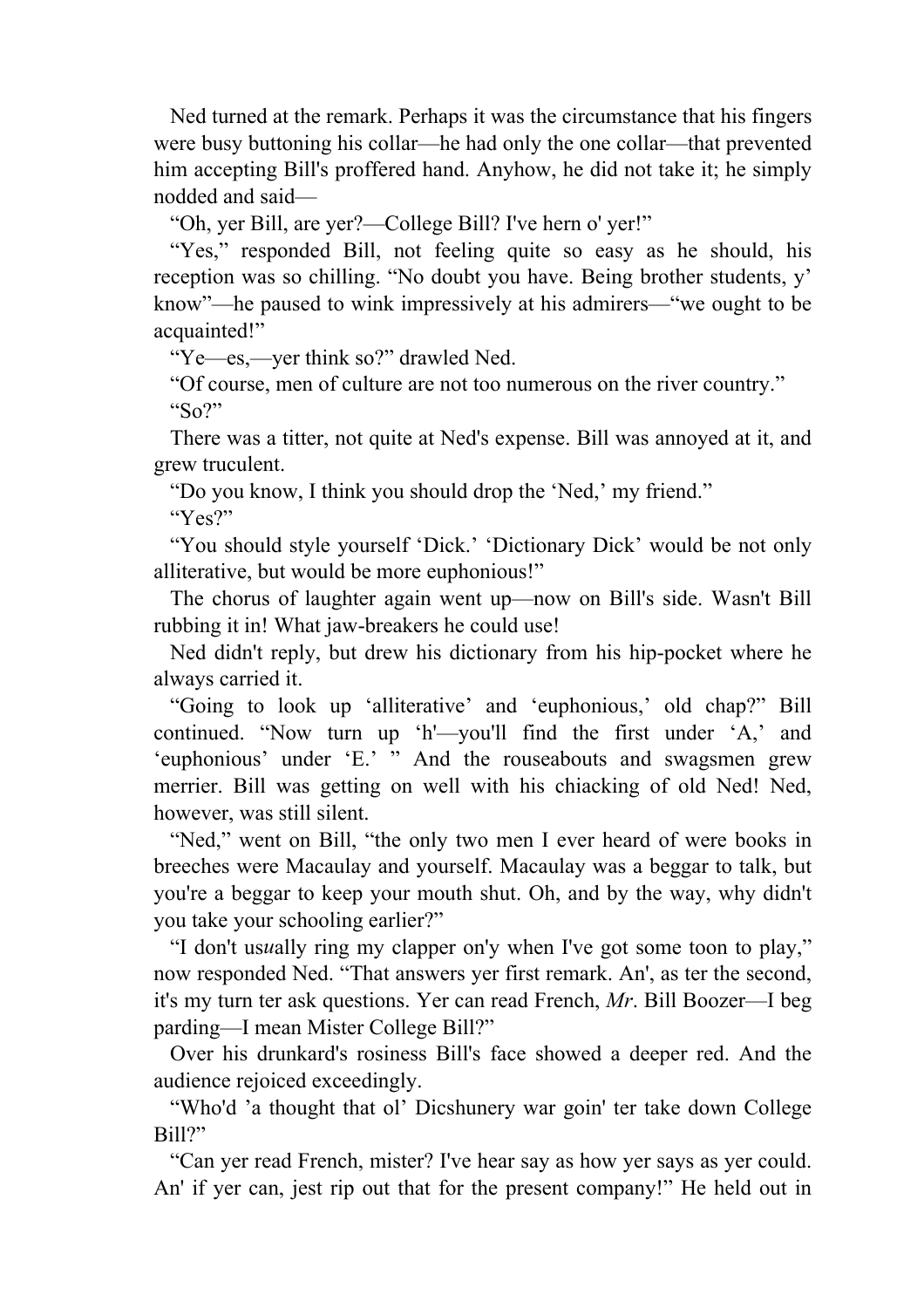one hand the dictionary open at the "Appendix of Foreign Phrases," and with his other forefinger pointed out the phrases which he wished interpreted. Bill stared, and the carmine of his dissoluteness and of his shame vanished together. Grey-green, like the salt-bush scrub near by, was his quivering face.

 "Look y'ere, coves," went on Ned. "He's a college chap, an' can't tell yer what mau—mo, vais—va, su—soo, jet—ye means! Or is it that he's ashamed ter tell yer?" He paused, and there were muttered requests from the audience to Bill to respond to the challenge and "take up the parable." But he was dumb.

 "As he can't, or won't, coves, I'll tell yer. 'Mo-va-soo-jay,' that's a 'bad subject,' the dic'shinary ses, an' a bad subject is a no-good-sort-o'-chap, a reg'lar bad egg, a rotten spud; an' who's that I should like ter know? Ain't that Bill's picter—ain't that the spit o' the chap as comes down 'ere to chiack me, the poor ignorant roust-about as is tryin' ter make up the loss o' what he never 'ad, an' him what chiacks me 'as 'ad it all the time? An' what's he done wi' it now he's 'ad it? Used it, ain't he, ter lower hisself ter the swine as is in the styes—don't he act as decoy-duck ter get shearers to ev'ry knock-'em-down shanty in the Rivereena? He's used his larnin', ain't he, ter prove that Gawd Almighty don't know His own bizness?" He had closed his precious book as the speech lengthened, and, with his final words, raised his right hand as though in defiance of the Supreme Wisdom.

"What do you mean, Dicshinnery?" said one of the group.

 "What do I mean? Here Gawd gives that boozer, that cove what'll sell his larnin' for a ball—I forgot as yer fellows call it a shout now-a-days—and his soul for a bottle o' the stuff; Gawd, I say, gives him—him, the swine— 'Varsity eddication, an' me, an' some o' yer as well, who thirsts for it, and hungers for it, why, He don't give us our A B C!"

 Bill quailed beneath the artillery of scorn that all eyes now levelled upon him, and walked away. In that brief space he had lost a nickname, and gained a choice of two others. He was no longer College Bill, but ever after, according to his company, "God Almighty's mistake,"1 and "mo-vasoo-jay." More French was spoken in Riverina in consequence of this episode than was taught in its schools. And the teacher was simple "Dictionary Ned," and the manual his ninepenny compilation of the lexicographers' labours.

## **III**

 A man's hobby is oftentimes his death as well as his delight. This was Ned's case.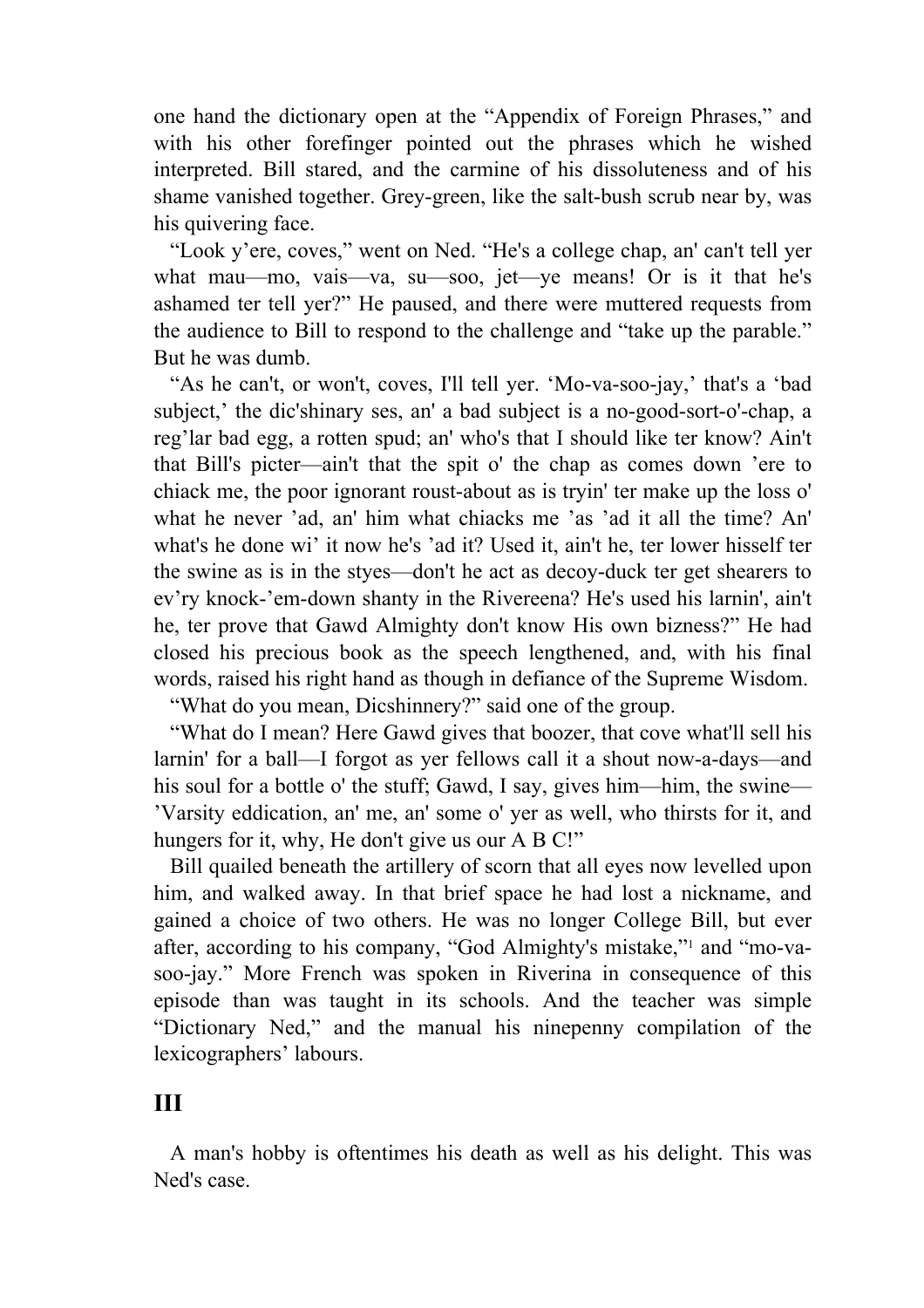The great spurt of pastoral enterprise in South Riverina, which occurred in the late sixties, operated advantageously upon Ned, as it did upon every one else except the shepherds, who found themselves being gradually replaced by "Rylands" and "Whitecross," and the old-style squatter who wouldn't move with the times, and who consequently got "shifted" into back-country and Queer-street in one and the same impulse. Ned, when the spurt set in, gave up rouseabout and odd-job work, and took finally to the rivers. One short season as deck-hand proved his trustworthiness, and the next season he was promoted to bargeman. Ten pounds three and fourpence per month, live like a fighting-cock—there never was a boat on the rivers which kept its hands on skimpy allowance, save one—and the best chance, if he wished it, to ullage the cargo: this was his billet. Too honest, however, to ullage, accustomed to live too sparely to revel in luxury, Ned seemingly put his increased screw to no better purpose than the re-binding of his dictionary.

 The cloth cover of the treasured volume had become dilapidated, and one day when the *Currency Lass* was moored at Echuca Wharf, he took advantage of a "smoke-oh!" spell to run up to the *Riverine Herald* Office, then managed by Johnny D——for Angus Mackay, of Bendigo.

"Yer can get this re-bound for me, Johnny— fine now, an' gilt edges."

 "I'll send it to Melbourne," said Johnny, gingerly turning over the greasy, thumb-marked pages, "to Detmold. But don't you think, Ned, it's time you had a new copy?"

 "A new copy?" echoed Ned. "It's easy ter see as yer not a readin' man, Mr. D——, for all yer run a noospaper. If yer were, ye'd know as a book a lone man 'as used for the matter of ten years, is mother, an' missus, an' kids, an' drink, an' all ter him! A new copy! Blazes!"

 And so the old book, round which the tendrils of Ned's heart had grown, went down to Detmold, the famed Melbourne binder, to be dressed in delicately-perfumed leather, with flexible sides, and richly-tooled bands, and gloriously-gilt edges, and all the rest of the finery so delightful to the book-lover's mind and so ruinous to his purse.

 During the month following Ned felt all the distractions and all the sorrows that spring from a gap made in one's life when his hobby-horse is stolen from him. No man gets half the pleasure out of his business that he does out of his hobby, and he bears, therefore, the loss of his business better than he does that of the avocation of his leisure. And Ned was disconsolate, and would not be comforted—"moped," as his mate said, "like a native companion, and sorrowed as Jim Dickson, of the *Cumberoona*, didn't when he became a widder-man." It was a standing joke on the rivers how Dickson had sorrowed when the news of his wife's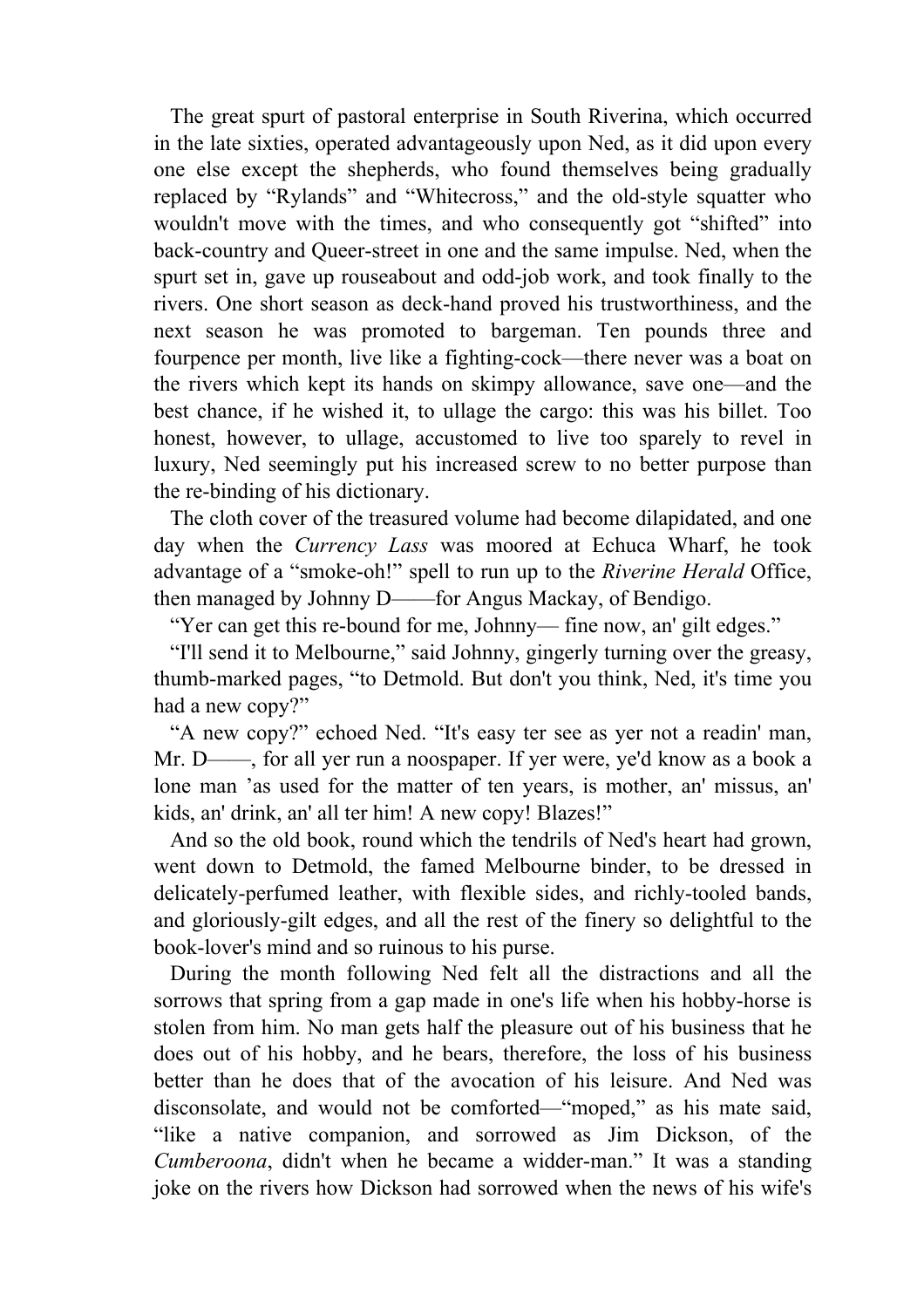death reached him from Sydney. He was at Hay, and he hired the galvanized-iron Temperance Hall for a dance that same night. "I've got to dissipate my grief, ladies and gents!" he said to his guests. And if the depth of his sadness is to be gauged by the extent of his dissipation, he was preeminent in grief among men. Ned, however, didn't drown his sorrow in Lindsay's beer, he simply moped.

 But as the time drew near when he might expect the book, he brightened up. The *Currency Lass*, with her somewhat disreputable consort, the *Royal Duke*, was coming down stream from Burrabogie station to top up at Hay with back-block clip, when just in the narrow bend opposite the town cemetery, the crafts met the *Resolution* and barge laboriously steaming with timber and wire for the up-river runs. The warning signals were exchanged, and the steamers were slowed down. It was an awkward place to meet in. It takes careful steering enough to allow for the tangential force of the current in a sharp bend in carrying a steamer round the curves; it is trebly difficult when it is a question of getting a barge round as well; but the task becomes formidable when the surge and sweep of the current is complicated with the rule of the road and two not too smartly handled boats going in the opposite direction. Still all would have gone well if it had not been for the dictionary.

 Linton, skipper of the *Resolution*, was at her wheel. On recognizing the *Currency Lass* ahead, he had sent down to his cabin for a parcel which had been entrusted to his care, and when he saw Ned, as he expected, at the wheel of the *Lass's* barge, he hailed him, and brought the *Resolution's* stern a point nearer to the slowly-moving *Royal Duke*.

"Ned, there! Diction-ary Ned!"

"Aye, aye, Mr. Linton!"

"'Specting anything, Ned?"

All Ned's desolation and expectation went out in his eager tones.

 "Yes, skipper! My book—'ave yer got it?" In his excitement he had forgotten his usual cautious devotion to the work in hand. Instead of keeping his barge's head inshore, he steadied it mechanically.

 "Yes," shouted Linton in reply. "Johnny D—— said you'd growl like h— — if it was knocked about in the mail, and as I was first boat he asked me to bring it. Here you are!"

 Holding his wheel with his left hand, he drew with his right the carefullywrapped package from the seat of the pilot-house, and swung his arm so as to gain impetus for the throw.

 "Ready, Ned!" he called. "Look out!" He did not notice that in the movement he had shifted the *Resolution's* course dangerously near the *Royal Duke*. Nor did Ned, fearful the book might fall in mid-stream,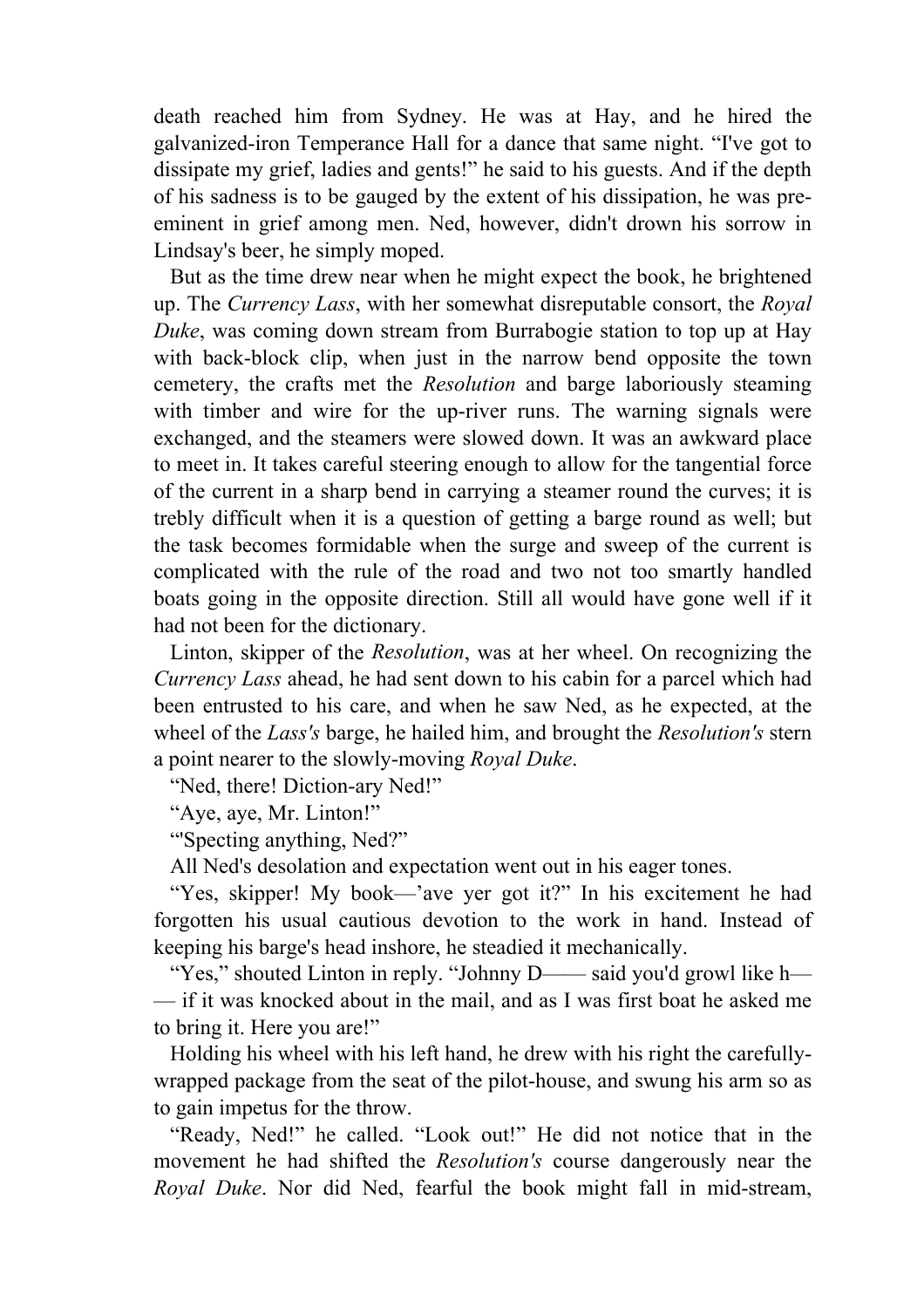perceive his duty. He shouted to Linton—

 "Hold hard, skipper!" and ran along the wheel-platform so that the toss would be an easy one.

 On river barges the wheel-stand is shifted with the disposition of the cargo—now for'ard, now aft; now raised, now lowered. On long trips it is geared; on short ones held in position simply by its own weight and the rudder-chains. Now, from Burrabogie to Hay was but a few hours' trip, and as the top bales would have to be bestowed at the township wharf, the platform of the *Duke* was not stayed. Running to its flat end to get his precious book, Ned forgot this. When he remembered it, he was between the sheathing of the *Duke* and the steamer—jammed! A crunch, a shriek, and a horrid splash!

 In their beginnings all catastrophes are so simple—are so easily preventible if the initial blunder in the man or the weakness in the thing could only be understood to be the beginning of disaster. The gearing of that wheel-platform to the vessel's sides—and it would not have slipped under Ned's rush to port! A turn of her wheel and the *Resolution* would have stood up-stream ten feet away from the barge. But the platform of bolted planks was not stayed down, Linton's hand failed to send the gailypainted spokes revolving, and the result was that poor old "Dictionary" was done for. It was not a very heroic way of dying, perhaps—and for the sake of a ninepenny book, too. But then the book was Ned's hobby, and men go to the death, do they not, all the world over for their hobbies. A king is but a hobby, a woman another, and Ned's hobby had never deceived him—and never smitten him with the despair of broken faith! And of what king or woman can that be said?

#### **IV**

 He lingered for a few days, sometimes partly conscious, sometimes delirious—oftener still pathetically dead to sound, almost to sight. But about ten hours before his death—he "went inside" at sundown one Sunday—he revived to a calm clearness of brain. Among the watchers there were as many as the hospital surgeon would permit—was one whom Ned was vainly trying to recognize. And the man saw the glance and understood.

 "Don't you know me, 'Dictionary'? I'm Bill— College Bill! The fellow you gave it to so hotly on Benduck three or four years ago—don't you remember?"

 A flicker of a surprised smile shone on Ned's face, whose tan was changing to pallor.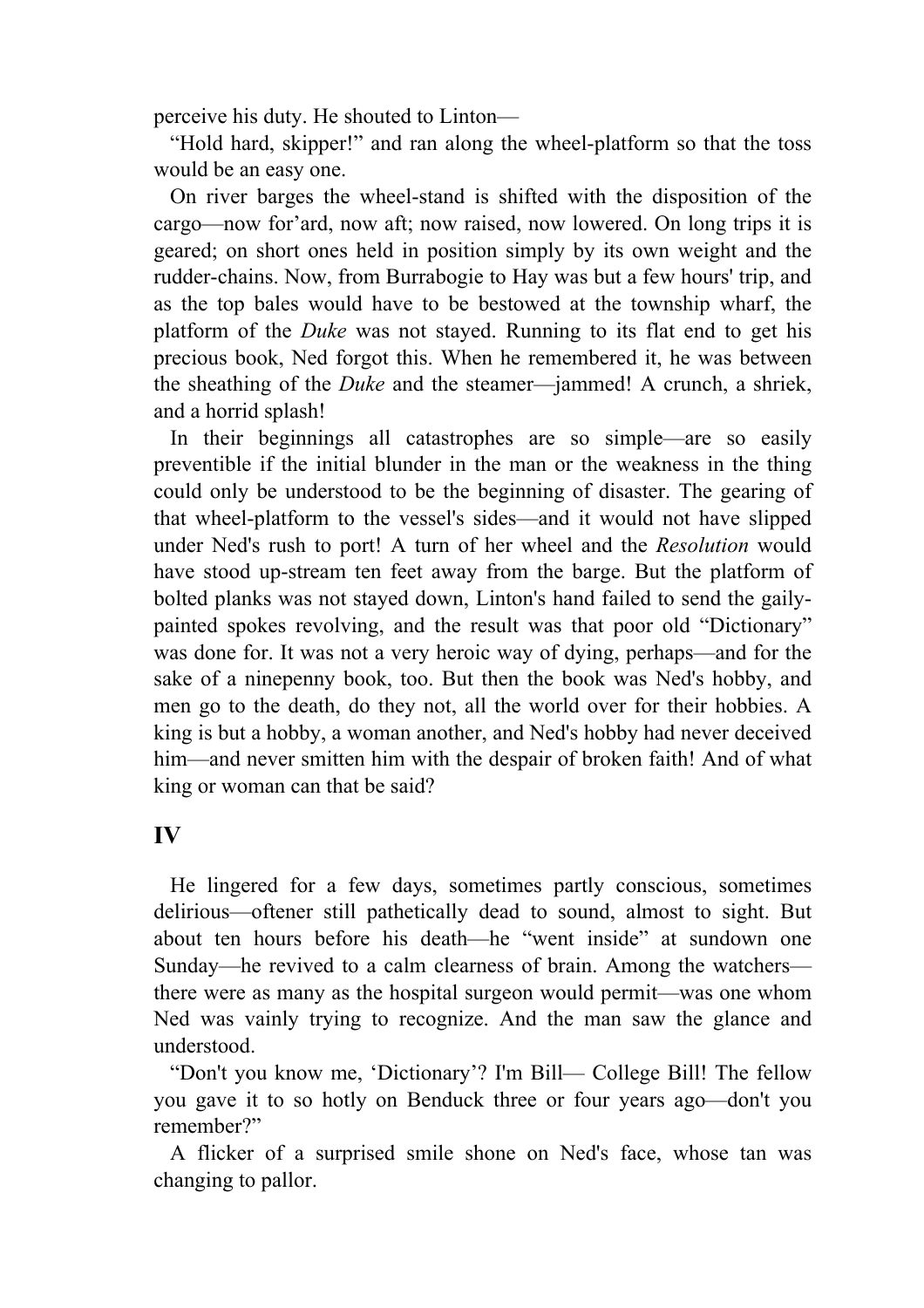"Yer—Bill?" he whispered. "Yer've a col-lar?"

 A change indeed had come over Bill's appearance. He wore not a collar alone, but a "b'iled shirt," and—heresy!—studs, and his suit of cast-'emaways was replaced by Geelong-tweed slops.

 "Yes, I'm Bill! I pulled up, Ned, soon after you let me have it. I went on one big spree and then gave the drink best. I tried my best to get out of the styes, Ned. And you helped me."

"Ye-es? W'ere are yer—now?"

 "At Pimpampa, teaching the super's kids! I'm putting my education to some purpose, Ned, at last!"

There was a silence, broken by Ned.

 "Now, Bill—Mister Bill—on yer oath ter a dyin' man! D'yer mean ter keep straight?"

"Before God I do, Ned!"

"Where's my dic'shun-ery?"

 This was the first time he had asked for it. The surgeon gave it to him, in its luxurious garb of Russian leather, with graceful scrolls of gilt lines relieving the dark brown. He took it, but it slipped through his nerveless fingers to the counterpane. He gazed on it curiously.

 "Ter think as I can't hold the ol' book!" he whispered. "Bill, page 1–4–7, please!"

Bill turned up the page. Against one word was pencilled a cross.

"See that?" He pointed to the cross.

Bill nodded.

"Read it—slow!"

"In-cin-er-ate—to burn to ashes."

 "I've a few hund'erd—ev'rybody listen, please— in Boyd's Bank.1 They're yours, Bill——"

"No, no!" exclaimed Bill.

 "Wait! What do folks do with their corpsuses— when they don't want ter be buried?" Strange how strong his voice grew!

 "Order their bodies to be given to the hospital!" said the surgeon, with an eye to business.

"Cremate them?" suggested Bill, thinking of "incinerate."

 "That's the word! Lor,' what a thing it is to have larnin', Bill! But the word ain't in any dic'shunery, an' that chap there"—pointing to the marked word—"was nearest I could find!"

"You wish to be cremated?" said the surgeon, still professionally alert.

 "Yes—cre—cre—oh, dash it, I don't see what they want ter use words not in the dic'shunery for. In-cin-er-ate—that's my ticket."

"And the expenses will be defrayed by the money in the bank! Hadn't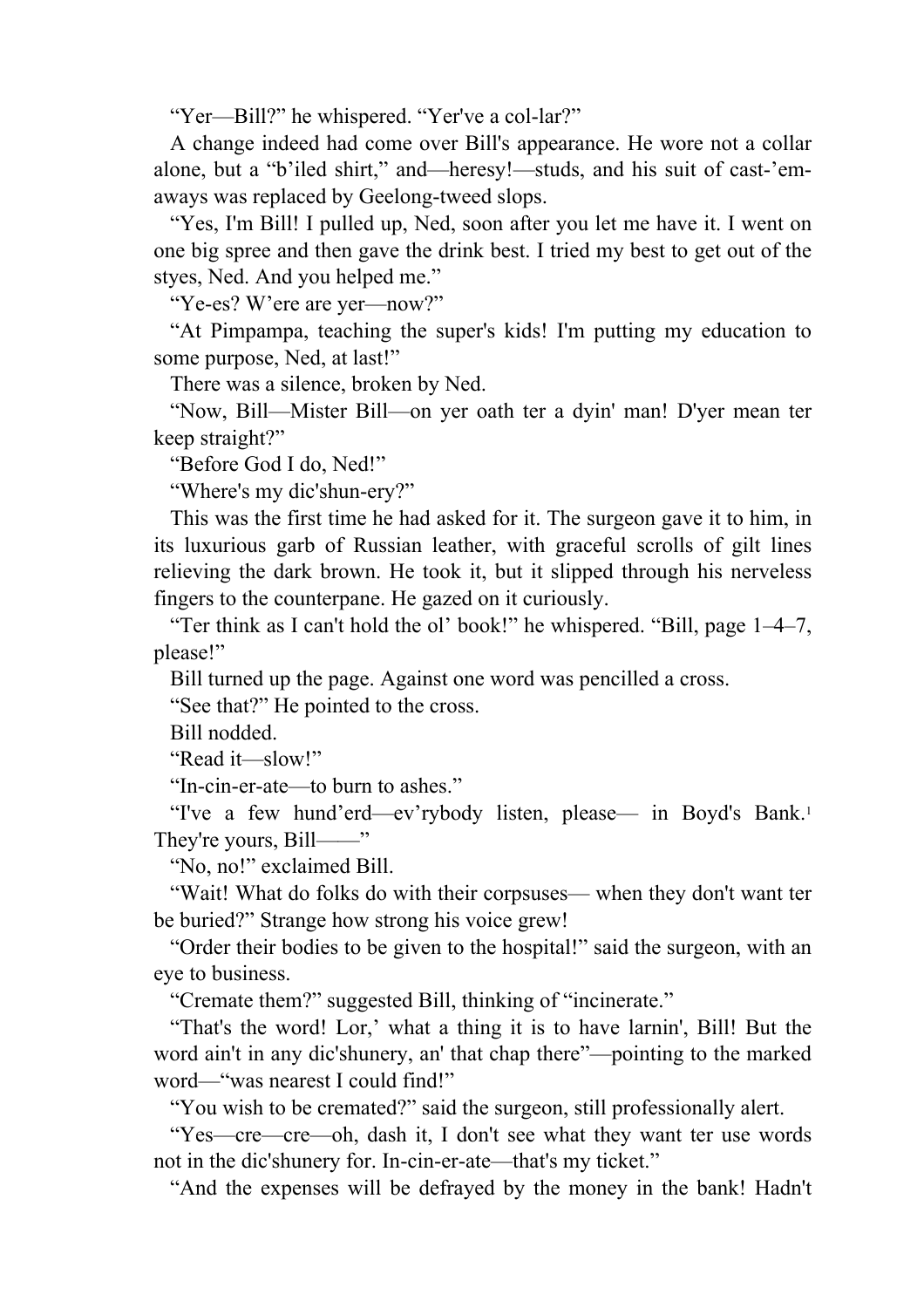you better sign a will?" Still the surgeon.

 "Hang a will! Bill's ter have all the spons— yer all witness—after he's burnt me. Boyd'll fix it!" And he mumbled on and on into slumber— and at sundown he went "beyond the boundary."

\* \* \* \* \*

 Boyd did fix it—very irregularly, and to the detriment of the Curator of Intestate Estates' commission—as soon as he was satisfied that Bill's claim was bonâ-fide. And it is gratifying to know that Ned's few hundreds planted his legatee's feet firmly on the upward path. Bill has suffered in all these years only one relapse from decent behaviour. That was when, in '77, he stood for Parliament. But by that time he had won popular respect, and people thought too much of him to give him his way. They rejected him, and he is still, therefore, an honoured member of the community and unqualified for gaol.

 And as to the manner of the incineration of Bargeman Ned and his dictionary—why, that is a tale for another time.

1 "GAWD ALMIGHTY's MISTAKE."—Words substantially the same as in the text were addressed by the original of "Dictionary Ned" to a drunken ex-University man, who was waiting on the verandah of the Bridge Hotel, Echuca, for an opportunity to cadge a shilling from a party of English tourists, among whom was the present Sir Charles Dilke.

1"BOYD'S BANK."—The Bank of Victoria, of Echuca, was in the seventies under the management of Mr. A. B. Boyd, now of the Union Bank, Sydney, and was generally spoken of by the name of "Boyd's Bank." It was a popular notion among the river-men that Boyd owned the bank—and the rivers.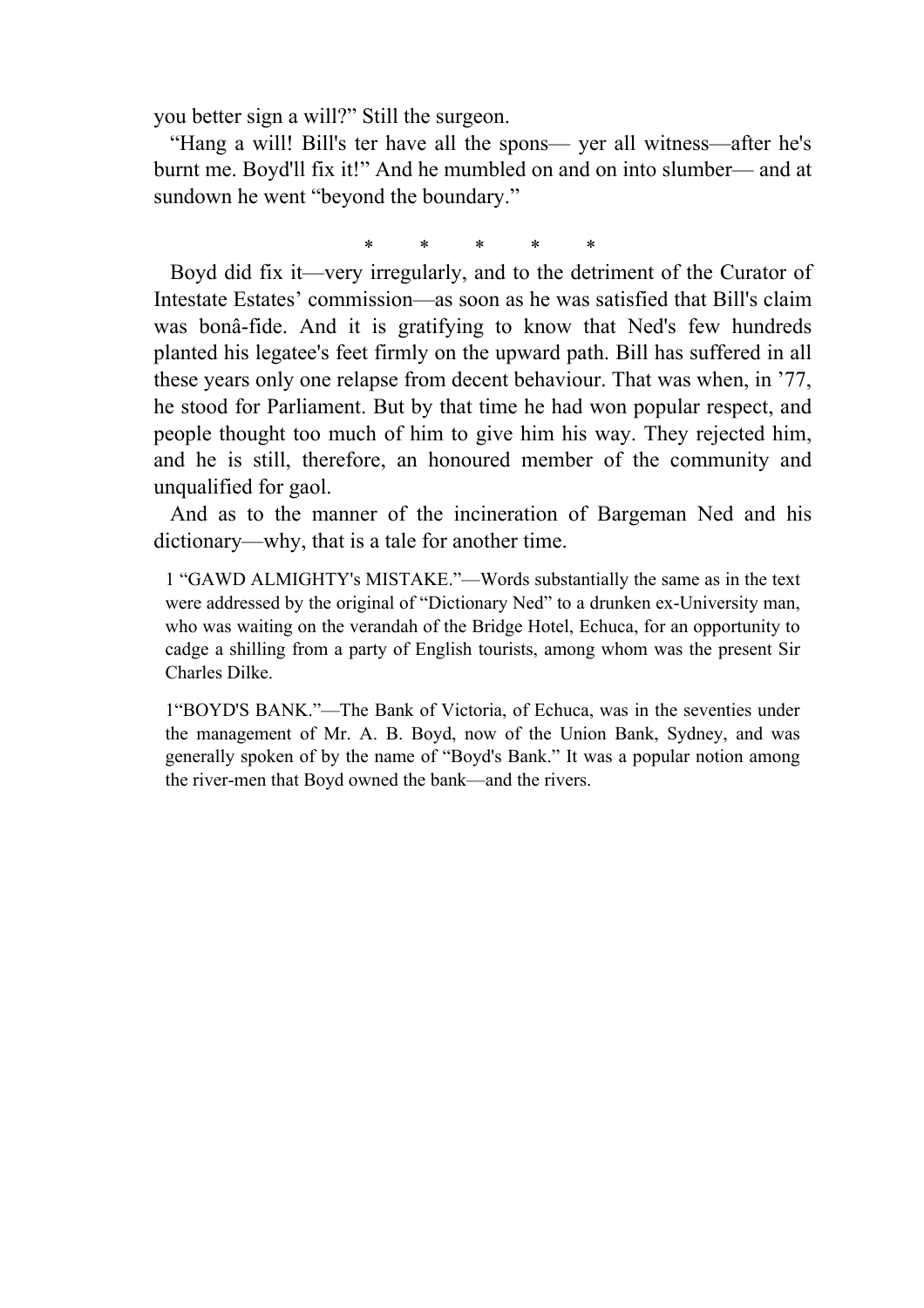## **The Incineration of Dictionary Ned**

 IT is a traditional belief with the sturdy people of the Riverine district that theirs was always "an honest man's country"—that in the elasticity of its atmosphere men of the shady sort could not breathe, and their methods would not work. Like many other good old beliefs this particular one had no warrant in fact. What with smuggling and "the rebate system" on the rivers and dummying and "peacocking" on land, I do not think, area for area, a region can be found in Australia where the device that is dubious and the dodge that is dark grew to such luxuriance. Once upon a time of very long ago, that was, of course. At the present day, it is unnecessary to state, the men of the Riverine are as guileless "as they make 'em." The breath of the plains and the rivers is now an exhalation of innocence —of a surety. Such a dodge as is herein related would be of impossible happening now.

 The generation of settlers of which the parent-age was in the Robertson Land Act was, in truth, a very sad one. Morally speaking, I mean. As far as spirits and tempers went it was jovial and companionable, but the admirable comradeship which, on the surface, marked the country, hid feuds, and hatreds, and duplicities that were so far from admirable as to be detestable. Sometimes the disguise was thrown aside, and "the fine freehanded squatter" showed his teeth clenched menacingly, or the "enterprising selector" forgot his manners and threatened and boasted that he and his class would pick the eyes out of every run in the district, and the heart out of every run-holder. Sometimes the one was in fault, and sometimes the other; oftenest, both were in error. And thus, whether the Riverine sky smiled with exquisite delicacy of blue tint, or frowned with occasional sullenness, or glared brassily, the men who worked and schemed beneath it were driven by the folly and iniquity of the politicians to range themselves in one of two opposing armies, and to spend their energies in cutting one another's throats, instead of combining in the eminently useful work of cutting the throats of the legislators.

 It was nothing but natural that some persons and things quite innocent of partisanship should get mixed up involuntarily with these class-battles and animosities; bankers, tradesmen, and clergymen with every wish to remain independent of both sides became entangled with one or the other, or both. So, too, the boat-owner, who earned big lump freights from the squatter for wool and stores, but who also made big profits on his own tradings with the selectors and tradesmen. Even the Government officials took sides.

But of all the men, and things, and institutions that, having no immediate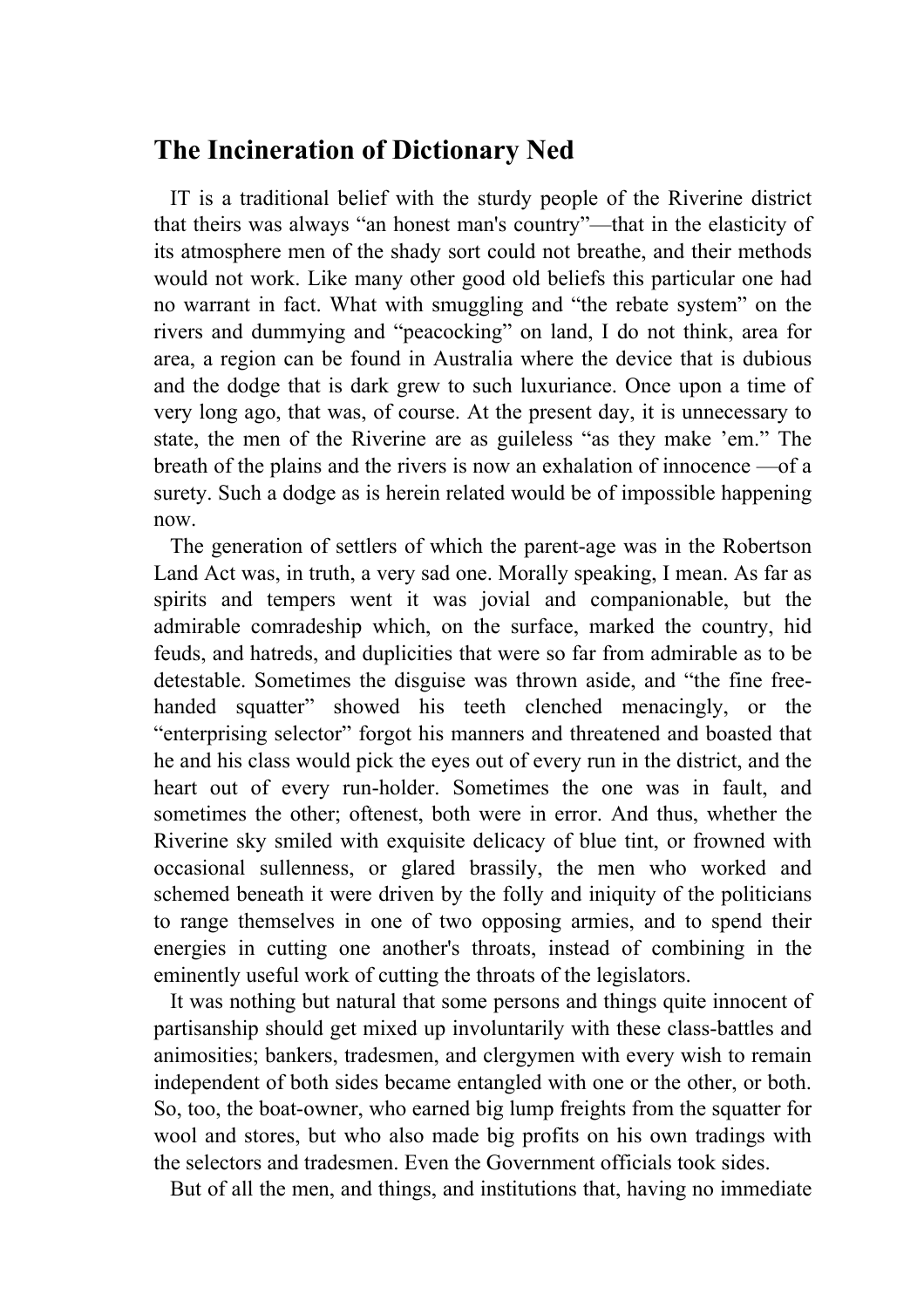relation to the adversaries in the great battle of Free Selection versus Squatterdom, yet became involved with the fortunes of the fray, the most singular item was the corpse of Dictionary Ned. And the story of the way it did so is also an illustration of the lack of honour in the achievement of one's ends which widely characterized the Riverine men of the period. The trick by which Ned's corpse enabled the race between the *Currency Lass* and the *Pride of the Darling* to be won by the former was, in one aspect, justifiable. But certainly, in several others, the reverse. And this is the case where the predominant qualities give the tone to the whole proceeding.

\* \* \* \* \*

 Dictionary Ned, dying in Hay Hospital, had desired with his latest words to be cremated, or as he termed it "incinerated." "Cremate" or "cremation" were not in his dictionary; "incinerate" and "incineration" were. In this epoch of the early seventies, when the disposal of the dead by burning was mooted, the latter terms were as often used as the former, but both expressions were as novelties, and the thing expressed was more novel still. Accordingly, when poor old Dictionary had "gone inside," the *Riverine Grazier*, of Hay, and the *Riverine Herald*, of Echuca, each put forth a claim for the honour and distinction of burning Ned. Also—for the profit.

 Ned was known on the rivers—well and favourably known—and nobody in the flush times of the Riverine thought anything of travelling one hundred miles to do respect to a dead acquaintance. In ordinary circumstances Ned would have had a glorious funeral, and the local publican a rousing time, but when his obsequies were to comprise no ordinary hearse and ostrich-feather business, but the genuine novelty of a cremation, there was every reason to look for an inrush of visitors, intense grief, and deep drinking. Consequently, each of the patriotic and bibulous editors of the two influential papers named, demanded that Ned should be finally disposed of "in his own important and leading centre."

\* \* \* \* \*

 Echuca won the point—not, it is to be suspected, by any superiority of logic on the part of its editor, or of body in its local brew, but owing to the fact that Boyd, the Echuca bank manager, had possession of Ned's funds. He wired Mr. Grundy, forwarding agent at Hay, to "send Ned along by first boat. Dispose of him here." Mr. Boyd's word in this particular case was law. It was often law in others, too—and deuced expensive law at that.

 Ned, you may remember, was bargeman on the *Royal Duke*, the barge of the *Currency Lass* steamer. And as the *Lass* and the *Duke* were topping up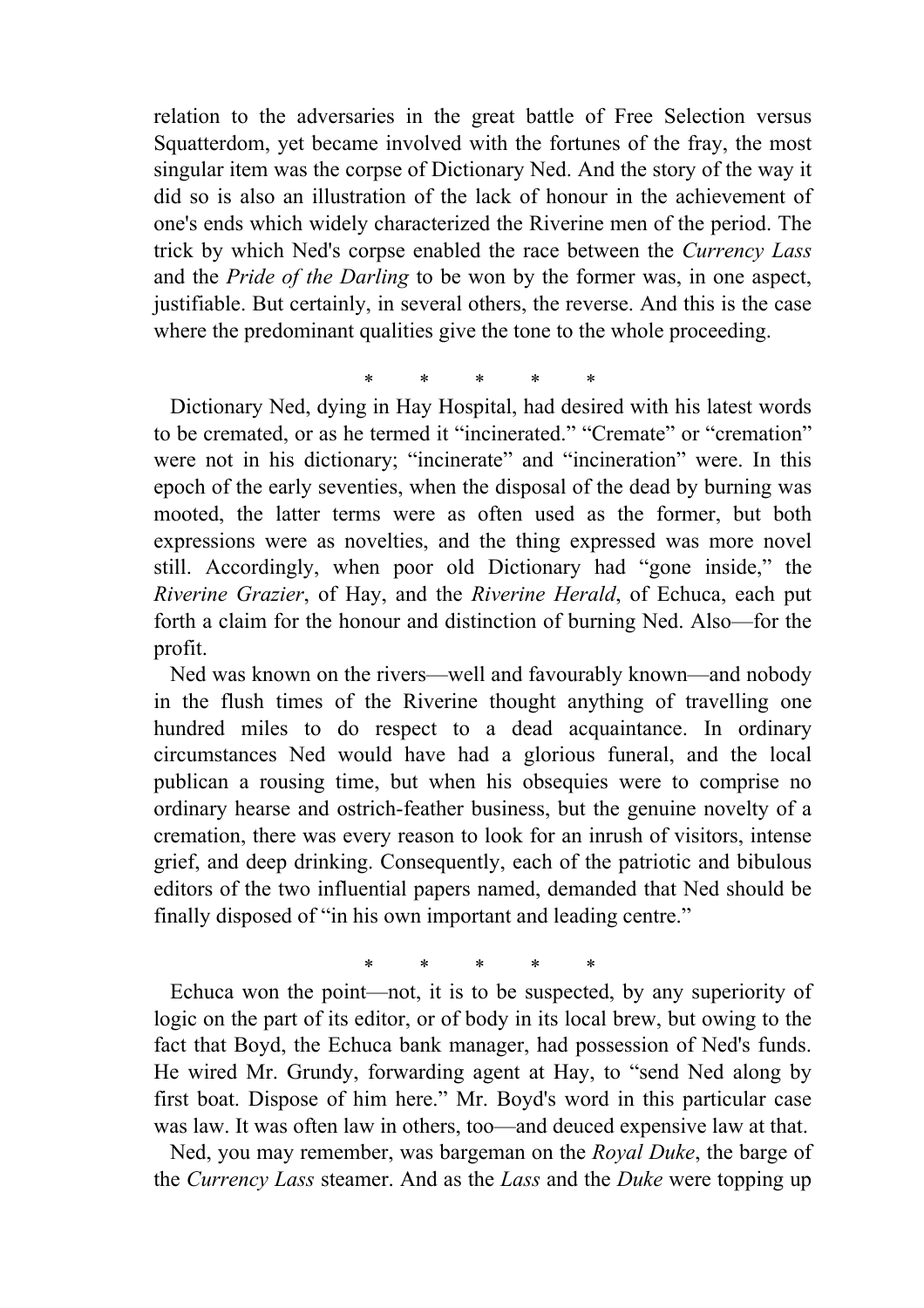with back clips at Pollard's Wharf at the time Boyd's wire came to hand, it was the easiest thing in the world to slip Ned in his coffin aboard the craft to which he had been attached. As they dropped down into the mid-stream the hands from the other boats in port joined the loafers and lumpers on the wharves and cheered. Every person of standing above the average departing by coach or steamer, was sped by a cheer from the Hay people at that time. A prisoner going to Deniliquin to be tried and hanged, and the judge who would sentence him, a newly-married couple, or, as now, a corpse—it was all one to Hay. How the cheers would spring forth—and the throats would get dry and dusty and be washed out. Disappointed as Hay was at losing the chance of seeing curious, prosaic old Ned transformed by fire into a poetic white salt, it would not refuse him the farewell, as he lay in his shell under the tarpaulin aft in the barge. The sight of that elongated object was touching—and a splendid excuse for drink. Hay folk always disliked drinking for its own sake. They appreciated an excuse.

 Between Hay and Nap-Nap the trip of the *Lass* and her barge was uneventful. Somehow, every one on board had expected something to happen. It was no unusual thing to pick up a coffin at a wayside landing for transport to the nearest township or to Melbourne, but there was, when the crew came to think about it, something eerie and peculiar in carrying a stiff'un to be burnt. And the river men were almost as superstitious as sailors.

 Without the same reason for hating to have a parson on board that Jack at sea has, a boat-hand grew morose when a white-choker was seen among the passengers; though there was no albatross to daunt him as it poised itself on a magnificent length of tremulous pinion, to entrance him with malign glance, there were land-birds which infected him with their mystery; and if the mermaid did not spring from the water to lure him to ruin, still the yellow wave was alive with weird creatures, whose murmurs could be heard in the still night when the boats were tied up, and the moonlight splintered through the gums and acacias on the banks. And so the nervous system of the *Lass's* crew was shaken severely by the knowledge of their defunct passenger's destination.

 " 'Tis a-temptin' the Arl-maäghty, that it be," said Cornish Jim, the Methodist fireman, who would sing Wesley's hymns in a sweet tenor in the intervals of blasphemy. "I do b'lieve as they maäght ha' wa'ted a bit, and so he be warnted to be buirnt, don't ee' think? 'Twarn't as if Satan 'udn't do it arl in good time!" And Jim spoke in all seriousness the sentiments of all. Nevertheless, M'Farlane's, Nap-Nap, was reached without incident. At M'Farlane's the *Lass* found the *Pride of the Darling* taking in wool and passengers. Though owned by different men, they were twin boats from the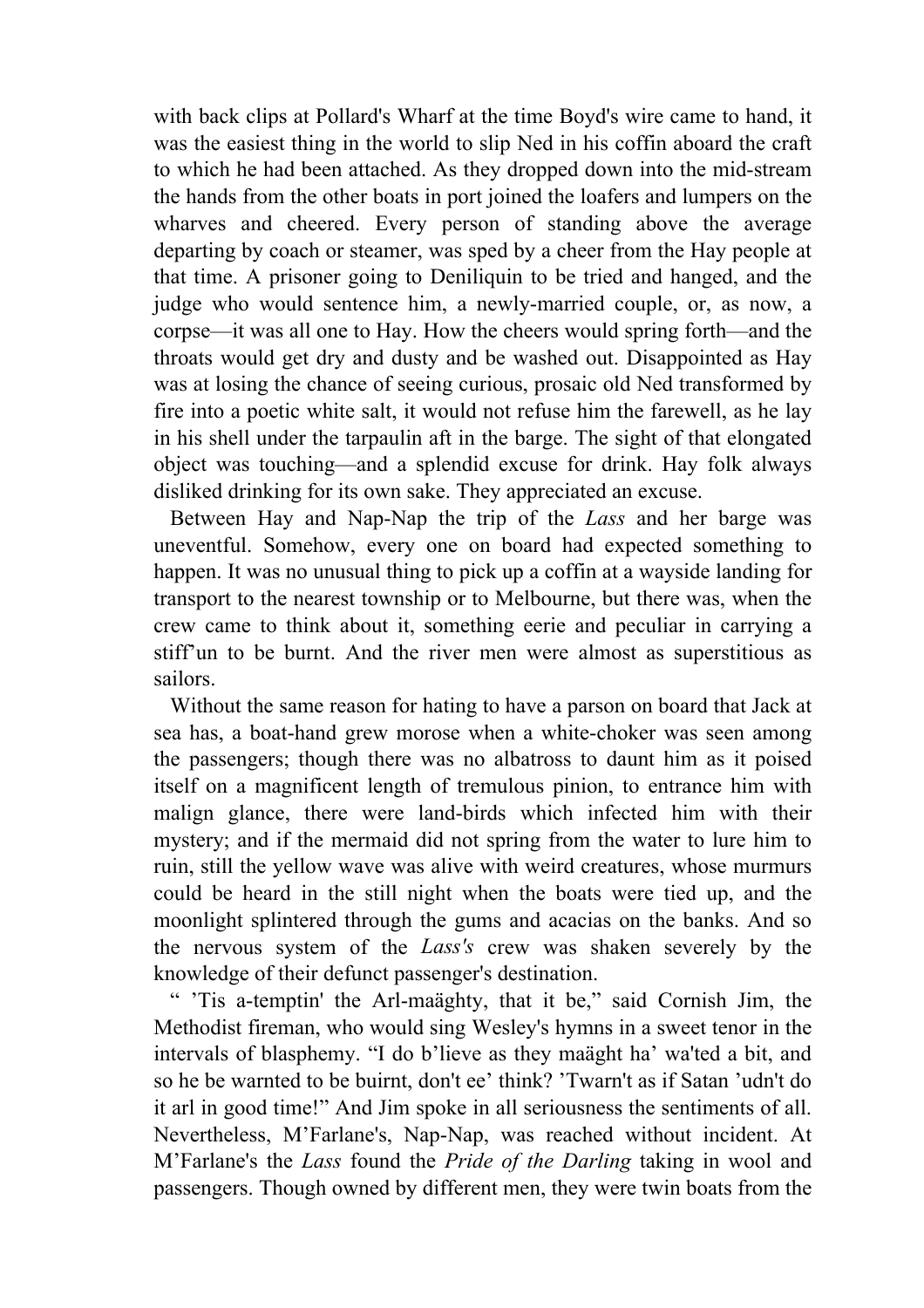same yard, built on the same model, with equal engine-power, but, owing to the *Pride* having been generally worked on the Darling, while the *Lass* was a Murray and Murrumbidgee boat, they had never been matched in a trial of speed. And it was a problem on the rivers which was the better boat. The general impression was that they were much of a muchness, and that any test of superiority would really be decided by their skippers.

\* \* \* \* \* The *Currency Lass* was commanded by Ted Gowan—one of the earlytime chaps who had risen from the position of an ordinary deck-hand, while the *Pride* was skippered by one of the big firm's newer importations. Forrester was a decent fellow enough, and ready to adjust himself to the river conditions. He was, however, like so many new chums, too much disposed to toady to mere wealth, and "the big-frontage man" was to him an object of veneration, quite irrespective of the consideration as to whether the fellow he made much of was anything more than the nominee of a bank, or was in the least degree admirable regarded merely as a man. Consequently, he was "just the sort" to tumble into all sorts of pitfalls on the rivers in an epoch of transition. In the disputes between squatters and selectors he could not help taking sides, while grim old-stagers like Davies, and Dorward, and Lewin steered right ahead, and let the troubled waters close up after them as best they could.

 As the *Lass* steamed by the Nap-Nap landing, she was gladly hailed by Dick Pillar, mate of the *Pride*, who was hungry for a tussle.

 "Hello, the *Lass*! In a hurry, Ted?" he called. "Can't yer wait for us at the town, and we'll race yer up to 'Chuca?"

 "How long'll yer be, Dick?" Gowan said, as he slowed down. "I'll go slow if yer won't be long!"

 "we've another score of bales, an' the fadges to stow, an' then to trim her. We'll be arter yer in a hour!"

 "Right you are then. I'll wait at Cramsie's an' fix up terms. I'm on for a skim if your skipper is!"

 And then Dick bethought himself. Perhaps the new chum cove wouldn't be willing to give up command to him, Dick, as it was essential he should for a race on equal conditions. To pit Forrester against Gowan was to lose the race before the start. Gowan could wriggle his boat and barge across "wet grass" without the thrilling of a nerve, but Forrester was desperately afraid of the shifting stream and its mysteriously changing currents and snags and sandpits. Would Forrester consent?

 Dick put the question before his skipper. He urged how the rivers had always wanted a fair heel-and-toe race between the sister craft, and here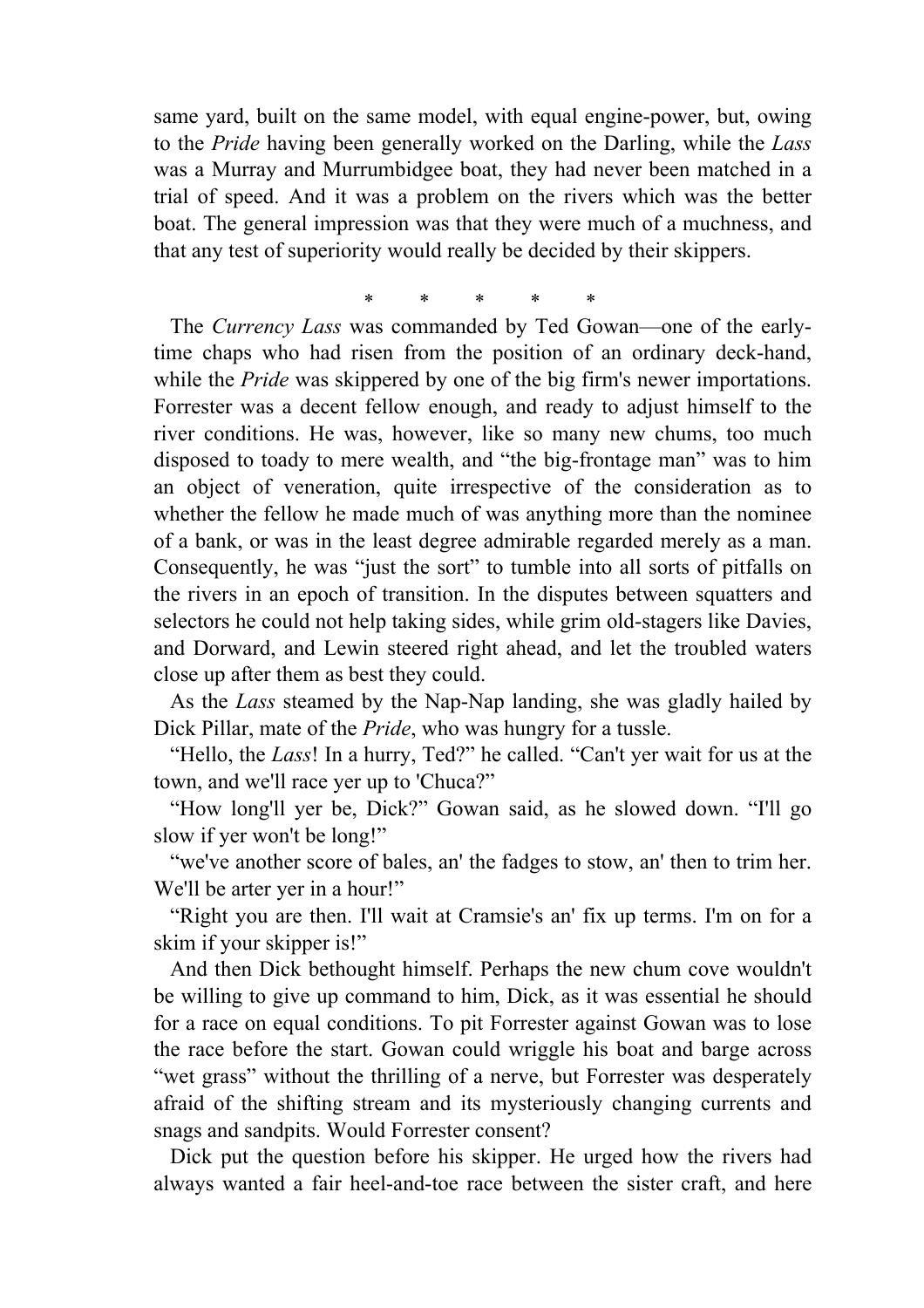was a quite unusual chance to oblige 'em— loading about the same—next to no passengers to kick up a fuss when the pressure-gauge was getting suspiciously high—fair weather—and the race would be over before the bosses (owners) would know anything about it. The bosses did not object to racing *per se*, but they had, in view of the risk thereto attaching, a repugnance to rapid night-runs, and it was, of course, a prime condition of a contest that there should be no stoppages.

 Forrester was dubious. He was not certain, he said, how the bosses would take the thing at all, win or lose. And he hinted—he did not say— that Gowan knew the stream ever so much better than he did.

 "Oh, the bosses won't say nothin' when it's all over!" urged Dick. "It's the knowin' of it in advance they can't get over, for it shakes up the insurance people a bit. An' as to runnin', why, sir, I'll stick at the wheel till I drop jest to have a show of puttin' ol' Ted Gowan down."

 Forrester was aft when Pillar had approached him, talking to a passenger just come on board from the station homestead. This man, the Hon. Samuel Darke, M.L.C. (Victoria), was a well-known figure in every spot familiar to Riverine men. Half Irish, half Scotch, he was as tall as one of the first breed of Hawkesbury cornstalks, and strong with the strength of the brute. His intelligence, though it smacked of the brute too, as it was more cunning and instinct than reason, had carried him upward from the duffing-yard of the Manaro gully-raker to the proud position of a frontage shark in Riverina, who was spoken of with admiration at Scott's in Melbourne, and Esplin's in Hay, and Petty's in Sydney. Why the heavy jowl, the eyes that wouldn't look straight, the coarse ridge of fleshy nose, and the overhanging brow had not hanged him before the "gully-raker" had merged into the "honest squatter" and influential legislator, suggested questions as to the peccability in the way of bribes of the rural police. He was one of the chieftains of the moneyed host, who had sworn by the altars to beat and bounce the "cockie" out of Riverina, and was altogether so great a man that the British-born soul of Captain Forrester worshipped him immensely. Was he not the favoured of the principal of Britishers' gods, Success?

 Now, Darke had overheard Dick's appeal to his skipper, and, conscious of his supremacy, interfered unasked.

 "No——racin' while I'm aboard, skipper! Ye don't come that game wi' me!"

 "No, oh no, of course not, sir," and Forrester, forgetting that he was no longer an apprentice in an ocean-liner addressing his omnipotent captain, touched his cap.

 "An' I'm d—d if I don't get the marks of that other fellow's wool! If he carries clips of any of my friends I'll take care he get's a fine rap over the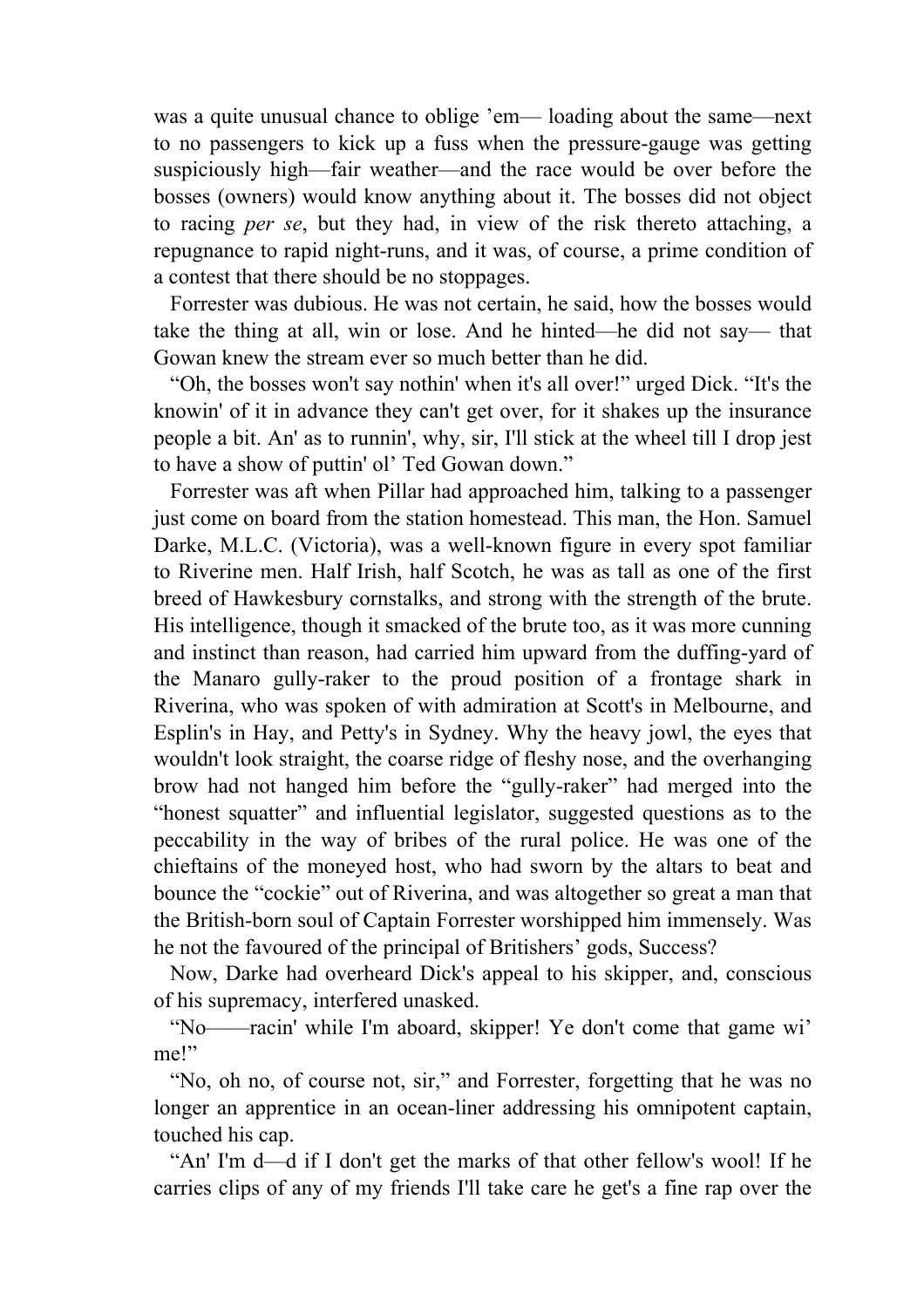knuckles!"

 "Yes, sir—just so—Mr. Darke! That's what I feel, sir. 'Tisn't fair to consignors to run risks!" Then, turning to Pillar, he said—

"No, mate! Can't think of racing!" So Dick retired for'ard.

As he passed the engine-room he spoke disgustedly to the engineer.

 "My colonial oath! Hanged if I don't start a blooming subscription to buy th' old man a soot of plush an' false calves."

"What's he been a-doin' of, Dick?"

"A-touchin' of his cap to that——Darke!"

 "Wot's th' rivers a-comin' to when a full-blown skipper does th' flunkey to an old cattle-duffer? Th' rivers is a-goin' to the devil, an' no mistake."

\* \* \* \* \*

 This was at Nap-Nap landing. When, however, the *Pride* had covered the thirty miles or so to Balranald, an alteration in the resolution of her skipper and passenger was effected with unexpected ease. A company of young fellows from the Heytesbury country, in Western Victoria, had just selected on Canally and neighbouring stations, and some of their number were on their way to Echuca to shift down their stores and waggons. They had booked as deck-passengers by the *Lass*, and were all impatience for the arrival of the other boat in order that the race might be entered upon.

 Gowan, whose craft's steam was up, wood in, and passengers aboard, sprang from Cramsie's stage to the *Pride's* deck, as the latter slowed in to take up a lot of hides.

 "Well, Forrester," he said, "what d' you say? Are you on to make a match of it? First through 'Chuca punt—losers to give winners a spread at Jimmy Iron's?"

"No!" said Forrester shortly, "I'm not on!"

 "Phew, you're not, ain't you? What the dickens did you mean then by putting Dick Pillar up to ask me? Have you grown funky on it?"

 "No, I haven't. But business is business—and our owners don't pay us to run races and risks at the same time!"

 "Our owners! Speak for your own, my boy," retorted Gowan nettled. "I'll speak for mine, who trusts to my judgment and doesn't keep me in leadingstrings like some other coves have got their skippers!"

 Then he turned to go. As he did so he caught sight of the Hon. Sam Darke.

 "Good-day, Mr. Darke. 'Ope yer well! I want Forrester here ter race us ter 'Chuca, but he isn't game."

 "I'll take care he ain't game," said the M.L.C., with characteristic coarseness of tone.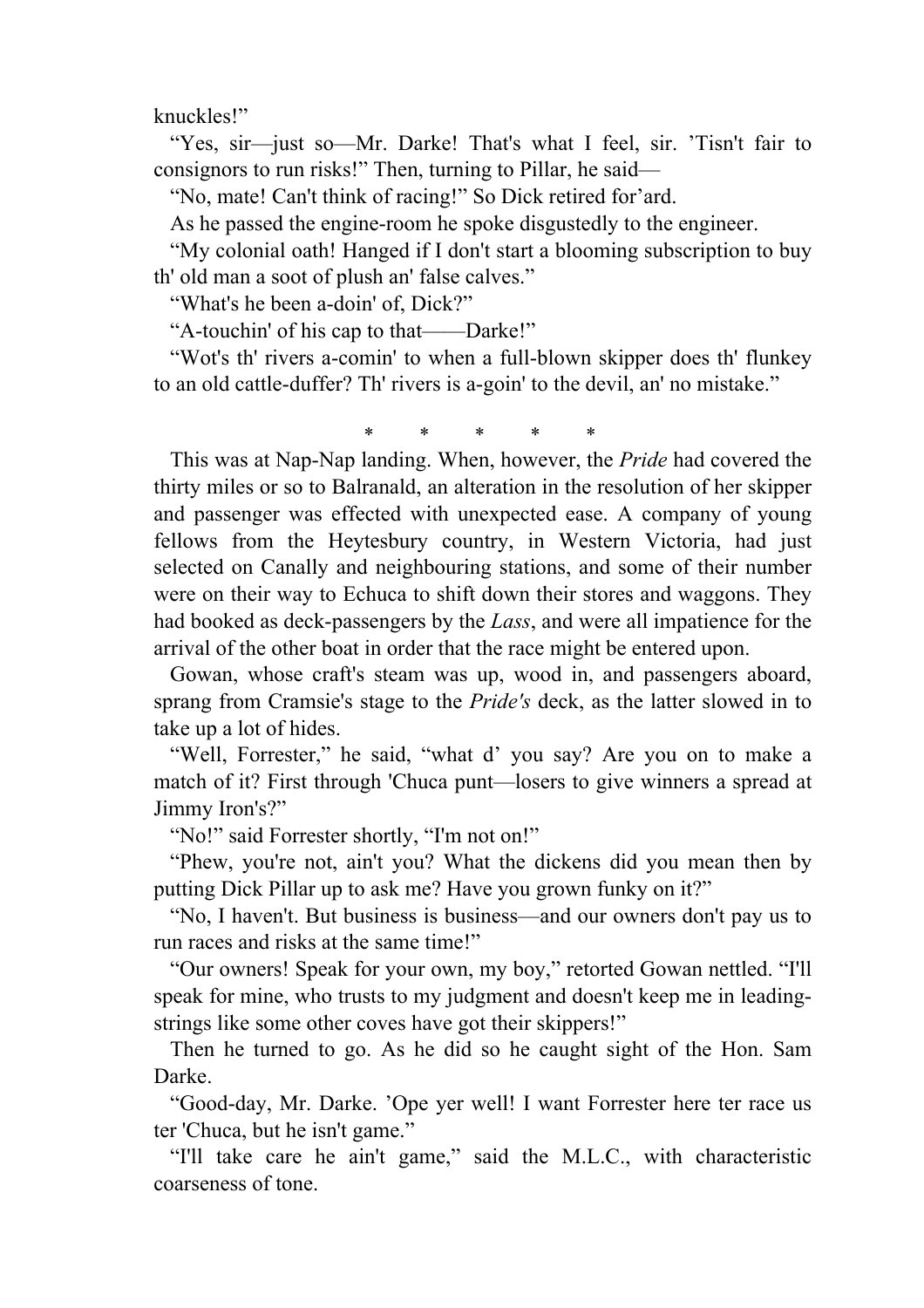"Well," rejoined Gowan, annoyed, "my passengers, though they're only selectors, ain't afraid of a bit of a flutter."

 "Oh, oh, you're carryin' some of those—— blackmailin' beauties, are you?"

 "I don't know nothin' about blackmailin,' an' as they ain't M.P.'s on the land racket I don't think as they does, either!" shouted Gowan, as he was crossing the gang-plank.

 "D—n you! I'll make you pay for that sooner or later!" exclaimed Darke, furious, as all his class were, at the insinuations referring to their wellknown land-sharking methods.

 "Oh, keep your hair on, Mr. Darke!" replied Gowan; "an' if yer want to make me pay, back that bloomin' *Pride* in a match with me to 'Chuca, an' she's bound to win, y' know, when she's you aboard. You bring good luck wherever you go, don't ye—'specially to the cockies an' dummy crowds!"

 Darke, irritated at these words, discovered a perception of a way in which he could take down this impertinent skipper. He turned to Forrester, whose notions of propriety were being grievously shocked by the language of his brother skipper, and said—"Forrester, are yer in racin' trim?"

"Well—yes—sir, if you really wish it."

 Darke, without answering, called to Gowan, "Look 'ere, you cheeky dog, if your —— black-mailers 'll back you to a 'underd, money down, I lay two to one on th' *Pride!*"

 And while his challenge was exciting a sensation among the passengers and crew of the other boat he chuckled himself into good-humour by the consideration that "he'd got 'em there. he'd risk two 'underd with pleasure, seein' as 'ow the loss of a 'underd would break the ——" This was an occasion when his old-time bullockese was of distinct value as a mode of expression.

\* \* \* \* \*

 After a hasty conference the challenge was accepted by the *Currency Lass* party. While the crews of both boats eagerly wooded up for the fray, so as to avoid needless stoppages, a stake-holder was appointed. A colonial experiencer, returning full up of his experience to Melbourne, *en route* for his mother's Kensington drawing-room, offered his services, but was treated with scorn by both parties. They applied to him with unnecessary indelicacy of phrase the old query— "Who shall guard the guardians?" Peter Campbell, bush missionary, also on his way to Melbourne for a mild dissipation after a fairly successful journey among the Edward and Wakool stations, was also repudiated. Peter was well known, and "they didn't like to throw temptation in his way." And, finally, Cramsie's manager being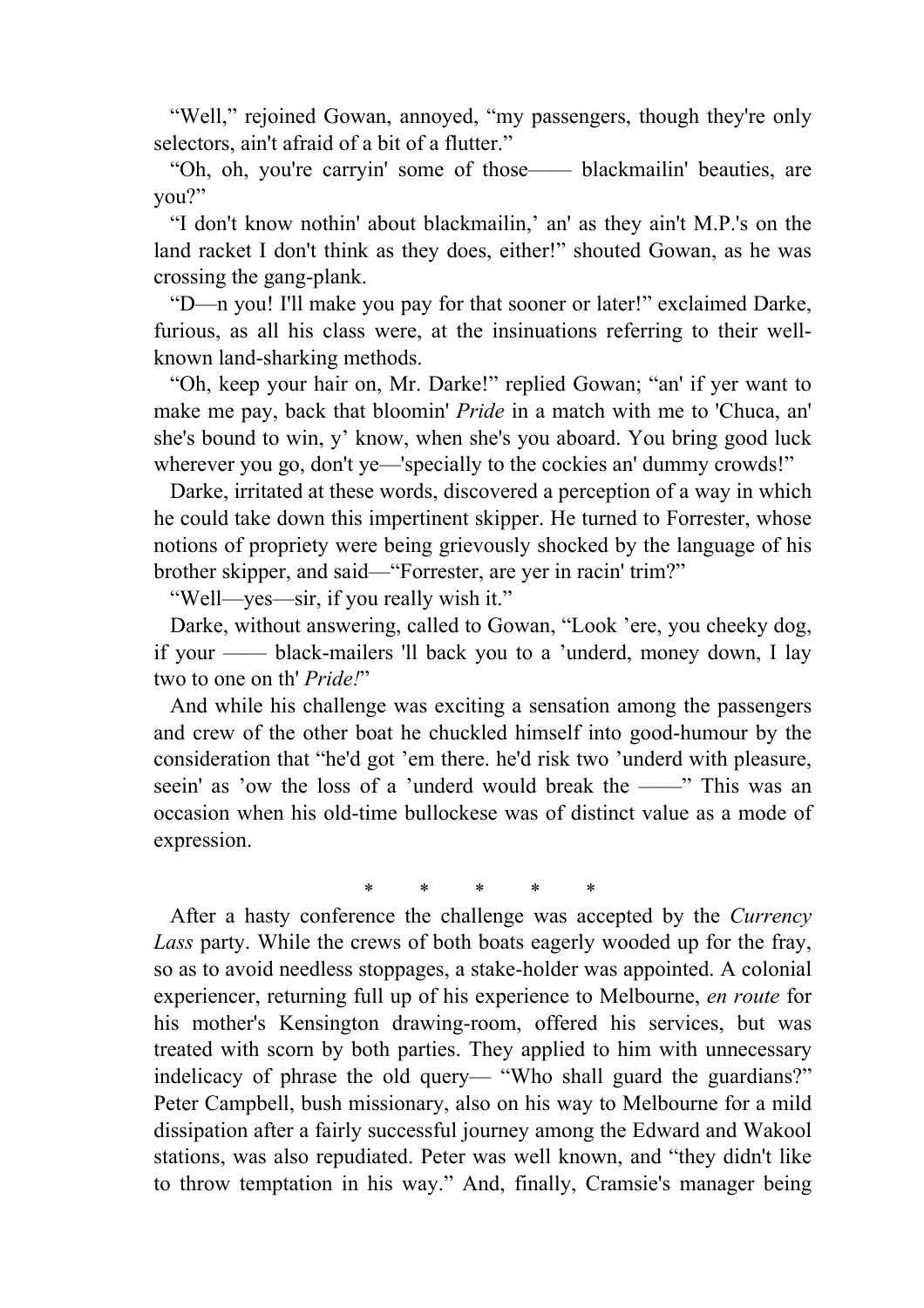appointed with instructions to wire the amount to the firm's Echuca agency to be claimed by the winner, the stakes were lodged. Of a composite nature they were! "Cash-orders" on the shipping firms and stations were the main currency of the rivers, and the stakes held a superb variety of autographs of more or less financial solidity. Even the Legislative Councillor, who never travelled without gold—gold payments to dummies and their kin could not be traced!—took advantage of the opportunity to free his pocket-book of orders.

 And then the conditions were drawn up on two halves of a sheet of notepaper:—The stakes to be lodged with Cramsie's manager—£200 on the *Pride's* behalf; £100 on behalf of the *Lass*.

 Each boat to have a representative on the other. Day and night running. First through the punt at Echuca.

 The boats to start from the foot of Yuranigh Street, called after Sir Thomas Mitchell's famous black Yuranigh (whose grave enclosure was for some time used by a distinguished legislator as a cow-bale).

No warping over pinches and shallows.

Fair heel-and-toe work all through.

 Fuel, cord for cord, taken in at Balranald, and no stoppage for refilling at wood-piles permitted. And—fuel not supplemented from cargo.

 Last in the schedule of conditions, this proviso might not improbably prove the most important. Races had taken place in which an unscrupulous skipper had used consignee's casks of tallow as stoking-material for a furnace, paying the same out of the stakes thus illegitimately won.

\* \* \* \* \*

 They started from the crazy timber thing called the wharf, after a three hours' spell devoted by all hands on the two boats to adjusting top hamper, getting clean furnaces, trimming the barges. Opposite Yuranigh Street they shut off steam, and waited till Cramsie's manager passed a measuring-rod over the stacked cords of wood. The *Lass's* stock was, if anything, under that of the *Pride*. With much greatness of soul, the Legislative Councillor consented to a dozen sticks of firewood being shoved over to the *Lass*.

 Then a brawny young blacksmith from the Camperdown country, Victoria, was dropped on the *Pride* as representative of the *Lass*, and the *Lass* received Peter Campbell, selected by Darke, to watch over the interests of the *Pride* on her rival. Peter's main spiritual—and spirituous sustenance came from the squatters' class. Hence Darke felt that he was safe with Peter.

 And then, as the best available substitute for a pistol-shot—a reverberant cracking of Gory Sam from Tanga's stockwhip—and amid a roar of cheers,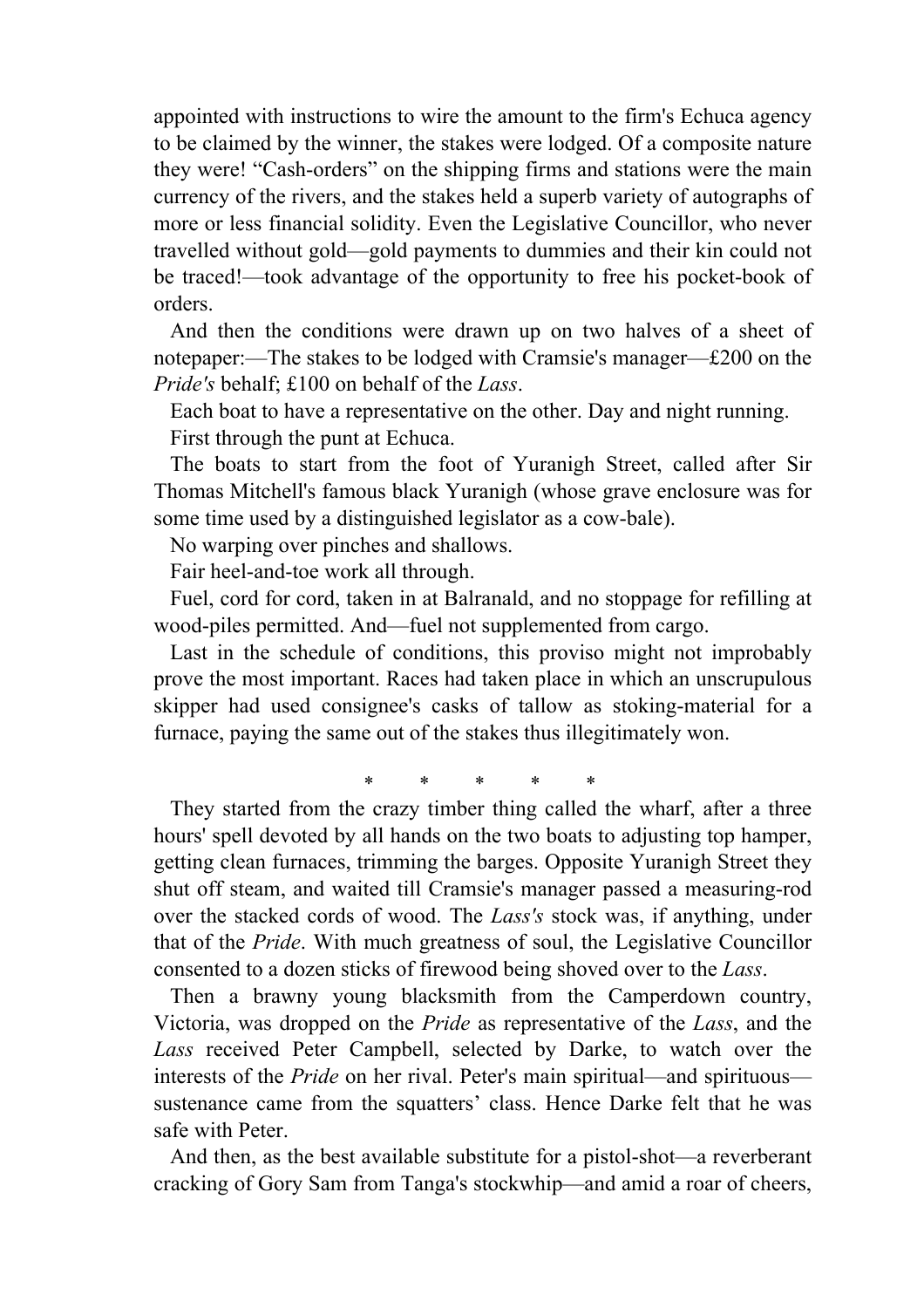a full head of steam was put on. With a crash, and a splash, and a rattle, they ran off level. If the start meant anything, it should be a well-matched race.

\* \* \* \* \*

 A wire from Balranald had acquainted the Swan Hillites with the intelligence that at last the twin boats were "at it." And, as they rolled by with a duck-like skimming—they were almost level —the people clustered on the banks at the crossing township shouted hints as to the state of the rivers, which might have been valuable if only they had been understood. And—but why particularize all points? Now one was ahead a tow-rope's length and now the other; each was greatly handled, and each answered to her builder's fame.

 But, nearing Gunbower, they set down for the final struggle. Dick Pillar—Forrester was wise enough to give up the wheel and do the mate's work—and Gowan were sleepless, and yet each was fresher, so it seemed to their backers, than when the crafts left Balranald.

 At Gunbower the *Lass* hung up for a couple of hours to cool her bearings for the final run in. Pillar would have done the same, but he was over-ruled by Darke, M.L.C. There are problems in applied mechanics that even the massive intellect of a legislative councillor cannot solve. Darke could not apprehend the impossibility of running incessantly with heated plummerblocks, and how he chuckled and chuckled as the sound of the *Lass's* exhaust grew fainter and fainter, and utterly faded into silence.

 "He would give those——(bullockese) selectors somethink to remember him by!" he swore.

 But ten miles beyond Gunbower a dreadful message was communicated to him. The wood had given out! Overnight the stock had been drawn upon largely, and now, in the blossoming dawn, it was known that the fuel on board would not suffice for two hours' full running.

 Heavens, how he effervesced with bullocky talk! He swore he would stoke the furnace with the (bullockese) carcasses of the (more bullockese) deck-hands!

 "I'll be hanged if you do!" quoth Camper-down's son of Vulcan. "Deckhands ain't wooden you see, Mr. Darke—not being members of Parliament, sir!"

 Then he would have had the men's bunks and the cabin fittings broken up for fuel.

 "No, you don't!" persisted the Camperdonian. "Not if I knows it!" And the Honourable the Legislative Councillor was beaten again.

But one gleam of hope had he. The *Lass* must be almost in the same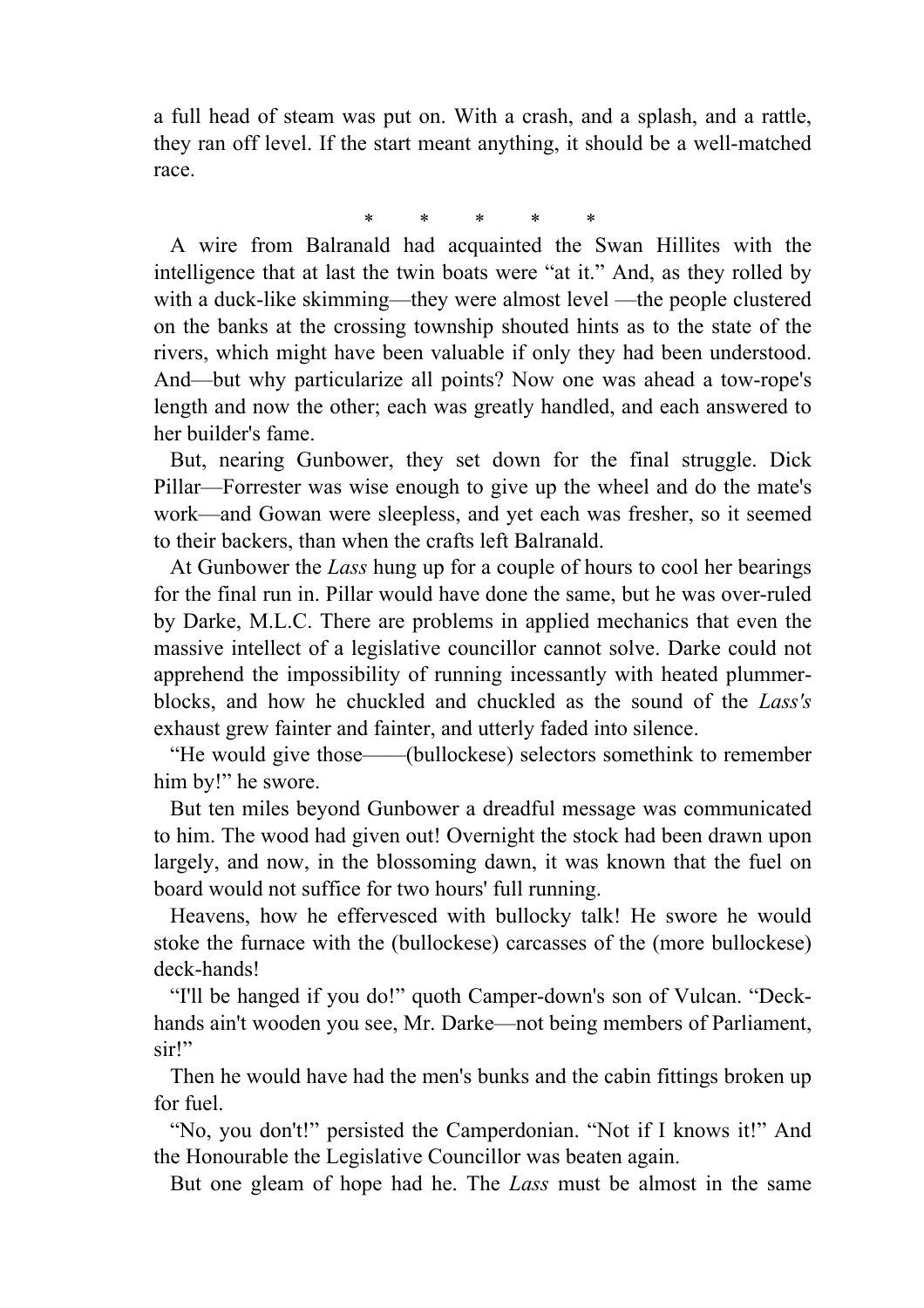plight. And of fulfilment of this he was not deprived, for when, some time after the swift gliding of the *Pride* had given place to a subdued and pulseless motion that was almost retrogressive, she was gradually overhauled by the *Lass*, it was noticed that she too was running at less than half-speed.

 As the *Lass* drew near to the *Pride*, Peter Campbell, missioner to the back-blocks, waddled for'ard and shouted. The words were no sooner out of his mouth than—it hurts me to have to relate so painful an incident—the closed fist of a sturdy child of the forest struck Peter's saintly paunch and doubled him up. "Shut up, you old fraud, you! If we're out of firewood that's our look-out, not theirs!" It would have been some consolation to Peter, as he revolved in some inconvenience for some moments, could he but have been sure that his words had reached the Hon. Samuel Darke's ears. As it happened, they did; and Darke and his sympathizers took heart of grace thereby. The *Lass's* people must be in equal trouble with themselves.

\* \* \* \* \*

 Unfortunately for Darke's two hundred, the distress of the *Lass* was, however, not quite so extreme as the *Pride's*. The *Lass* had something in reserve.

 By slow puffings and feeble paddlings which were ever on the verge of ceasing to propel the crafts a foot further in their course, the two steamers had reached the bend which leads into the reach by Echuca Park. Twenty minutes' fair steaming would see them at the pontoons of the floatingbridge, but how on earth were they to reach the point?

 If, during the rapid running, the excitement on the boats mounted with the steam-gauge, there was, as might have been expected, no dropping off of enthusiasm as the steam power grew weaker and weaker. Progress, since Gunbower Mills were passed, was decidedly of an ironical sort, and, had the river been flowing with a masterful flood current, it is quite conceivable that the race would have been declared off from sheer inability to complete the last ten miles of their course. It was, however, sluggish, and the crafts managed, with laborious strainings, to make headway till entering the long park reach. Then even Darke considered the contest not worth fighting. Between the stern-post of the *Pride's* barge and the nose of the *Lass* there was a good forty yards. It was evidently hopeless for the *Lass* to conquer even that paltry distance and come level. Morally, if not by the precise conditions of the match, the race was won by the *Pride*.

 He was saying as much to Forrester and Pillar, when a solid volume of murky cloud burst from the *Lass's* smoke-stack, and with increased firing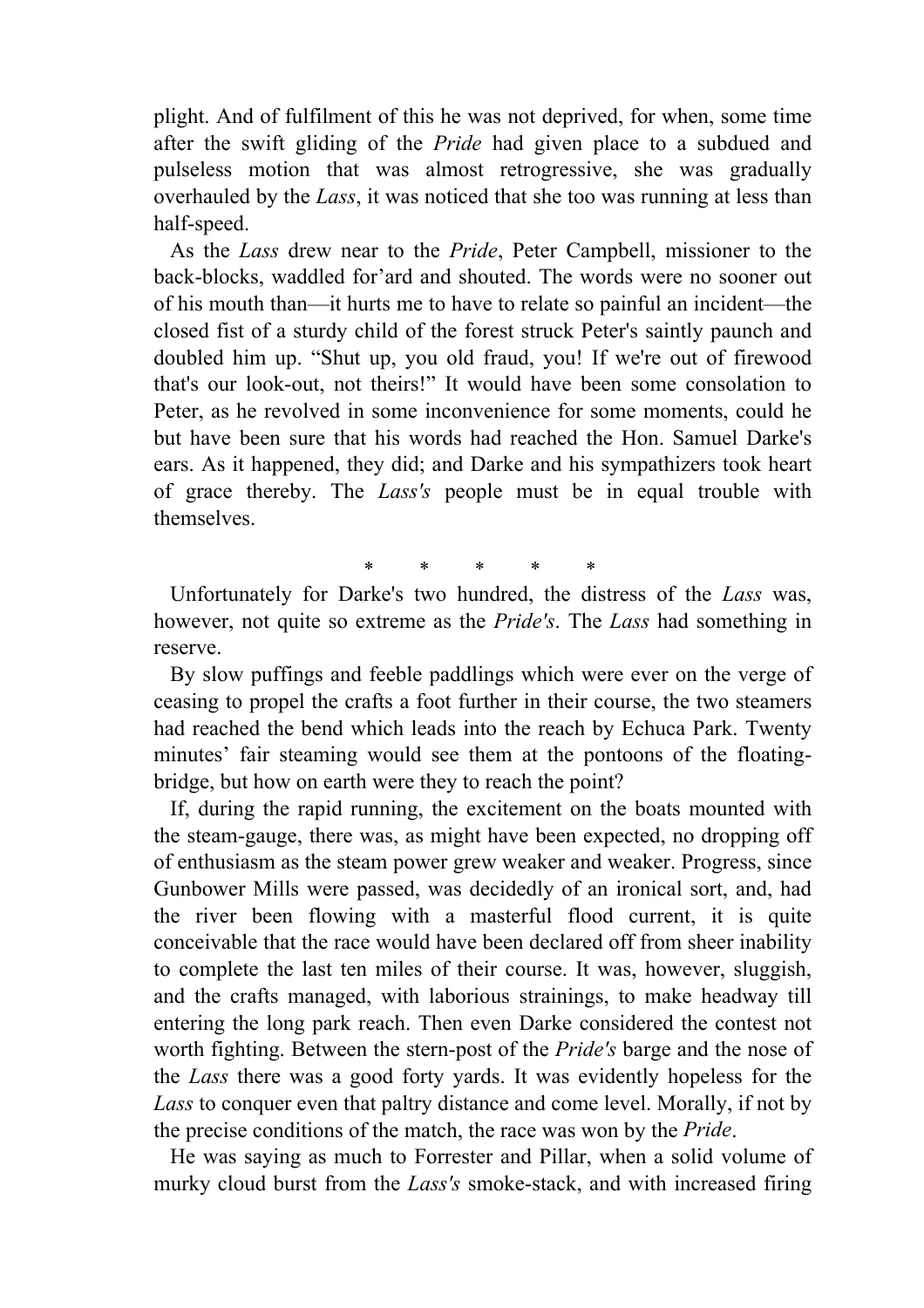the *Lass* and her barge shot forward suddenly.

 "H——!" cried Darke. "They've been gullin' us!" Then he became too maddened to indulge even in the unqualified vocabulary of the gully-raker and the puncher.

 As for Pillar and Forrester, they confessed the game was up. But how the devil did Gowan manage it? Had he burnt his boat's fittings? That was unlikely! He had no rich squatter aboard to stand the damage. Then, how had he managed? Had he not been running fair but had surreptitiously obtained fuel?

 The way of it they learned from the reverend sufferer, Peter Campbell. As the *Lass* rushed past them, they could just grasp his words over the derisive cheering of the victorious party—

"Mister Darke, mon, they're boornin' the corpse!"

\* \* \* \* \*

 It was even so. Dictionary Ned, by a happy thought of Gowan's, was granted his incineration: somewhat prematurely, perhaps, but on the final judgment of the river-men when the subject was debated later, in the way he would have most preferred. And he raised just steam enough to force the *Lass* and her barge the *Duke* through the pontoons.

 Darke, at first, protested against the stakes being paid over. "Cargo was barred!" he spluttered. "D——n it! if it came to firin' up with cargo, I'd have shoved in half-a-dozen bales of wool!"

 "Dictionary Ned wasn't cargo!" contended Gowan. "There isn't a boat on the rivers that 'ud take poor old Ned as cargo, except Locky M'Bean's *Goldsb'rough!*"

"What in——would you call him then?" roared Darke.

"Why, an honorary passenger, sir, o' course!" retorted Gowan.

 The popular verdict, and the stake-holder's, went with Gowan. And, thereupon, there was the most royal of sprees at the old Bridge, at which the memory of Dictionary Ned was toasted in the most solemn and impressive of silences.

 It was Cornish Jim who set the ball of talk rolling once more. "P'r'aps," he said, "th' Arlmaäghty do know 'Is business best aäfter arl!" Jim was like most men. He approved of the Almighty's dealings with him when he was on the winning side.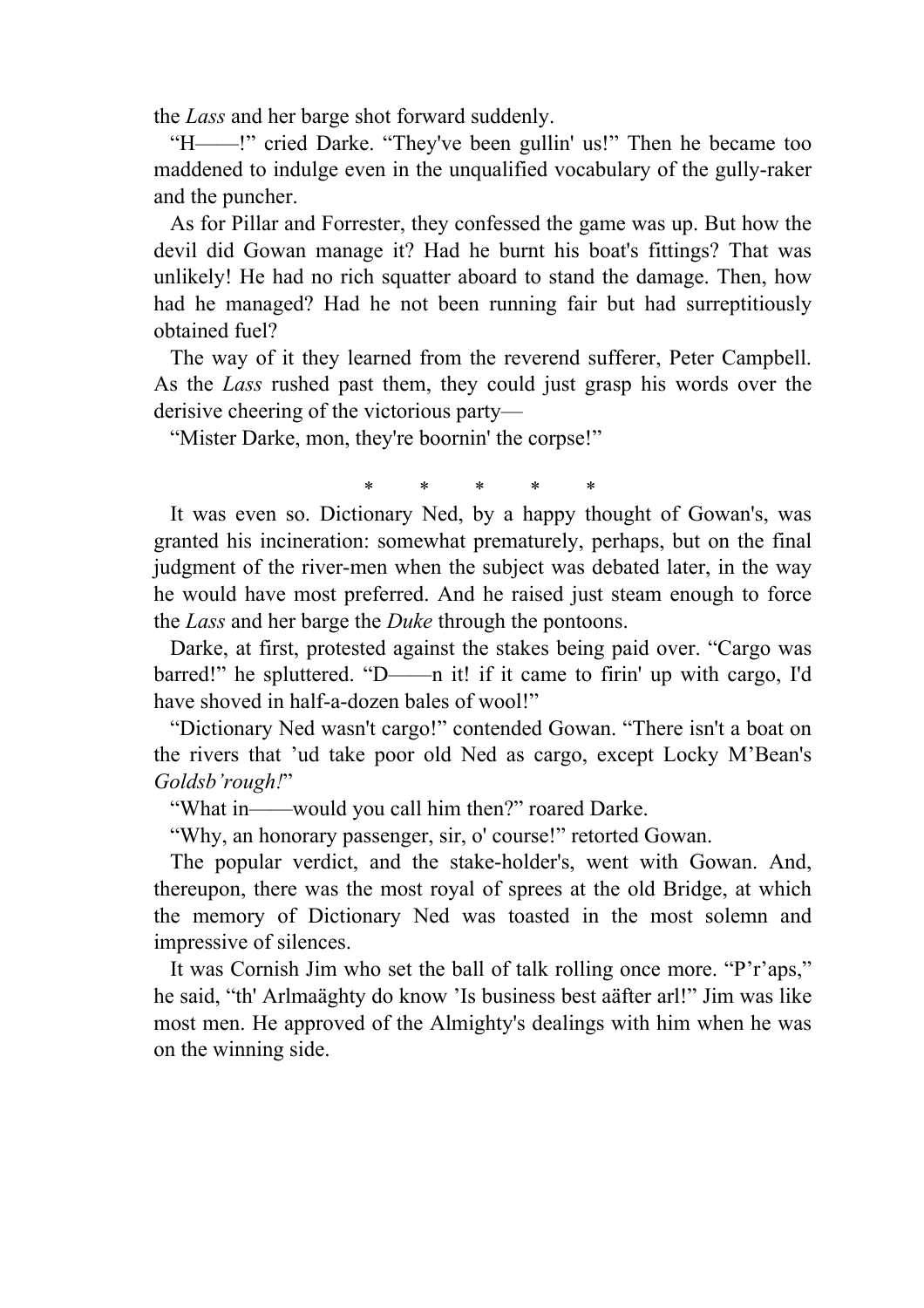## **The Doom of Walmsley's Ruby**

 Not Randall's *Ruby*, but Walmsley's—an older boat than Randall's pretty, gay little craft, so familiar to the Mildura people—a boat of the seventies and not of the nineties, and built therefore when the river-trade was best going into by wise and keen men. With engines of twelve horse-power nominal, she worked up to fifty; with the firewood aboard for the run from Swan Hill to Echuca she could also carry fifty bales wool and "sundries" on a draught of three feet, while hauling her barge with four hundred bales on a draught of five feet. So she was "a neat 'un to handle" (as the river phrase went), and if she could not exactly travel over "wet grass" (the boat to which was accorded the praise of floating upon dewy pastures touched perfection in the judgment of the river-men), she could achieve the next best thing—she could skim the rivers when they were "down" longer than any other boat, and consequently earned for her owner a considerable sum in dealing "in trade," in timber-running, and in bringing in to the port the wool-cargoes of larger crafts which had been stuck on a falling river. A clever craft, and no mistake about it.

 Fred Walmsley, owner and skipper, was justly proud of her. She had not an inch of gilt-beading anywhere, or a scrap of velvet on her cushions, and yet she was always pleasant to the eye of her passengers, and restful to their bodies. Fred, as a rule a taciturn, gruff, unpolished sort of fellow, was expansively eloquent and courteous to his fares about his boat's performances. Every other skipper worth his salt on the rivers—with the exception of Locky M'B—'s skipper—was accustomed to affect a delight in his own particular boat, even to the verge of unveracity. Fred, however, was under no necessity to fib regarding the *Ruby*. He talked big about her, but she justified every word, and he was a curious man indeed, who, being borne along by the *Ruby*, did not respond to her skipper's generous enthusiasm as to her "lines" and her "model," the taste with which her coat of white paint had been picked out, here with red and there with blue, the shiny brass of her engine-work and of the wheel, the musical note in her exhaust-pipe, the rhythmic beat of her paddles. Without wife or child, Fred found all the solace of a home in his craft, and gloried in her as other men glory in their home, their pictures, their books, their bank-balance. He would make oath in his rough, ungenial way that he would stick to the little *Ruby* as long as she'd stick to him. He didn't believe, he said, in selling the little craft, which had made the first money for the owner, as soon as a second and larger boat could be bought. That was the river practice, and Fred disapproved of it. It is a curious thing how, in this age that throbs with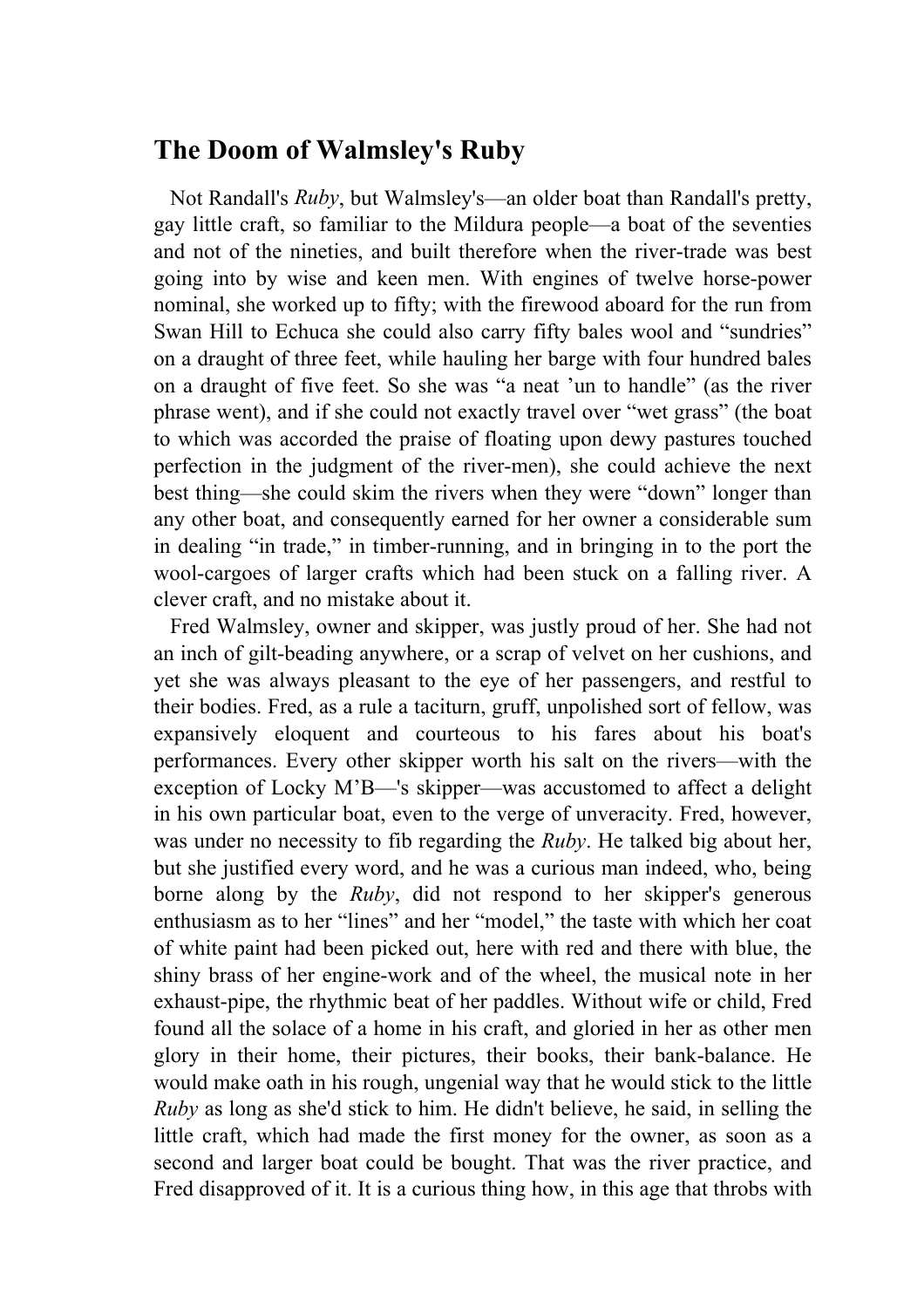mercenary passion, and brawls, and cheats, and grows mad with lust of gold, even coarse-bred men grapple to their hearts the most fantastic of affections. Here was a rude river-man, shrewd and keen and not overscrupulous, a blusterer to his equals, and a tyrant to those over whom he was entitled to exercise a petty authority, who loved the combination of iron and wood called the *Ruby* steamer, as finer-fibred men love their ideal woman, or the inspiring spirits of their art. He loved every plank in her every bolt and nut. When chaffed about marrying, it was his standing retort that while he had the *Ruby* he didn't care (a quite superfluous word) for any petticoat alive.

 Of course, other men interested in their vocation, whose energies are concentrated in the routine of life, have said the same thing, and yet succumbed to a rounded cheek and the flash of a long-lashed eye; and while Fred Walmsley was listened to with the respect commanded by his big brawny shoulders and iron fist, he was never believed. It was a popular jest—never, though, indulged in while he was present—that when the "neat-footed gal came along the little *Ruby* 'ud ha' to take second place an' sing small." The amours of the river-men might sometimes be coarse, but while they lasted Cupid had, as a rule, no more devoted or willing subjects. Not one in ten of the boat-hands could boast truly of being unsusceptible to his shafts, and they did not conclude that Fred-o'-the-*Ruby* was constituted with any peculiar impregnability.

 "Go 'long! There ain't a chap on the rivers as I couldn't get over if I wanted ter!" retorted Miss Jenny Forbes, daughter of a wood-pile keeper on the Goulburn, to the indirect challenge jocularly issued to her by "a snagger" to try her hand at subjugating Walmsley. "But you needn't think as I'm agoin' to fling the handkerchief to any river chap. A reel squatter is my dart!"

 Half in jest, half in earnest she retorted so. And the men who listened to her, and glanced admiringly at her, though they resented her words partly, yet thought most of the squatters they knew would surely think themselves lucky if they could win a girl like Jenny.

 They were river-men, all of them—all of them, too, snaggers—hands of the *Melbourne*, the famous old snagging boat which did some of the best work ever done in the Riverine. The time was Sunday afternoon. The *Melbourne* was tied to the bank, and the men, in their white shirts and Sunday Geelong tweeds, lay on the green slopes, luxuriating in the balminess of the time, in their thirty-six hours' freedom from work, and in the smiles of beauty.

\* \* \* \* \*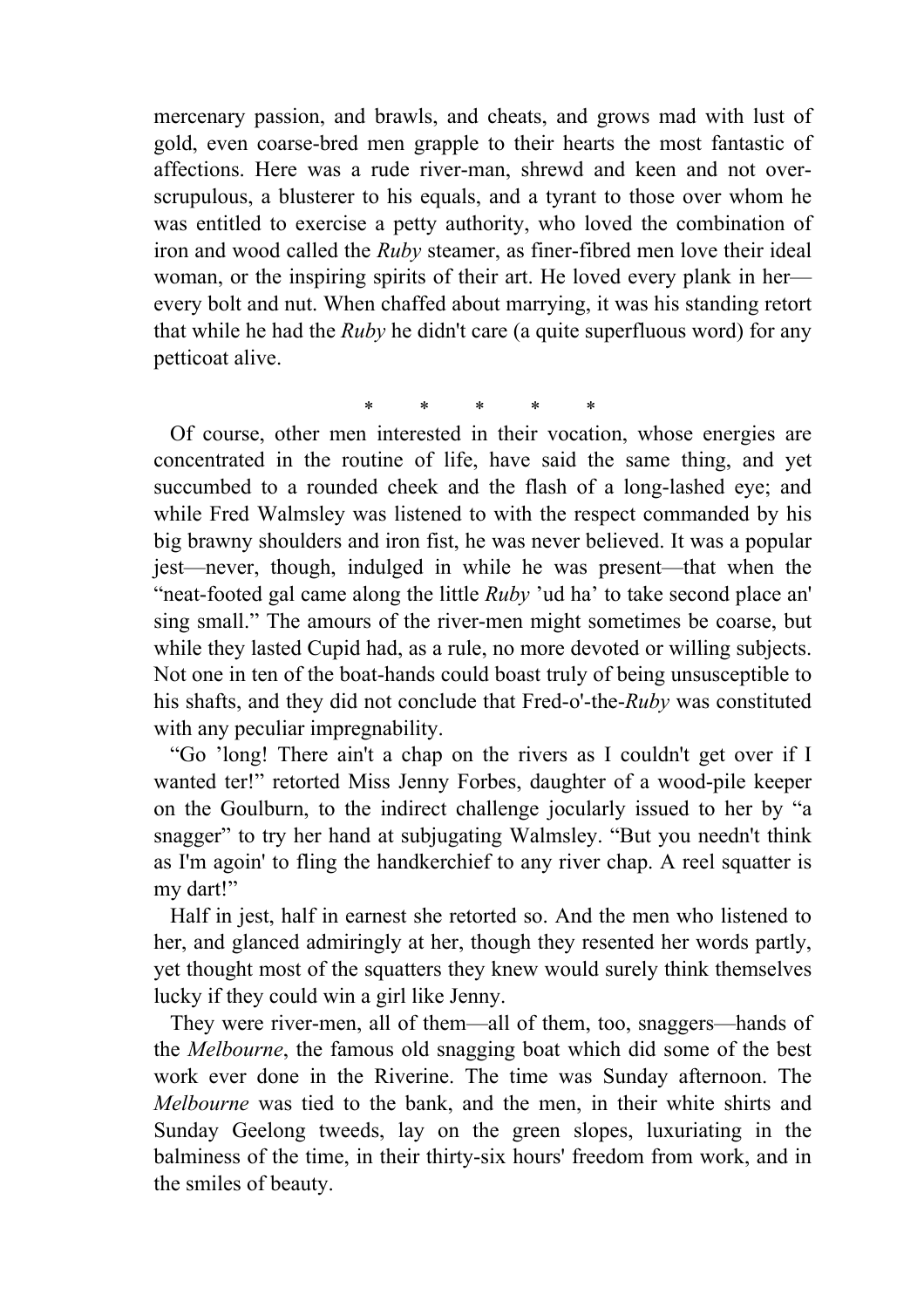\* \* \* \* \*

 A beauty Jenny Forbes most certainly was. Straight as a sapling, she held herself with a springy erectness that added height to her perfectly-moulded figure. Dressed now only in a snowy muslin, she would have graced regal velvet, for as she moved, wholesomely ignorant of all artificial laws of deportment, she gave to the unrefined spectators a sensation of unreasoned pleasure which a master of the arts and fripperies of the great world would have found it impossible to rebuke. The wonder was, however, not her figure and her airiness of carriage, though indeed both were wonderful enough to people who knew that her parents were poor, wizened, labourstunted creatures, but her complexion and her voice. That mysterious faculty of nature which prompts her to return upon herself after a lapse of generations, and to revive, in the present, the physical type she had apparently displaced a century ago, had been manifested in this girl. The full, voluptuously-contoured features, the fruity bloom which tinged the cheeks, and contrasted with the pallor of the forehead and chin and neck, should have belonged to one of those fine ladies who, first flinging away their lives at passion's shrine, sat thereafter for saintly profiles to some deathless painter of altar-pieces.

 And then her voice! It wanted but that superb touch of education which is communicated by a broken heart to make it an organ of surpassing quality. It had a range in ordinary speech that was as musical as any accomplished singer's, while in laughter it left on the ear echoes so enamoured of their own sweetness that they refused to die. Give it, give her, but soul and refined intelligence, and tune it and her to the key of a gracious life, and she would be a woman of destiny to more than one strong man. As it was, she was—but a wood-cutter's daughter; a girl of undeveloped instincts and of faculties which, naturally rude, were coarsening quickly in the soulless surroundings of the bush. The "chaff" of the snaggers she answered in her glorious voice with zest and vigour; for other homage she could not imagine than the audacious jesting which was the only form of compliment her admirers preferred; and which she relished. Illiterate, barely able to read, and even less capacity in writing, the girl's fancy was at once stimulated and satiated with such incense of gallantry as the crews of the boats and the timber-getters for Echuca saw-mills lavished upon her. Men of that rough mould are never unimpressed by the delicacy of a woman's nature, and make some response to the thousand little intangiblenesses of accent, and look, and gesture with which the woman who is sheltered by her womanliness chastens the angularities of masculine tempers.

When, however, the woman is herself coarse the rough-natured fellows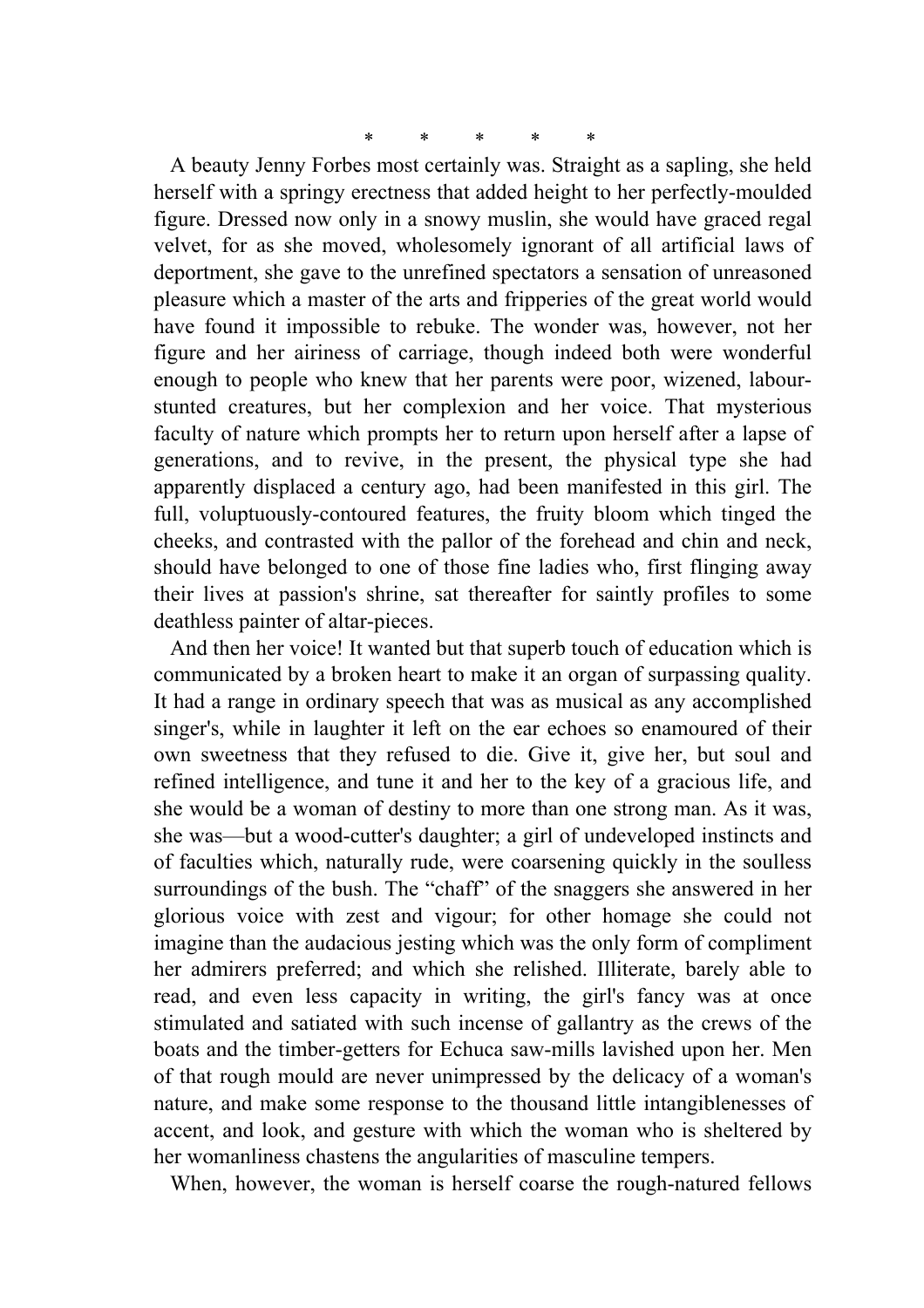become rougher. Bodily beauty alone does not refine the woman, and she guides him in his defects as well as in his better qualities. And so, instead of Jenny's voice charming away the asperities of these uncultivated spirits with its melody like a throstle's song, they rejoiced the more gladly and applauded her the louder that her golden notes dealt out to them the badinage of their time. And the topics that were discussed! The men did not exchange *double entendres*, for there was no need. Neither she nor they felt under any obligation to beat about the bush. Their speech was Elizabethan in its coarse frankness.

 So this smiling Sunday afternoon on which Nature rested and permitted the river toilers to rest also, Jenny sat among ten or twelve snaggers, and jested at them and with them, and accepted their patent homage of jests with appropriate eagerness. The *Ruby* had left the Goulburn with timber for Barbour's mill in one of Barbour's barges, and had left her own barge to be loaded up so that on her return she should lose no time in being dispatched with a second load. And Walmsley's name being mentioned incidentally in the girl's presence had led to her asking, "Why the dickens that Fred didn't get spliced?"

 "Why, he's waitin' till yer 'll say yer 'll 'ave 'im, Miss Forbes!" had grinned a rouseabout.

 "Oh, Fred," broke in a fireman before the girl could speak, "ses as there ain't a gal alive who'd get him ter give her first place in his 'fecshions so long as the *Ruby* don't get snagged an' ruins him!"

 Then the girl had answered the implied challenge by the remark we have reported. "Go 'long! There ain't a chap along the rivers as I couldn't get over if I wanted ter!" And as though these words were not depreciative enough of their class, she added poison to the gall by insinuating her ambition to become a squatter's "laädy." A girl who belonged "o' rights" to the rivers to think of going over to the hated squatterdom! Not to be thought of—even though the squatters would jump down one another's throats to get so fine a piece of womankind.

 They attacked her then with a humorous earnestness. "Marry a squatter she! Throw away the cleanest-cut limbs an' nattiest waist, an' most kissable lips on all the rivers—aye, in all Victoria!—on rascally, dummyin' squatters as was a-stealin' o' the lands? Get out, Jenny!" And after a while they changed the mode of their satire. "A squatter! No bloomin' squatter wants a wood-piler! For yer are a wood-piler, Jenny, an' no mistake! Didn't ol' Capt'n Hill" —Hill, skipper of the snagging boat *Melbourne*, that was— "see yer a-cuttin' down a red-gum tree one day, when th' ol' man was laid up with r'eumatics? An' which o' th' young blokes o' squatters would you be after goin' for, Jenny? Mick of Moira or young Tom of Cannoon; or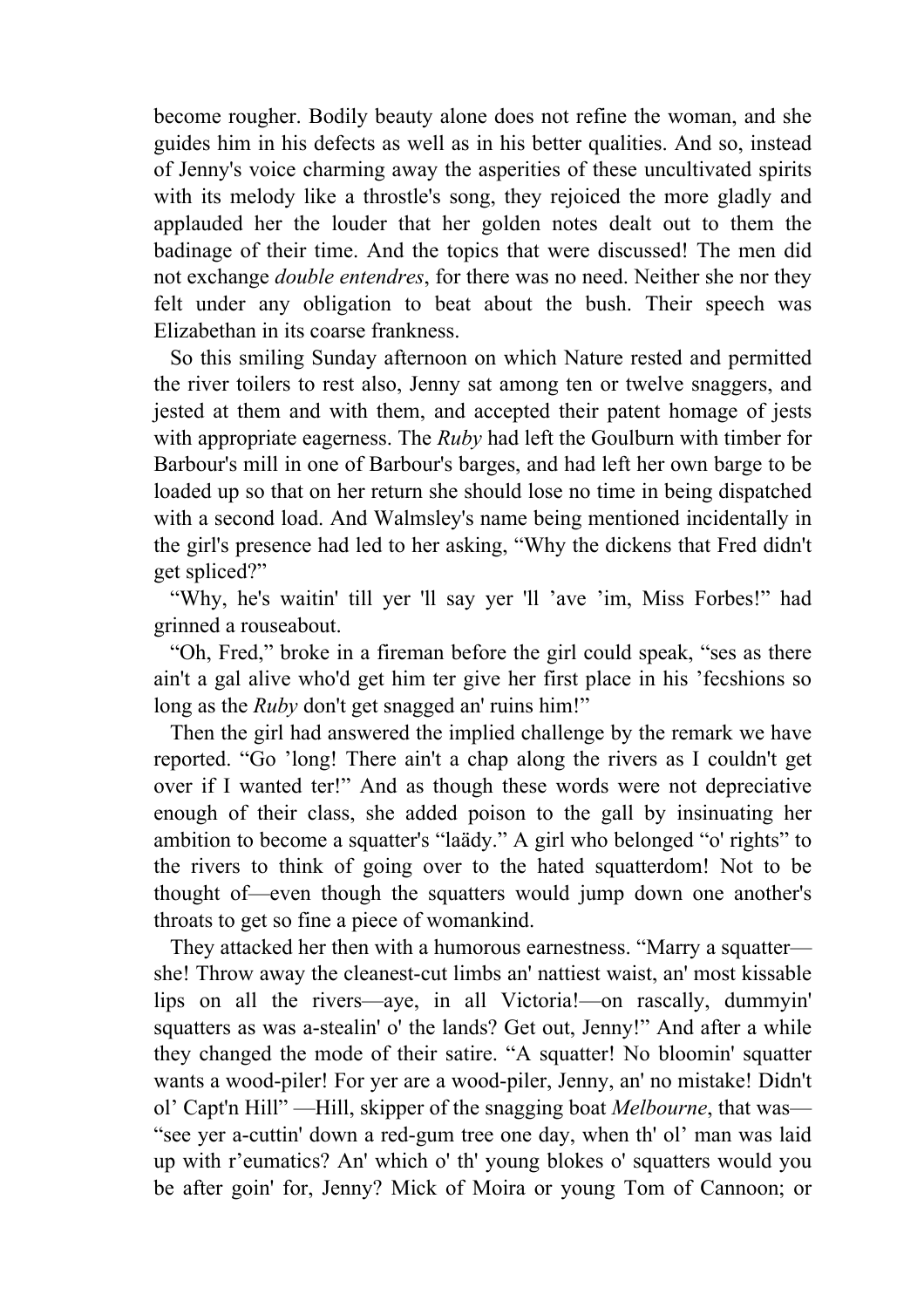there's Ewey Mac of up-river? No, no, Miss Forbes, yer stick to th' rivers. You marry Fred Walmsley if he arsks yer—the young Walmsleys 'll come in handy to train up as mates and steermen and to save screws! Nothin' like a lot o' your own youngsters round you, Jenny, to save screws!"

 It was their notion of humour to link the girl's fortunes with Fred's, because Fred was distinctly unmarriageable, they thought, and it was by no means unlikely that if any one snapped up Jenny he would be actually a squatter, or at the least a young boss cockie. And the hours slipped away in all their marvellous wealth of colour and scent, till the shadows of trees high up on the western bank dipped into the stream or fell athwart the old *Melbourne*. The girl went homewards then to the miserable hut, standing beyond flood-point on the rise. She refused escort. "Yer afraid o' makin' Fred jealous, or the bloomin' squatter—that's why!" was the parting shot of the snaggers, and, not displeased, she bade them for answer—"Go 'long an' shoot themselves!" The repartee was not without aimlessness, but it provoked laughter, and much keener wit does not always do that.

\* \* \* \* \* The girl, all untutored as she was, was yet sufficient of the woman to perversely dwell in her spasmodic thinkings upon the possibility of Fred Walmsley giving her a share in his name and in his boat. She really had made up her mind to marry a squatter; but then, till the squatter came along, why not amuse herself with Walmsley? She knew she was "a strikin' piece o' goods"— she had something about her that was pleasing to the men, for on the last snag-boat pay-day had the hands not cleared out Walmsley's stock of jewellery for her? Had not Walmsley himself sold her a length of dress-stuff at less than Echuca prices? Wasn't that an indirect compliment to her charms? Didn't she know that it was her looks that kept the wood-pile going, and not any special need to which the boats were now subjected of obtaining the fuel supplies at her father's pile? And so the thoughts flitted over the surface of her consciousness as the rays of starshine wavered on the ripples of the river, till she came to a decision that might hold and might not, just as her feelings swayed her when once Walmsley was in her neighbourhood again.

 That happened a week later. He came to pick up his own log-laden barge to run it down to Barbour's mill, and called at the pile to pay his fuel account.

"So many cords, so much, Jenny, an' you owe me for the dress."

 "Right, Fred. But you kin let the wood stand. Dad ain't short just now for a wonder."

"No—I'll square up now, for I'm not a-comin' this way till the rivers are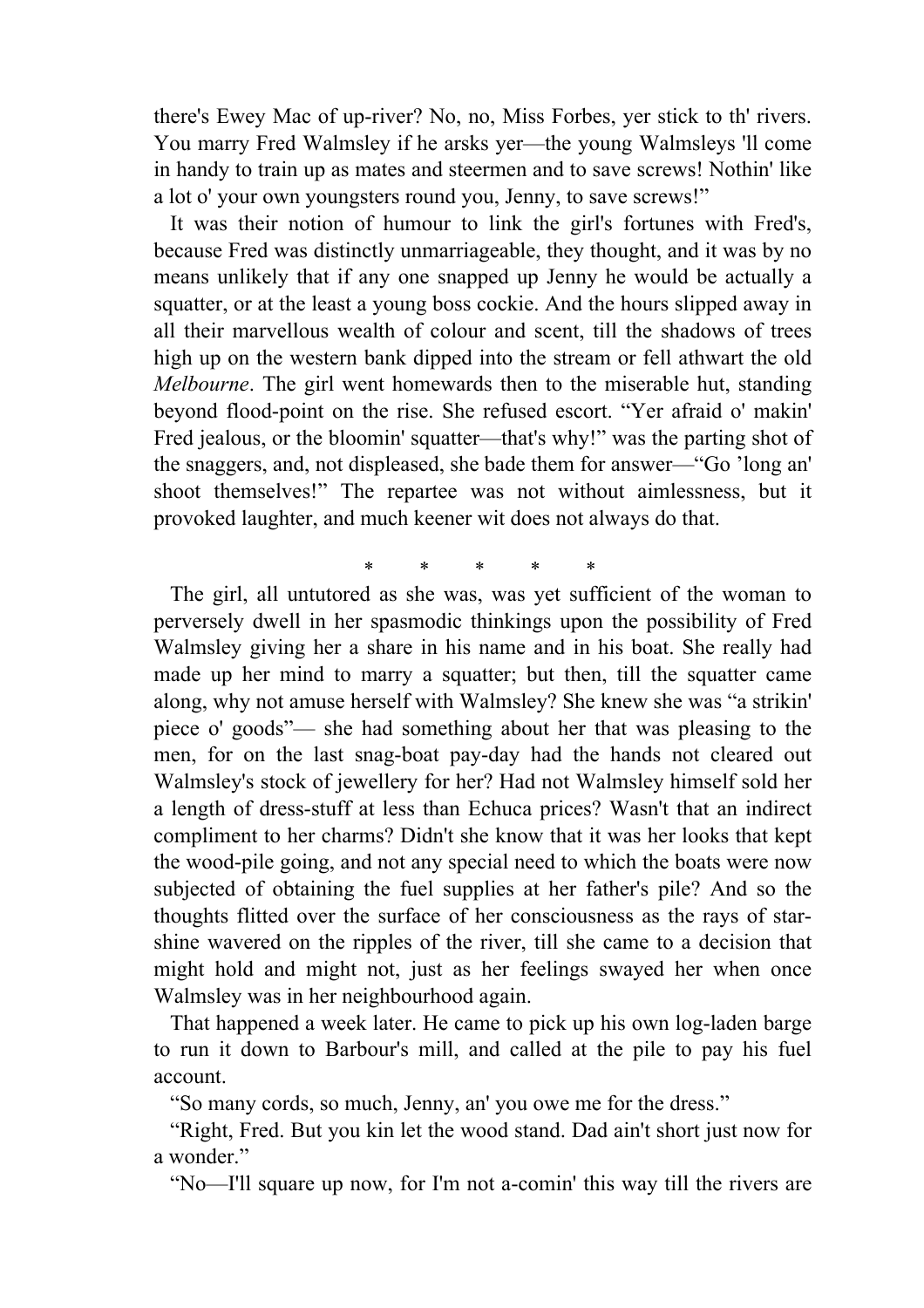down again. The snow-water's coming down the Murray, an' as soon's it's safe to get afloat for 'Bidgee up-stream, I'm off. There's heaps of backseason wool waitin' to be collared on wayside stations."

 "Oh!" The girl, wondering at herself for the feeling, could not help being somewhat pained at the news.

The skipper did not notice it.

 "So here's the damage, Jenny—unless you want something more?" Walmsley simply saw in a pretty girl somebody to trade with.

 "No!" Impulsively, knowing nothing of what she was doing, she challenged his admiration with the coquettish arts of which she was ignorant. "I want nothing except——"

"What?" questioned Fred, intent on business.

 "You!" With something of coyness, something of hoydenish dash, she muttered the syllable. Blaming herself the next instant, she yet would not have recalled it. All defiant, she had yet become entangled in the delicious meshes of an entangled affection. Thinking much of Fred, she had unconsciously learnt to love him.

 Fred did not understand her immediately. Then he disbelieved her. A jolly good joke she was having! But no petticoats for him; so—

 "Lord, Jenny! what's made you sweet upon splicin' just now?" He laughed gaily before he resumed. "An' you're pokin' borak at me!"

 "I ain't! Look here, Fred—I'm tired o' this firewood bizness. Won't you have me for your gal—an'—an' take me 'way? Oh, I'll make yer a d——d good wife, Fred, I will—an' you'll see how smart I kin be at sellin' thin's!"

 She was convincing herself as she proceeded to the point of emphasizing her newly-born desire for a lover by the oath which was not infrequently on her lips. As for the *Ruby* skipper, he stood for a minute amused and amazed. Then, turning away, he gave her good-bye.

 "No wimmen for me, Miss Forbes, even if yer weren't a sort o' jokin' with me. I don't wish for no other kind of wife than my little *Ruby*. So long!"

 The girl quivered with the shame of her repulse. She knew now her fate; she really did love this river-man who cared not a rap for anything beneath the sky save his boat; and he—well, he had laughed at her, and would tell the chaps at the public-house bars how Jenny "had given herself away." Hitherto, with much reason to feel ashamed at times, she had never known the sensation, but now she knew what it was to be pricked with the myriad needle-points of a late-born modesty. Till now she had been but a beautiful lissom animal. Henceforth she was a woman, from whose eyes looked, for the first time in her score of years of life, a soul. She had learned to suffer, and to the feminine nature which is deriving that lesson from the Nessus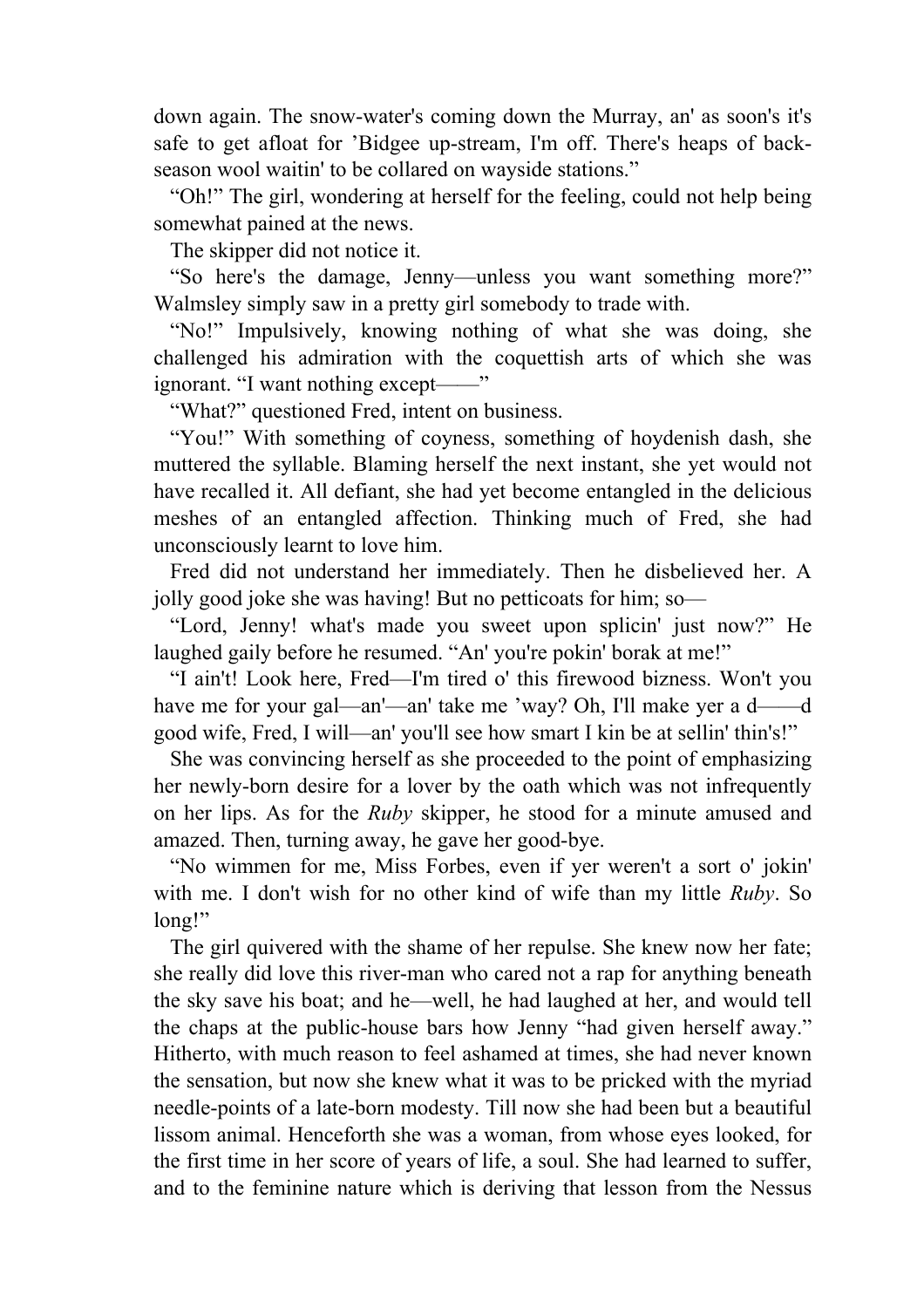robe of circumstance, all things are possible.

\* \* \* \* \*

 Even revenge. True, 'tis an old story how a woman scorned becomes at heart a hell-fury, but all modern art is but the presentiment of the old, old episodes of life in newer settings. And yet this story differs from its prototypes, which speak of the woman's revenge direct upon the man. Not so was the man hurt herein.

 The rivers came down suddenly, bearing in their swollen currents the juices of the snowy ridges, and the oozings of lowland hillsides, and the lower streams took upon themselves depth and breadth, and became alive with fish and fowl, and those creatures of prey, the humans. But only for a few weeks. It was a short rise—a brief foretaste of flood-time, when the great wheels would turn and churn the waters into foamy spray, and take the ore of the yellow water and mint it into precious gold. And the boats enjoyed but a spurt of work. Some were stuck up in the narrow ridges of the Murrumbidgee—two, with their several barges, on the reef near Pental Island—a fourth within hail of Sturt's Billabong, where some day Australia will build a pilgrims' shrine "on those shelving banks." But Walmsley's *Ruby* was fortunate enough to regain the port.

 Fred, doubtful whether he should tie up his craft, or join in what, in that state of the river, was the risky work of exploring the State forests on either side of the Murray, was musingly regarding the "State of the Rivers" sheet, posted under the Post Office verandah, when a saw-mill manager hailed him.

 "Can you run up to Goulburn at once, Fred, for us? We have a couple of barges ready loaded. They've dropped 'em down from Shepparton to near the junction."

"I was just thinkin' whether 'twas too risky to go up as far as Tocumwal."

 "Take my word for it, it is! Better run up for us. You can only get a short job till it's certain whether there is more water to come down, or whether it's run out. What d'ye say?"

"Done!" said Fred Walmsley.

\* \* \* \* \*

 Jenny had attributed to him an injustice. He had not told the story of her love-making at the township pubs, for he had, after his first amusement, let the thing slip from his mind in the concentration of his energies upon the day's task. Nor did he recollect the incident until he had brought the *Ruby* carefully to the spot where the mill's two barges were tied up, waiting haulage to Echuca. Then he thought of it, for Jenny stood on the rise,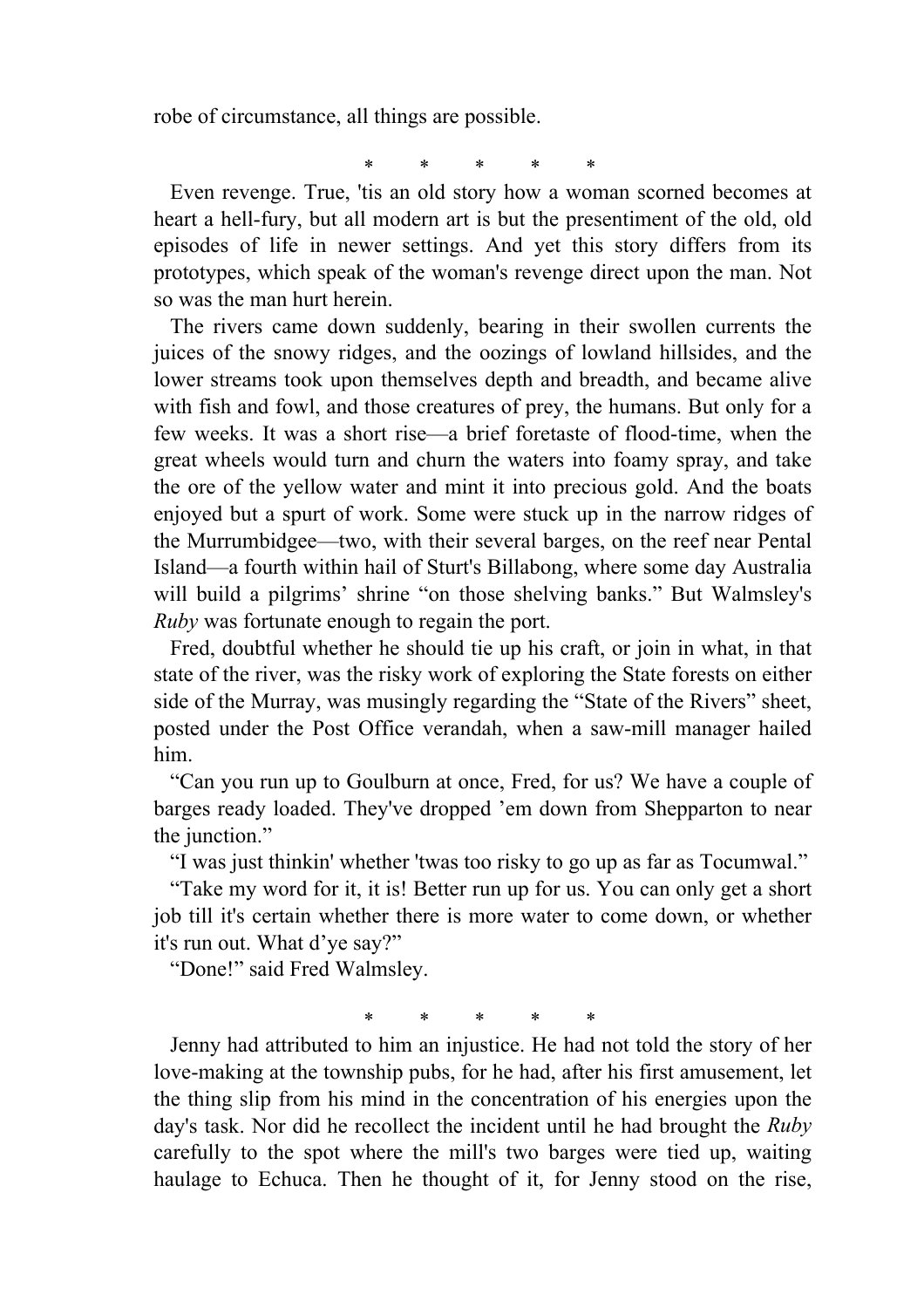waiting the approach of the boat. She had heard the *Ruby's* exhaust, and had recognized it.

 In the time that had gone since the *Ruby's* departure and her return, the girl had changed. Her colour, once so steadfast, came and went with the passing tempers of her mind. To out-breaks of coarse speech directed towards her parents succeeded moods of pathetic self-loathing, which they understood as little as she did herself. The mystery of sorrow was pressing upon her in all its poignancy. Death—even the uneducated can comprehend his presence; physical disasters too can be understood by the common people; but the finer issues "in clear dream and solemn vision" are perceptible only to cultivated minds. They in whom fortune has not sown refinement cannot recognize but only suffer. Jenny Forbes was such.

 She had been crying in dumb, inarticulate fashion for Walmsley to come back, and here he was! Had he come for her? The hope that plucks at straws, and the shadows of straws, was fledged in her heart—and died in the instant she saw him. She knew he had not thought of her.

"Mornin,' Jenny!" He hailed her from the bank.

 "Good-mornin,' Mister Walmsley!" she, hugging the pain, forced herself to say. She would never call him "Fred" again till he asked her to marry him.

 Unconscious of the wound he was inflicting, and quite unmindful till the response had passed her lips, that the form of his question was identical with that which had led to her curious outburst on the last occasion of their meeting, he called out—"Do you want anything?"

 He meant, of course, stores — dress-stuffs, groceries, what-not. But the girl, whose humiliation was ever present to her mind, took the inquiry in the light of a reminder.

 She flamed red—then her pulse stopped, it seemed to her, and the pain within her so tightly clenched her vocal organs, that instead of the exclamation rushing forth in the rich throatiness of her voice, it was uttered in a sharp cutting whisper:

"You devil!"

 Fred remembered then all the details of the former episode. And he laughed at the recollection—with humorous tones in his harsh laugh.

 The girl, holding a clenched fist to her side, ran up the slight hill, maddened. On the crest of the rise she paused and looked back. Through a cleft in the clearing an expiring sun-ray, widening like a blaze of fire, enveloped the pilot-house and the jeering boat-captain.

 It must have been from that simulacrum of a conflagration that she drew the inspiration of her deadly thoughts.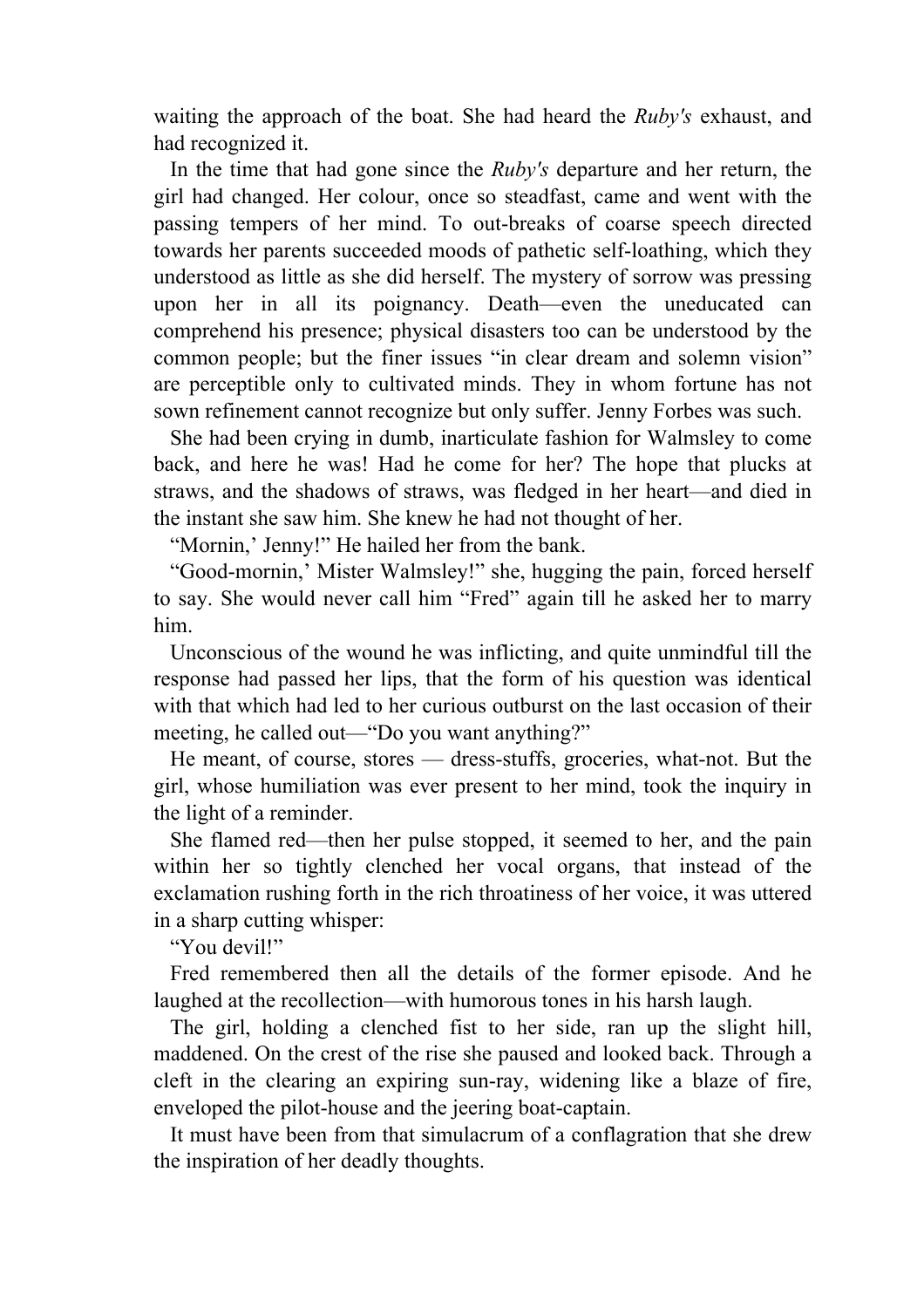\* \* \* \* \*

 The *Ruby* was to return in the morning. And because no danger could be suspected in her snug resting-place by the Goulburn junction no watch was kept. Only the great lamps with their hundred facets sheened the placid stream. Walmsley saw they were trimmed for the night before he turned in at ten o'clock.

 At midnight there was no sound but the lapping and the wash of the river. The girl who is moving forward makes no noise, you may be sure. She is in stockinged feet.

 At sundown there had been stored against the wood-pile keeper's hut, in a lean-to, a great heap of dried wattle-bark. It was so much tinder. And the bulk of it, or at least sufficient for her purpose, this girl had moved to the boat to serve as tinder. Upon it she had heaped wool waste from the *Ruby's* own engine-room. Tinder, all of it! And, yet not content, she unscrewed the cork of a kerosene-tin, and the fluid trickled and covered the waste and the bark.

 It had been dead calm. But, an instant before she struck the match, a gentle breeze arose to help her in her work. The decking was set ablaze without trouble.

 She had calculated upon ten minutes' burning before the smoke and the crackling would rouse the men. The breeze must surely have been the breath of Erinnys. Within her allotted ten minutes it gave her the advantage of double the space.

 The ill work sped as ill work always does. And when Fred, at last aroused by his men, dragged himself to the bank, half-dazed by the smoke, he knew the task of fighting the flames was hopeless. The little *Ruby* was doomed. And, as so frequently happened during the off-season, he was uninsured. He had let his policy lapse with the last wool-trip.

 From the west of the rise the girl looked down upon her work and her rival. The boat was gone —that was evident! Neither seriously nor jocularly could Fred avow that the steamer would ever contest his affections with her again. Stark still, save for the trembling that shook her, she gazed, and hated herself for her triumph. Yet she would not have undone the work if she could. Let the consequence of a woman's hate stab herself to death daily, yet, under like conditions, she would so act again.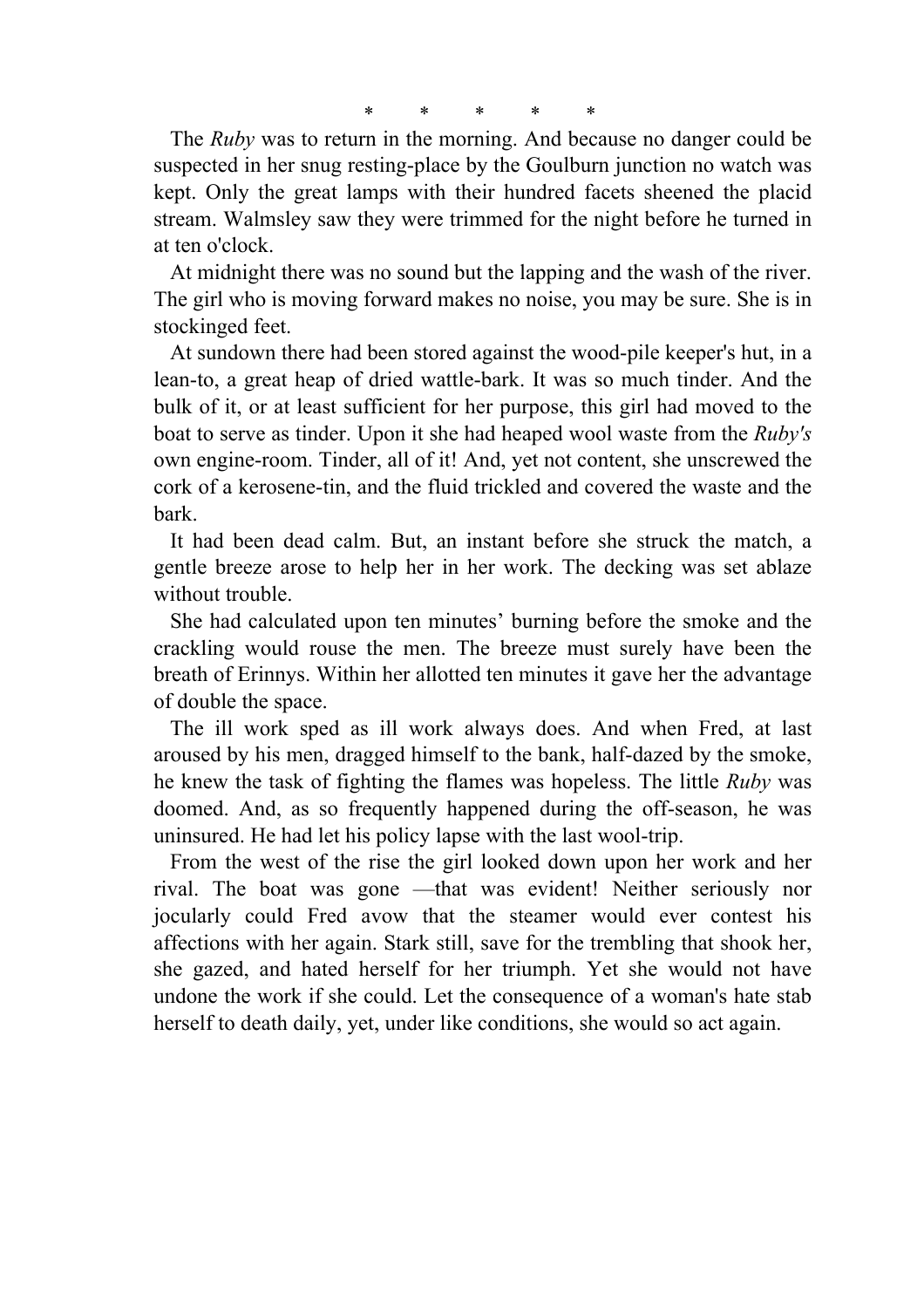## **Bess o' the Rivers**

 "ONE—two—three—four—five—tally!" And through the five coils was passed the rope-sling.

 Truck H72 was being unloaded. It was a box-truck, and the red seals of the Customs-house clinging in fragments to the parted doors showed that its contents were "in bond." And therefore the complete variety of tallyclerks were in attendance.

 Her Majesty's Customs department in Victoria was represented; so was the Customs department of that (to Victoria) foreign state and disguised enemy, New South Wales; so was the Victorian Railway department; so were the forwarding and shipping agents; so was "the boat." Four clerks and a mate—these constituted the company of "tallyers," which supervised the transfer of a few tons of fencing-wire from the railway-truck to the barge of the *Tooronga*.

 It is a way we have "in the colonies" of fettering every branch of industry and department of social activities with shackles, in order that some Civil servant may be paid to take them off. The advantages of this system are obvious—to the owners of property in the capital cities, to the politicians, and to the Civil servants. It is not so apparent to the men who have to employ bone and sinew to make the earth yield its riches and to smile with harvests, or who are seeking to build homes and coin fortunes out of their own energies. But then, this latter class is of no importance compared with the gentlemen who are privileged to levy toll on their fellows. This has nothing to do with the story—and yet has everything to do with it.

\* \* \* \* \*

 For Archie Black, the *Tooronga's* mate, thought in this way, and being of the elder race of river-men who, having an idea, were accustomed to fling it out in vigorous speech, in scorn of consequence, he took the opportunity of the stevedore's "Spell O!" to declare as much.

 "I say," he said to nobody in particular, but to the group of tally-clerks in general, "this wire's for M'Farlane, of Nap-Nap. I wonder what old Tommy thinks he's payin' for the stuff?"

 "What d'yer mean, Archie?" asked Banks, of the Victorian Customs. "Of course he knows what he's payin'! Nine pounds a ton, I s'pose, in Melbourne in bond. Any donkey can add rail-carriage, duty, steamer freight, and agency charges to that!"

 "Jest so, jest so!" said Black. "That's all right so far as it goes, but it don't go far enough. Those are what you may call the straightforward charges.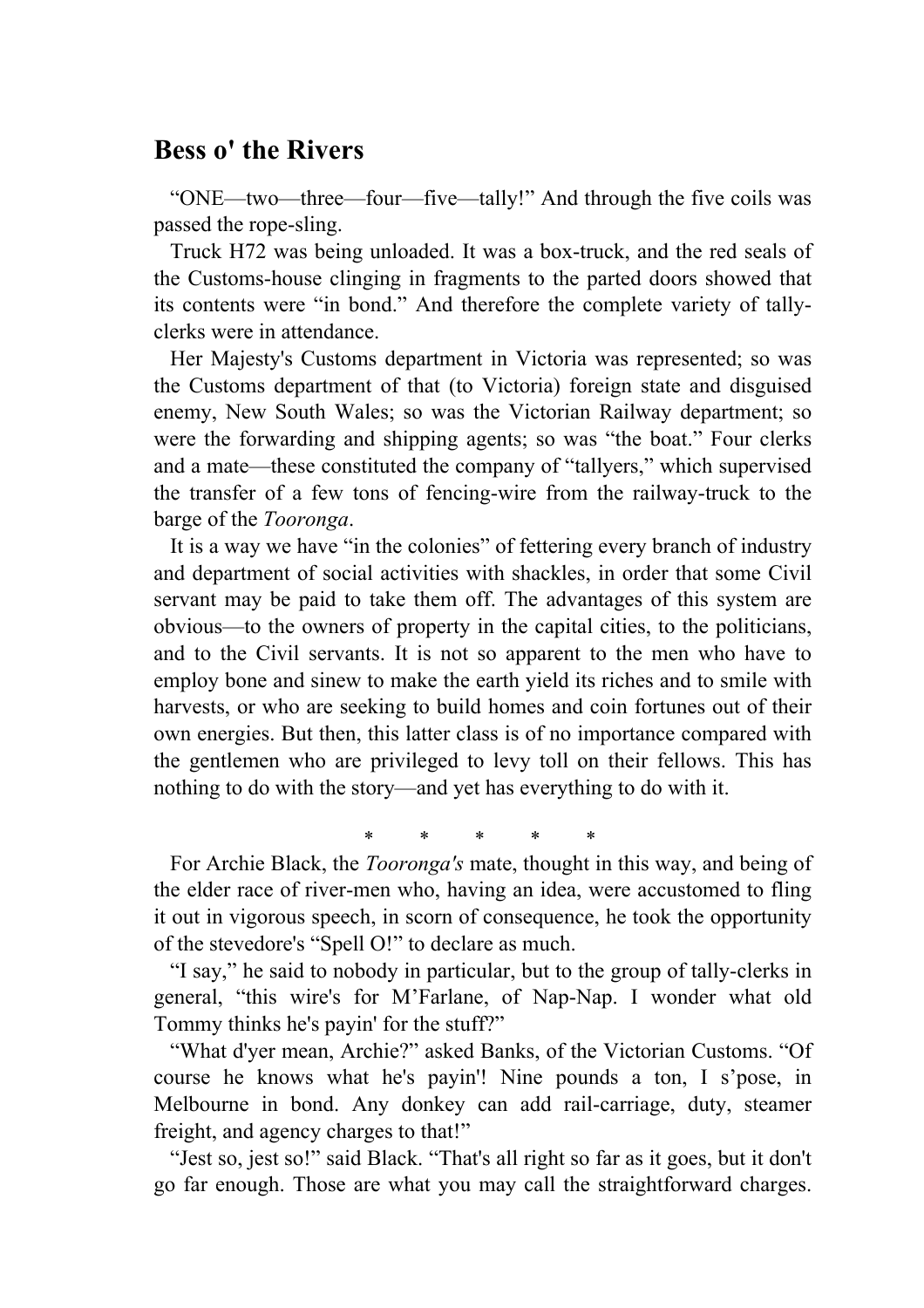What I mean is what you can't call the straightforward charges. Look at all you Customs chaps —half-a-dozen o' you in Melbourne to see as nobody carries out o' bond in his w'estcoat pocket a ton or two o' yer wire, and so diddle Her Most Gracious out of a few quid; an' then another half-dozen o' you at this en' to pass the coils from the truck, an' see Her Most Gracious ain't robbed here. Why, all you coves' screws are to be paid out o' Nappy Mac's pockets, an' the pockets o' such-like fools."

 "We do our day's work for our day's pay," growled Banks. "We didn't make the work!"

 "I didn't say as you did, did I?" pursued Black. "I don't blame you. But I do say as all this Customs business is all red-tape and rot. The squatters are bled, an' the selectors are bled, and the boat-owners are bled—all to put gold-lace an' frills on you Government chaps. What——nonsense it is that we can't carry a few coils o' wire from one side o' the river to t'other for a man's fence an' help him to pertect his prop'ty, but we've to pay shippin' dues, an' wharfage, an' tide-waiters' fees, an' transfer fees, an' clearin' fees, an' all th' rest o' th'——humbug."

 Black said this with the perfect good-humour characteristic of him. He was always amiable, was Archie, except when, once a month, he "used to get the drink in him." If, however, his temper was not ruffled by the warmth of the controversy he had excited, that of the Civil servants was.

 The stevedore's signal for the resumption of work was allowed to pass unnoticed in the bitterness and heat of the discussion which ensued. The number and scope of the "charges" of the several public departments concerned with the Riverine trade were, at this period, a constant irritant to the legitimate workers, and the men who profited by them, feeling their position insecure and ever assailed by the adverse opinion of their paymasters, clung the more tenaciously to their brief authority and their fees. Archie's attack was accordingly resented with virulence, and the immediate work at hand was neglected for a time. But the stevedore, to whom time was money, did not care to submit to loss in order that the corruption or the uselessness of the Government officials might be exposed. He was at the winch himself, and as the five coils were already slung waiting for the hoist he "let her go" without, however, the customary shout of caution. The dispute distracted him.

 As though the steam had gathered a new fierceness during the short "spell" time, it beat the valves and roared and rushed through the cylinders in a spasm of revolt against the cogs and ratchets that tried to conquer and regulate it. The stevedore lost, for one fatal moment, his grip and his nerve, and as the barrel madly revolved, the great bundle of half-rusted iron was caught up—swung defiantly out of the grasp of the lumper who sought to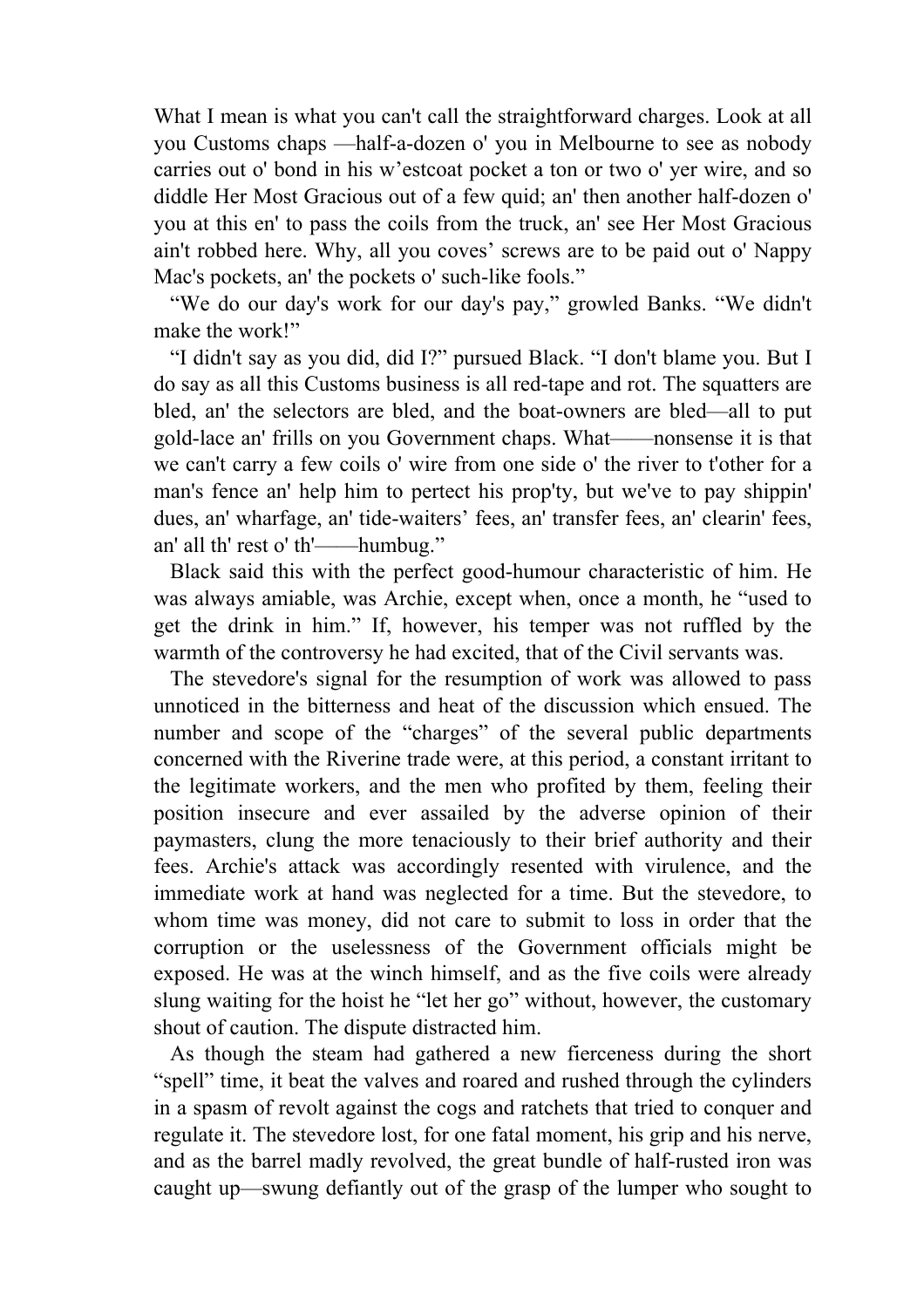guide its course, and paused for so long as a child might breathe, then flung itself over the barge that lay beneath the cranes. With a cracking and a creaking that blistered the ears with repellent sound the tense chains fell through the sheaves of the crane-jib and hurled the coils to the bottom of the barge-hold. The craft quivered with the shock from stern-post to stem, and had it not been that something came between the coils and the planking and dulled the impact, the wire would, in all probability, have started a plank and sunk the *Tooronga's* barge where she lay. But the something—served as an effective fender.

 When the winch was mastered, and with slow revolutions hauled up the chains and rope again, the sling did not come up slack and empty. It seemed a brutal way of sending the thing up, but it was the most expeditious way. From the river-level to the decking of Echuca wharf the ascent was by narrow and tortuous steps up which it would have been a gruesome and arduous labour to have carried a corpse. So the lumpers in the hold tied the body of Geordie Allen, late steers-man of the *Tooronga's* barge, into the sling and sent it up. An infinitesimal experience of paralysis—and then, death.

 Between the tallying of five coils and the tallying of ten, and all because of an off-hand remark in which there was more joke than earnest, a soul had gone to its account. Of such accidents life everywhere is copious enough, but on the rivers, in the early seventies, it was more than copious—it was prolific. Next to the indifference of the rich, Death finds his most successful ally in the thoughtlessness of the poor.

\* \* \* \* \*

 So, again, thought Archie Black, when, next day after the inquest, the river-men in port followed Geordie Allen to the little cemetery on the hill. And so thinking, he spoke to the crowd which, not ignoring the timehonoured fashion of a river-man's funeral, gathered the same night in the long-room of the Esplanade Hotel.

 "Boys," he said, in the pause that followed the first gulpings of "she-oak" and "brown-sherry," —rum was still a favourite drink on the Murray — " 'tain't no manner o' use blamin' the boss stev'dore an' the owners for accidents like Geordie's. Geordie's 'gone inside' because chaps as ought to a' been doin' their dooty was chin-waggin'. I'm not goin' to shirk my whack o' the blame. I set the ball a-rollin', an', now I thinks of it, pretty near ev'ry accident that has happened in my time is just because some fellow has been doin' the same thing. 'Taint the bosses always. If we chaps as has to do the graftin' were a little more mindful o' one another, we wouldn't have to fork out for the widders and orphins so often."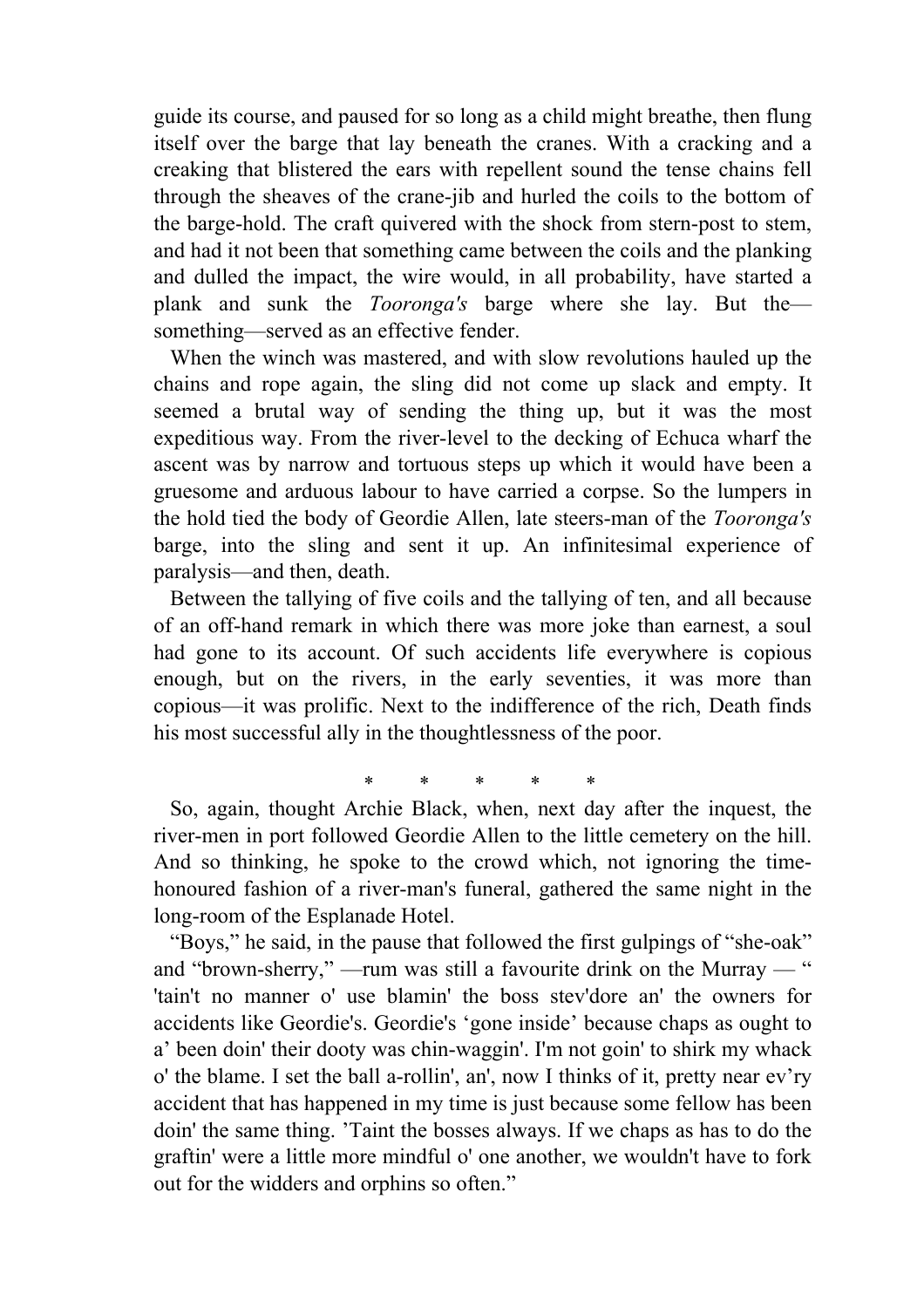" 'Ear, 'ear!" in respectful, subdued tones from several places in the apartment. The Esplanade's patrons were not garrulous and noisy to-night. The shadow of the inscrutable "inside" was over them. And—which of them would be the next?

 "An' so I says, boys, I'm chiefly 'sponsible for the puttin' 'way o' poor Geordie Allen. If I hadn't gone for a dig at the Civil Service coves, I'm quite sure that Geordie, instead o' bein' a stiff 'un, would ha' been here takin' of his liquor, like a man, an'——"

 "Beg parding for interruptin', Mr. Black," said solemnly a red-gum sawyer. "Wot's—I mean as wot was Geordie's fav'rit' p'ison?"

 A youngster "roustabout"—river-men never would say "rouseabout" laughed inquiringly. It was his first "relief" meeting, and the incongruity of the question struck him, but the only explanation tendered him was a cuff on the ear, and a "Shut up, younker!"

 "Geordie's poison, boys," answered Mate Black, "was rum hot!" And, checking himself in his speech, he prepared for that ceremony which inaugurated every relief meeting.

 "Shillin' in, boys, an' winner pays for rum hots round. Balance starts the fund"

 There was no applause, nor dissent. This was the expected—the "regular thing." The shillings were thrown down—some modestly, others with a touch of display, like the method of the land-boomer of a later day as he dropped his five-pound note into the collection-plate, still others with an element of grudgingness about them. Forty-three shillings and forty-three rums hot.

 While the drinks were being prepared in the bar, the mate took up the thread of his address.

 "As I was sayin', chaps, we ain't half careful enough of one another. An' so as to put the brake on this sort o' thing, I puts it to you as we must 'stablish a new custom on the rivers. Whenever one chap is directly or indirectly the cause o' another's goin' inside, it's to be understood as he starts the fund with a month's screw—

 "I thought the shillin' in was to start it!" exclaimed the "younker," irrepressible in his flashy ignorance.

 "That was the old rule. We makes a new one to-night if you're agreeable.  $An'$ 

 "Are you willin' to begin the custom in this 'ere case of Geordie's?" persisted the boy. "You takes the blame, yer ses. Are yer a-willin' ter come down now with yer month's screw?"

 "If that whipper-snapper an' cheeky sapling 'ud hold his tongue for another minute, he'd ha' heard me say that very thing. The coves wot know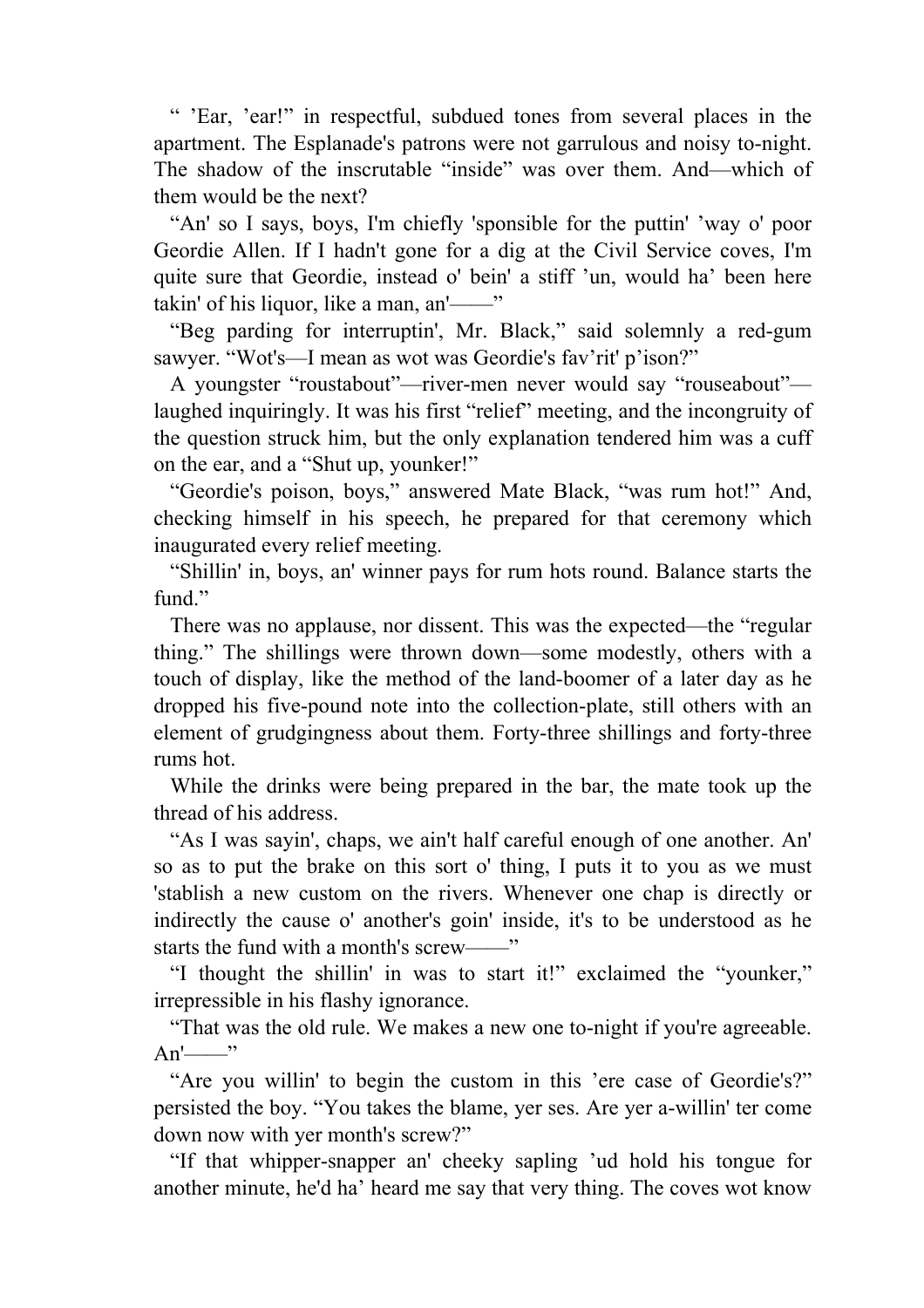me on the rivers know I ain't a chap to ask others to do what I daren't do myself-

 " 'Ear, 'ear!" in deep-chested chorus. The mate had the reputation he claimed. He did not order merely—he was wont to do.

 "An' so whether you falls in with my 'dea or not, I shall plank down my screw for this month into the hand of the cove you selects for treasurer twelve-thirteen-four!"

 " 'Ear, 'ear!" again. And so barring forty-four sixpences, the relief-fund for "Bess o' the Rivers" was started, and a new river custom established.

\* \* \* \* \*

 The rums were brought in, and Pippy Taylor, the landlord, threw his shilling down also for his chance. And then they counted round to see who should take the pool, pay for the drinks, and head the list—£1 2*s*.

Mate Black, presiding, began the call.

 "One!" he said. And so the numbers went round—now gruffly, now shrilly, now in bass, and now in treble, now grunted, now sung, till seventy-seven was reached. That was the winning number. A fireman of the *Cumberoona* was "seventy-seven," and his face was good to look upon as he gathered in the coins, paid half to the landlord, and handed the other moiety to the chairman. Generosity invariably blesses the giver especially when he is giving what others have subscribed.

"Fred Jones—*Cumberoona*, Mr. Black—twenty-two bob," he called.

 And his name went down on the list, and beneath it: "Archibald Black, *Tooronga*—twelve-thirteen-four."

\* \* \* \* \*

 Black rose with his steaming glass in his hand. And those of the throng who had seats followed his example, till all stood.

 "Boys," said Black, "here's luck to the woman Geordie's left." And Geordie's tipple was drunk to the future of the woman Geordie left. There was always a woman. And what better compliment to the dead than to drink his favourite "p'ison" to his dear one's luck?

"Wife or mother?" questioned one, when the glasses were down again.

 It was curious how, after a fatality, relief meetings were frequently convened before any precise information was to hand as to the position of the bereaved. And it was as pathetic as it was curious, for it proved the existence of a belief that the man who "went inside sudden" generally bequeathed no other legacy than the distress which is more poignant because accentuated with pennilessness.

Black answered—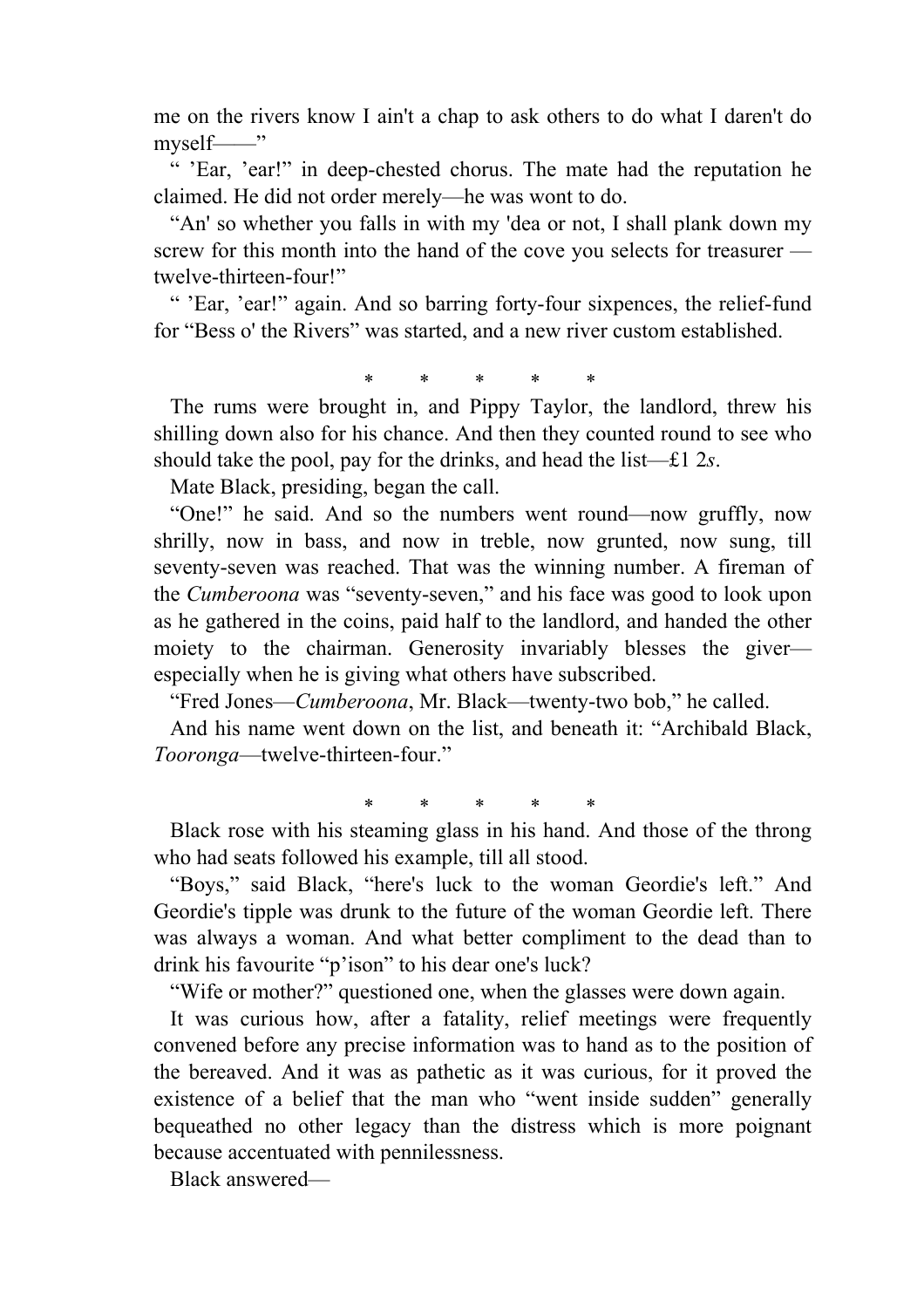"Neither, I think—nor sister—but a sweet-heart."

"In 'Chuca?"

 "No—town. An' I've got his last letters to her from his bunk—I can't find any o' hers, an' he ain't finished—but he'd got the envelope written, an' I guess she's neither mother, nor sister, nor wife, but his girl!"

 "Wot's her name?" asked a deck-hand of the *Riverina*. But the look the "chair" gave him, and the sibilant hiss from the crowd, made him wish he had not spoken. They didn't mention women's names lightly in the riverworkers' meeting. They left that to the fine gentlemen of the Millewa Club, who were the *élite* of the aristocracy of the Riverine.

 "Never mind her name," said Black. "At least all of it. Her first name is Elizabeth—poor Geordie calls her 'Bess'—an' that's enough for ev'ry one as ain't on the committee. It ain't like as if she was his own kin—then you could call this fund straight out 'Mrs. Allen's Fund,' or 'Miss Allen's Fund.' But you can't call this by her name. You can tell pals here she's his girl—but you can't stick it up, as it were, all over the country."

" 'Ear, 'ear!" said most. But one exclaimed—

"You must have a name for the fund!"

 "Yes!" responded Archie, "so I moves as we calls it 'Bess' Fund—Bess o' the Rivers.' That's like takin' her under our pertection." And to these honest souls the words contained no *double entendre*.

 "I second the proposishun!" said a burly engineer from Mackintosh's mill.

 And the "Ayes!" had it—deeply and sympathetically, but not unanimously.

\* \* \* \* \*

 Then a sub-committee was formed, with Black as chairman and treasurer, and the subscriptions were recorded. From "fivers" to "five-bobs"— the latter sum from the "younker," who was just "on wages"—were noted. When the cash was not forthcoming, orders were drawn on the boatskippers and mill-foremen. And at monthly pay they would be duly honoured.

 All subscribed but three or four. And they, not because they did not regret Allen's death, or were unsympathetic, but from another reason, declined: "They did not see why they should furnish the house for another chap!" said one—and he spoke for the other dissentients. The reason had some force, and for a few moments the proceedings were stayed. At last—

 "The Committee have decided to read Geordie's unfinished letter," said Archie. "They're goin' to take the sense o' the meetin' as to whether the girl to whom Geordie—as clear-headed and as good-hearted a chap as ever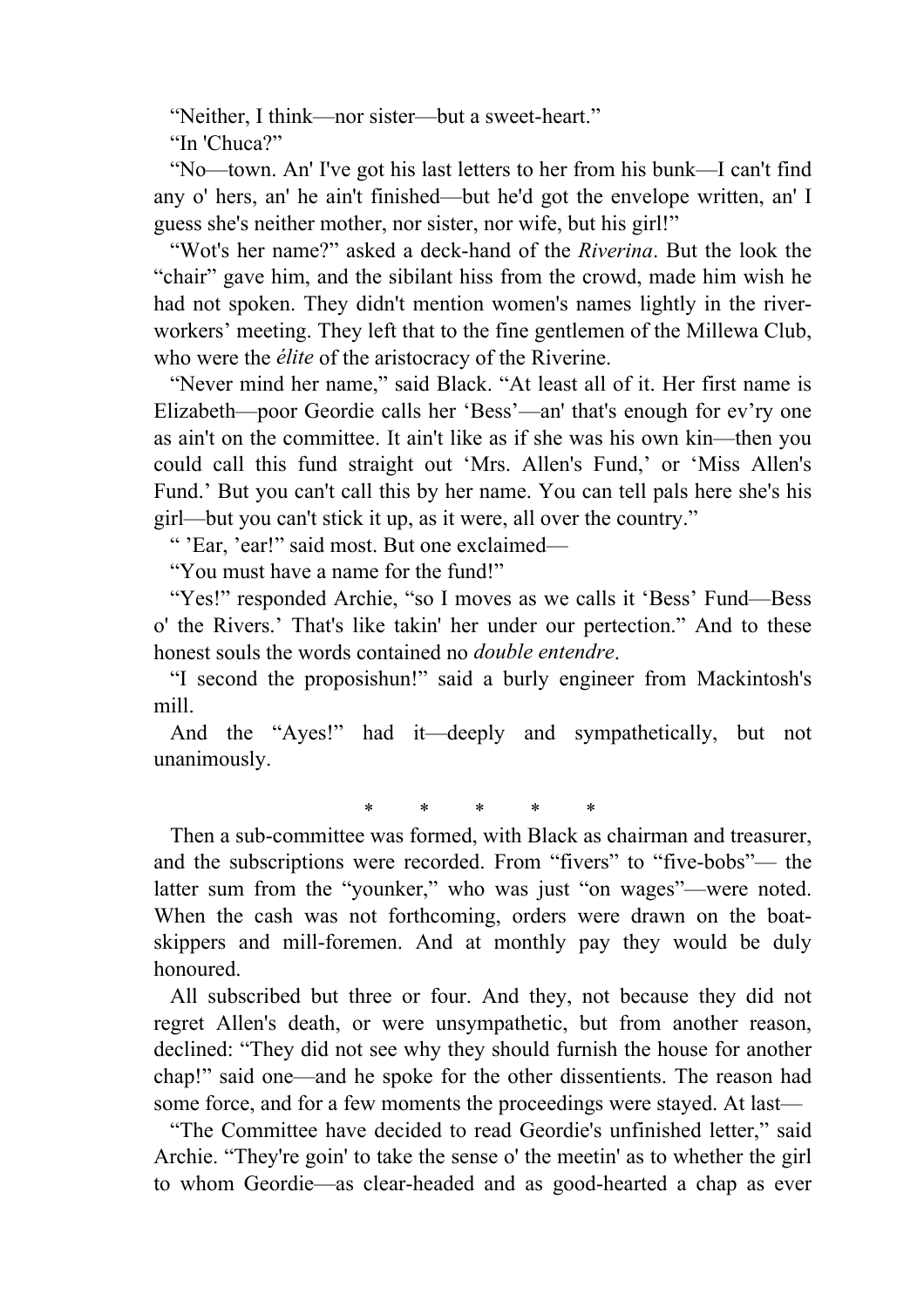breathed—writes like this can't be trusted to do what's right with money given to her because we liked him. An' them as don't think so needn't subscribe. An' now I'll read the letter. The chap that interrupts or laughs will be chucked out. There, that's straight!"

 The caution was needless. There was no desire to laugh—the "younker" even, with his youthful lack of sentimentality, looked and felt interested.

"Dearest Bessie," the letter began—the reading was halting—

 "I hope this will find you well as it leaves me at present. I have asked the skipper to tell the agents' Melbourne office to give you my pay this month—I don't want none, and, dear Bessie, I know it's better with you than with me, for you know, dear Bessie, I would go on the tear a bit if I had the cash. You say I am not to come down soon so as to save all the more for our marriage——"

 Black paused. More than one brown and blistered hand fumbled with pipes here. The blessed things wouldn't draw!

The reader went on—

 "I thought as you was a bit hard at first, but now I've considered it over, you are right as you always are, dear Bessie. I know you wants to see me as bad as I wants to see you, and it's a——"

"There's a blot here!" said Black. "He forgot he was writin' to his girl."

"It's a good thing as your pretty little head is screwed on right——"

 From among the intent and breathless audience, the fireman of a timber craft jumped to his feet.

 "Look here, chaps!" a generous passion conquering his reluctance to speak, "we've heard enough!"

" 'Ear, 'ear!" from most.

 "None of us would like the words we write to our girls to be seen, would we?"

"No—no!"

 "Then stash the readin', I say. The girl's all right. And we're poor Goddamned sort of creatures if we can't trust the girl to make good use of what Geordie's left her. For that's jest what 'tis, chaps. 'Tis really Geordie's legacy to her—what we gave him for old-times' sake."

 Again the resonant "Hear, hear!" shook the room. Mate Black refolded the blotted, ill-scrawled sheet of paper with a calm, judicial—

"I knew you'd say that, boys!"

 And then the dissentients fell in with the views of the majority. What with cash and "orders" the subscription was sixty pounds odd. That meant, by the time the boats then running trips, and the river township's "pubs" and the Customs-houses had been canvassed, a full hundred pounds. The girl might want it or she might not—they really could not say. But, as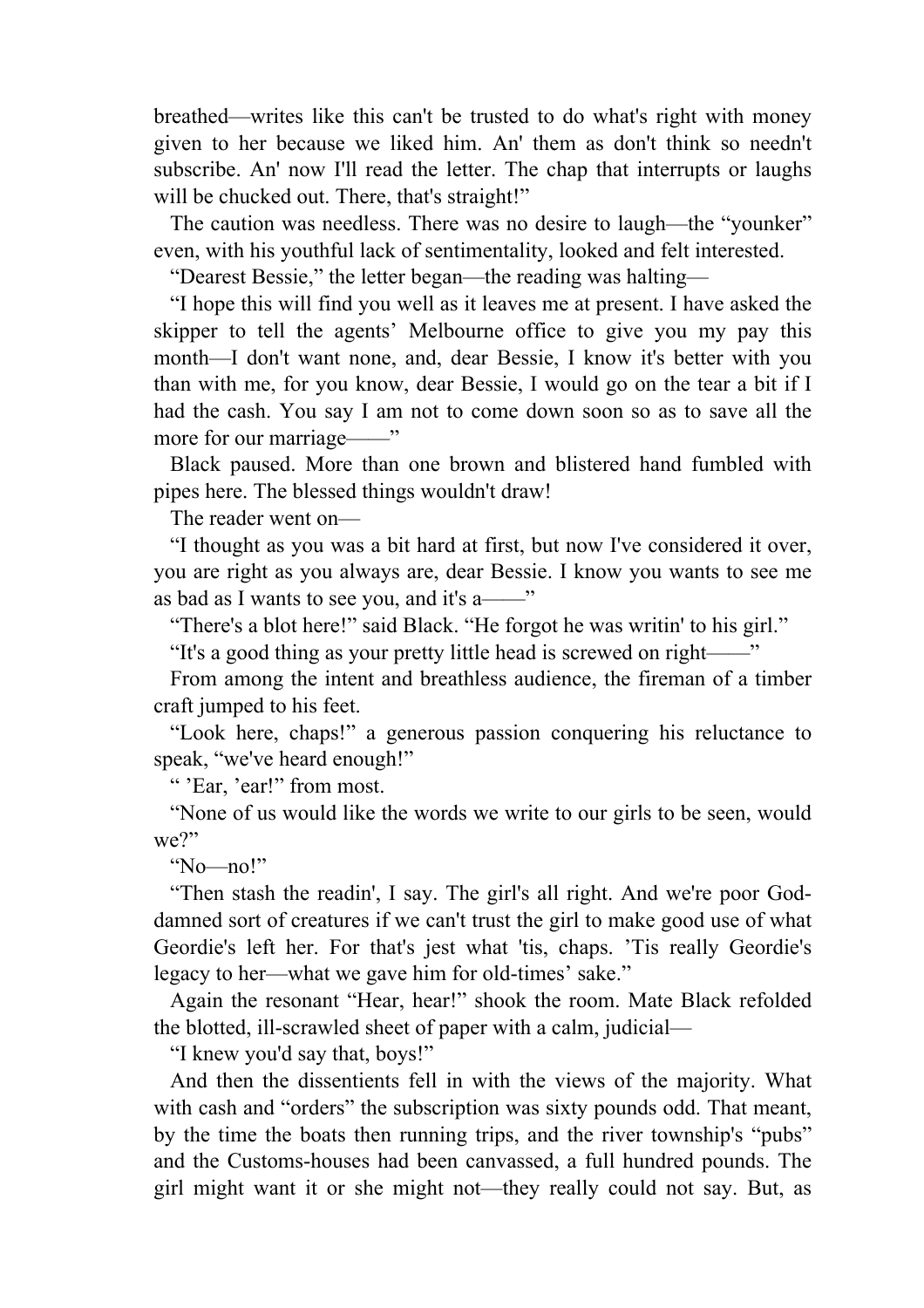Black remarked, "The chances are she does. Bargemen's girls don't roll in wealth. An', besides, it was a d——d good opportunity for 'stablishin' a custom o' makin' us pay for one 'nother's deaths when 'tis our fault."

\* \* \* \* \*

 And the girl—for whom these rough fellows were so solicitous? Was she worth the rude chivalry of their protection?

 The morning after the meeting, Archie had to sail for Hay. But the machinery of charity organization was ever ready on the rivers. The muchderided Civil Service fellows knew how to get the lists out, and how to get them in again. Charity was red-hot among the boating interests, for, to tell the whole truth, the river men were huge drinkers, and the pub-keepers who cashed pay-orders in advance had a nasty habit of getting them lodged at the agents' offices in readiness for pay-day. When a boat-hand was on the "tear" he was apt to forget both his friends' woes and the orders he had given to alleviate them. And so the Civil servants who were supposed to attend to the clerical work of the subscription-funds—and a lot of work it entailed one way and another—used to circulate the lists quickly, and get them in as speedily. By the time Archie came back from Hay, there was the hundred pounds and a few pounds over.

 As the *Tooronga's* skipper entered at the Victorian Customs, Banks said to him—

 "There's that money for Bess o' the Rivers— Geordie Allen's girl. Can you let Archie run to town about it? Francis, the station-master, has promised a free pass if you will."

 The skipper promised, and Archie Black travelled at the Government expense to "fix up the fund." He took with him a Bank of Victoria draft.

\* \* \* \* \*

 In four days he was back. And the draft was uncashed in his pocketbook.

 He had gone to the address given on Geordie Allen's envelope, and found it a small shop in Lonsdale Street.

 "Can I see Miss Russel?" he asked timorously of the sodden-featured drab behind the counter. The mate had tackled a crowd of drunken deckhands fearlessly, but he became a coward, he felt, in approaching the bereaved woman who was dead Geordie's love.

 "Russel—Miss Russel? I don't know no girl of that name!" grumbled the drab, who had anticipated a customer.

"No! Not Miss Bessie—Miss Elizabeth Russel?"

A sudden gleam of interest flashed into the filmy eyes of the shop-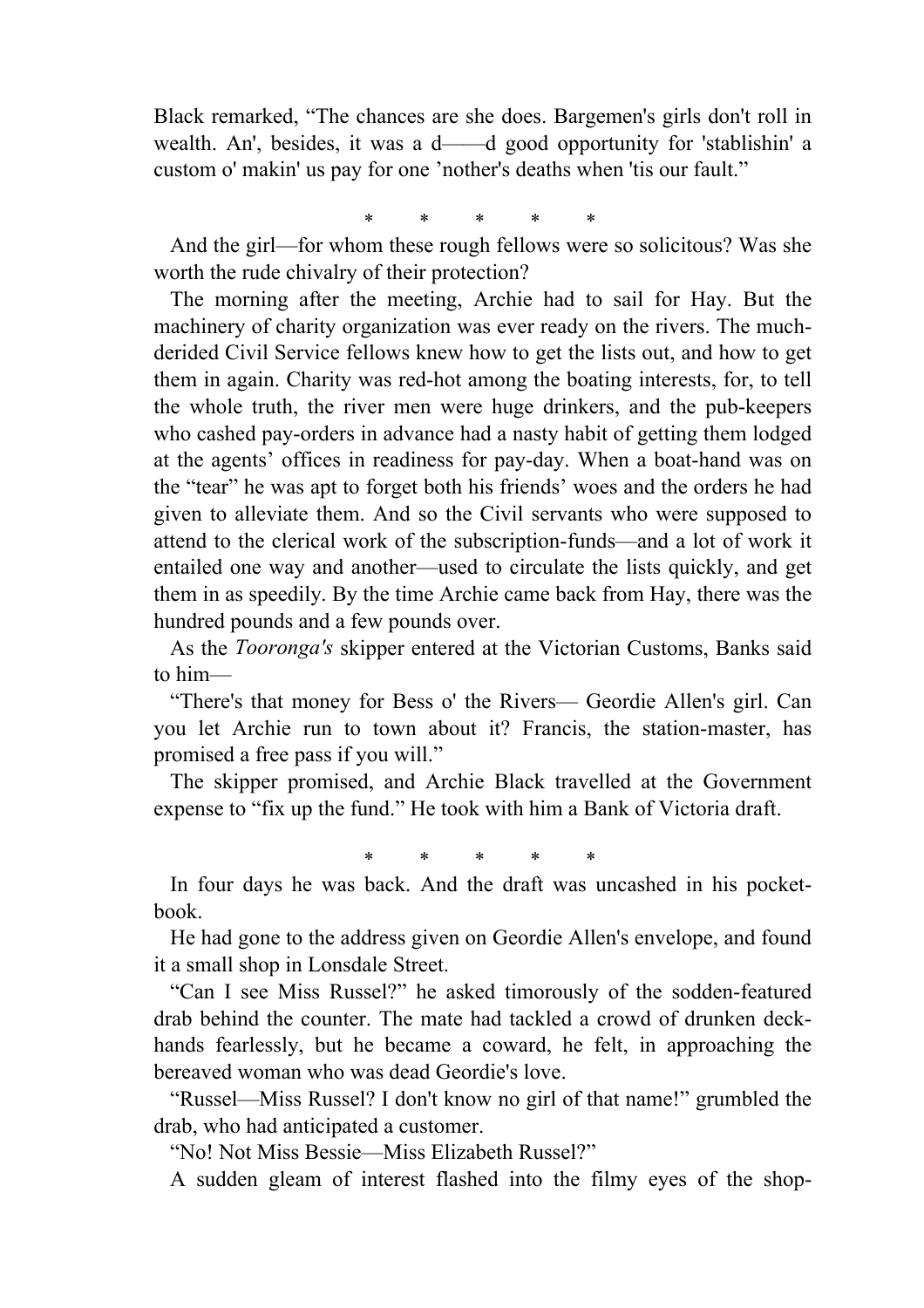keeper. She stood and faced him.

"Where'r you from?" she asked.

"Echuca!"

 "Oh, oh! you're Sal's chap, are yer? You're her chap, Allen—I told her I'd give her away. Look here, you —— fool——"

Black raised his hand.

"No!" he said, "I'm not Allen—he's dead. I'm a friend of his!"

 "Dead!" was the brutal rejoinder, "and a d——d good job for him, too! he'd ha' been dead soon enough had Sal married him. What a —— fool he must ha' been to ha' been taken in by her!"

"Where is she? Isn't her name Bessie Russel?"

 "Bessie Russel—my eye an' Betty Martin—I know'd he wrote her under that name to here; but she an' me's fallen out, an' I won't have no more to do wi' her. She's Sal Gordon—the worst girl on Melbourne streets."

"Where is she?"

"You'll find her in Romeo Lane—an'—look 'ere!"

"Well?"

"Take a bobby wi' yer, if yer goin' there!"

\* \* \* \* \*

 In a small room that was furnished with scarce aught else than the memories of a thousand lecheries he found Geordie Allen's love. The "Bess o' the Rivers" fund was merged into the next local charity subscription.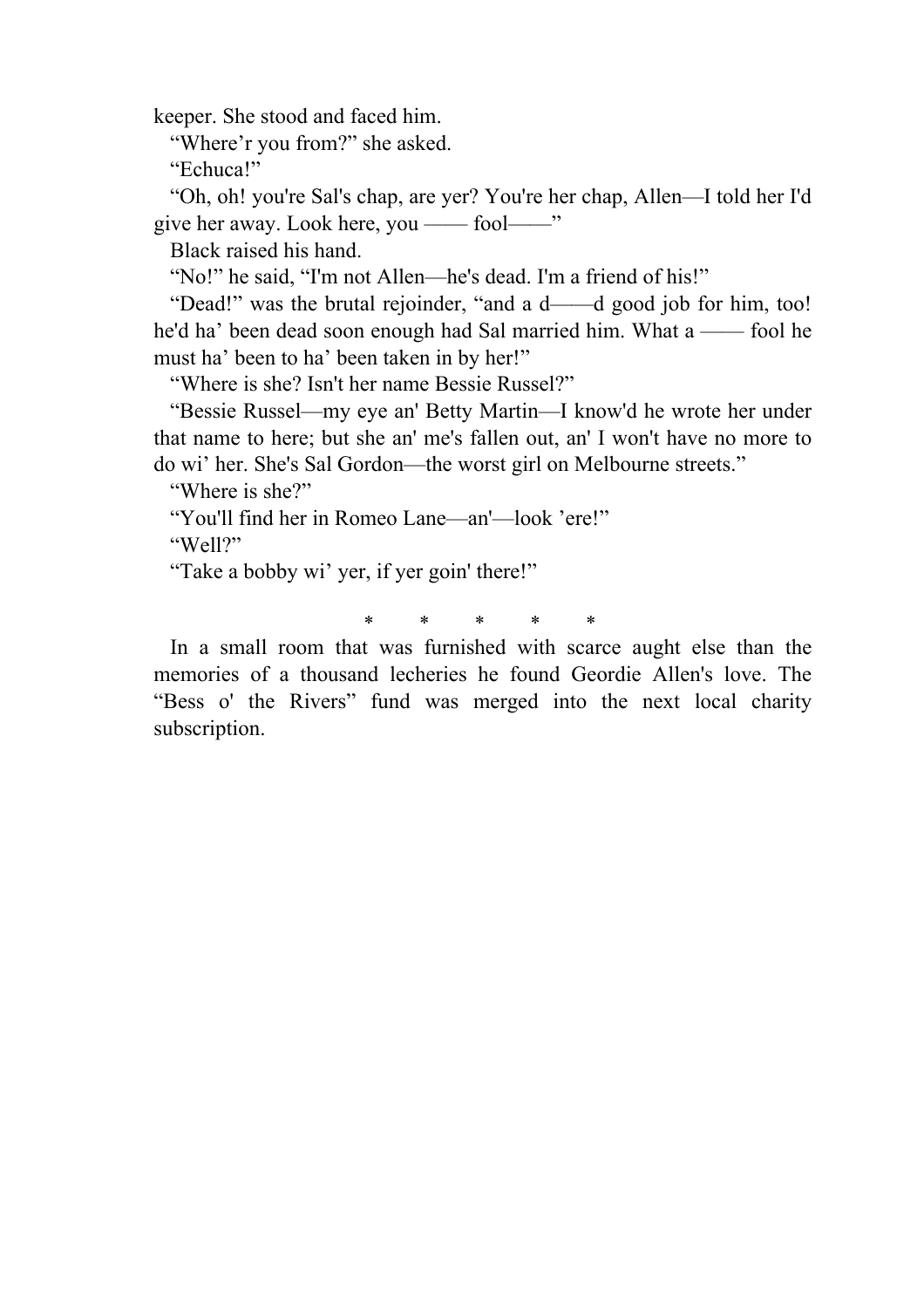## **Jim the Rebater**

ON the Upper Murray.

 The snow-water is rushing swiftly between the eucalypt-bordered banks, and on the fretted and billowy surface of the green water float boughs and branches that drank their primal sap from the ice-cold heights of the Snowys. Nestling in a fork of a sapling are some sprigs of a blooming acacia, whose roots are in the Tumberumba country; a tortuous creeper, torn by a storm-blast from the valley of the Eucumbene, clings to a trunk which was nourished hard by Kiandra. Like a big-sized bully into a throng of school lads comes crashing through the swirl of the current and the lighter timber a monstrous bole that the water has just wrested from the clayey banks of the greatest of Australian rivers. The tangle goes downstream together to communicate, in the quaint language of Nature, its message from lofty, snow-rimmed peaks to plains which burst and split under the brazen sky, and to tell the poor human, who toils and sweats amidst dust and aridity, that, after all, there is a joy and a glory in the world which the great Riverine squatter, who tops the market with his wool, cannot purchase with his wealth. And with the tangle and the stream goes—a soul.

 The big log will forge its way through reach and bend, and will evade the grappling rope as the sawmillers try, one after another, to lasso it as it is hurled by their craft. It will voyage so for hundreds of miles, and then it will be stopped by a snag, which will hold it tight and still tighter, till the suction of the under-tow draws it down and down, and embeds it in the bottom drift, and it becomes a snag in its turn—the fatalest of tools to rip up planks and open seams, and to destroy in one desperate instant the fruit of laborious years.

 And the soul, too, goes down-stream with the mass of wood stuff, and after its journey of a few hundred miles it too falls a victim to the vicious undertow of life, and becomes in its turn a snag, which shall wreck another soul.

\* \* \* \* \*

 Jim Fitzgerald came of a second generation of "gully-rakers." The grandfather had been one of the assigned hands of a Monaro pioneer, and, by the time he had won his freedom, had gathered a tidy little herd together—a head here and a head there, a "clear skin" of his master's now, and a Umeralla "wild 'un" then. He put his brand on them, and, with a block of "out country" and an occasional addition of a "stolen and strayed"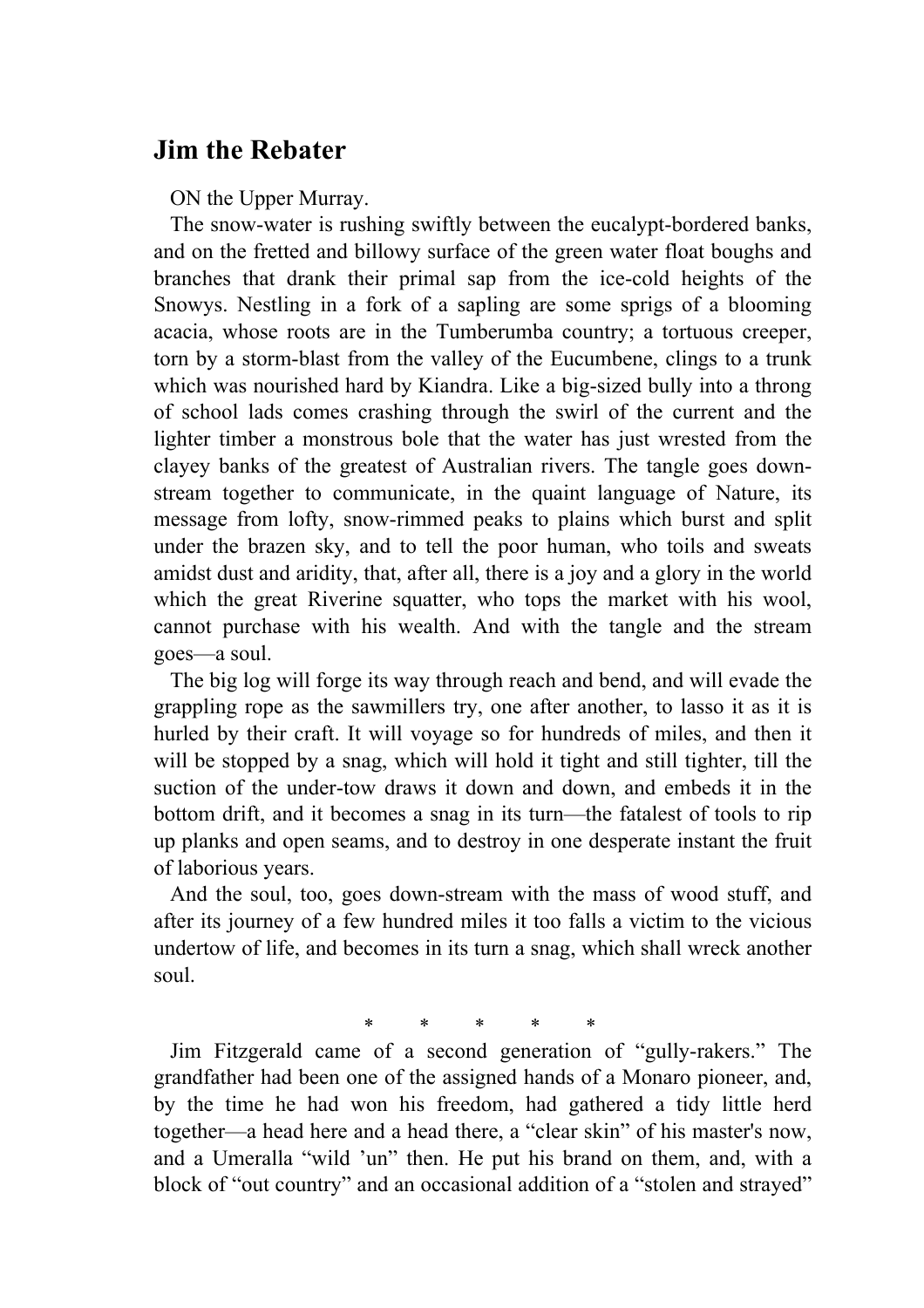bull or cow, did well. The ex-convict's son took congenially to the business. The father had known some restraints of conscience, but had been careful to give his boy a training which had dulled in his earliest youth any tendency towards straightforwardness in dealing with other's goods. A course of instruction which consisted almost entirely in scouring gully and plain in order to stock a mountain fastness at a neighbour's expense, was not likely to induce a delicacy of discrimination between what belonged to him of other species of property and what did not. And nobody was surprised when, after an excursion to Boyd Town, on Twofold Bay, with cattle, he did not return promptly. A sentence of twenty years on the roads for horse-stealing interfered with his engagements—and no living soul regretted his fate.

 He had a wife and a boy of five when his "misfortunes" happened. The boy was too young to understand, and the wife—well, she thanked God for the crowning mercy of her husband's arrest. She had the habit of consulting Providence on all occasions, for she had "found Christ." When a young woman who had just left school at Sydney, she had heard in the old York Street Chapel a sermon of the red-hot Methodist stamp. The discourse was warm with the old-fashioned hell, and splendid with particular details of the old-fashioned heaven, and instinct with a passionate yearning over a doomed race, fierce with an intense horror of sin, gluttonous of conversions, mad with the madness of the Hebrew prophets over the stiffnecked and the perverse. No wonder the girl, whose people had sent her to school because her home-life was not likely to make her "a lady," became "convinced of sin." She knew nothing of life, but of sin she knew (so she fancied) much. And then, after one of those experiences of storm and struggle which are all indispensable conditions of growth, so the old-style Methodists thought, to the new soul, she "found peace."

 When she married, inveigled, she scarcely knew how, by the dashing young cattle-dealer who came once or twice a quarter with stock to Boyd Town where her people kept store, she did not lose her faith. On the contrary, it deepened and strengthened. Every fresh revelation of her husband's wrong-doing was a stab welcomed to the martyr's heart. Only, when the child came, she craved that the Lord would help her to save the boy from his father—perhaps for the Church. And in the father's arrest she saw the hand of God.

 By the time news of his conviction reached her in the Fitzgerald homestead in a Cooma valley, she had made up her mind what to do. Some few head of stock she had brought with her upon her marriage. These and their increase she sold, and then, first bidding the police do their will on the rest of the stock on their run, she took her child and her money and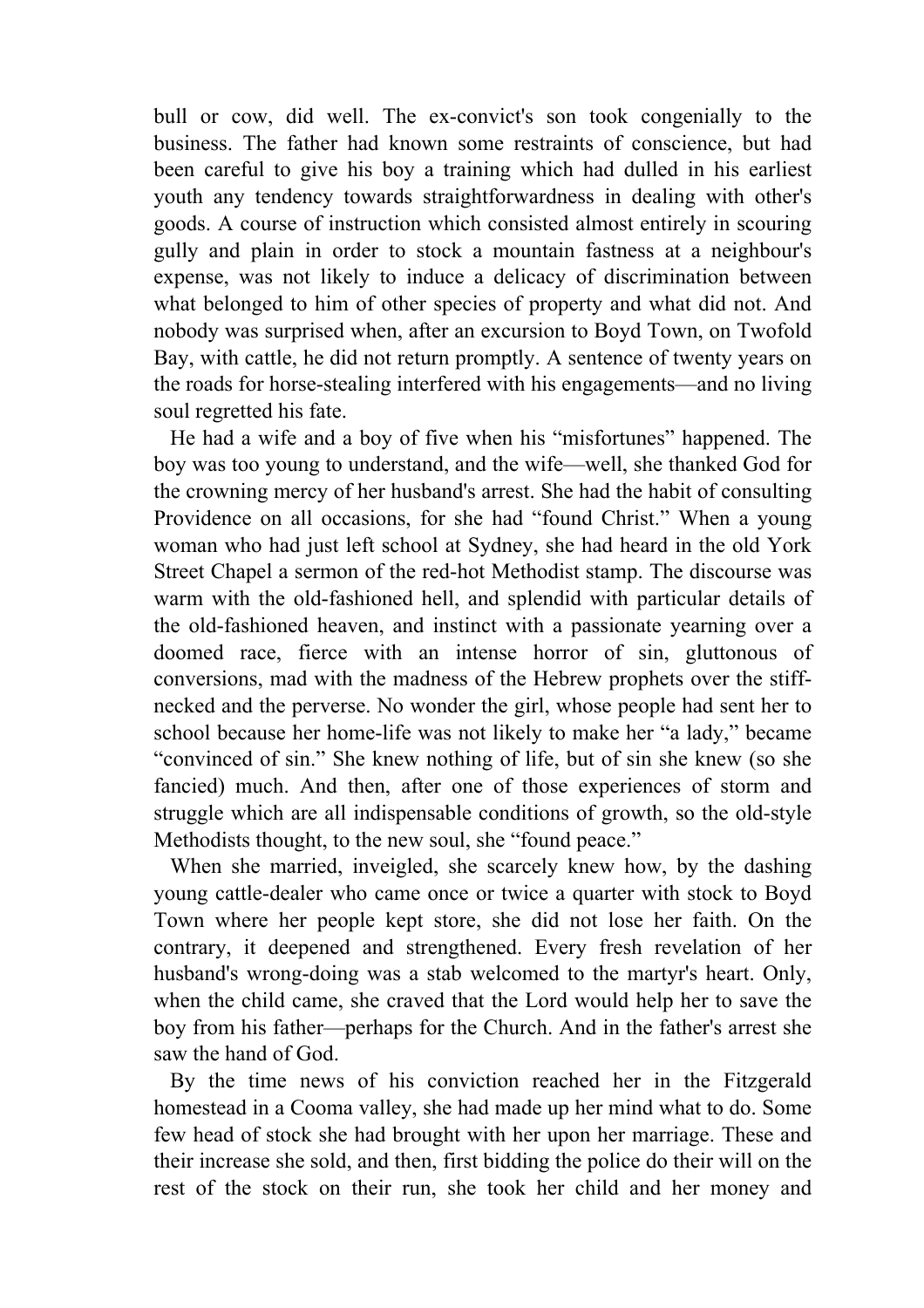disappeared from the knowledge of the district. The child was hers, and the money she took was hers—and as to the future, was not the God of Sarah and Rebekah and Mary her God? He surely would save the lad's soul as He had saved hers.

 And now, seventeen years after, the child of five, grown into the young man of twenty-two, stands upon the river-bank at Corowa, and watches the struggle of the brush and timber with the stream. He has settled everything with his dead mother's lawyer, and has just been handed, in the form of a bank-draft on Melbourne, his fortune. Not many hundreds—only five or six; and yet a fortune to the lad who has never left the river-side, and to whom the cities are places unknown, save for the one dread fact—"the bad men lived there." "Mrs. Fitzgerald's Jim" had been known to all the country-side and river-side people, and while many quietly laughed at, all, at least apparently, deferred to her method of training him. A storekeeper only, though she might have coined wealth by joining a drink-shanty to the store, she had always paid her way. To do that and to bring Jim "to a sense of sin" were her two ambitions. One other desire had she— to keep from her boy the knowledge of his father!

 Men who did not hesitate to swindle her, yet respected her wishes as regards Jim. Not for the youngster's sake, but for hers, they stripped their blasphemy of its ornate blooms, and refrained from telling yarns which are unprintable and singing songs which pollute the ear. They would not teach him euchre, nor induct him into the comparatively innocuous mysteries of "fifteen-two, fifteen-four." They even reduced, when in his presence, the length of their snakes, and the amount they had lost when Dan Morgan had stuck them up. They spoke of Jim among themselves as "Jim the Vargin." To his mother he was the child of many prayers, and as she could not be blind or deaf to the difference in the way the bullockies and bushies generally treated her lad and the way they treated others, she felt the prayers would be answered sooner or later. Were the rough fellows kept from tempting her Jim, that was God—her God! and surely, though the signs were as yet uncertain, God's mercy was following, and He would be moved by her strenuous strugglings to give unto her boy both the "conviction of sin" and the grace that sustaineth under the conviction, and that drives the penitent to Christ.

 And so, while Jim whistled in his care-free youth, his mother wrestled in her agony for his salvation.

\* \* \* \* \*

 When she was dying, her faith was undimmed. She murmured that charter-song of the Methodist who has "found peace"—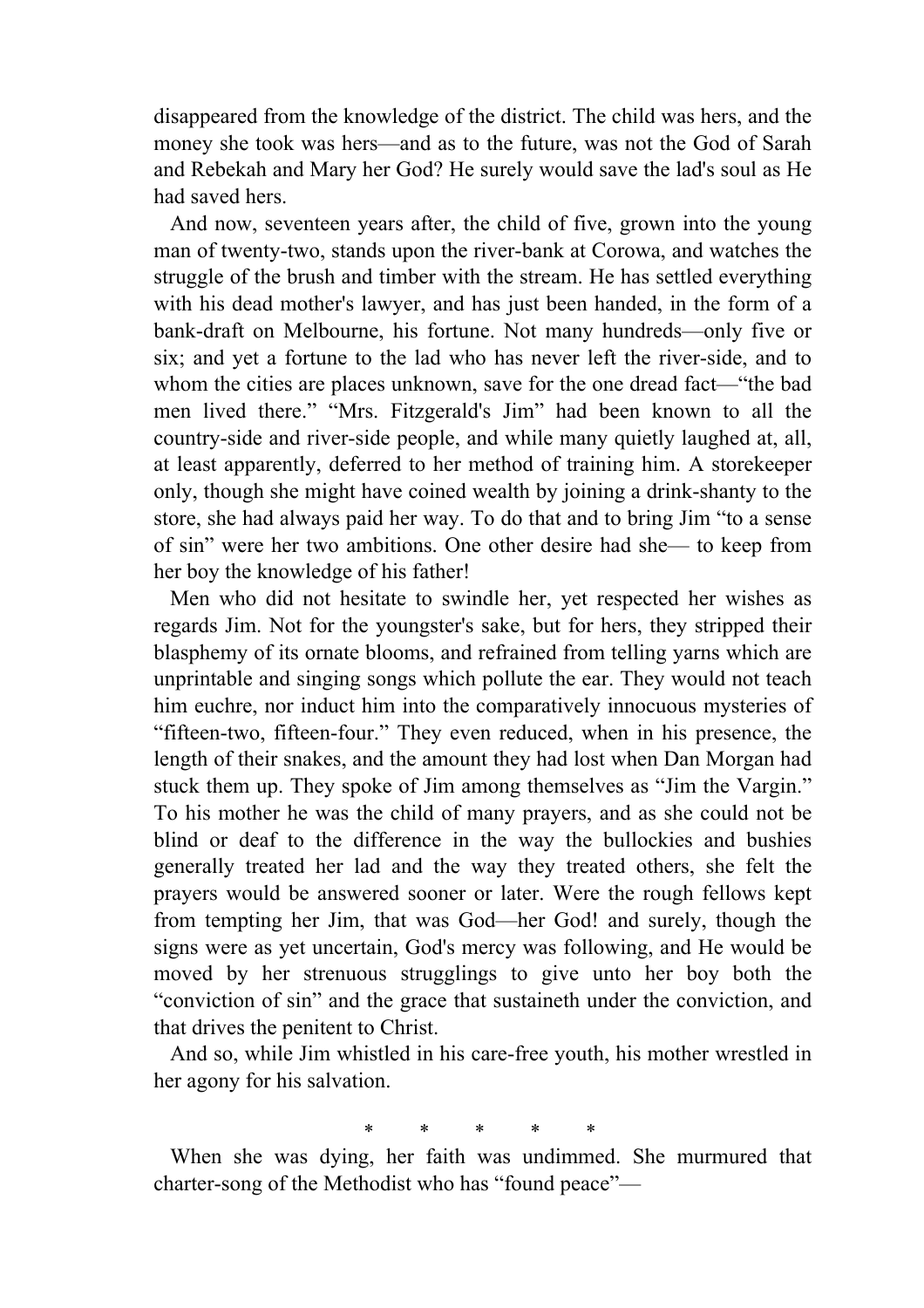"O happy day, that fixed my choice,"

 and pleaded that the Lord would bless her at the last with the knowledge that Jim, too, "could read his title clear." And Jim, wrought on by his grief and his desire to grant unto her the one consolation she craved, fancied, as so many others have done, that the emotions of his impressionable nature were the stirrings of the Spirit, and said words to her and the Wesleyan minister who had come from Corowa to her bedside that made her completely happy.

 Waiting at the river-bank at Corowa to be picked up by Mackintosh's boat going down stream with huge logs lashed fore and aft on her hulking barge, he fingered mechanically the envelope in his pocket containing the draft. He took it out and looked at it. From the folds dropped a bit of cardboard. It was the "society class-ticket of the people called Methodists." They had lost no time in enrolling him, and as he looked at it, he recalled the whispered appeal which had accompanied its issue to him.

 "Jimsey," said the class-leader, an old south-country man, "thee be motherless now, lad, an' I know nawt o' yer airthly father, but ye 'ast a heavenly one, Jimsey—don't never forgit that. An' stick to th' class, lad it'll 'elp your soul mighty w'erever y' be."

 The words came back to him, borne, so it seemed, on the rush of the current. They reminded him of his loss, and strangely drove in upon his mind, in a manner quite foreign to his ordinary experience, that he had never known his father. Father and mother and sister and brother had the one parent he had known been to him, and somehow, with that easy acquiescence of youth, he had never troubled himself to specially inquire as to his father. The district gossip allusively referred to Mrs. Fitzgerald as "the widow" as often as by her own name, and he had taken the implication for a granted fact. But now, with the new rootings in his being of thought and reflection, he pondered over this gap in his personal history. Was his father dead? Then was it not singular that his mother should not have spoken of him and his resting-place?

 Suppose he was not dead, but alive? Suppose, further—the young man was gaining some insight into life, and was becoming familiar with some of the more vulgar aspects of family relationships —that his father had abandoned his mother? Would he, in that case, ever meet him?

 With the fervency of his new-born enthusiasm for religious practices breathing upon him, what more natural than that he should then and there pray that he should meet his father, if his father were still in the flesh? And he knew, in the curious reflex action of spiritual exaltation, that his prayer would be answered.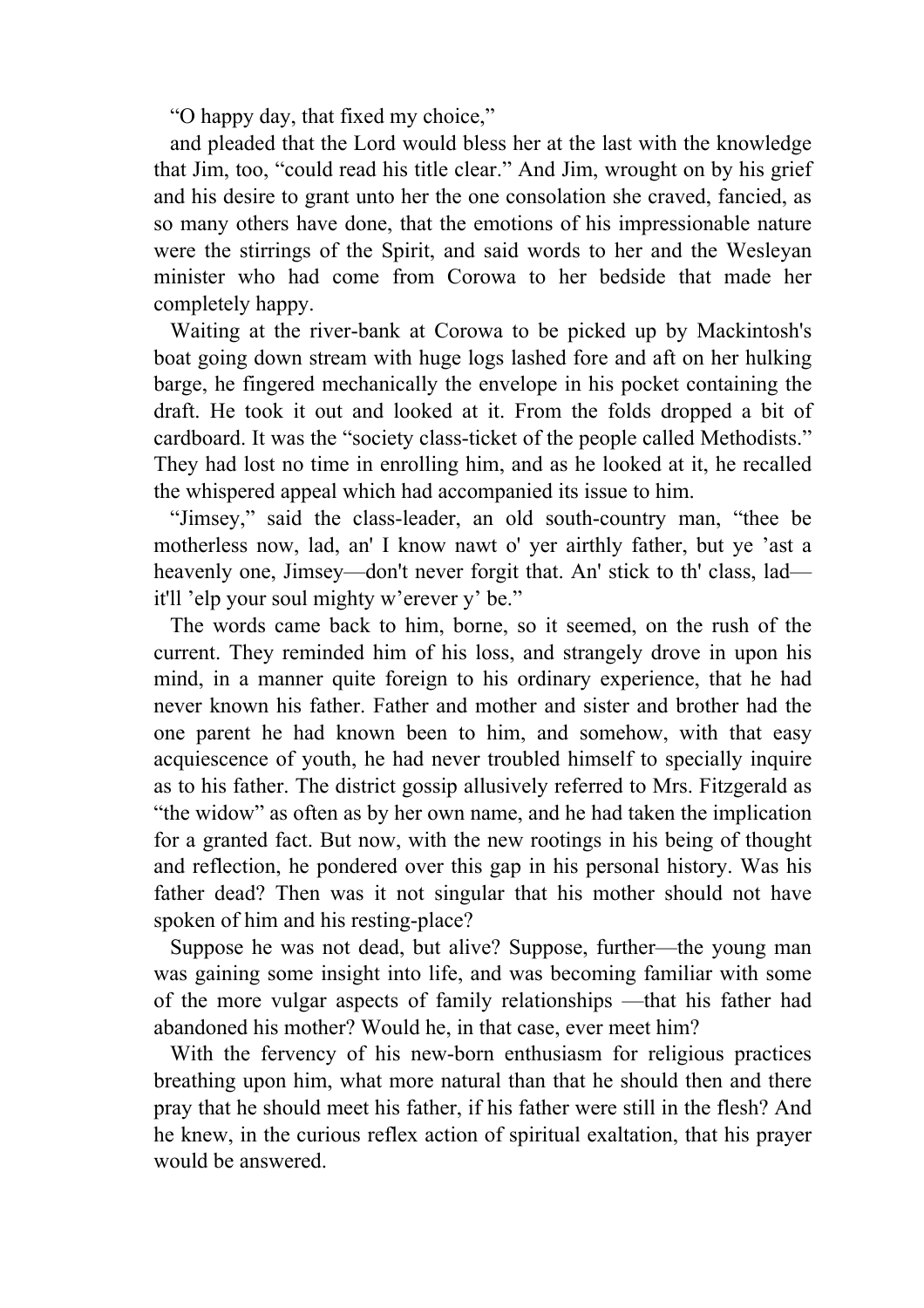Carpet-bag in hand, he sprang lightly from the bank to the dingy which rowed in shore for him. The dingy, on returning to the steamer, was steered round the surging mass of river drift-wood. Young Jim, still boyish in his ways, dropped his disengaged hand into the water, against the current. A tiny branch of the acacia, laden with golden snow, the fluffy globules glistening dewily in their bath, was swept against his fingers. He grasped it, and scarcely knowing why he did so, withdrew it from the stream. As he sprang on the decking of the steamer, his impulse was to throw the wattle back into the water. But the hand of fate arrested the movement, and a thought, new to him in its suggestiveness of sentiment, arose.

 Why should he not keep it as a memento of his home country? It would dry and shrivel perhaps, but it would still speak to him of the Upper Murray country wherever he went. So he retained it.

\* \* \* \* \*

 "Now, my young cockerel," exclaimed the mate as he came up to the new passenger, ticket-book in hand—Jimmy Mackintosh, of the Echuca sawmills, cannily Scotch in his ways, was careful to demand vouchers for every trifling transaction of his multifarious business—"wot's yer name, an' w'ere 're yer for?"

"Echuca," said the youth, "and James Fitzgerald is my name."

"Oh! oh! Jim Fitzgerald, is it? An' who's yer dad?"

"My father—but what's that got to do with you?"

 "Oh, nuthin'," answered the brawny timber-jigger, "on'y our bargeman is named Jim Fitzgerald—an' I b'leeve he comes from somew'eres up this way."

 "My father is dead," answered the lad, and paying his sovereign for the fare, he turned away.

\* \* \* \* \*

 Timber-getting on the Murray, even when varied by a little judicious evasion of the forest regulations and a quiet bit of smuggling—not all the tobacco smoked in Riverina paid border, or indeed any, duty—was a somewhat monotonous life, and the steamer-mate was but one of many who would have seized upon such a trifle as the coincidence of the names of his bargeman and his passenger to spin upon it jokes as to their supposititious relationship. At the mid-day spell, when a rouseabout relieved bargeman Fitzgerald at the wheel of the barge, so that he might go aboard the steamer for his snack, the mate was fertile with chat—more fertile than delicate.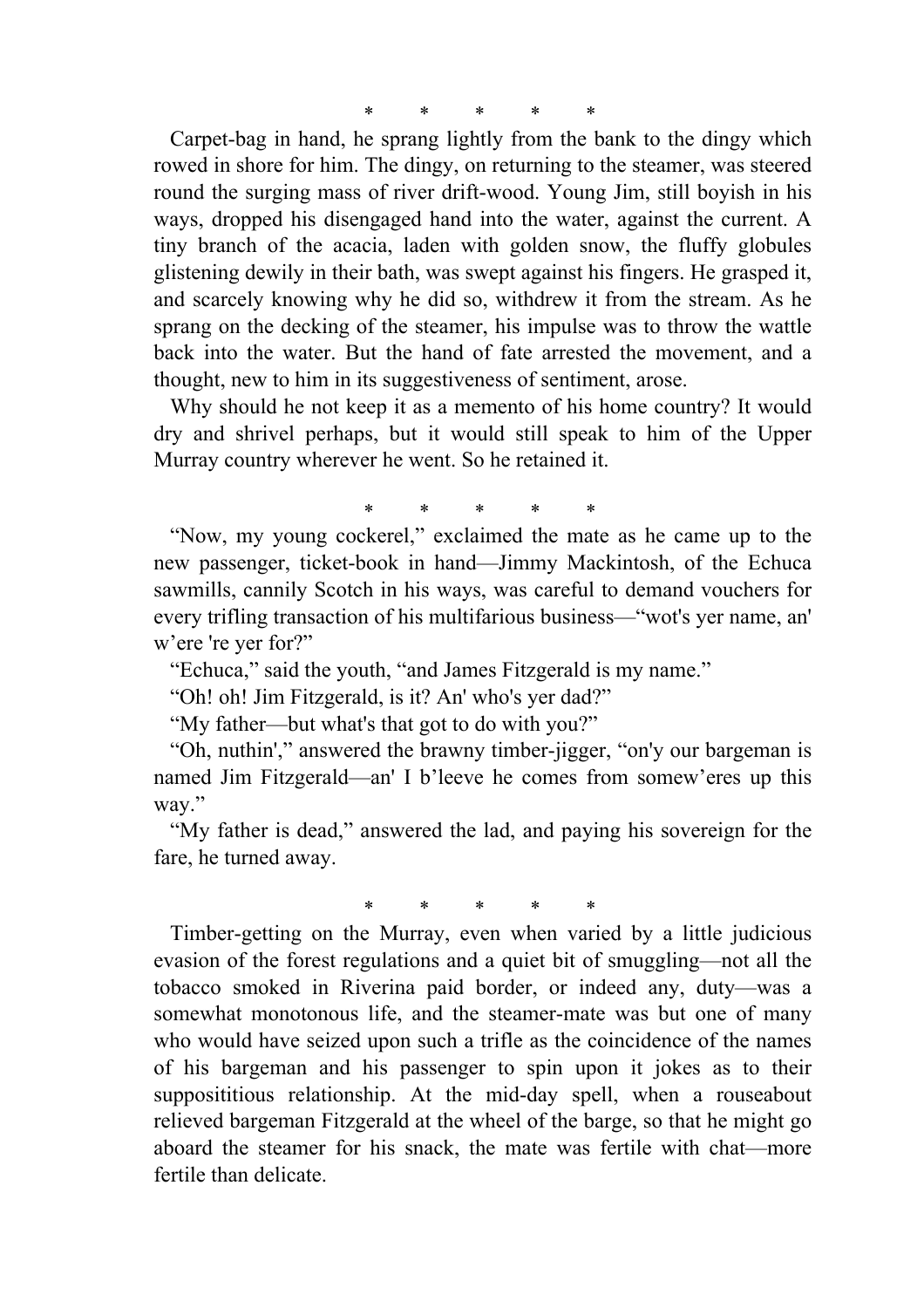"Hello, Jim! 'ave yer seen that young shaver we're takin' down—the chap we picked up at Corowa?"

"No," growled the bargeman, "an' I don't want to, neither."

"Wal," joked the other, shaking himself with laughter, "that's bad, now, consid'rin' as he's your son."

 Fitzgerald, tall and lathy for all his years, thin-flanked, bushy-bearded, with eyes that strove in vain to look straight at men and things, was pierced by the arrow shot at random.

"What the——do you mean?" he sharply said, starting from the seat.

 "Oh, nuthin'," said the other, "on'y you jest go an' ask the chap—he ses as he's yer son!"

 Now, Fitzgerald the younger had said nothing of the kind, but the humorous mate thought it an element of fun to be unveracious. Strange that he had thought so, for he had not cultivated his sense of humour in the city club smoking-rooms, where they discuss reputations with a regard for wit as pronounced as their disregard for truth!

 With a repeated oath, the bargeman swung out of the cabin. "he'd see, he would, what the —— young blag'ard meant by sayin' he was his son!" As though the relationship when proved would be a disgrace to him—him, the erstwhile gully-raker, ex-Cockatoo-Island felon, and present timber-getter.

 The elder found the younger sitting aft, gazing at the rolling, swaying barge, and wondering, in the introspective fashion of youth, where this voyage was to lead him.

 "I say, younker," demanded the bargeman, "who are you? An' wot do yer mean by sayin' yer my son?"

Shaken out of his reverie, the young fellow looked up wonderingly.

 "I—I—said nothing of the sort! My father's dead." And then a filmy reminiscence floated like a vaporous cloud just within the horizon of his experience, and through it loomed indistinctly and undefined a bushybearded face, and hands that used to toss him to a horse's mane.

"At least," he stammered, "I always understood so!"

 Face to face with the youth the father knew his son. There was the outline of his wife's features; something in his eyes of that clearness of vision which had never failed to look straight at things and at men, save when her husband had shamed her, and when she bore vicariously his disgrace. These he saw. Moreover, from the heart of one the impalpable, irresistible shafts formed of kinship went to the heart of the other.

 The father knew his son, and the son knew his father, and accepted the recognition as the answer to his prayer. Such curious survivals does Nature give us, first blurring or crossing them. The mother had craved that the son might lean on prayer as on a rock. The strain of her intense faith came up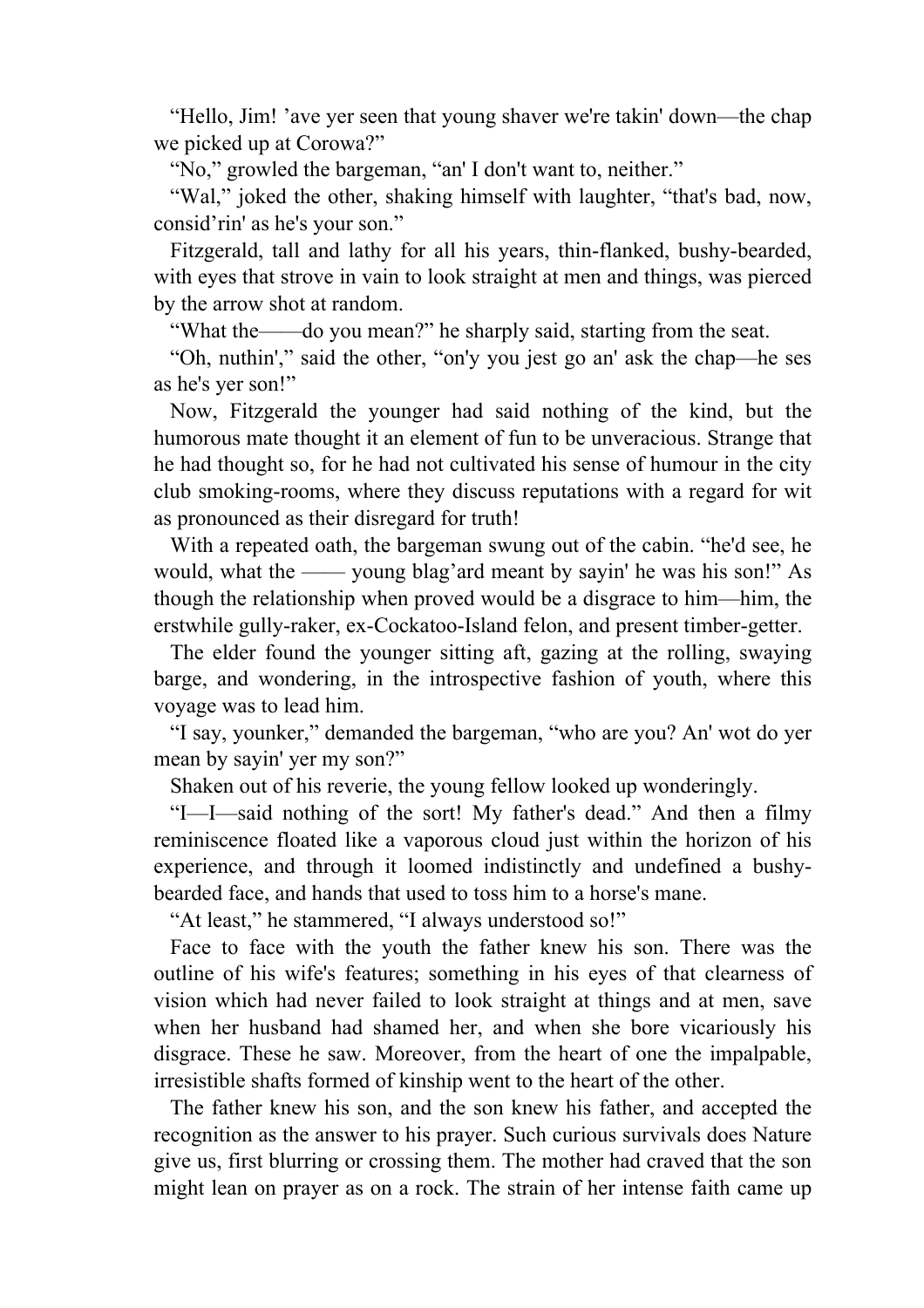in him—and lo! it had worked to the destruction of her other great hope, that he might never know his father. Of such paradoxes is life full.

\* \* \* \* \*

 Had there been in the mind of either the slightest doubt as to the identity of the other, the one feeble link needed to complete the chain of evidence would have been supplied by the dripping branch of acacia which the younger Fitzgerald held in his hand.

 The father caught it, and the lore of the bush, which seems to implant itself unconsciously in the natures of men who are careless of its value, prompted him to the inquiry—"Where did you get that wattle?"

 Not now the half-impertinent retort of youth: "What business is that of yours?"—but the bare truth:

"I picked it up an hour ago!"

 "Did you? Why, that is Tumberumba wattle! You can't get that in these parts."

"I picked it out of the river as I was coming aboard."

 "Oh," said the father, with an accent of disappointment. "You didn't pick it up near the Tooma Creek?"

 "No," said the other; "just as I told you—but it could have come down stream, you know. Where is the Tooma? Doesn't the Tooma run into the Murray?"

 "Why, that was where you was born, between the Tooma and Tumberumba!"

 Again the inquiry which yet to the questioner seemed so unnecessary: "How do you know that?"

For answer: "What was your mother's name?"

"Emma!"

 The father received the shock outwardly unmoved. Did he not know it? "Was she good—religious?"

"She was a Wesleyan, and they thought a good lot of her."

The words were convincing.

"Come to the barge—I must have a talk with you," said the elder.

 The steamer slackened a second to allow the barge to draw up, and to be fended off when father and son leapt on its for'ard cargo. They pursued their conversation, which meant so much to both, so fatally much to one, on the wheel-platform.

 The talk revealed many things to the man as well as to the youth. He told his son how he had gone gold-digging, how after years of failure success had come at last, and how then he had sought his home, but, to his dismay, found his wife and child missing. And the young Jim swallowed the lie. "I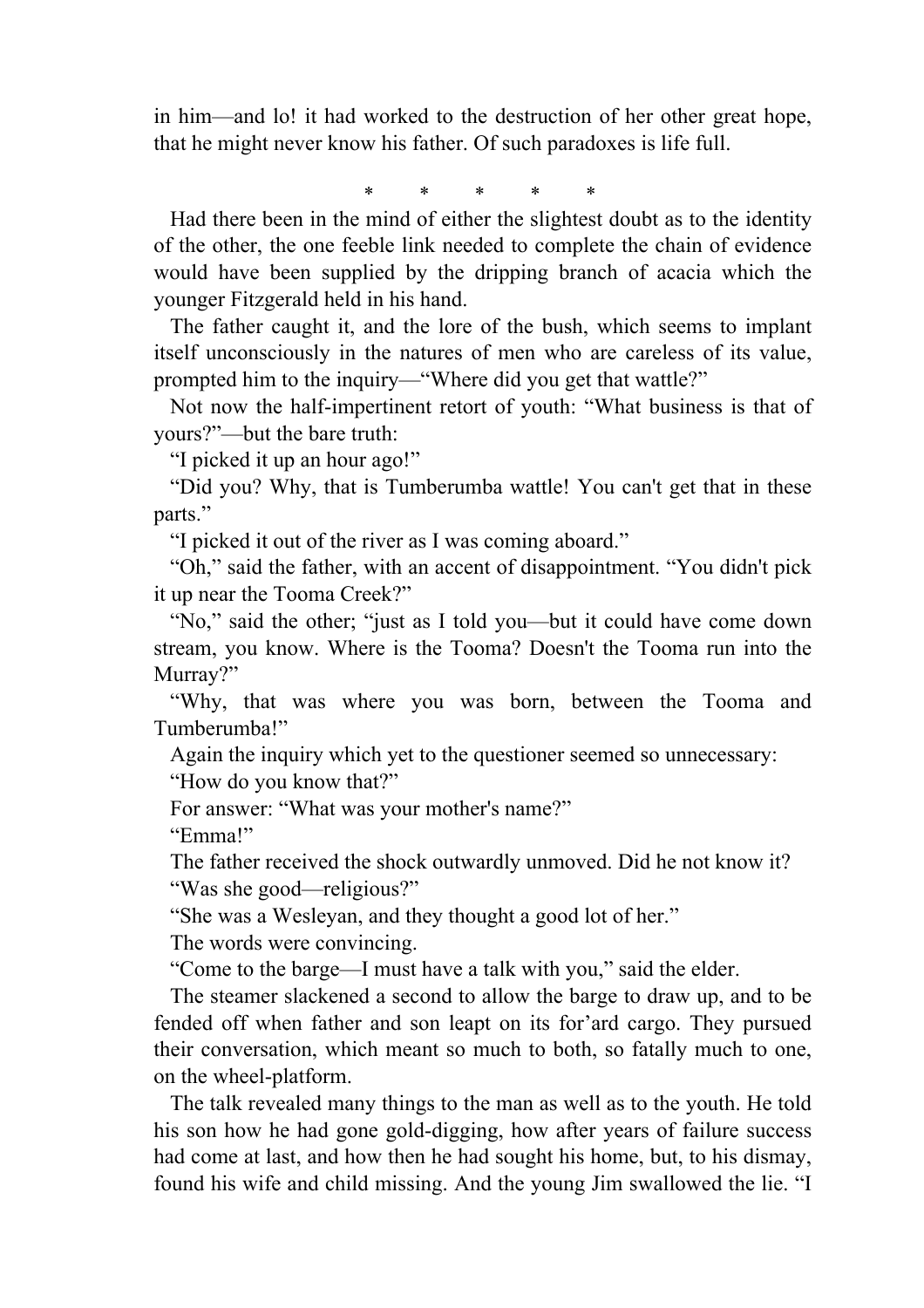ain't a-denyin' it, my lad"—the rogue forced a paternal kindness into the words—"I ain't been as good a chap as I ought to 'a been. I wasn't never good 'nuff for your mother." Affecting repentance now, and sobriety of behaviour and speech, he did not jar upon the lad, and won his liking insensibly.

\* \* \* \* \*

 Now, there was in existence at this epoch of Riverine trading a practice that robbed the Victorian railways of no inconsiderable portion of their revenue. The system of making rebates or refunds of freight on all goods carried over the lines for destinations beyond the Wakool Junction, in order to attract the lower Riverine trade to Melbourne, supplied the reason for this practice— and the profit of it. The method of the fraud need not be told at the present time of writing. Suffice it to say that big men made big money by it. Some small men were ambitious of doing the same. One of these latter was bargeman Fitzgerald. When his son handed him undoubtingly the bank-draft on Melbourne, he saw a way to do it. He bought a share in a boat.

 A railway-clerk, a shipping-agent's clerk, and at least a mate or bargeman—these were the tools necessary to the fraud. Fitzgerald himself could look after the boat's share of the swindle; he had the shipping-agent's clerk "readied up"; he wanted but one more accessory—the railway-clerk. And here, in his son, he found the desideratum; for it was an easy matter in those days for a riverman well known in Echuca to obtain for his son a billet in the Customs or railway. And Jim, junior, had been not indifferently educated, and was soon well up in the routine of checking way-bills and freight invoices. In two months he was rebate clerk—expert in checking and passing the sheets on which shipping-agents and boatowners presented their claims for refunds. To distinguish him from the father, who was "Jim Fitzgerald the Bargeman," colloquially Jim, junior, became "Jim the Rebater." And the bargeman's plans throve right prosperously.

\* \* \* \* \*

 For some months they throve, and then the mocking devil which lives in the core of every ill deed and forces it, from sheer derision, into the light of day to become a thing abhorrent, prompted Jim the Bargeman to reveal unto Jim the Rebater a scheme for an unusually large haul of fraudulent rebate vouchers. Then the boy, so far an innocent tool—doing things in routine fashion because others had done so, and his superior officers had told him to do it—awoke to the criminal nature of his doings. He refused.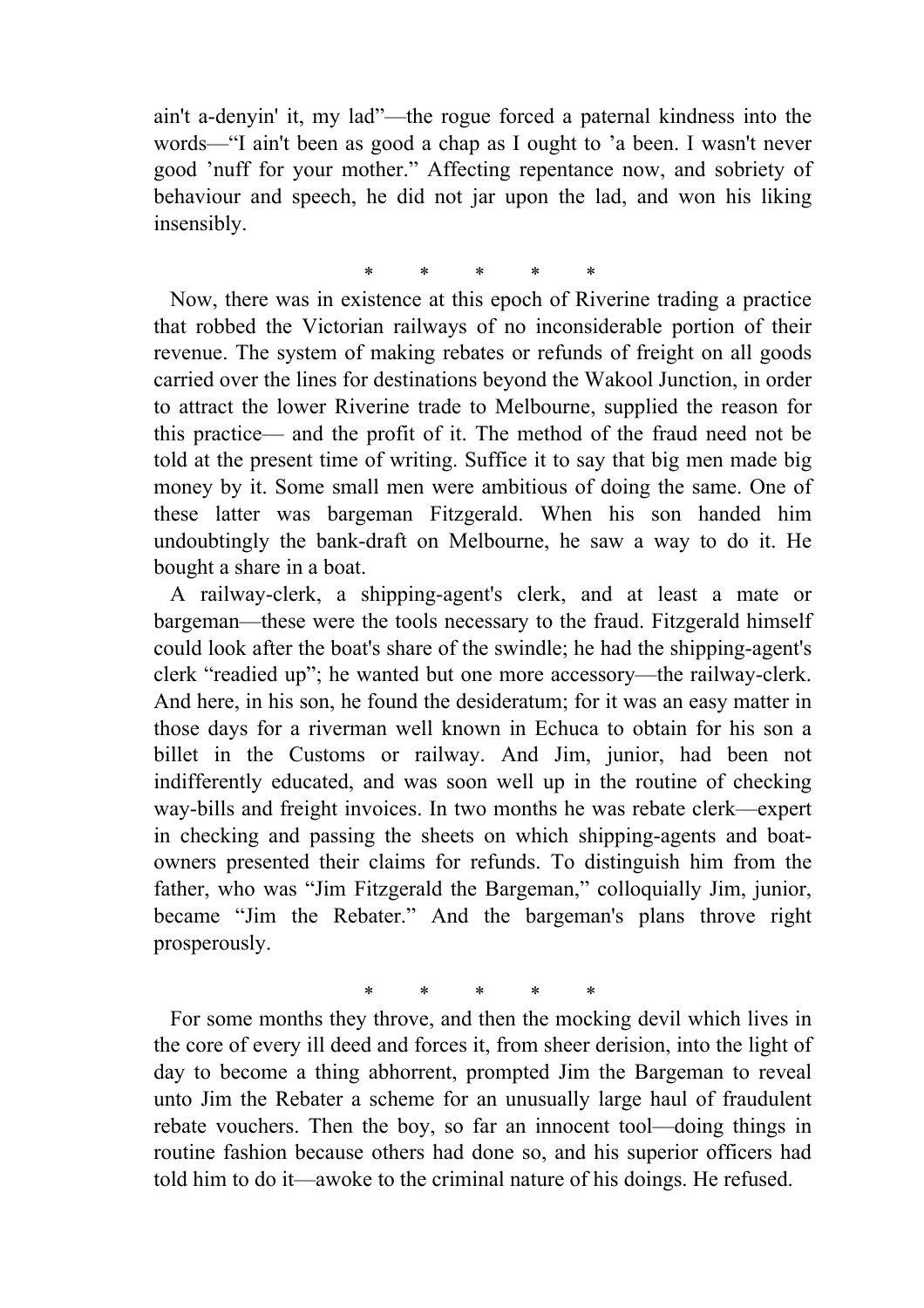Several times he was pressed, but refused always—swore, moreover, to inform the station-master of the roguery that went on under his nose, were he asked once more.

 And there was, the bargeman thought, that mother's strain in his son's blood which would have made him carry out his threat in spite of consequences. So he would not press him further.

\* \* \* \* \*

 The great mills were busy. Night and day were the giant saws going, tearing into beams, and planks, and battens the spoil of New South Wales forests, and shivering into the timber of commerce monster red-gums with a breaking-weight of 10,000 lbs. to the square inch. And the boats were busy too, unloading the raw logs, loading with the milled material. Jim's barge lay under the shoots up which the huge boles were chain-hauled to slide down similar ways to the saw-beds. Jim was guiding the chains one night when his boy came down. The night was gloomy, and the work was proceeding in the glare of big reflector-lamps, which threw here broad splashes of brilliancy, and there shadows as of midnight.

"Good-night, father. I heard you were in, and came down to——"

 "Well—what?" The bargeman felt that pretences need hardly be kept up longer.

 "To say that I must tell Mr. Francis"—Francis, now actingcommissioner, was station-master then —"of these rebate tricks."

 "You've got —— vartuous all of a sudden. Who's put you up to this now?"

"My mother's memory!"

 "Hell! 'Tis always your cantin' hypocrite of a mother. You're gettin' as big a sneak as she was!"

 "My mother was a good woman—and I'm sorry I cannot be as good. But I've been to class——"

"What!" roared the father. "Methody class?"

"Yes."

"D——n you! That means as you mean to give me 'way, do you?"

\* \* \* \* \*

 The head of the shoots was in a sheet of darkness. Who can say what happened? A slip either side would precipitate the stumbler. On the riverside he could receive no injury but a shaking. On the other—

 Jim the Rebater tripped—or was thrown. The guiding-chains slacked, but it was not the great descending trunk that gave him the fatal blow.

The saw caught him first.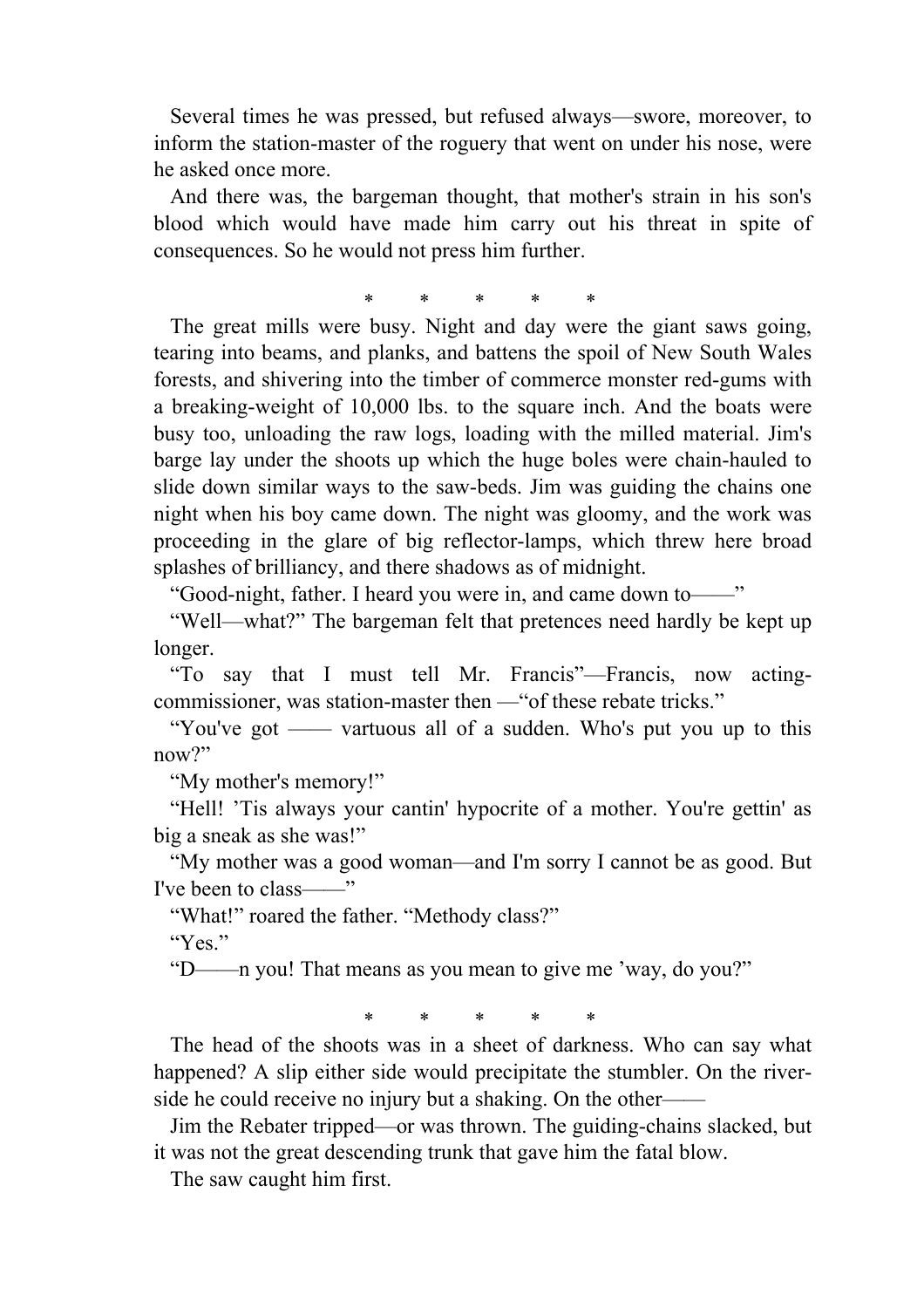# **His Father**

#### A TALE OF NORFOLK ISLAND1

 THE Special Commission was opened with due ceremony. His Honour the Commissioner passed through a double rank of military guards, preceded by a company of javelin men drawn from the Island Police, and followed by his retinue of military and civil officers. A step behind his Honour marched side by side the Civil Commandant and the legal gentleman who had arrived from Hobart Town with the Special Commissioner, to prosecute for the Crown. Unlike his Honour who was new to the colonies and to colonial institutions (though it was more than suspected by his intimates that he was Australian by birth), these gentlemen were conversant with the ins and outs of the system, and with all the involved eccentricities of justice as administered on the Island before-time. Consequently, they were quite prepared to make up for any deficiency in the experience of the Special Commissioner, by the amplitude of their own knowledge and acquaintance with the vagaries of the convict nature. They might safely be depended upon to give to his Honour the Judge just the aid he required to secure the conviction of the accused.

 Needless to say, the chief portion of the calendar consisted of offences of one sort or another against the person. The occasion when crimes against property, by theft or fraud, could occur on the Island, were necessarily few and far between, while there was no prisoner, even if immured in the gaol cells, who had not the amplest opportunity for threatening or attacking the life of a warder, or of a soldier, or of a fellow-prisoner. It was no wonder, therefore, that the young Commissioner sickened as he glanced at the long list and read "Murder," "Attempted murder," "Assault with intent to murder," "Assault," "Cutting and wounding," and nearly every other form of words that the ingenuity of legality and the System had devised, as descriptions for the various efforts whereby wretches of one kind had endangered the lives of wretches of another kind. It was, indeed, with something like relief that, half-way down in the calendar of forty cases, his Honour discerned a simple charge of theft— "The larceny of a key, the property of the Civil Commandant."

\* \* \* \* \*

 It was well on to the afternoon of the first day before the case of larceny was called on. The preceding cases had taken but little time to dispose of, owing to the fact that most of the offenders had pleaded guilty, and the two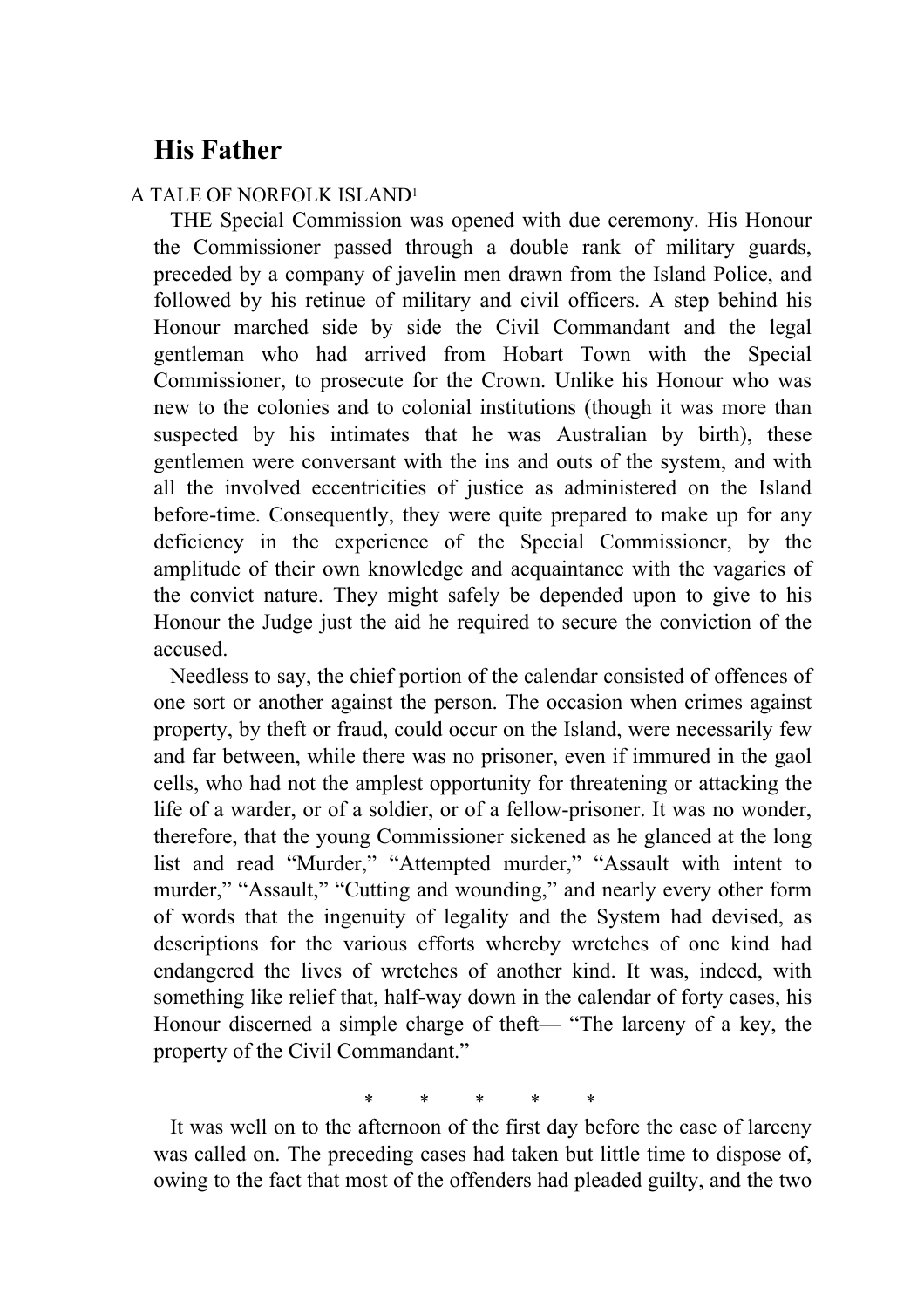or three cases where the accused had pleaded otherwise had not taken long to investigate and decide. The Jury was of course a military one, and as the regiment had had some years of colonial experience, the officers composing it were too familiar with their duty as jurors to waste much time in debate over the merits or demerits of the Crown case.

 So all the circumstances conspired to bring Edgar Jameson, *alias* John Smith, *alias* Edgar Brown, *alias* Thomas Vaux, *alias* half-a-dozen other names, convict, charged with theft, as promptly as might be before the Special Commissioner. Whether it was well or ill that the prisoner's case should have been heard thus early, must be left to the fates to decide, but it is more than conceivable that had the charge against the many-aliased gentleman been heard later in the Sessions, he would not have been treated so singularly by the Judge-Commissioner, and would therefore not have had the opportunity of figuring so prominently as he did in the transactions of the Court.

 The Clerk of Arraigns called up prisoner Jameson, and the man being presented, he was formally indicted. Diving into the midst of a turgid stream of legal tautology, the bare fact was grasped, that on Christmas Day in the preceding year, he, the accused, stole an article, the property of the Civil Commandant, "to wit, one key," and, his plea being demanded, the prisoner asserted he was not guilty.

 Let us look at him as he stands in the dock. A man approaching sixty years of age, of clean-cut features, with a curious, indefinable delicacy modifying the angles of the face, with blue-grey eyes, with scarcely perceptible eyebrows, with hair originally light-brown but now interwoven with white and grey, with a complexion no doubt fair at first, but now freckled to brick red, he stands tall and erect. He has a fearful record against him, and though only accused on the present occasion of a comparatively trifling offence, yet, scarred in record and in conscience with the countless indelibilities of far more heinous crimes, he is a very Ishmael. The Crown Prosecutor informs his Honour he is even against his fellow-prisoners on the Island; he makes war upon them as well as upon the System; he has no friend, and yet in some mysterious way he coerces other prisoners to the point of following him. Therefore it is that he is brought before his Honour—the offence being one of larceny only, could have been dealt with by the Commandant himself, but the prisoner is such a dangerous element in Island life, that if he is found guilty—and the Crown Prosecutor has no doubt in his own mind that he will convince his Honour and the military gentlemen on the Jury that the prisoner *is* guilty a sentence of transportation to Moreton Bay will be pressed for.

"This man, your Honour, has education, and he is fertile in resource, and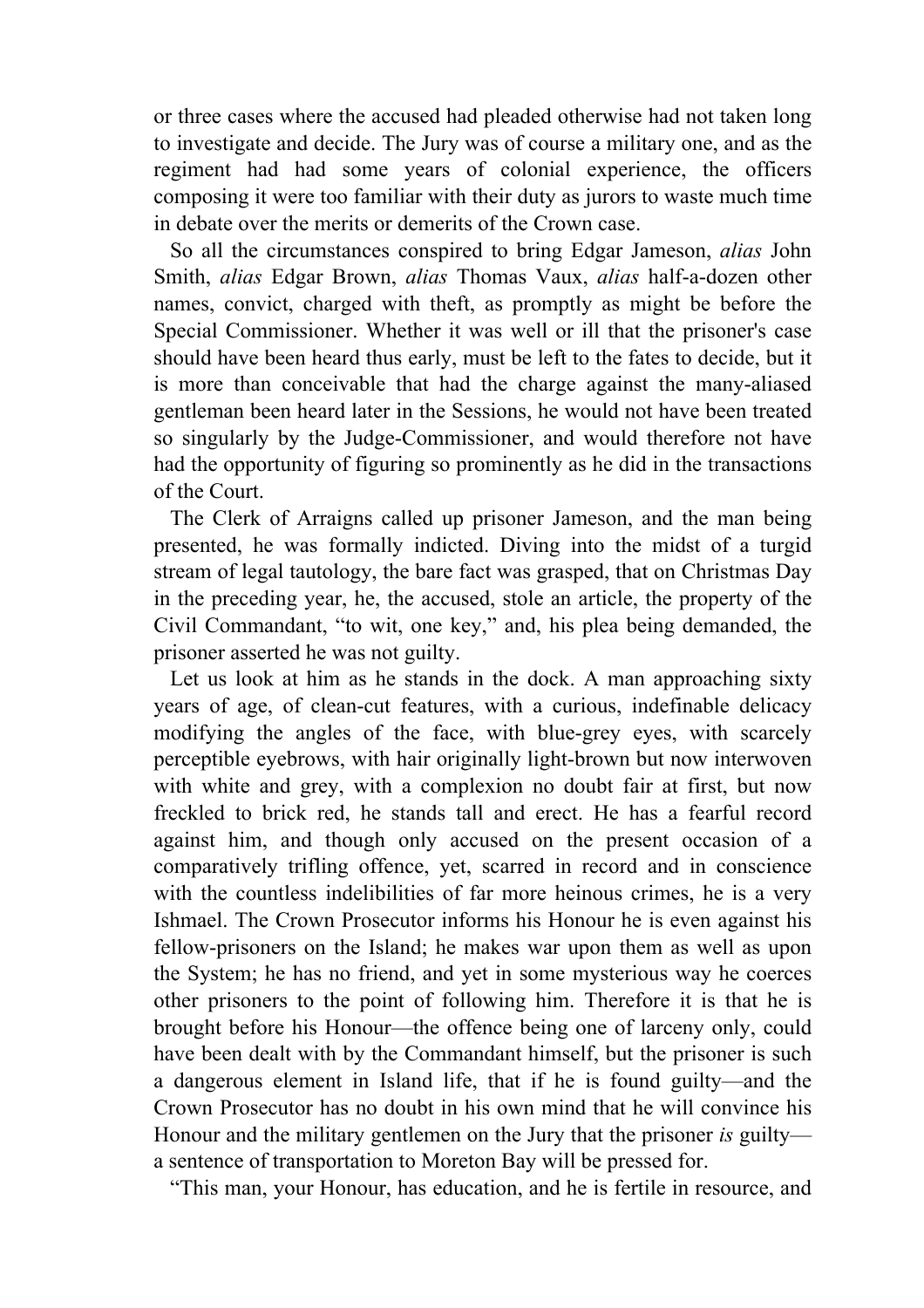were he to take it into his head to conciliate his fellow-convicts instead of merely domineering over them, he would become a terrible power in a conspiracy." The Crown Prosecutor explained in explanation of his singular explicitness that, though there was no direct proof that the accused had really engaged in a conspiracy, there were many indications which, pieced together, led to that impression upon the minds of the Island officials. Much more in this strain would the prosecuting lawyer no doubt have uttered, with the intention of prejudicing the Jury, if he had not, to his own surprise and to that of the Commandant, been suddenly stopped by his Honour the Commissioner.

 Why the Commissioner should have interfered was also a surprise to himself. He said—"Mr. Attorney, I fail to see why, if you have no evidence to support your view as to the prisoner's origination of or participation in a conspiracy, you should thus refer to him. Proceed, please, with the evidence on the charge."

 Rebuffed in this fashion, Mr. Attorney, cursing his Honour beneath his breath and making resolves that he would show the young whipper-snapper that even if he were a pet of his Excellency's in Hobart Town he could not ride rough-shod over the old stagers of the System, proceeded with the charge, and called his witnesses.

 First of all was called a fellow-ganger of the prisoner's, who proved that on Christmas Day the prisoner and himself had been deprived of the usual holiday for some act of insubordination, and were kept in one of the Longridge Quarries at work under the supervision of a constable of the Island Police. The Civil Commandant had come over in the afternoon to Longridge, and had visited the Quarry. He had stood looking down from the edge of the overhanging cliff, and the ganger had noticed that something that glittered for a moment in the sunlight fell on the ground just as the Commandant had withdrawn his handkerchief from the inner pocket of his uniform jacket—"just as though," said the witness, "he had pulled out a key with the handkerchief."

 Here the Commissioner again surprised himself and the Court by interjecting—

 "Witness, has not that last idea been suggested to you? Did it ever occur to you that the article which glittered as it dropped was a key, before any one mentioned that a key had been lost?"

 The witness remained silent for half-a-minute, evidently deliberating with himself, in a confused and troubled way, as to whether he should play the cards of the Commandant or fall into the humour of his Honour the Commissioner. Then his Honour became impatient and pressed for an answer.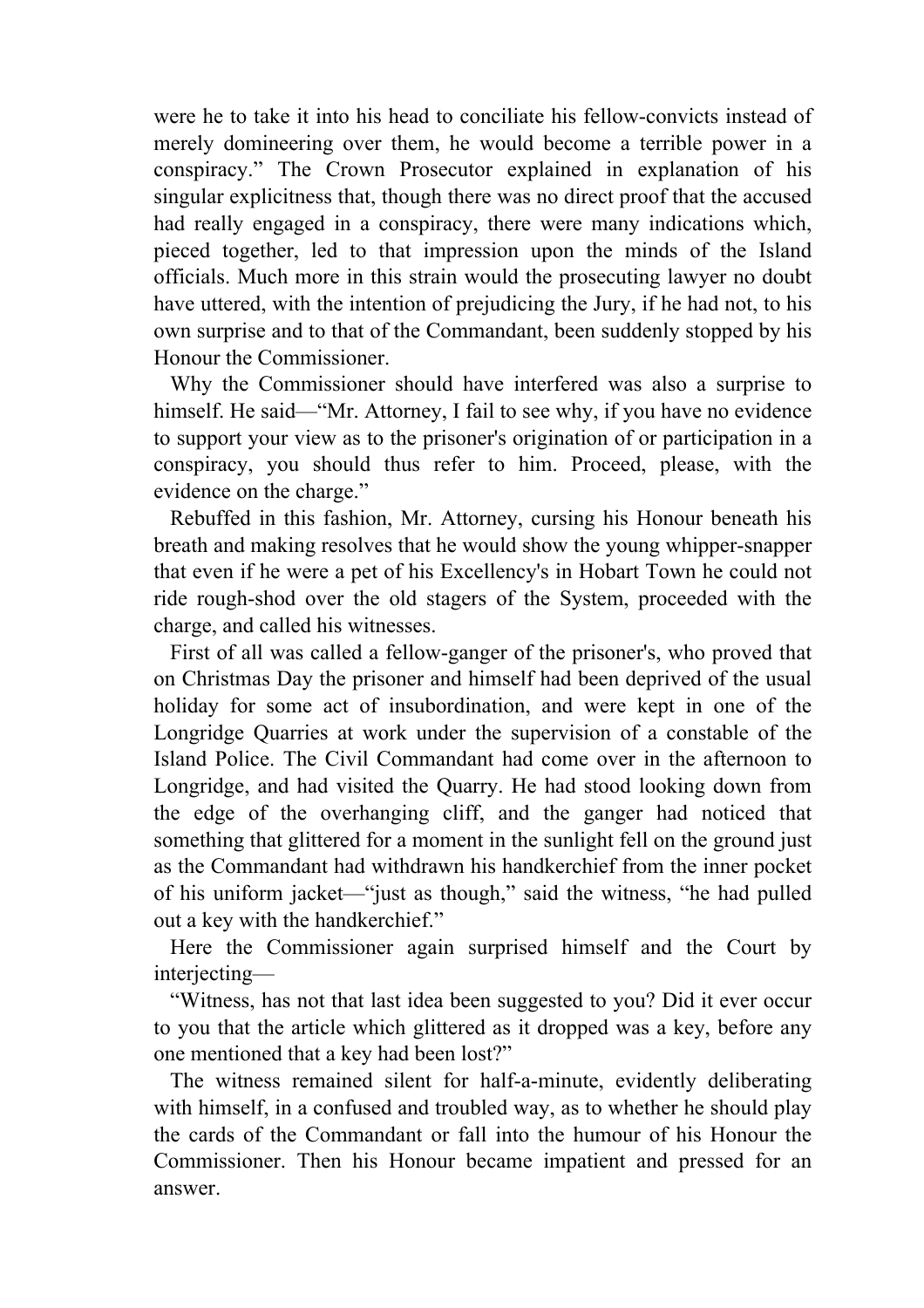"I think as 'ow—I mean as I never knew about the key till arterwards. It was somethink bright, that's all I know." So the man replied.

 "Proceed," said his Honour, and the Crown Prosecutor, nettled, took up the examination again.

"Tell the Court what happened afterwards, that Christmas Day."

 "As we was agoin' to barracks, Jameson 'ere slipped on the top o' the cliff, an' as I turned to look at 'im I saw 'im lift from underneath 'is leg somethink, an' close 'is 'and tight on it."

"And then——?"

 "I watched 'im 'old 'is 'and tight shut all the way to barracks. An' when I asked 'im in the yard that night what was it he found, he laughed an' said: 'What isn't lost isn't found,' but the nex' day when it was told everywhere that the Com'dant had lost a key while walkin' out on Christmas Day, I was standin' close by Jameson when the word was given us in the yard, and 'e looked at me and I at 'im, and I knew then that 'twas the key as 'e 'ad found."

 Again came a surprising interruption—as the old-time officials thought it—from the Bench. "You knew—how could you know? Did you see the key?"

 "Utterly irregular," sneered the Crown Prosecutor, in tones that were audible half through the building; "utterly irregular."

 But to his Honour the witness made no response, and he was ordered down. The accused, asked whether he would cross-examine the witness, laughed a derisive negative.

 Then the Commandant entered the witness-stand. With as much glibness as was consistent with the dignity of his office, he told his story— how he had been taking his constitutional stroll on the Christmas Day, and how in the course of the stroll he had visited the Longridge Quarry, where were working the only two men on special punishment that day, the accused and the former witness. He was quite sure that he had the key in his pocket when he set out on his walk, and as he kept that particular key in his inner breast-pocket with his handkerchief, it was quite possible, indeed probable, that he had pulled it out in the manner described by the other witness.

 "What did you do," asked the Crown Prosecutor, "when you discovered the loss of the key?"

 "I made known the loss and offered a reward of an allowance of tobacco for the discovery of the key."

"And how did you come to connect the prisoner with the loss?"

 "I heard through one of the warders that the last witness had seen Jameson pick up something on the cliff on Christmas afternoon. I interrogated the pris'ner, but he denied all knowledge of the key."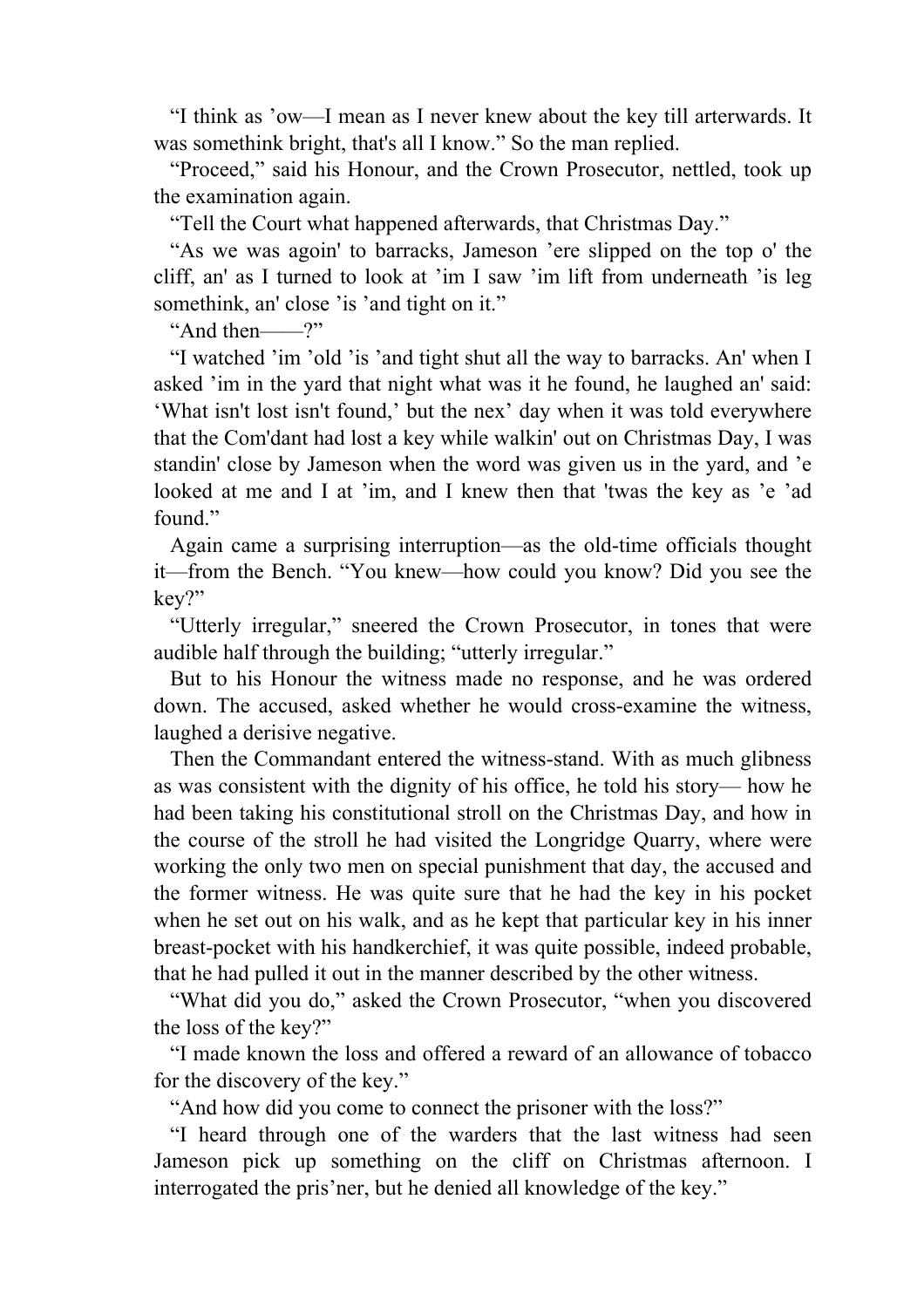"How," pursued the Crown Prosecutor, "do you connect the key and the prisoner?"

 "I had him searched, but unavailingly, and a search through the ward wherein he sleeps gave no better result. But we secured the evidence that he had had the key in his possession by finding its outline stamped as though forced in by some heavy substance in the leaves of the pris'ner's Prayer-book. I should say, your Honour, that on the Sunday afternoon there was church service, and the pris'ner and the last witness were in the yard in time to attend the service. When I heard that the pris'ner had picked the key up——"

"It has not been proved that the prisoner picked the key up."

 The sharp words came curiously from the seat of justice. Really, the Commandant felt that for some inexplicable reason, his Honour the Commissioner was actually defending the prisoner!

 "Well, the article he picked up I thought he might have left in the church—pris'ners often hide things there, your Honour, if they get a chance, and that is how we came to examine the Prayer-book. On finding the impression of the key it was shown to the pris'ner, and asked if he could explain how it came there. He was insolent and refused to answer."

"The key was an important one?"

 "Very. But the pris'ner could not know of its importance, I must say that."

His Honour now spoke.

 "And you mean to say, Mr. Commandant, that the key was not found on the man?"

"No, your Honour."

"Nor traced to his possession?"

"No, your Honour."

 His Commandantship was becoming irritated at this persistent interrogation, and was at no pains to hide his irritation. The thing was so clear that a child could see it. How could the impression have been made in the Prayer-book unless Jameson had found the key?

"You produce the Prayer-book?"

 The Prayer-book was produced and handed to his Honour open at the place where the impression had been made. Indented clearly through several leaves was the outline of a small key, and on the cover of the book such a mark as would have been made by grinding it with the boot-heel of a heavy foot. The Commandant explained his theory of how and why the impression was made. The key had been slipped in the book, and then the man had kept his heel on it, while the impression was designed to permit a duplicate key to be made, should opportunity serve.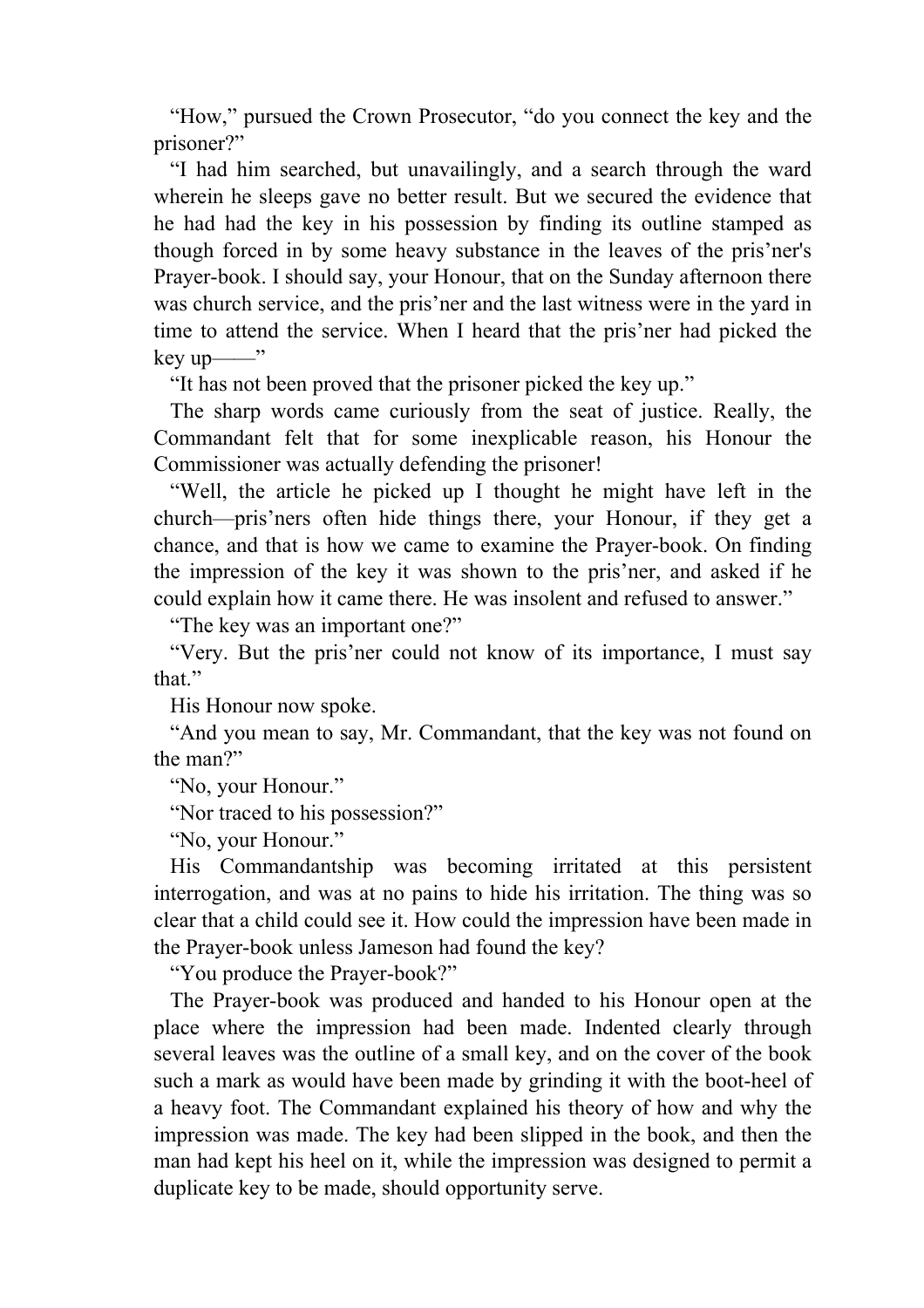"How do you explain," questioned his Honour, "your identification of this impression as being made by your key, Mr. Commandant?"

 "I am sure that there was not another key like mine on the Island, and I am equally positive that the key has never been out of my possession till I lost it."

Thus the Commandant concluded his examination-in-chief.

 "Do you wish to cross-examine the witness, prisoner?" asked the Clerk of Arraigns.

 "Yes, I wish to ask the Commandant how did he know that the Prayerbook stamped with the key-mark was the one I used on Christmas afternoon?"

 Since his arraignment, the prisoner had not used so many words. The intonation was that of an educated man, and possibly it was that quality in the voice that made his Honour look up sharply, and gaze more steadily at Jameson than he had yet done.

"You were in C 3 seat, upper row," replied the Commandant.

 "But how do you know that book was the one I used? The books were handed to the chapel-keeper as we went out of the gallery."

 "That is true," answered the Commandant. "But your trick of turning down the corners of successive leaves of the book during the sermon is well known."

 Then, turning to his Honour, the witness said— "I forgot, your Honour, to say in my examination-in-chief that the pris'ner has a trick of turning down the points of the pages. He has been watched scores of times at it, but it is only lately that we have discovered that it was one way he had of sending a message."

 "What clever devils you are to be sure!" laughed the prisoner, "but you can't prove that I ever sent a message that way at all."

 The Commandant went on, still addressing the Commissioner: "But if your Honour will look at the book and turn down the corners in the folds already made, and connect the letters touched by the points, you will see, I think, sir, that the letters will form words or names."

 "Do it——I wish you joy, sir, of what you may make out of it." So the prisoner jeered and gibed.

 The Court waited breathlessly, while his Honour turned down carefully some twenty pages, and tracing with great care the letters touched by the points.

 If his Honour had surprised every one by his conduct of the case so far, the sensation of astonishment was still deeper now. Again and again he went over the letters he had marked down on the paper before him; and again and again he looked first with wonderment, and then with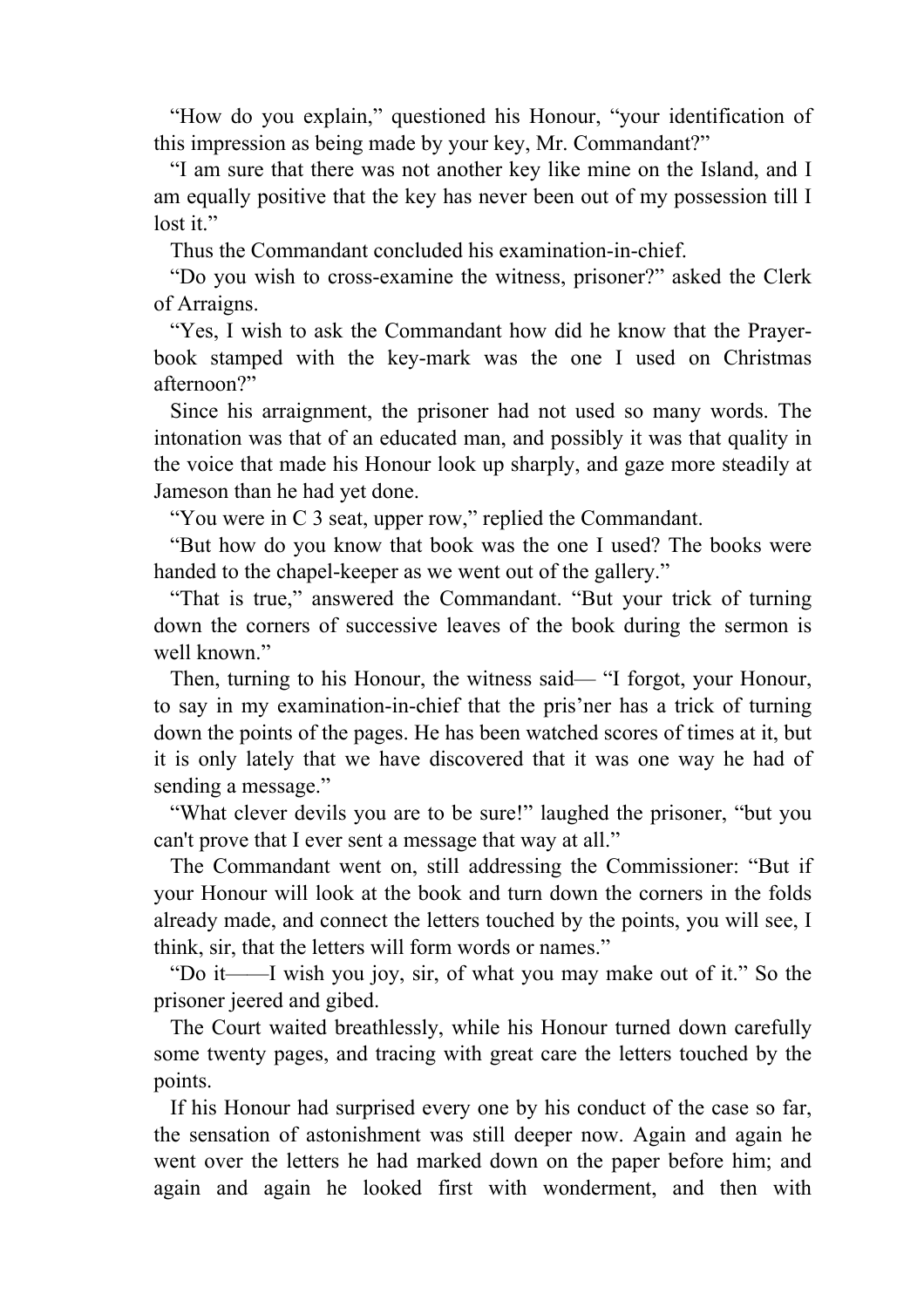wonderment and pain mingled, at the prisoner and at the Commandant. Before he spoke again nearly a quarter of an hour had elapsed, and in the intolerable hush that held the Court in suspense, a sardonic whisper from the Crown Prosecutor who, like the Commandant, did not take the trouble to disguise his impatience, and who apparently addressed himself to no one in particular, fell upon the ears of the prisoner in the dock.

 "I wish his Honour Mr. Special Commissioner Pelling would hurry himself." These were the words which the Crown Prosecutor had murmured half to himself. And as Jameson heard them he reeled as if he had been struck.

 That was the first time, singularly enough, that he had heard the Commissioner's name mentioned, and without doubt it had some special significance for him.

 But the Court had no time to give to the prisoner—no thought for his astonishment or his suffering. It was sufficiently engaged with his Honour, and his Honour's declaration.

 In a voice scarcely to be recognized, so remarkable a variation did it disclose from the amiable precision of all his previous speech, he said imperatively: "I shall adjourn the Commission till ten o'clock to-morrow morning, and require the prisoner to be brought to me privately in half-anhour from now."

 The Crown Prosecutor rose. "Your Honour, with all respect I submit that the proceeding is utterly irregular."

The Special Commissioner had already risen from his seat.

 "Mr. Attorney," he said, with a dignified harshness of tone, "the Commission which I have the honour to hold makes me master of my own procedure. Clerk of Arraigns, adjourn the Court."

\* \* \* \* \*

 Within the half-hour, four of the warders, not less amazed than their superior officers who issued the instructions, brought the convict with the many *aliases* to the room to which the Special Commissioner had retired. The prisoner was manacled.

 The Commissioner, seated at a table, still wore his wig and gown. He was a young man, not more than twenty-five or six years of age, with a curious blending of weakness and strength revealed in his features. Before him on the table lay the Prayer-book. As the prisoner entered with his guards, the latter were ordered out by his Honour. "I wish to speak to the prisoner alone," he said. And then he looked Jameson up and down with a penetrating glance in which there was something of fear. Fear of what? Scarcely of personal violence! Could it be of shame?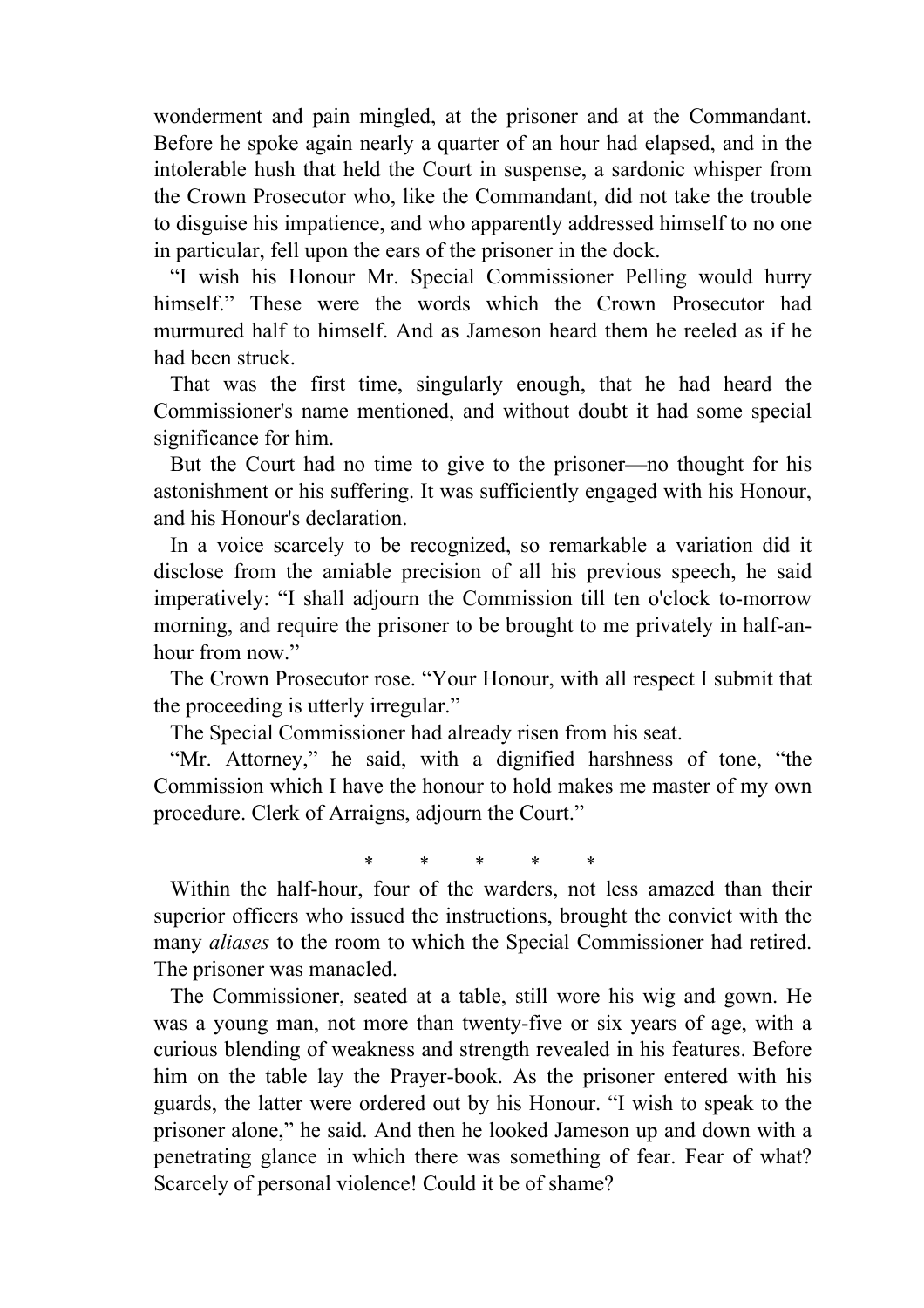At last his Honour spoke. Pushing the book towards the other, he said: "The corners of those pages turned down touch letters which, linked together, make certain names."

 The other stood immovable, wondering—half-smitten with a fear himself.

"Do you remember those names?"

 The prisoner smiled that cynical smile of his. "Yes," he said, "it is one of the ways I have of punishing myself. I spell out the name that way of a woman and a boy."

 "Do you know that woman—and that boy?" Again that cruel huskiness of voice.

 "First of all—sir—before I answer that question, will you let me ask you one?"

"Yes," said the Special Commissioner, "what is it?"

"Is it true that your name is Pelling?"

"It is."

"And your Christian name?"

 "The name of the man—or boy—indicated by the letters touched by these points."

 "Then," the man bent forward eagerly, resting his manacled hands on the table, "I will answer your question. "The woman's name was Jessamine Pelling—and the boy's name—the name of the boy who is now a man—is Edgar Terence Pelling. And the woman was my wife—and the boy, or man, is my son!"

 "Kind Heaven, be merciful unto me!" As he uttered this ejaculation, wrung from his very heart, the young Commissioner bowed his head.

 The other looked on cynically. "Ah," he said at last, "I have often pictured our meeting— father and son. It is twenty-two or three years since I saw you, Eddy—you were a tiny tot in petticoats when I was first convicted."

"Mercy!"

 "No, it is not for the son to cry mercy to the father," jeered the other; "it is for the father to ask mercy from the son, and crave a light sentence; but tell me, boy, how do you come to be Special Commissioner? And was it some suspicion of the blood-taint in you that made you be just in Court and fight for me? There must have been something, for never yet did Special Commissioner in Norfolk Island battle for the accused as you did for me to-day."

 Then the son indeed knew why he had been prompted to take the stand he did in Court.

When will the analysts discern the spiritual relationship in blood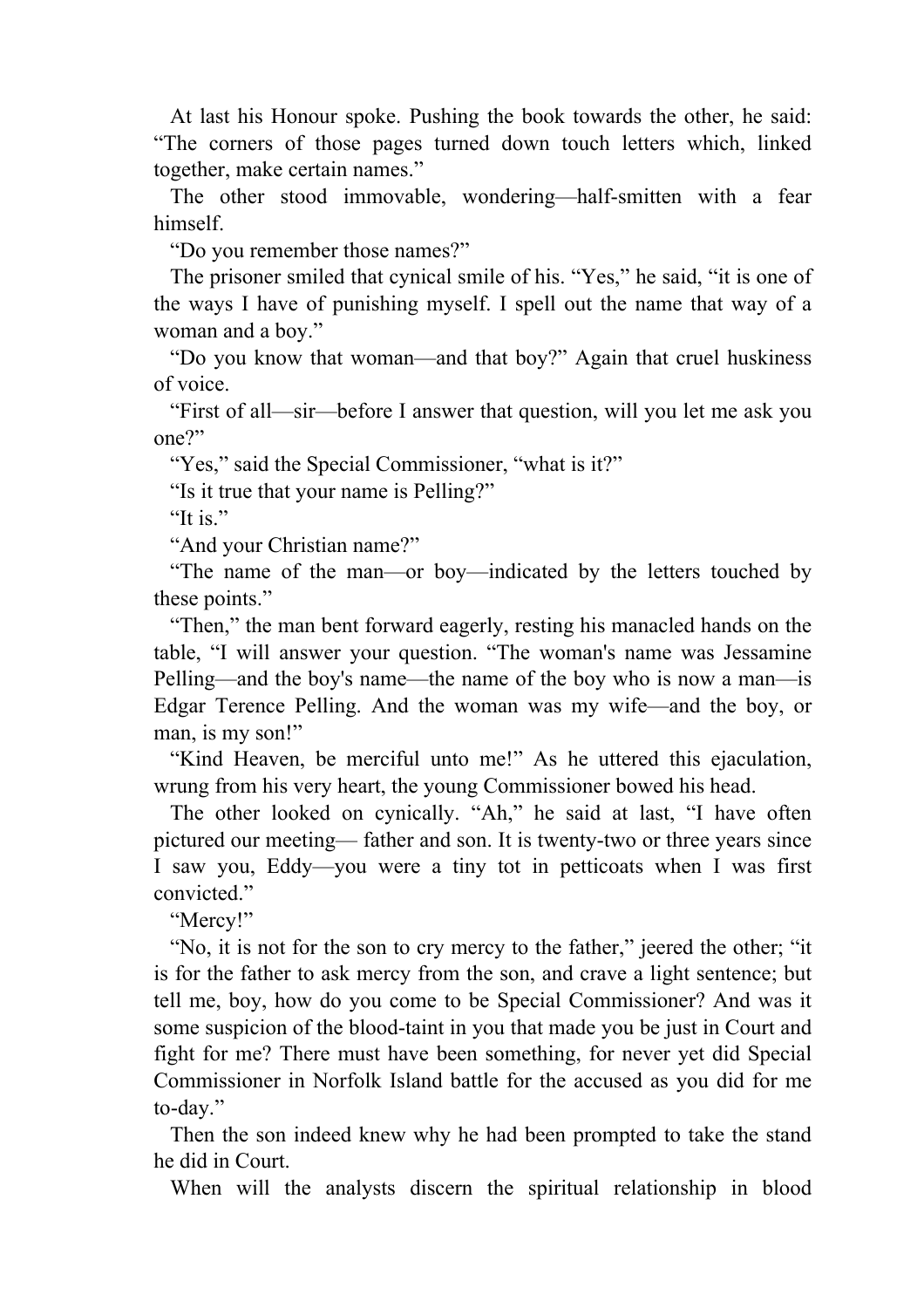molecules?

\* \* \* \* \*

 When the Court re-opened next day, to the surprise of every one (except the prisoner) the man named Jameson withdrew his plea of "Not guilty," and substituted for it the plea of "Guilty." Thereupon the Special Commissioner sentenced the larcenist to seven years' transportation to Moreton Bay. Whence, shortly after his arrival, he escaped.

1 Copyright in the United States, by R. S. Thompson.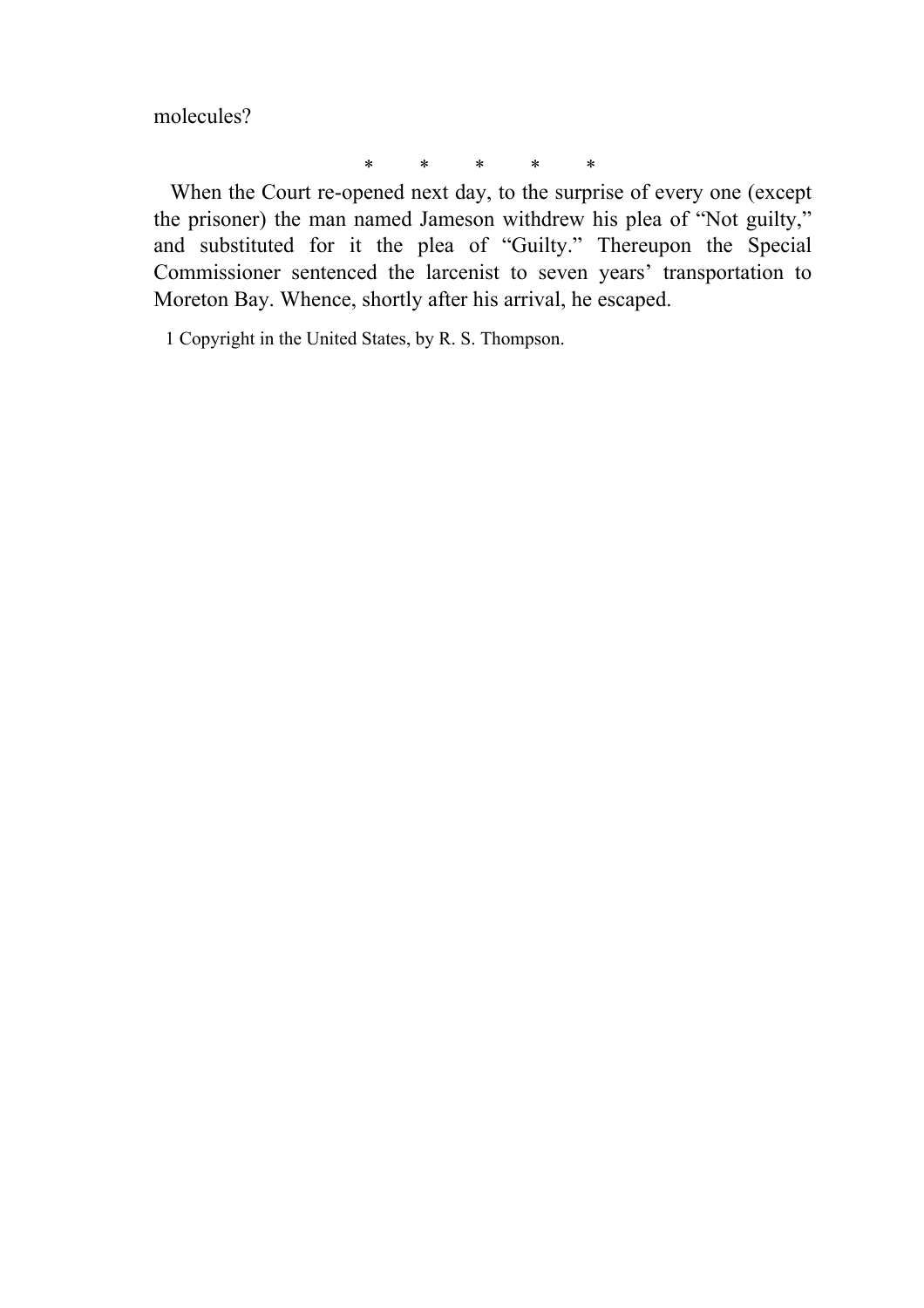## **"Half-Crown Bob"**

### **A SKETCH, A STORY, AND A LETTER**

#### **THE SKETCH**

 NOBODY knew who first gave him the sobriquet. He did not know himself, and, as he once said, "it fitted him, so he didn't care." Nor was anybody any better informed as to the exact time that Robert Strathing lost his identity in "Half-Crown Bob." Many were the discussions when more exciting topics were scarce, as to whether Bob's nickname arrived with him when he made his appearance on Pleasant Creek, or whether it was of purely local origin, and owed nothing of its appropriateness to Ararat or the other goldfields previously honoured by Bob's presence.

 Once indeed, when a tremendous fall of rain prevented work at the claims for some days, and every other controverted point in the camp politics, sociology and theology, had been thrashed out at Pat Davey's shanty, the bar of which served not only for spirituous refreshment for the inner man, but also as the arena for contests of all sorts —from the kind regulated by the code of the P.R. to that controlled by vague reminiscences of Parliamentary procedure—a row royal took place on this latter question. A new-comer from a Southern diggings, prompted by recklessness and the juice of the great Western grape, had asserted that the whole of the Pleasant Creek populace didn't contain enough mental capacity to devise so characteristic a name. Ararat, he thought, might be clever enough to do it, but he doubted even Ararat. In his judgment, so happy an epithet could only be the offspring of Ballarat genius— Ballarat, the big and brilliant. Of course, this slur on the inventiveness of the Creek people could not be allowed to pass unresented. The new-comer was hotly supported by other late arrivals, from what was, even in these early months of the "sixties," generally styled "The Golden City." To them were joined men who had matriculated in their mining career at Ararat, at Forest Creek, and on the Waranga, and who, caring little for Ballarat, cared less for the Creek field.

 Quite a formidable band of combatants were all these, but the indignant defenders of the Creek reputation were as numerically and physically strong. The result was a contest which was epochal even in a period when no day passed without its battle; but as the parties were equally matched, victory could not be truthfully said to rest with either side. And it was perhaps better so, for, leaving the original problem unsolved, it also left a decent excuse for another fight on a future occasion. There were, to be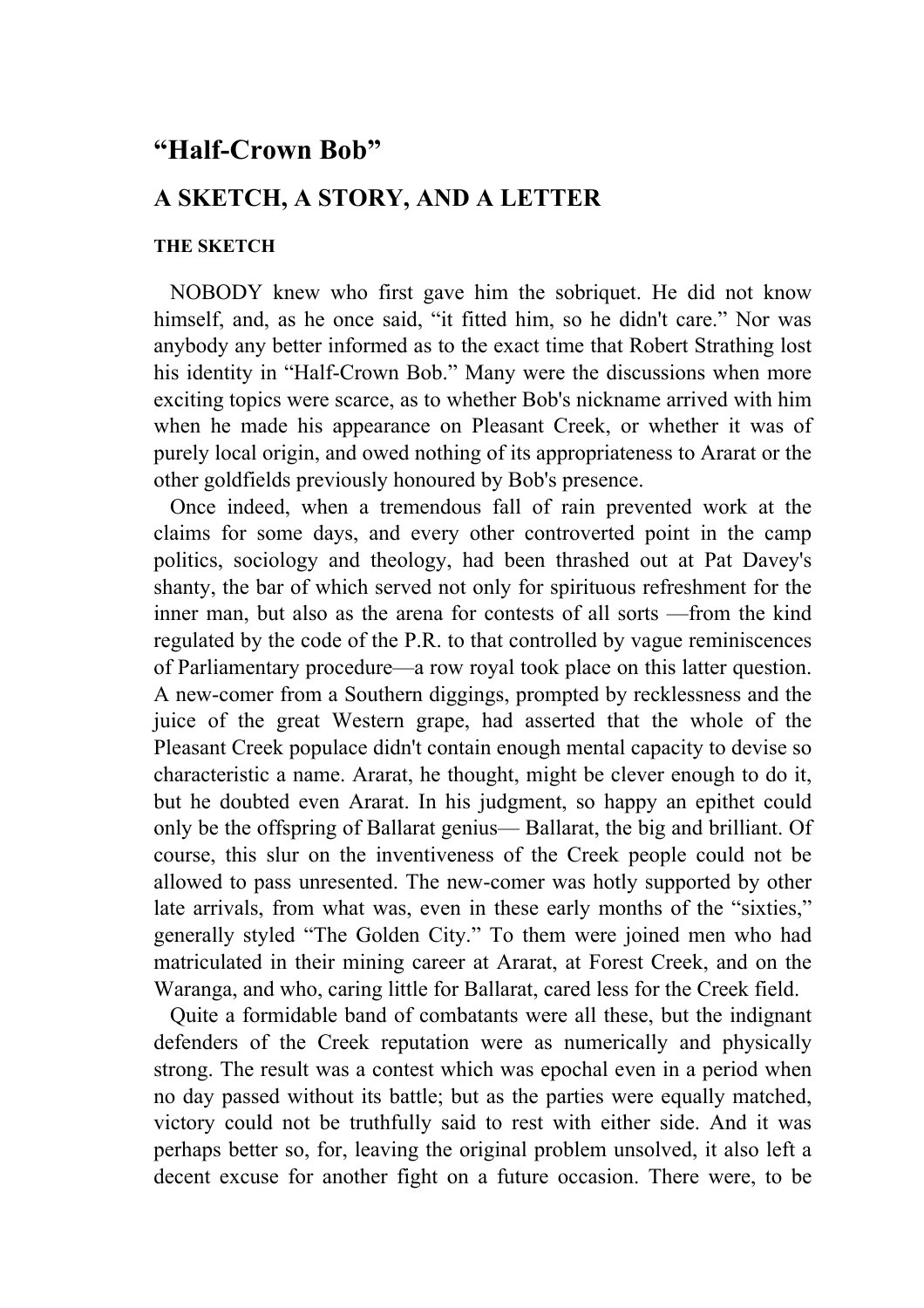sure, some hasty brains and impetuous souls who wanted the matter settled one way or the other. These were, however, so few as to be powerless. With them must be classed Bob himself, though he was neither hastybrained nor impetuous-souled. Bob, it has been hinted, didn't object to the qualifying term, without which he was never spoken of, and seldom addressed, but he did object in his heart to being bothered about its origin and the place of its birth. And though he was one of the most peaceable creatures living, he rejoiced at the fight because he believed it would have the effect of determining, once for all, where he had won his title. Some men would have been proud to have been the primary cause of such a combat, and prouder still to think that other collisions were imminent for precisely the same reason. Bob was, however, different. He never gave a thought to the personal honour done to himself. His interest in the fight and his regret that it had not "gone to a finish"—apart from its making a break in a rather dreary and monotonous week—were untinged by selfish gratification. It took up his time to have to reply to people who asked him how and when and where he came by his name, that knew almost as much about it before they asked as he did, and his time, he used to say, was really not his own. That was the basis of his hope that the fight would settle the whole thing, for, of course, the victory of either side would have been tantamount to a decision as to the locality at least whence he had gained his sobriquet.

 It seems, looking back on these olden and golden days, a trivial thing to have excited so much curiosity, stirred up so many fights, prompted such lots of apparently impertinent questioning. Only a nickname! But the men who lived the life of those ancient digging days—and life was worth living then—knew that nothing was trivial. The frivolity of their behaviour and the commonplace of their talk were simply the safety-valves of an intense existence. Men who would else have gone mad or to the devil, had their sanity or moral equilibrium preserved by trifles. A great colonial Judge once remarked that he was only saved from becoming a mental wreck, at the height of his gold-madness, by carving cherry-stones which he had ridden nearly two hundred miles to obtain. Trifles that were nothing but trifles—trifles behind which stood great facts and solemn truths—these made up the leisure life of the miners on the early goldfields. Now, "Half-Crown Bob," the nick-name, was a trifle; but it was a trifle behind which there was an important and interesting fact —"Half-Crown Bob," the man.

 Once people knew the man, they ceased to wonder at the fictitious name suggesting inquiry and curiosity. There was a young Petre, for instance—a scion of the noble English house— who forgot all the traditional reverence for the saints canonized by the Mother of all Churches, and put the martyrs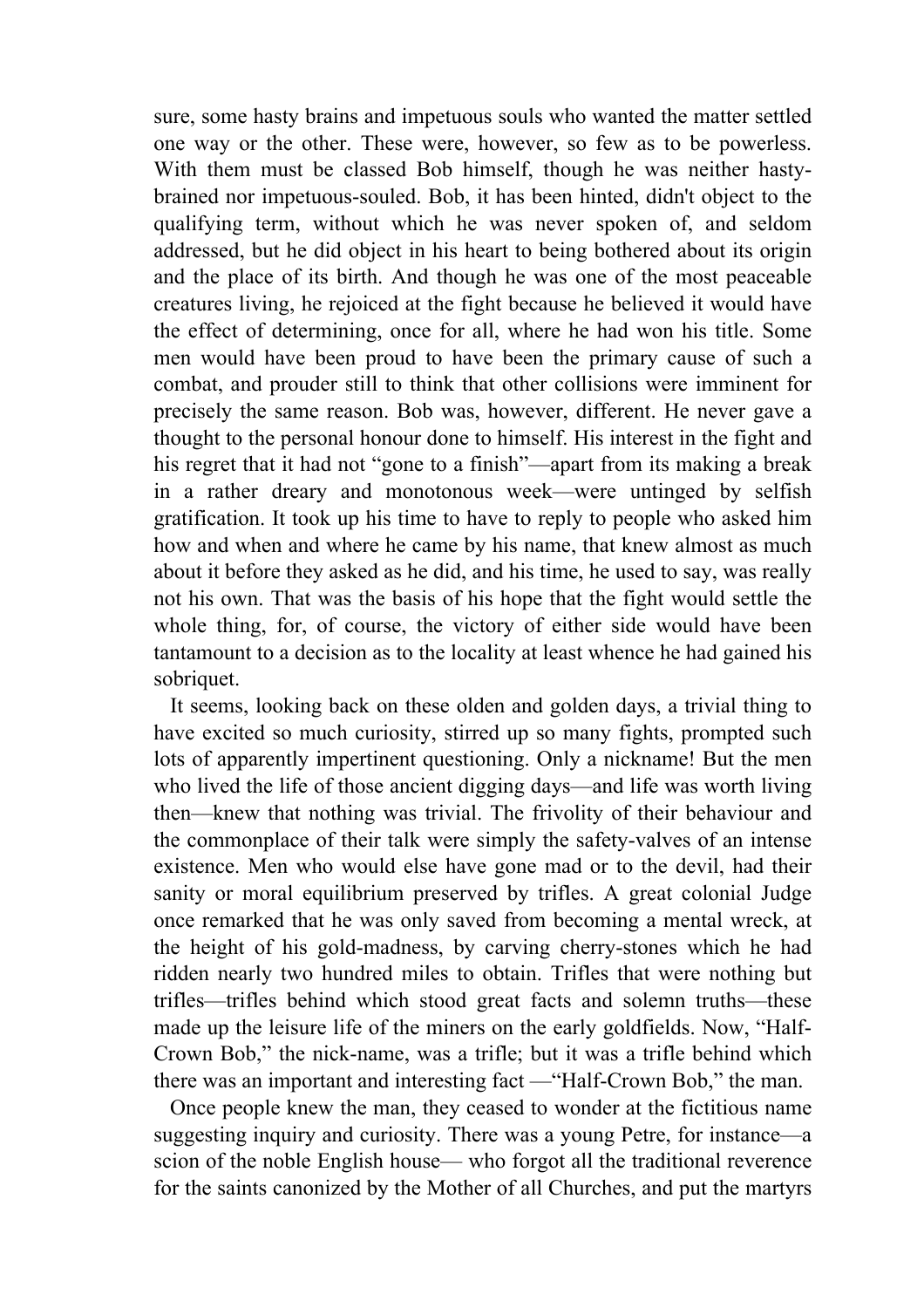and confessors to no better use than to swear by—how he sneered when, on his first evening in camp, his tent-mates spent most of the hours in debating about Bob's name, and Bob himself! (His mates, by the way, were Clarendon, formerly of the 10th Hussars, and who had made one of the gallant troop who had ridden up Balaclava valley, and Tilbury, the son of a bishop, whose enormous influence did not suffice to save his boy from merited University disgrace.) But after he, Petre, met him, Bob, the next day, how resolutely he entered upon the quest of discovering all about Bob and all about his name. Not in an impertinent fashion, mind you. Petre, though a ne'er-do-well, and the seventy-fold returned prodigal, who would yet make his seventy-first journey in search of the husks, was still a gentleman, and would not have poked the tip of his bejewelled little finger into another man's affairs against his will. But Petre had been impressed by Bob, as everybody was impressed who came in contact with him. And by that "everybody" you must please understand everybody—from the old Van Demonian "lag" who was cook at Ledcourt, the neighbouring cattle station, to the aristocratic gold-commissioner who dwelt on or did occasional business with the Creek.

 All knew Bob. The newest chum, who came but yesterday, the lightestwinged (and luggaged) bird of passage, who, being usually of the hawk variety, found it desirable to stay no longer than a day or so on the Creek; the "oldest inhabitant," who came with the first rush, and who had determined to stay until he had "panned-out,' —all knew him, and loved him. It's a strange thing to say of the fluctuating fifteen thousand people or so who made up the Pleasant Creek population in the early "sixties," that they all knew and loved a young fellow who had no other name than "Half-Crown Bob," and whose antecedents were enwrapped in mystery. It's a strange thing, but a true one.

 "To know such and such an one is to love him," is a phrase heard not seldom; and when it is used, one of two things may generally be predicted: either that the "him" is a "her," or that the loveworthy personality is known to but a few, and them only of his own class. Said of "Half-Crown Bob," the words meant much more. From first to last Bob must have made the acquaintance of twenty thousand adults and children more or less "grownup" during his sojourn on the Creek. Perhaps it would be more accurate to say that that number had made Bob's acquaintance. It was part of the ceremony attached to the reception of every fresh arrival that he, she, or it should be taken and shown Bob's claim and tent, and their owner if visible. It mattered not whether the new-comer was an old hand at digging, or whether the he, she, or it (why don't the grammarians invent a compound gender?) had been so short a time in the Colony that the sea air still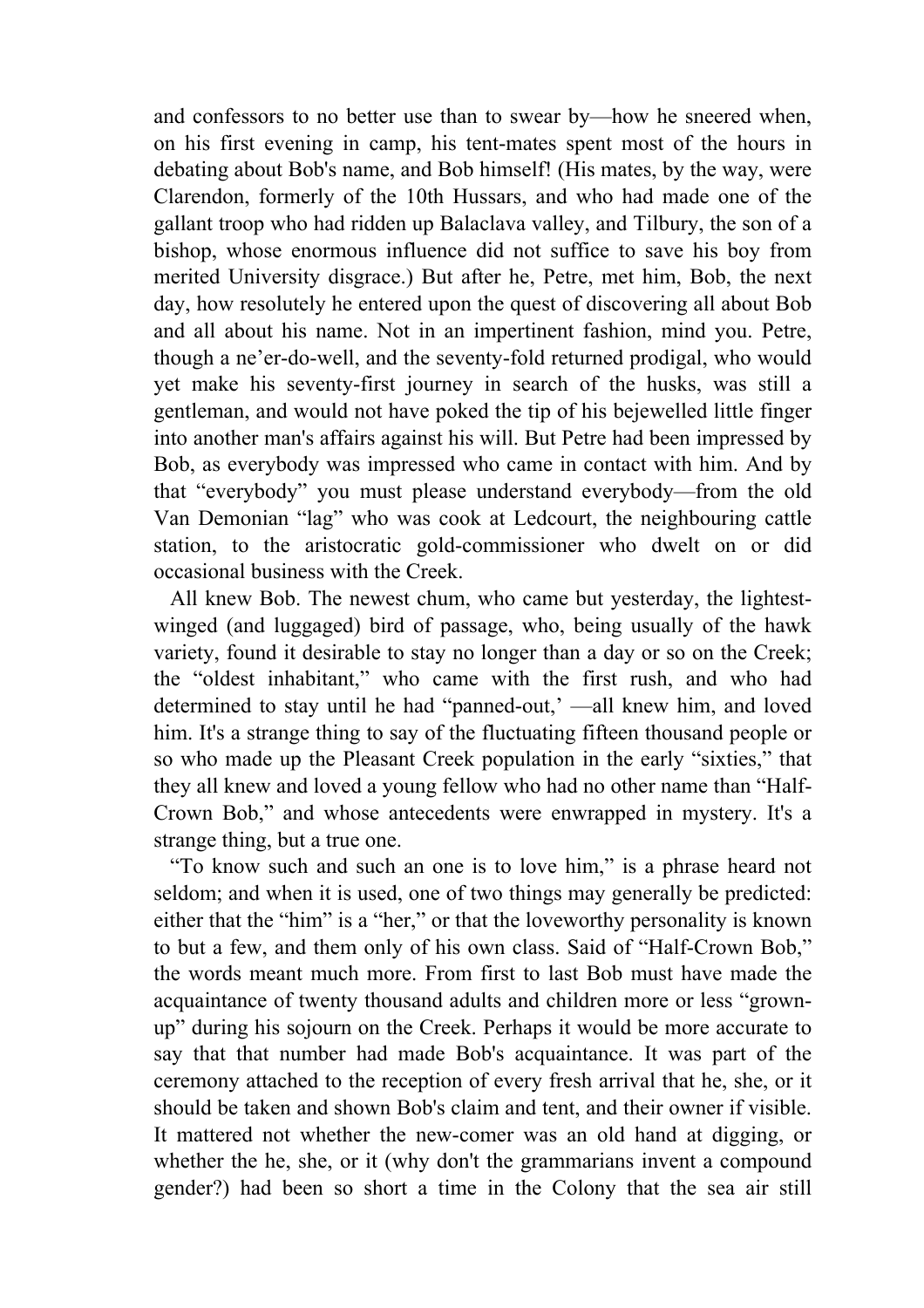lingered in his, her, or its clothing, and the ship's motion was still visible in his, her, or its gait. All had to go, willy-nilly, and be shown "Half-Crown Bob's" habitat.

 "Been to see Half-Crown Bob's place yet?" queried a couple of "the boys" one day of a surly-looking fellow as he was driving in the last peg for his just-erected tent.

 "—— yer, no, I haven't, and don't want ter, —— yer!" was the sulky but emphatic response of the tent-pegger, as, rising, he turned defiantly on his interrogators.

 "Don't want ter, don't yer? Well, we'll see about that. Yer see, my dear friend," and the speaker's eyes twinkled dangerously, as he used, it is to be suspected ironically, the insinuating phrase, "it just 'appens to be a sort of rule of these diggin's that everybody 'as got to be interdooced to that gent as I've just named. So come 'long!"

 The tent-pegger was an old Pacific Slope man of the picturesque "Forty" period. Many a muss had he been into and got out of with credit to himself and damage to his adversary, and the "beads" he had drawn and the men he had "dropped" formed not the least despicable amongst the records of the duello as practised by the Argonauts. As he rose to his full length, a very ugly customer he looked. During the exhortation to come and be "interdooced" he had shortened his grasp on the billet of firewood which served him for a mallet; and, as the exhorter ended in what were doubtless intended to be persuasive accents, but which, unfortunately, suggested formidable consequences in case the invitation was declined, the billet flew straight for the exhorter's head. It was followed by a condensed Commination service. Despoiled of its objurgatory ornaments, the language of the service implied that the billet-thrower hadn't the slightest idea of "coming 'long"; and, what was more, he would make it particularly hot for anybody who persisted in asking him.

 What was the sequel will take longer to tell than it did to happen. It was Bill the Smelter who, wishing to be neighbourly, had proposed to "interdooce" the latest arrival. It was Bill the Smelter who had made the exhortation above reported. It was the same Bill the Smelter who, owing to old-time expertness at "mid-on" in the cricket-fields in his native Kent, had caught the piece of wood as it hurtled fearfully close to his head, and let the sender "have it" before the lapse of a second full on the left leg, a couple of inches below the knee.

 "I think yer'll come 'long now an' be interdooced," said Bill, as the ex-Argonaut fell (the limb was broken), easing his descent by more extracts from the damnatory clauses. And the ex-Argonaut was introduced straight away, being carried to Half-Crown's claim in his own blanket, from a fold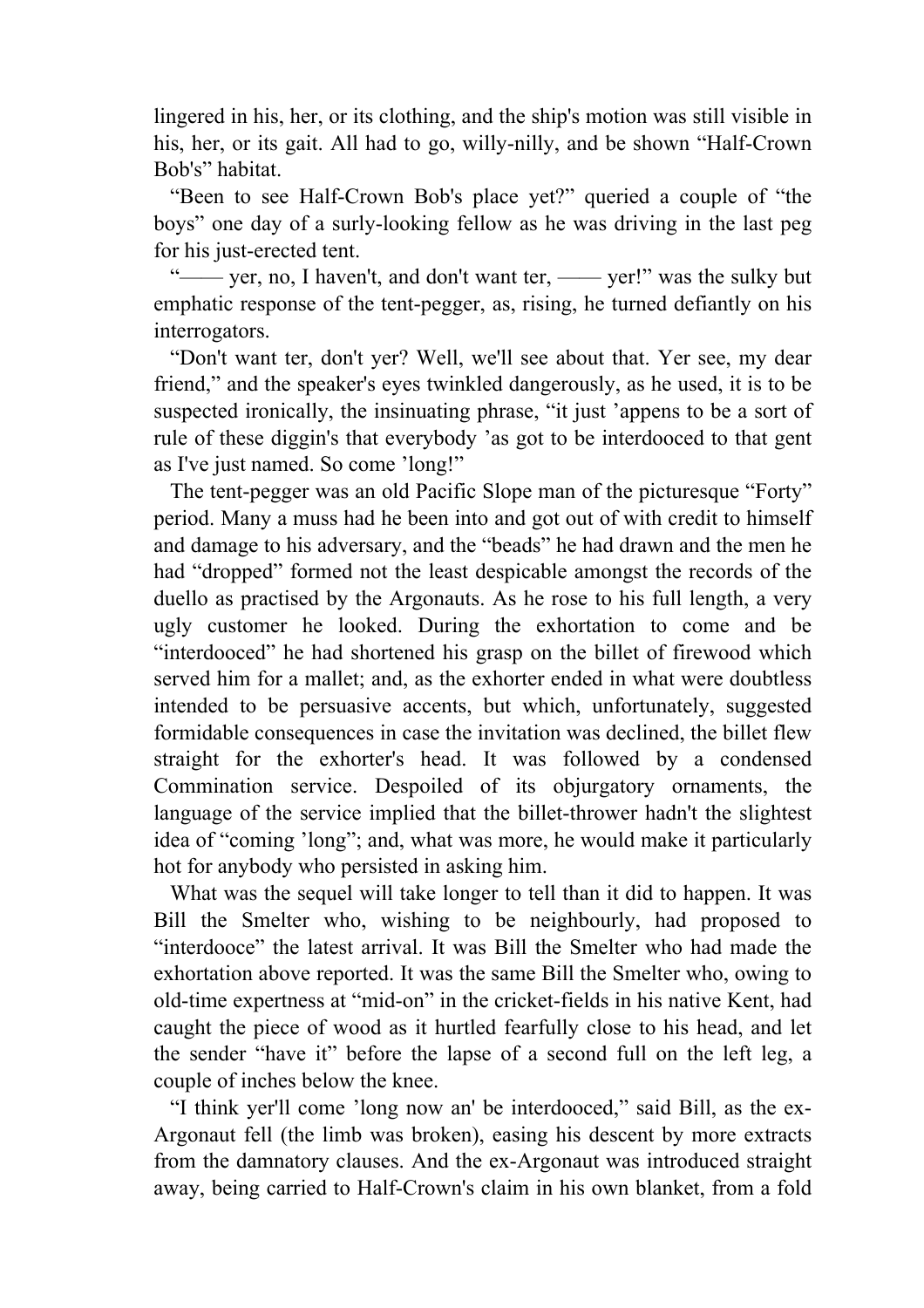of which Bill took the precaution to remove something known in camp parlance as "shooting-irons."

 When Bob heard the story he turned his back on Bill and refused to speak to him. He set the fractured limb—he had picked up a knowledge of bonesetting in his college days—and with his gentle touch and kindly smile soon broke through the crust that overlaid the Californian's heart, and made him thankful after all that he had been "interdooced"—so thankful, indeed, that he abandoned his resolve to shoot Bill on sight.

 As for Bill, the fact that he suffered keenly from being under Bob's displeasure did not make him the less ardent in "interdoocin"' people. It must be said, though (so that Bill shall not obtain too much credit), that there never was any occasion to resort to extreme measures with any subsequent comers. Anybody who was unconsciously about to follow the example of the Californian, and had an objection to be "interdooced," was forthwith told of the billet-cum-broken-leg episode, and the narrative had the invariable effect of cancelling all objections. In fact, everybody was the better for knowing or only seeing Bob, and, what was more, every one knew and felt as much: and everybody included representatives of every type of human nature and every nationality under the sun. Not Bob's own class only, unless, as Petre once remarked to a Tilburnian ejaculation, "Wonder what was Bob's 'set' at home?" "Bob's set then! God knows! And He knows now that Bob's set includes every soul upon the field. I don't know whether it's wrong, lads" (Clarendon was present besides Tilbury), "and I don't care, but I often think when Christ comes again He'll hold Right D. 27,964." From which it may be seen that much eating of husks had not totally destroyed Petre's perception of good, though certainly the reference to Bob's miner's right smacked of irreverence.

 A unique personality it must have been to have thus attracted all sorts and conditions of men. Let us see what its outer shell was like. A stronglybuilt but lithe form, bold, with an erectness that seemed to add to its more than average height, was crowned with a massive head, round which clustered crispy curls of dark hair and beard. The head looked, in profile, that of a handsome man, its contour was so clear-cut. But gazing straight into Bob's face you would never consider him handsome. There was a broad, high forehead, but it was seared with lines of thought and anxiety that had no right to be there if mere years went for anything. There was a long, delicately-curved nose, with nostrils that dilated in passion. There were a mouth and a chin that meant strength, and yet were features wherein it seemed laughter and smiles would, had affairs gone well, loved to have nestled. All the elements of manly beauty, one thought, and yet the face was not a handsome one. Why? The eyes answered the question.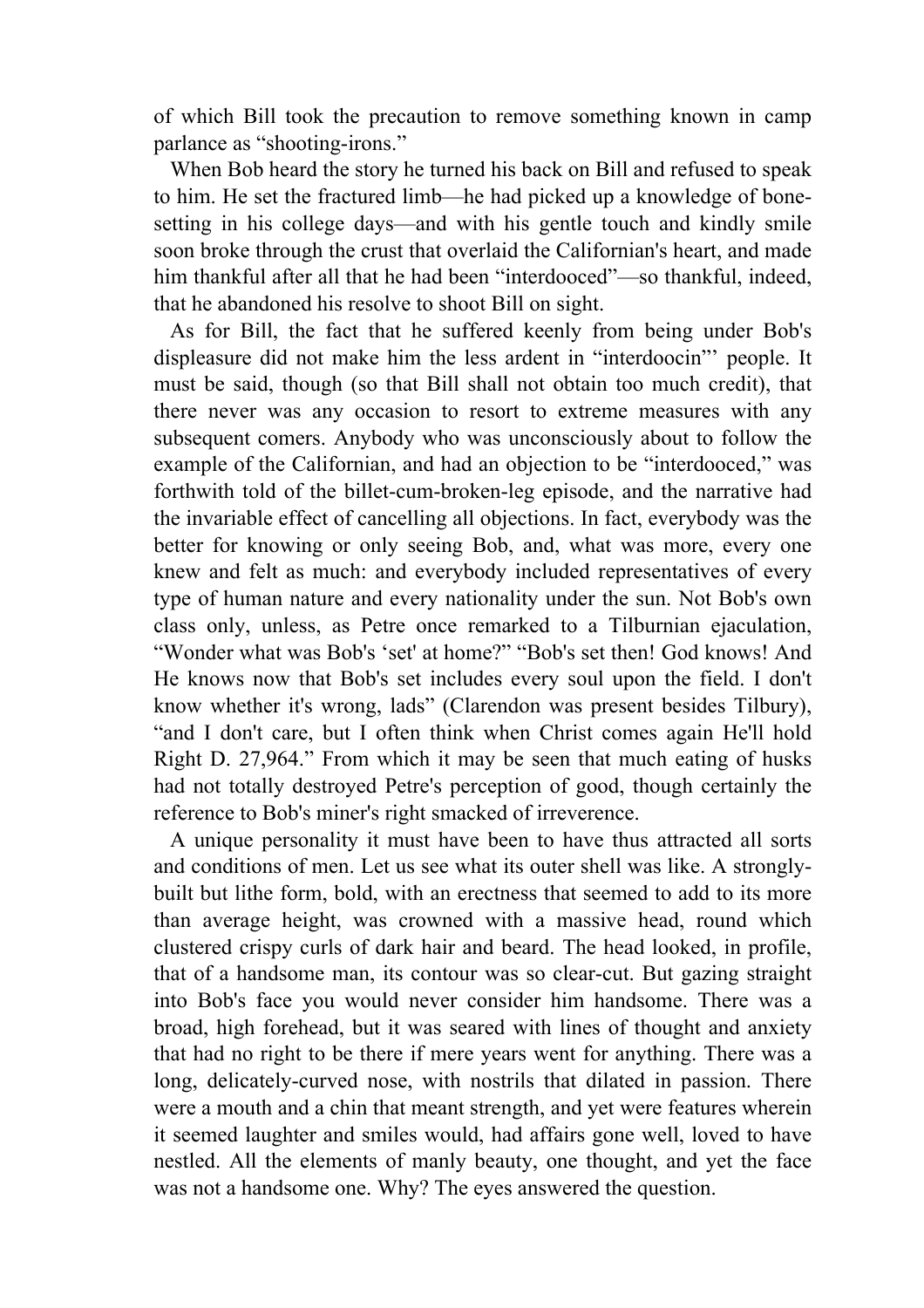Sunk to an unnatural depth, they spoilt the aspect of the whole face, or you thought they did, until you discovered that they were not so deeply sunk but that you could fathom in their depths a quality of their own. And once you saw that—and nobody who took a second look at Bob could help seeing or feeling it—you forgot all about the other features, and how they lost their effect through the singularity of the eyes. You saw only the eyes and the soul, the greatly-tortured but magnanimous and tolerant soul that used them for its windows, and looked through them on to the world that had used their owner so cruelly. Of course, every man Jack or woman Jill of those who gazed into Bob's eyes could not perceive all this, but those who did not, felt it, as has been said. Anyhow, all understood it. As if by instinct, all knew that Bob had passed through an awfulness of trouble that would have killed most men, and was even then carrying a burden that perhaps not one of the many strong and true men on the Creek could have borne and remained sane.

 It was one of the most inexplicable things how this idea spread and got a universal grip on the Creek populace. Intellectual clods absorbed it in their dull brains; preternaturally sharp fellows, who were born with razor-edged wits, and who had kept up their fineness by incessant attrition with the legal forces of civilization, mastered it no sooner. This was the secret of Bob's influence, and the reason everybody loved him; everybody knew that he had suffered beyond the suffering of all others there; and they knew, too, that not an atom of a noble nature had been warped or destroyed in the refining fire. The simple felt that if trouble overtook them—and trouble and sickness and death always held big liens on the early goldfields —Bob was there with his advice and help. The weak, while struggling with their weakness, and recognizing that they must yield, had a blind faith in Bob's power to rescue them from the consequence of their folly. The knavish also believed that Bob, if consulted in the terror of the moment, when the approach of Nemesis was expected, would never "put them away." He might advise restitution where restitution was possible; he hated sin, and he hated crime, sometimes more, sometimes less, than sin to which legal penalty attached, and he had no sympathy for the sinner when he was not a repented sinner. But his knowledge with the world, his potency with the mass, and with the constituted authorities of the district, were all at the service of any poor wretch who, law-hunted or remorse-driven, hungered for a city-refuge. The humble felt that Bob was an impregnable shield against the tyranny of self-created or state-created powers, while the latter, if not the former, well knew they had in him an efficacious ally in the preservation of order and the regulation of the township and its vicinage.

At the critical moment when Law ranged itself on the side of Injustice,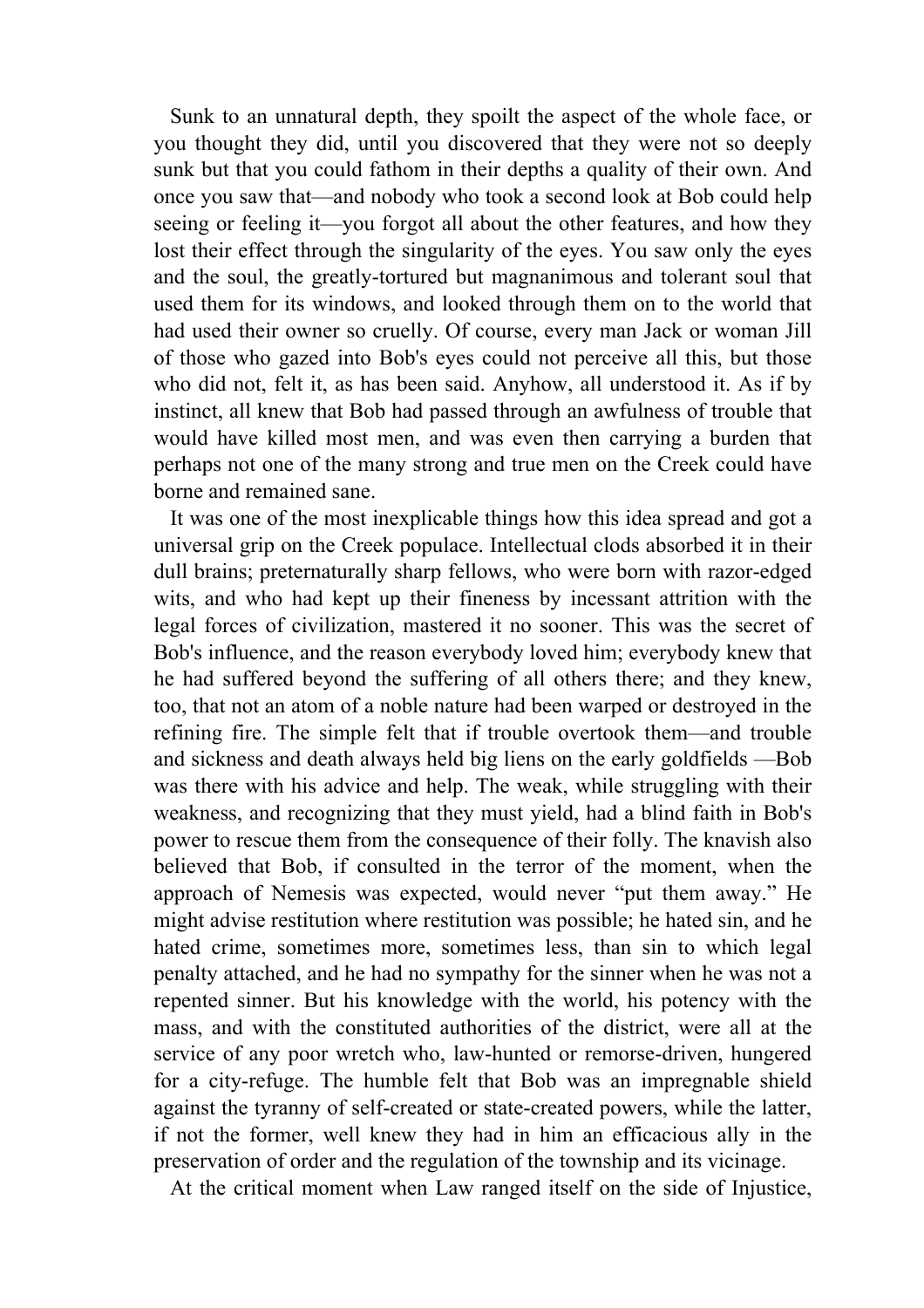and did its best to facilitate the success of the gang which jumped Ditchburn and party's claim in the very richest part of the lead, it was Bob who saved the resort to shooting-irons, and another Eureka affair, and brought the round dozen of troopers from the midst of the infuriated mob. It was Bob who suspected that the informalities in Ditchburn's papers were somehow connected with the circumstance that the leader of the jumpers was brother-in-law to the Commissioner's clerk, and who suggested to the said clerk that an immediate resignation might prevent the sudden dislocation of his neck. Who was it that freed young Spiffles, the brainless fool, fresh from a Liverpool counting-house, who, in an inebriated hour, had been married, not so much to as by one Liz, a lady upon whose reputation a dab of tar would have appeared, by contrast, nearly white, but Bob? Bob it was, again, who made Smithson, a cadet of a banking family, whose honours included hereditary legislative as well as financial trophies, marry the girl who had followed him from London in the desperation of her not wise love. And was it not the same all-round healer of wounds and redresser of grievances who, when Jock Lung's, the splitter's, five-year-old tot strayed from the hut at the base of the Grampians, organized and led the search parties, and was himself so long away that the parties were forming to search for him, when he re-appeared with the dead child in his arms? Was it not he, too, that washed the dead child and prepared it for its tiny grave, its mother the while lying in a death-like faint, and its father putting, with gentle "tap-tap," the roofing shingles together for the "little un's" coffin? And of course it was Bob, and no one else, the chap who came up when the February of '61 escort was stuck up near the Western, just as the troopers were getting the worst of it, and helped them to turn the tables and arrest the ringleaders. Apparently, too, the trifling circumstance that the same chap (in other words Bob) carried away on his shoulder from the scene of the attack one of the raiding party's bullets did not prevent him from exerting himself to obtain the ablest Melbourne constable—Aspinall, it was—in order that the raider's life might be spared from the gallows, not for the raider's sake exactly, but for that of the grey-haired old lady in Sydney, whose son of many prayers would have gone to a quicklime grave in Ballarat but for Bob.

 "Half-Crown Bob," said old Pestle the Quaker chemist and official pluralist, "the worst I can say of him is that people rush into trouble on purpose that Bob can comfort 'em and help 'em out!" And old Pestle, not that he was old, by any means—he was only big-brained and long-headed —was right. It was difficult—almost impossible —to get very intimate with Bob, unless one was in trouble. As a rule, the bigger the trouble the greater the intimacy.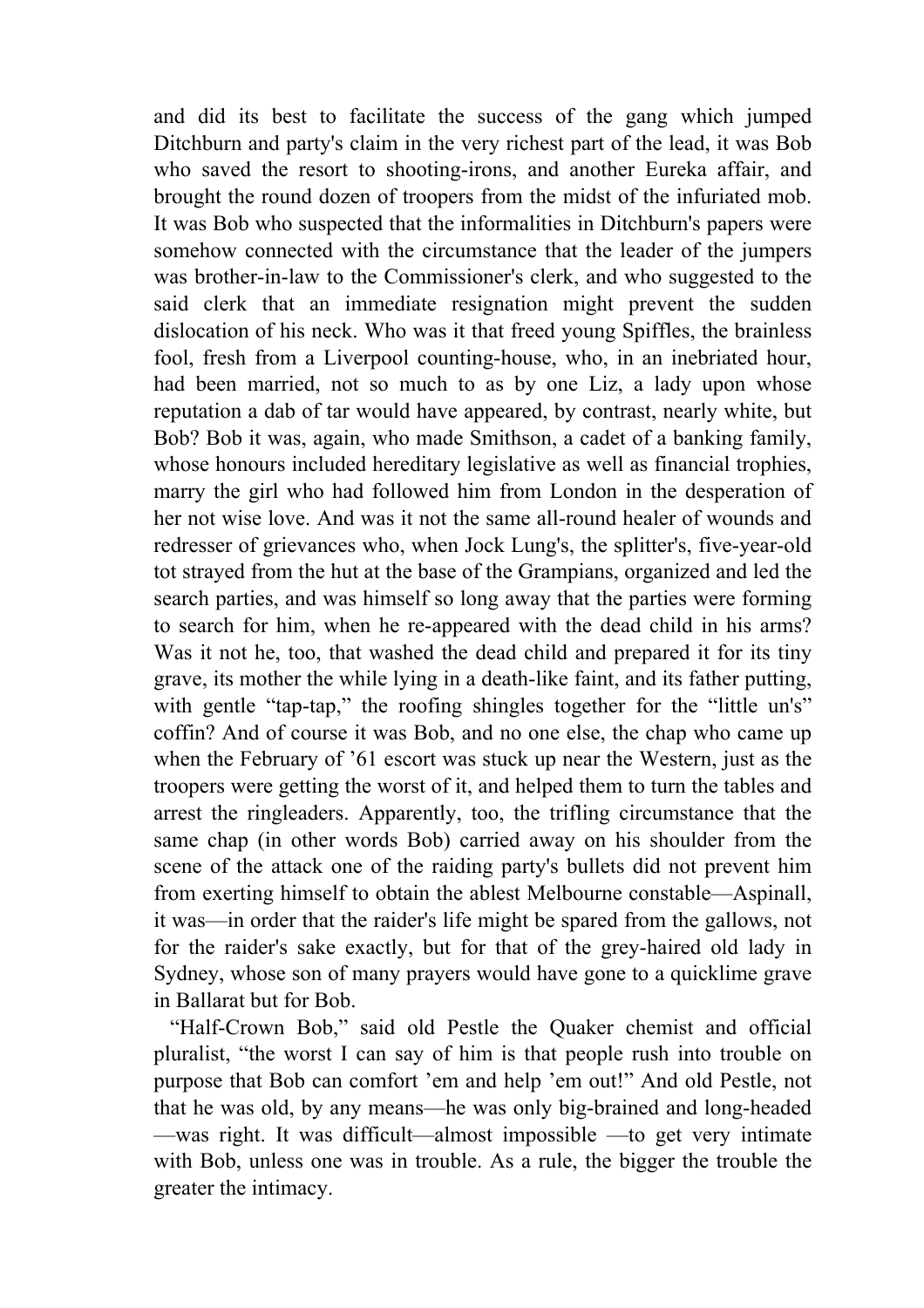There was one exception to this rule, however. That was in the case of delicately nurtured Locke, who fell home-sick, and hungered after his mother's and his sister's caressing. He was boy enough to wish he could go home by the first vessel, but he was man enough to stick to his claim, in the hope that, when he did go, he would own the wherewithal to make life easier and brighter for the dear ones who were praying and dreaming of him by day and night.

 Well, Locke was going mad, really mad, for want of some one to open his heart to. He went to Bob.

 "What's the trouble, lad? Something wrong, I see," spoke out old Half-Crown at once.

 When it came to the pinch, Locke could not confess there was nothing more wrong with him than home-sickness, so replied—

 "Oh, nothing, Half-Crown; was passing and thought I'd see how you were. That's all!" and so he took himself off with his heart full. It was Bob's shift at the windlass, and his mate had that moment signalled to haul, so he could not follow the lad to see what was really up, but he felt sure that he would know before long. And he did. Locke went his miserable way to his tent when a bright thought struck him. He would go and gamble with Palmetto Jack, the New Orleans cardsharper. He could not lose much; the English mail had gone the previous week, and had taken away all his net earnings to date; but still he had enough to lose to justify his returning to Bob and making a lament over his weakness, and his disregard of his mother's wish that he should never gamble. Palmetto Jack was soon found, and soon the ten-pennyweight nugget, and ounce of "dust," which represented Locke's work for the week, were transferred to that worthy per the agency of poker. It was very wrong and very weak of the lad, no doubt, and so Bob told him, when he confessed to gambling the same night; but what a glorious talk it caused, how skilfully the older man led the younger one on till the latter's heart was bared, and the innermost spring of his home-sickness at last welled forth in Bob's clear vision. And how intently did the lad (he was only twenty-one) listen, as dear Half-Crown urged him, as he valued his future here and his future in the hereafter, to be true to his mother and his sisters.

 "God alone knows," said Bob, "all that our women suffer on our account, the ceaseless agony of prayer, the dreadful humiliation and horror when we do wrong, the nameless fears that even when we do right we do it by accident and not by principle. The heaped-up sin of all the women who ever lived can be as nothing beside the pangs men have made women suffer in their pride and their recklessness and their evil-doing. Thank God, Locke, that you have such a woman to pray for you—three such women. If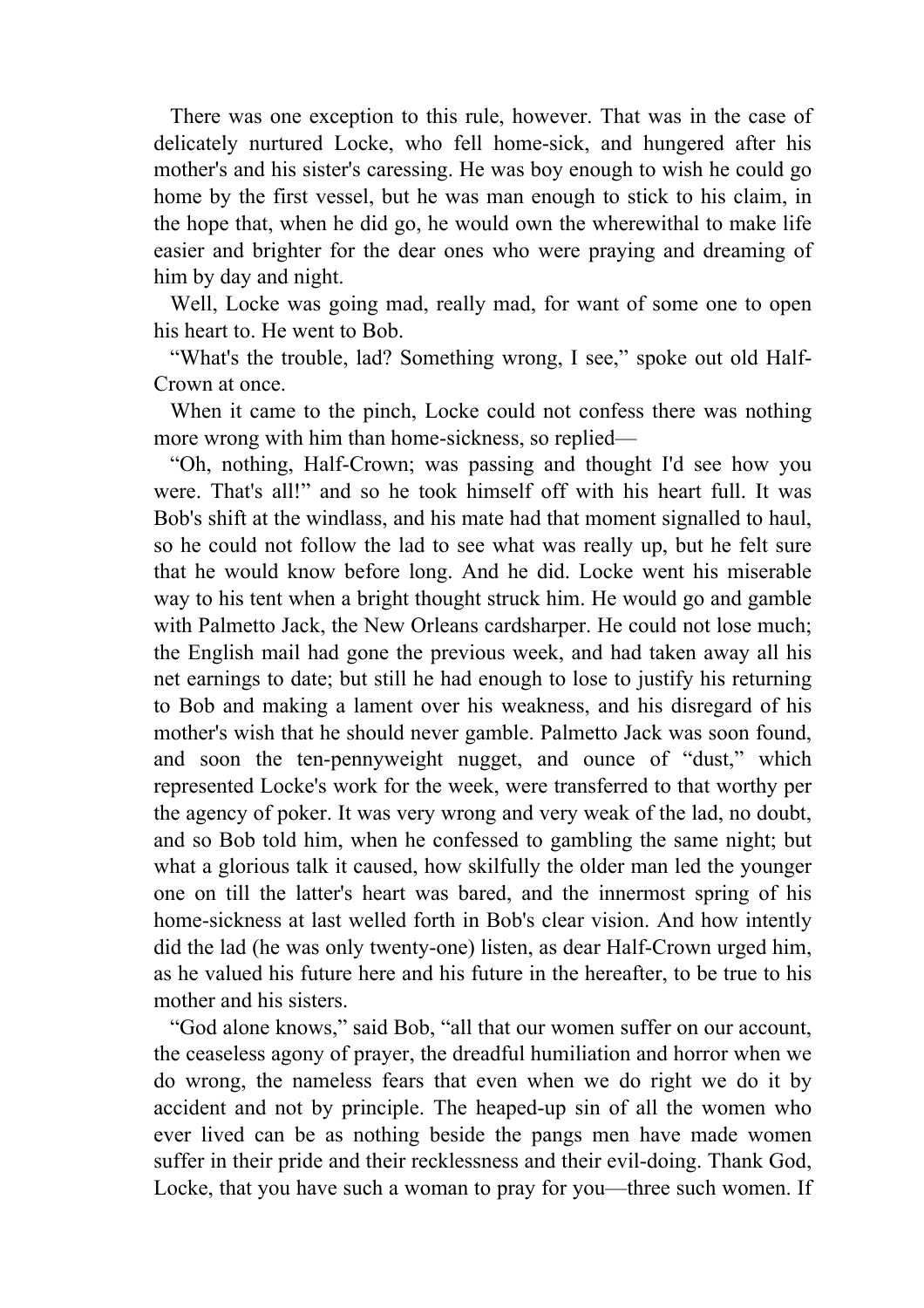you don't win heaven with that help, you must be an infernal scamp. I have  $two$   $\overline{\phantom{...}}$ "

 But here Half-Crown broke down, as no one on the Creek ever saw him before or after. Locke "cleared" then, and before he turned into his blankets that night he did what he had left undone for many a day. He said his prayers; and thanked God for his mothers and his sisters, and Bob. He did not pray to get his money back from the professor of poker; but he got it back for all that, for Palmetto Jack had an interview with Bob the next day, which left an impression on his mind that it would be the cheapest in the long run to refund his winnings. He never had a chance to regain them, for Locke was afterwards watched by Bob closely, and Locke sometimes smiled to himself at thinking how cheaply he won Bob's intimacy. But the lad forgot that his trouble had been very big and very real at the time. Old Pestle, to whom in after years he told the story, understood perfectly well that the boy must have been in distress, and took the incident as additional evidence (though none was needed) in support of his own belief that people purposely plunged into trouble that they might be pulled out by Bob.

 Old Pestle was never in trouble himself, but he emulated Bob in bearing as many of his neighbours' as he could, and thus had a sort of vicarious claim on Half-Crown's sympathy. He had a claim of his own upon Bob's intimacy, but this was quite unconnected with trouble (unless it was Bob's private sorrows), but he never cared to advance it.

 How it arose was in this way. When Bob first came to the Creek, he was a store-hand and had no need to "register." He waited to look about a bit before he marked out his claim. When he put in his pegs old Pestle was acting as mining registrar—he was always "acting" something or other, was Pestle. "Old right?" queried the acting-registrar. "Date out, and mislaid!" as laconically replied Bob. "Name?" once more queried the representative of the Government. Bob hesitated. Pestle looked up, and saw in Bob's face the reflection of a struggle between the disgrace of an *alias* and a desire to conceal his identity. "Call you Smith; no, too many Smiths already; Jones, Brown, Robinson, all the same fault. Haven't you a nickname?" For a Quaker Pestle had a very flexible tongue and keen apprehension. "Well," stammered Bob, "I have sometimes been called 'Half-Crown Bob!' " "That'll do—H. C. Bob!" And that's how old Pestle had a claim on Bob's intimacy and "all the privileges and rights appertaining thereto." Moreover, that's how it came about that when miners of an inquisitive sort thought they would satisfy themselves of Bob's real name by a glance at the register of his claim and "right," they received nothing for the shilling they had to disburse for permission to inspect the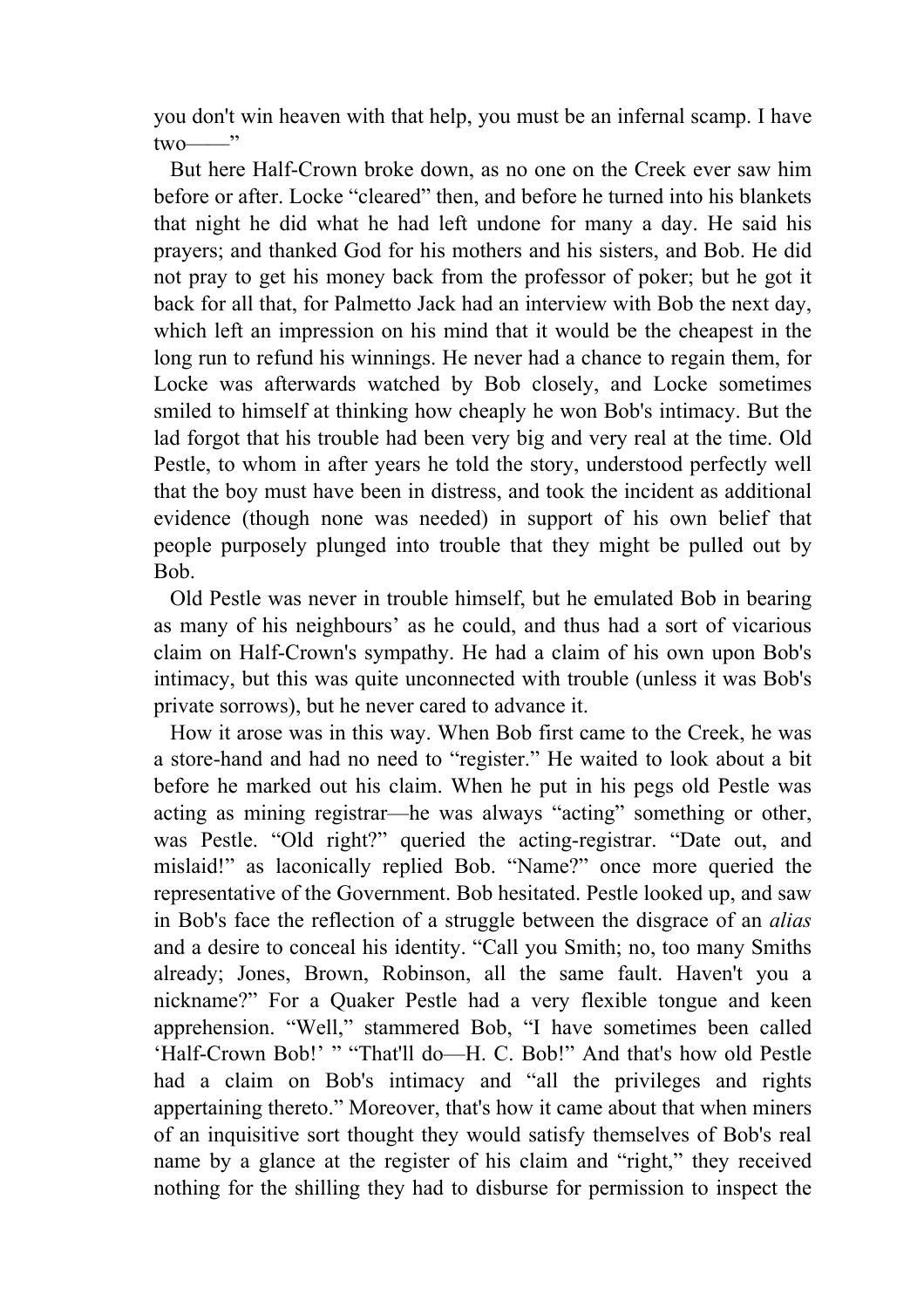record but "H. C. Bob."

 It used to be a favourite dodge played on new hands, when they were anxious, as they almost invariably were, about Bob's identity, for the oldsters to send them up to Pestle to look through the registers. The fellow who invented it subsequently courted Pestle's daughter and married her, the freed cynics alleging that the only reason Pestle consented to the match being the number of shilling inspection fees he obtained through his prospective son-in-law's ready-wittedness.

 The mystery surrounding Half-Crown was also a constant source of income to Pat Davey and other bar-keepers and shanty-owners. No new arrival thought he had done his duty to Bob and to himself till he had first shouted for the whole staff of the post-office, and plied them with questions and drink as to whether Bob ever got letters and papers, and if so, how they were addressed; or till he had fortified himself with liquor sufficient to float his courage to the point of saying to Bob something like this:—

 "I say, Half-Crown, tell us how you got that queer name of yours; there must be a big yarn hanging to it—ain't there? And while you're about it, can't you tell us something about yourself, old man? You know, we think so much of you, we'd like to know all about you."

 All this, of course, was very rude and very annoying, and if we were telling a fiction instead of a true story, we would make Bob rise up in wrath and retaliate on impertinent interrogator No. 1 with a revolver so effectually that there would be no impertinent interrogator No. 2.

 Truth to tell, Bob did raise, not his revolver, but his eyebrows, the first time this kind of question was put to him, and felt somewhat vexed. It had become a habit with him in his self-communings to think quickly, and so he thought quickly now, and spoke slowly, where most men would have reversed the processes. And when he spoke he uttered the words: "You want to know all about me and my name, do you? Well, I don't think it would do you any good to tell you, and I'm certain it would make me feel bad, so you'll have to excuse me. But I don't mind telling you about my nick-name; that is, all I know—I can't tell you more, can I?" looking pleasantly up at the silent circle surrounding his hole. Then, after a pause, he resumed:—

 "How I came to be called 'Half-Crown Bob' I don't know; who stood god-father I don't know; nor where it first stuck to me. But it fits me, and I'll tell you—it may do some of you fellows good—that I promised a dear lady in the old land, that till I succeeded in doing a certain thing, I would live upon half-a-crown a week, or as near thereto as possible. Now, boys, you know that few in this new country can make it possible to live upon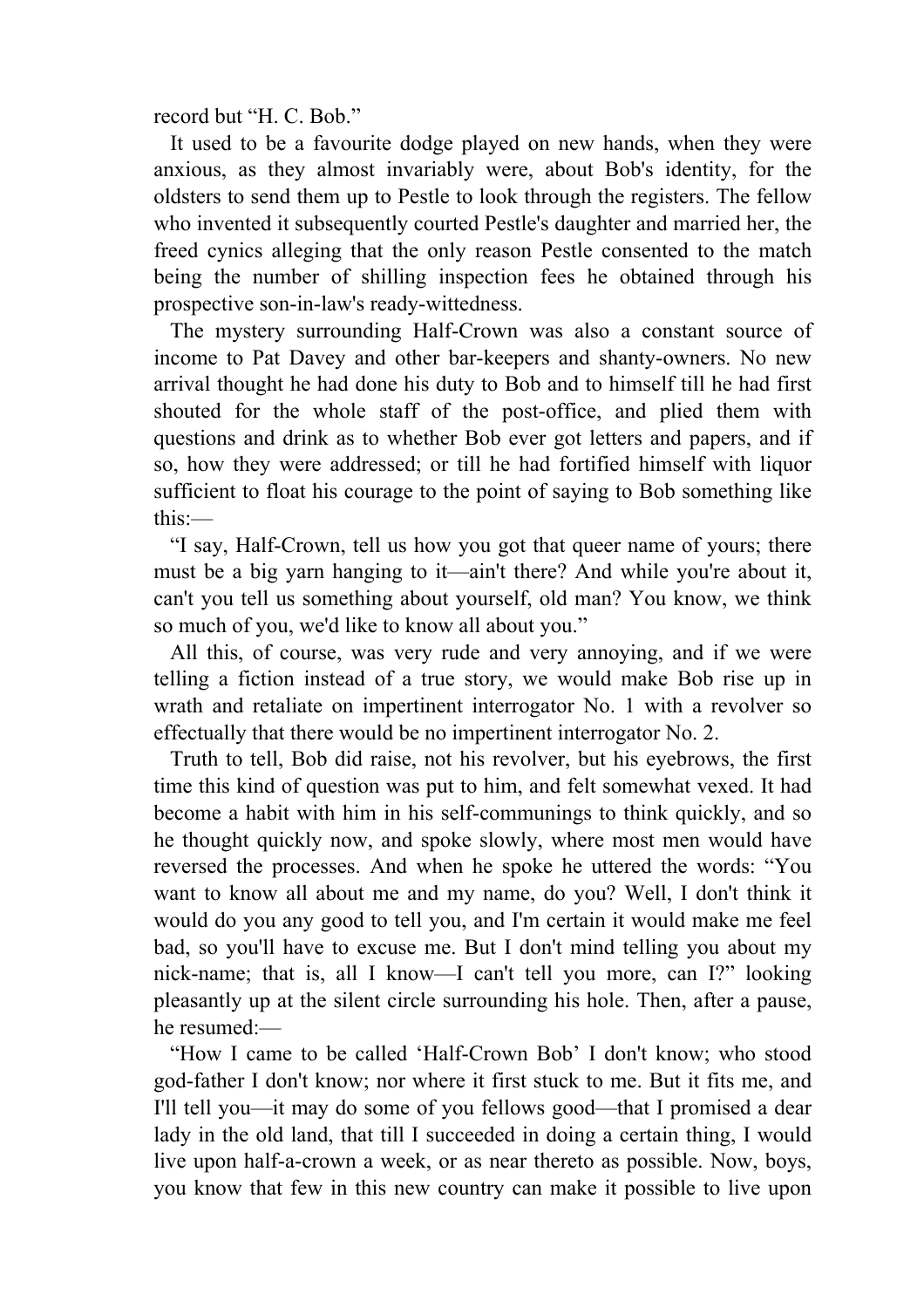half-a-crown a day, to say nothing of a week. But I've kept my promise in the spirit if not to the letter. I've mentioned this thing once or twice before I came to the Creek, and I suppose my nickname came about through my doing so. That's all I can tell you!" And before any one could say anything, he had sprung out of his hole—very shallow it was then—and strode away to his tent.

 The listeners turned from his claim, none breaking the silence, till a lanky cornstalk remarked that "that 'ere darned Grampian mist must be hanging about the camp, as it had got into his eyes;" an oracular utterance to which his comrades sniffed assent. By sniffing, instead of speaking, they perhaps thought to avert the penalty of lying, for the cornstalk most certainly didn't speak the truth about the mist. The summits of the Grampians, fourteen miles away, wore a sun-woven coronet that glittered and glanced in the pellucid blue of a summer sky. What mist there was in his eyes was due to Bob's few words, and the sinners knew it.

 Bob's reply became historic. Every one in camp and township, up at the reefs at the east, down Commercial Street at the west, and along the full length of straggling Main Street, which was the connecting link between the Occident and the Orient, heard of it before ten o'clock that night, and always remembered it afterwards. People the next time they saw Bob, noticed in him something more worthy of respect. At least, they fancied so; the truth was, they had learnt something from his words which had made them more capable of seeing the pure strength of his nature. And now was displayed a very curious thing. This heterogeneous mass became homogeneous where Bob was concerned.

 Each of the thousands who heard of his reply that night seemed the next day to have come to regard it as a confidence made to himself or herself personally, and to only one or two mutual friends besides. They would talk about Bob to the new-comers that flocked to the field, sometimes at the rate of a score a day, sometimes by hundreds—once, when Chamber's flat lead was bottomed upon, the increase tallied into thousands. They would mysteriously hint at the mystery surrounding the man and his name; but the whetted curiosity of the immigrant, however ingeniously worded, would obtain no further insight into Half-Crown's affairs than the assurance that, if inquiry were made of Bob himself, he would tell a stranger just as much as the oldsters knew—which, of course, was no more and no less than the truth. Old Pestle, who, Quakerism notwithstanding, was a social philosopher of the Herbert Spencer school, used in after years to include the promptitude with which the units of the current Creek population came to the conclusion that Bob's reply was for their ears only, as the most extraordinary of the many peculiar phenomena of goldfield life.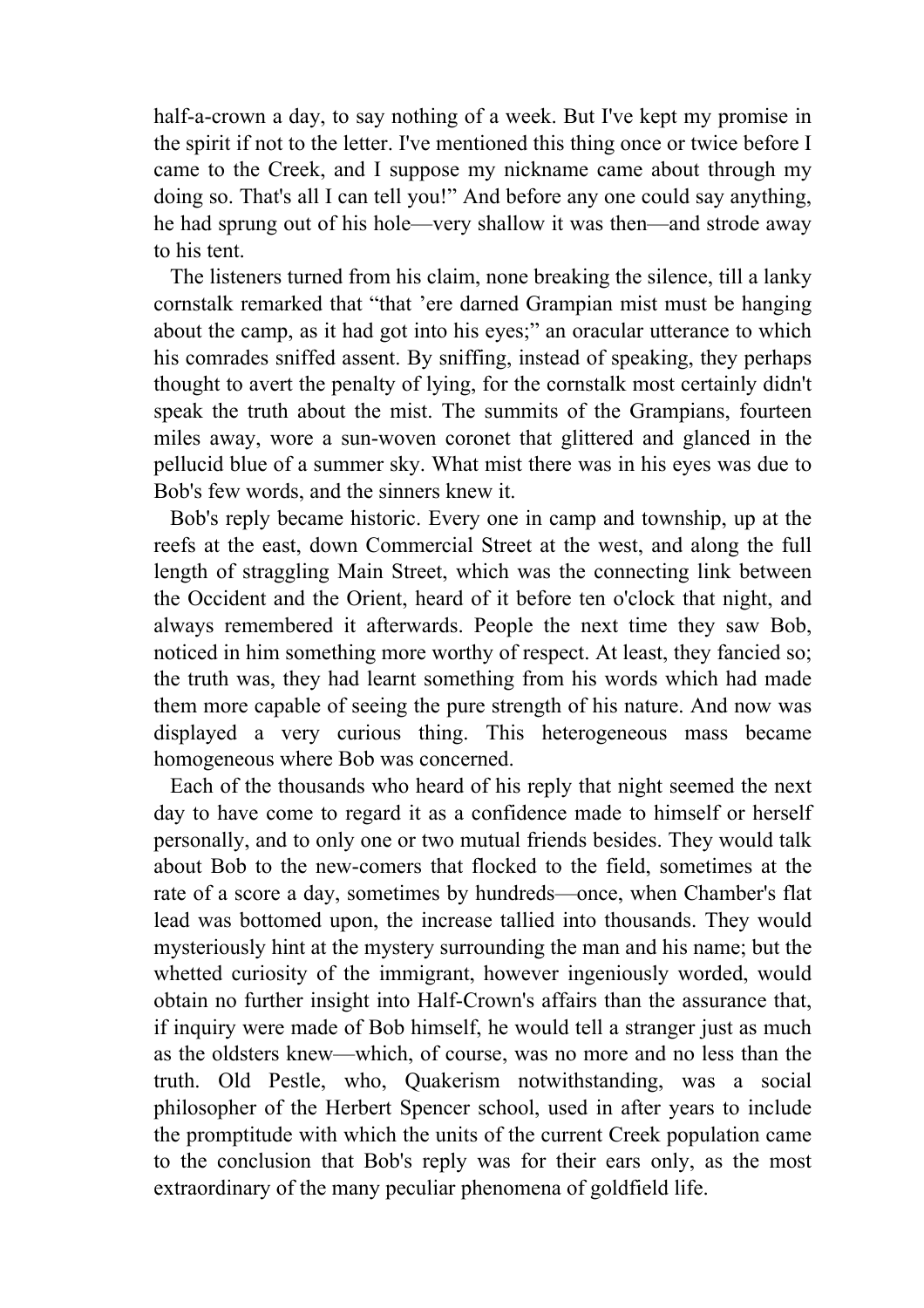As for Bob himself, the question came so often afterwards, that he stereotyped, so to speak, his answer. He made one alteration, however, in its phrasing. For the "dear lady," a phrase too tender to pass his lips often, he substituted "a dear friend." But there was that in his tone which indicated the sex of the friend all the same. It was painfully wearisome to him, this questioning, but in time he saw that, through it, his influence spread, and he was wishful that his influence—which, not being a fool, he was aware made for truth and order—showed wider day by day. He thought, perhaps, that the wrong for which he suffered might be the sooner atoned for.

 Why his influence should spread was, however, a problem which, being modest withal, he could not solve. It was a constant marvel to him, this dear old Half-Crown, that people should flock to him, do as he told them, love him. Being, as we said, not a fool, he knew they did these things; but why—that he did not know. We know; it was because of the soul in his eyes.

 "Come home, Robert, my son, at once. I want you badly. Life or death, come direct to the bank."

 These were the words that met Bob Strathing's eyes as he tore open a telegram posted on from his latest Paris address to the Hôtel de Paris, Monte Carlo. Bob was standing in the Casino grounds at a spot overlooking the Mediterranean expanse when he read them. He had been handed his letters as he left the hotel for his morning stroll, but he delayed opening them till he could find a restful nook near the sea margent. He had only arrived the previous night, had at once visited the salon, and had lost more than he cared to remember. He had never played roulette before, but the proverbial luck of novices had not favoured him, so that it was upon a temper of which rage against luck, the bank, some disdain of himself, and the incipient thirst of the gambler for more play, that the contents of the telegram fell. Needless to say that when he had read it the temper was, if possible, a shade worse. For the moment he remembered only the impossibility of getting his revenge from the bank, if he returned to London by the train leaving Nice that forenoon. But it was for the moment only. Bob had been spoilt somewhat by fortune. Never a reasonable wish, and many an unreasonable one, of his but what had been gratified by his indulgent parents. He was not so spoilt, however, that it ever entered his head to disobey his father's request. If the boy had nearly always got what he wanted from his father or mother, they had got from him in return what parents seldom seem to get now-a-days—implicit obedience, the most ardent love, and the most reverential worship. So it was that he did not stop to reason whether he should go back or not. There was no "making up his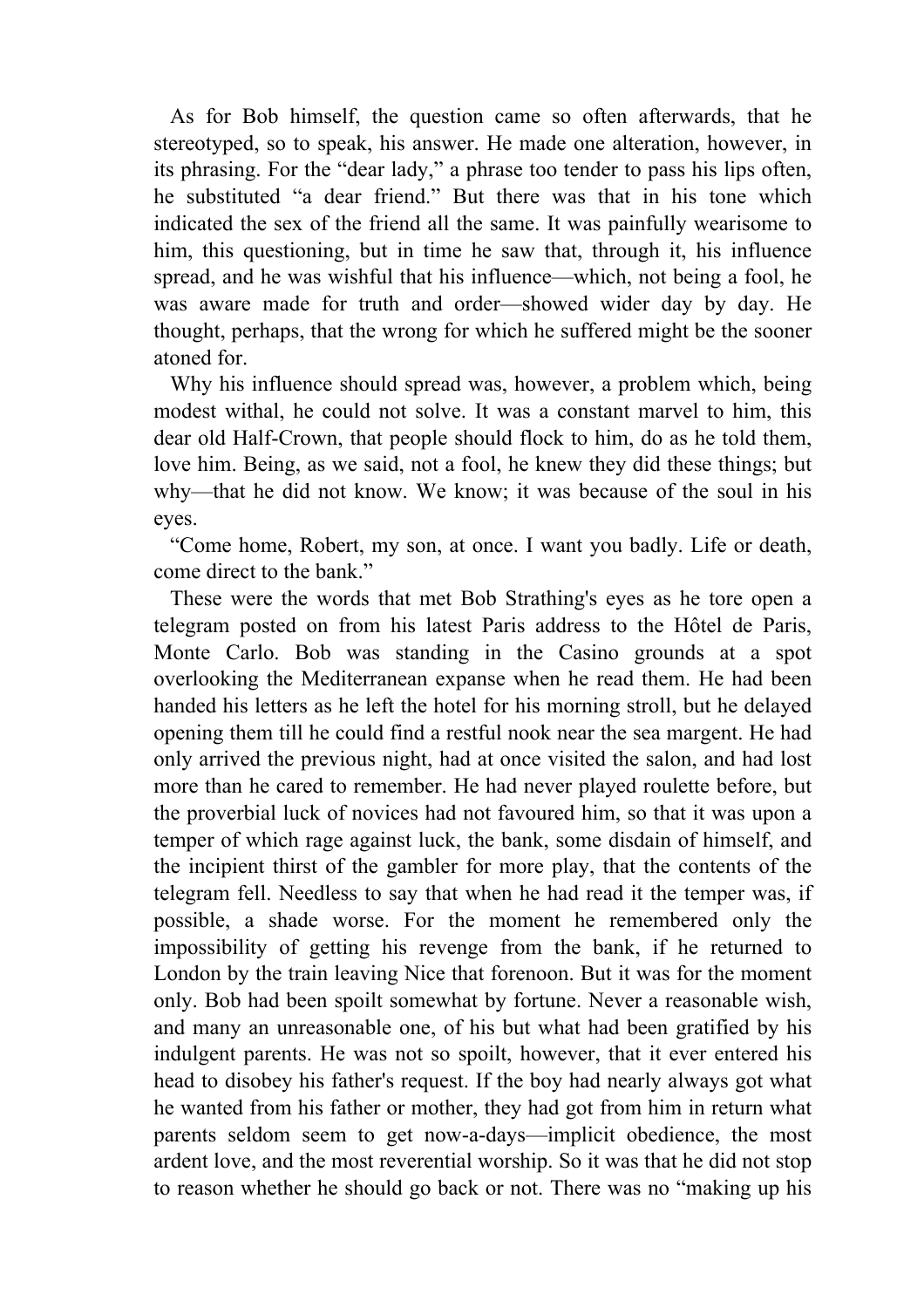mind," though he felt it a relief to curse the fates that drove him homeward so soon. One glance at the scene, a never-to-be-forgotten glance, a scene to constantly reappear, mirage-like, before his vision in the torturing days to come, then away. He wondered, half audibly, as he booked to Paris, whether he should not take a return-ticket—he had not intended to go back by way of Paris, and coming thence, had purchased a single ticket only for he promised himself a speedy return.

 Little he thought then that his farewell to Monte Carlo was the farewell to his care-free past, and the brightness and glory of existence! Some shadow of the future fell upon him, as, lying at his ease in the luxurious carriage, he re-perused the dispatch, and would not be removed. He noticed then, beneath the superfluous wording so foreign to the usual business-like brevity of his father's letters, the under-current of passionate entreaty, and blamed himself for his selfishness in not having seen it before.

""Badly! life or death!' What does it all mean?" he pondered.

 He could find no answer, cudgel his brains into even abnormal activity as he would. The gloom of the future rested on his spirit.

 What the dispatch meant was clear enough to him, when, late in the afternoon of the second day from his departure from Nice, he walked into the principal's parlour of Messrs. Carlyon and Strathing, century-old bankers in Clement Lane. It meant ruin—and more than ruin—shame. He had left his father ten months before, apparently in the prime of life and the best of health, and good for another score years of a vigorous business career. He found him a half-palsied old man, with tottering feet and shaking hands, nerves that vibrated horribly at the slightest sound, and a piteous, oh, so piteous a look on his face, the look of the hunted.

 "Father!" that was all that Bob could exclaim. The horror of his father's aspect struck at his heart, and for his very life he could not have uttered another syllable.

"Robert, at last you have come. I wanted you so badly—so badly."

 It was the same phrase as that in the telegram. Bob felt rather than remembered this much.

 "Why?" He did not mean to be abrupt, but the horror still held a vice-like grip of his pulses and his voice.

 And then Bob saw what never passed with him into the oblivion of the forgotten.

 With a shriek that rang through the cushioned panels of the private office, through the cashier's room, and into the outer counting-house fortunately the clerks had all gone home—Strathing senior flung himself at the feet of his boy, and clasped his knees.

"Robert, my son, my son, save me!" This was what the shriek carried to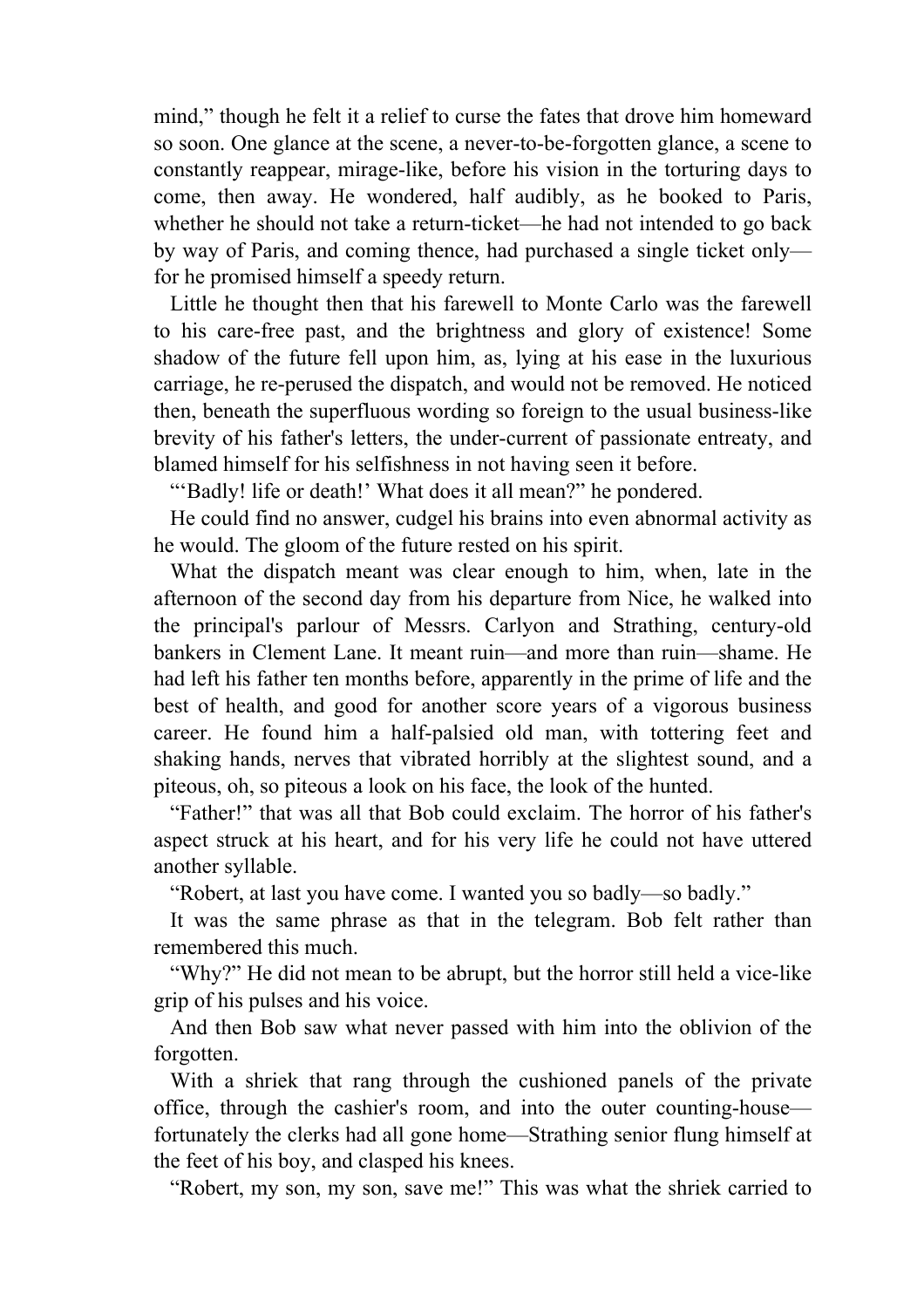Bob's ears, from the poor gibbering lips, which had never previously spoken aught to him save in kindly raillery or loving counsel.

 What mental power had not forsaken the younger Strathing he sent to recall a story he had once heard of the paralysis of limbs and brain which seized the Alpine guides when they observed the signs of the awful approach of an avalanche. For a moment as it actually was, for an eternity as it seemed, he could not think of his father—he could only think of the avalanche.

 It was not strange that he should lose sight for that moment of his father's agony. The avalanche was falling upon him and those he loved, and intervened between his eyes and the prostrate, shrinking form of the old man.

 But why detail all the mystery and the horror of the next few hours? We will put into a few sentences what the elder Strathing told his son, or rather what the son, when he had somewhat recovered from the shock, dragged from his father.

 Carlyon and Strathing (that is to say Strathing, for Carlyon had long since passed into the region of the Shades) were on the eve of failure. The morrow might see their credit "blown upon," their "paper" returned and their shutters up. But the failure was the least of the trouble, bitter though it was. The collapse would be attributed, and rightly, to the fraud of the principal. Strathing senior was indeed in imminent danger of living the short years remaining to him in a felon's cell, and dying a felon. He had forged deeds, and stock, and merchandise warrants, and scrip transfers; he had appropriated trust moneys and deposits in the attempt to temporarily make good the deficiency in the bank's capital caused by loss on the Stock Exchange and irregular mining speculation. It was the old story told yet once again, this time with the difference, however, that it was not a trusted servant who was the defrauder, but the head of the firm.

 Aroused cupidity, the brilliant prospects offered by an "unusually good thing," a loss, then further speculation to retrieve the damage only leading to other losses, the wrong act which was to operate for one day only and was to be corrected the next, the frantic struggling to keep the head above water as the speed of the infernal maelstrom increased—there is no need to recapitulate the characteristics of the perpetually recurring history. Suffice it to say that the ruin of Carlyon and Strathing appeared complete. Only one thing could avert it—the help of a certain old friend. But it was useless to expect his assistance if it were known that it was the "chief" himself that was guilty. Nor under any circumstances, to such a pass had the affairs of the bank been brought, would it be possible to prevent publicity being given to the peculiarity, not to say criminality, of some of the firm's late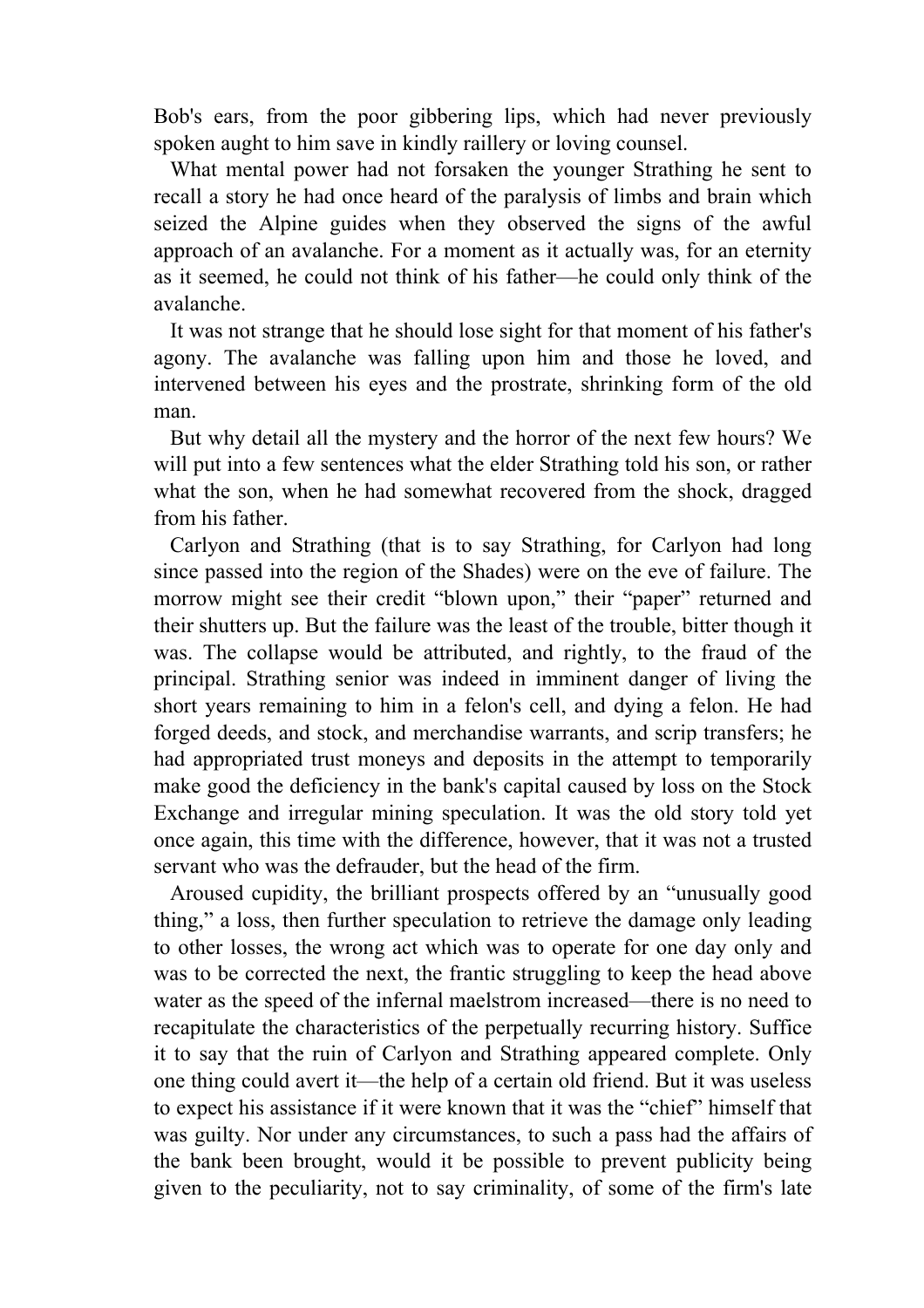transactions.

 This was, in effect, the revelation of the elder Strathing to the younger. This was the shameful ruin which Bob had read in his father's face on his entrance into the bank parlour.

 When the whole story was out, sobbed forth by the wretched banker as he lay on the floor, for he could not get up, and Bob had to crouch beside him to listen, there was silence for a time in the fast-darkening room. The noise of the street traffic, never very loud in slow-going Clement Lane, was almost inaudible. The murmur somehow resolved itself into the plash of the Mediterranean wave on the Monte Carlo beach. The sea monody melted in its turn into the waltz strains rippling from the piano standing in the old drawing-room at Kensington, and Bob pulled his wits together just in time to save himself from falling into the unconsciousness which had already mercifully enwrapped the old man. The house-porter, a life-long dependent of the bank, came, and, wondering at the presence so long after hours of "the two masters," asked whether he should light the gas. No; no lights were wanted yet. Bob had loosened his father's old style neck-cloth, and had placed a sofa cushion under the grey head, and the old man's regular breathing indicated that he had passed from his faint into sleep. Bob would have liked the lights so as to have studied the old man's face; but he would not have them, because he did not care to see his own features, in the mirror which filled one of the wall panels. Poor fellow, he hated to learn the change which he felt had been wrought in him.

 Years after, as old Pestle stood at the shaft's mouth, and reverently closed Bob's eyes, from which the life-light had vanished, he said—"When I first saw his eyes I felt that they had not been placed so. I believed they had been driven in by the awfulness of something that he had seen unexpectedly." Old Pestle was right, though there was nobody to tell him so. Bob's eyes were driven in that night by the dreadfulness of what he saw.

This is what he saw:—

 His still loved and hitherto honoured father there prostrated, humiliated and disgraced. His darling mother—not as he had seen her last with her unbent form and hair unsilvered; her smile, that was unto those whom she cherished as a perpetual benison—crushed, withered, shrinking, weeping for the grave in which to rest her suddenly whitened locks, before her time. One other woman, dearer perhaps than the one who bore him, though not yet nearer, whose placid face had shone always for him, with the serene purity of a love that had nothing, he used to fancy, earthly in it, stricken with the storm also, with her hopes wrecked and her happiness blasted. These figures he saw; the one in sad actualness of place and time, the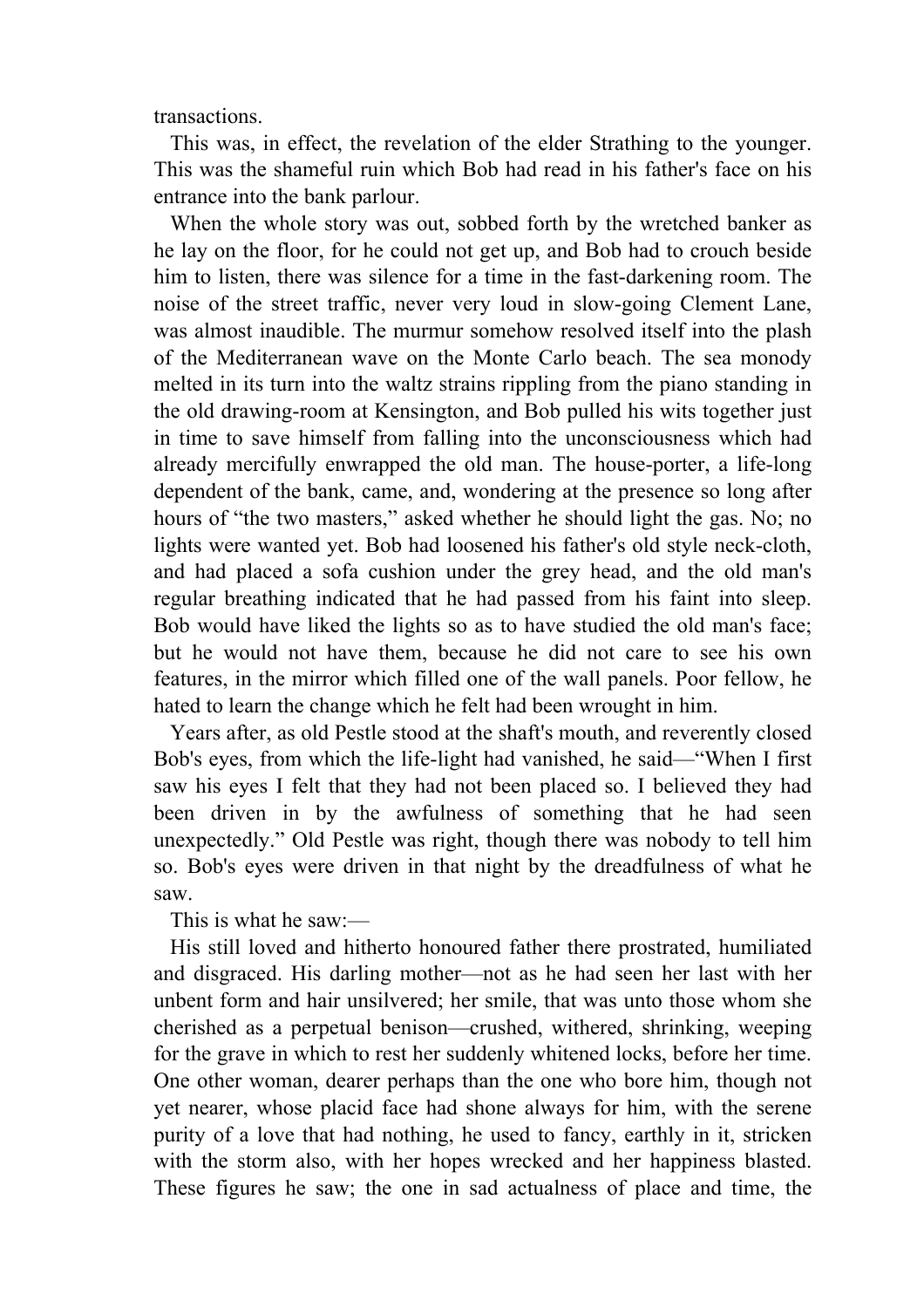others in imagination scarcely less real. And himself—he feared to study the reflection of his features in the glass; but he did not spare his feelings as he gazed at his future. He realized that all was over in life for him; and the magnificent vistas opened before him by his education, by his social standing, and the position of junior partner in the bank, which in the course of the next year was to have been his, had been closed with an impenetrable seal. He saw himself at the threshold of his manhood burdened with a tainted name and carrying it through all the weary time.

 No wedding now with the stately woman with the placid smile; he would be married to infamy "till death did them part."

 For Bob had understood, without being expressly told so by his father, the thought in the latter's mind which had prompted the cry, "Save me, my son, save me!" His father had determined to make him the scapegoat for his crimes. His quasi-connection with the firm would enable this to be done readily. Two years before, immediately on leaving the University, Bob had taken a place in the bank counting-house, in order to obtain that practical insight into affairs necessary to qualify him for the assumption, sooner or later, of its management. He had proved himself to possess all the family aptitude for finance, and had shown such capacity that, towards the middle of the second year, his father had given him control of the stock and foreign loan transactions. Bob worked as few would have worked in his position. He took no advantage from his kinship with the "chief," and spared himself none of the routine drudgery. It was not so much a principle as a constitutional habit with him to do whatever fell to his hand with all his might. Thus it came about that at the close of his second year's probation, he knew as much of the intricate lore of the financial world as some men with ten times his experience. But his father had said that he was young enough to buckle on business harness, and had wished that he should spend a twelvemonth in travel before finally taking up his position in the bank.

 Two months only of his holiday remained unexpired, when he had determined to run through Southern Europe, but he had got no further than the "hell" regions. He had seen "life" of course during his University terms and his travel. The world had left, however, few stains on his naturally strong and upright nature. He had backed a horse or two, and had gambled a little in other ways—we have seen him at Monte Carlo—but he had lost nothing he was not able to afford. With women he had always been tender and courteous and pure—the memory of the two women at home was a perfect Sir Galahad's shield to him always. He had helped many a friend and had deceived none. Picture yourself, then, as this young fellow, conscious of fair powers, conscious also of their limitations, perceiving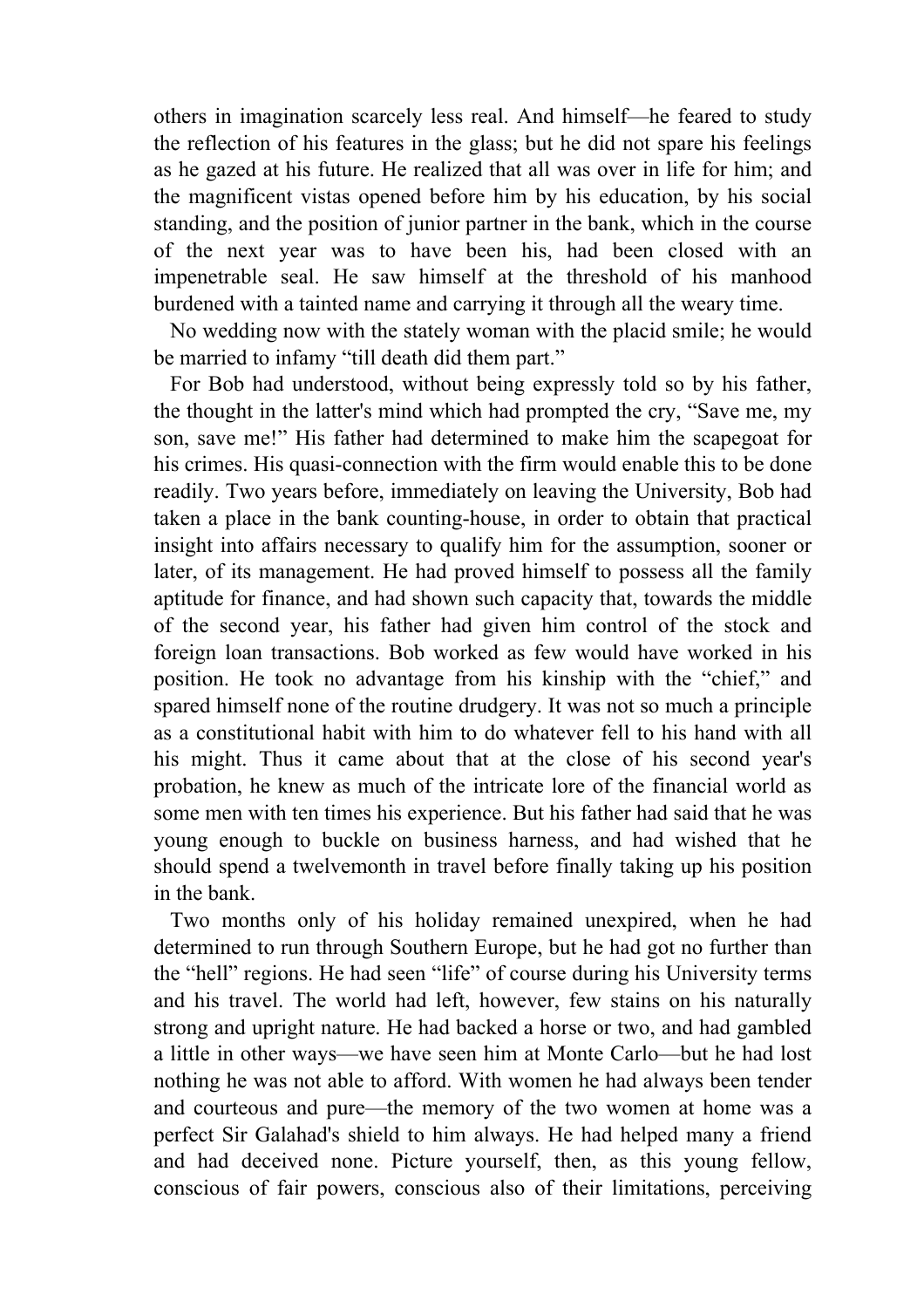countless opportunities for usefulness and honourable exertion, with an assured position in both the money-making and the money-spending worlds, and then picture yourself as him once more, when he realized that he was to be a perpetual bedfellow with shame. And if your self-portraiture be correctly drawn, you will, perhaps, taste a thousandth part of the agony that bit into Bob's heart and brain, and filled his veins as he sat there with the dreary nightfall closing upon him.

 How long he sat, how long his father lay at his feet, how he got the old man—still unconscious—and himself into a cab, how they got home to Kensington, and at what hour, Bob never could remember. His perceptions revived only at the sound of his mother's voice.

 "Robert, what does all this mean?" she wailed. "I have been nearly mad with the sense of ill, but he would tell me nothing, nor would he let me send for you. It is nothing that you have done, my boy, is it? Oh, say no!"

 True and loyal soul, that for thirty years had believed she was possessed of the every thought of the bosom on which she nightly rested, it was not likely that she would ever doubt her husband. If trouble came, therefore, it must be through some one else, and the horrid fear had laid hold upon her that, from witnessing how her husband had withered under the blow, whatever it was, it must be connected with Bob. She strove to drive away the fearful suspicion, but it would not vanish. Her question, and the wholly eager, half suspicious glance that accompanied it, hurled upon her son the awfulness of his position. To give her the denial she craved, which his conscience warranted him in doing, would be really to thrust the ignominy of guilt upon his father. He would be the actual accuser of his father to his mother, for the old man had evidently not taken her into his confidence. To evade the question would be as bad as to reply in the affirmative, even if his mother would be content with less than a direct answer. And to say yes, while it might save his father, yet was it not to plant a fatal sting in the wounded mother's heart, and to do himself a vital injury? But if he was to do as his father wished, if he was to obey the unspoken command, "Yes," it must be, and "Yes" it was—not without a weak attempt at temporizing, however.

 A doctor had been sent for, and had said that Mr. Strathing was in no danger, but had simply fainted.

"Wait till father comes to, mother darling, and I will tell you all."

"Robert, I must know now; Lois will watch your father."

 And he then saw Lois for the first time. His father had been laid on a couch in the drawing-room, and by his head, bathing it with a cool lotion, stood stately Lois.

"Tell her all, Rob! You do not know how she has suffered these last days.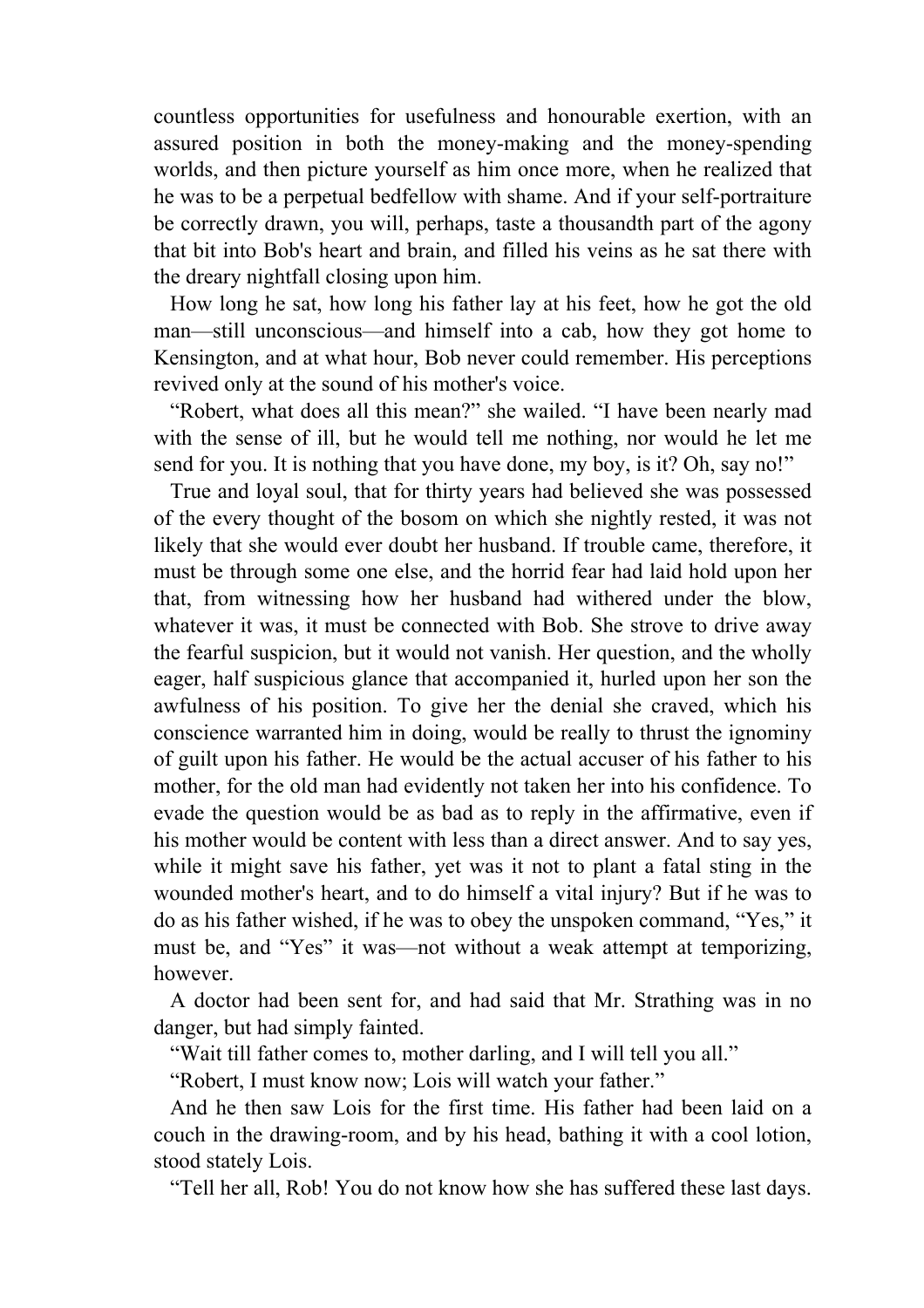Tell her all, and let her know the worst."

 As Lois, the home-angel, as old Strathing had once called her, spoke, she did not lift her eyes, bent as they were in the performance of their

 tender task. Lois, as ever faithful to her own instincts and to her gracious training, put herself nowhere. She had suffered almost as acutely as Mrs. Strathing since the change in the banker's appearance and manner indicated calamity; but it was, "Tell her, for she has suffered," not "Tell us, for we have suffered."

 Still Bob temporized—partly from the dread of the revelation, partly from the hope that his father would regain consciousness, and himself take up the miserable story.

 "I have been travelling night and day, mother darling, since I got the dad's wire, and must have rest and food. I have eaten nothing to-day, I will tell you by and by."

 "Robert," again spoke Lois. He started at the name; he had been "Rob" to her since the day when, fifteen years before, he had kissed her a boyish welcome to his home, which she had entered as a legacy—the only one the poor woman had to leave—to Mrs. Strathing from a widowed friend.

 "Robert, your mother has scarcely touched food for three days, nor has she slept."

 Bob now looked on his mother's face. He had purposely avoided doing so before. For half a century had time passed by, and left no finger-touch upon her cheek and forehead, fanned no devastating breath upon her hair. In all these years she had never been acquainted with personal sorrow. Ephemeral cares about her husband and son, or Lois, her adopted daughter, filled every niche of her heart not occupied by nearer ones; the troubles of her friends, or her dependents—these had been all her burdens.

 But time had not forgotten, but had only postponed, the collection of the tribute of grief, which she, like every other creature of woman born, must pay him. In three days she had changed more in aspect than in all the blest years of her girlhood and wedded life. The suspense, the dread of she knew not what, which burdened her during that brief space had bleached her hair, and seared her brow and cheek. As Bob had seen her in his delirious gaze into the future in the bank parlour, so he saw her now—suddenly aged.

 "God!" was the unexpressed prayer, "for one moment with Lois to tell which is best—kill my mother's hopes in me, or her wedded faith in father!"

 God seemed silent then, as He did for many a day afterwards to all Bob's prayers, expressed and unexpressed. Lois still stooped over his father's form, and his mother stood before him waiting, waiting.

Yes, he would tell her; surely his father would right him with those dear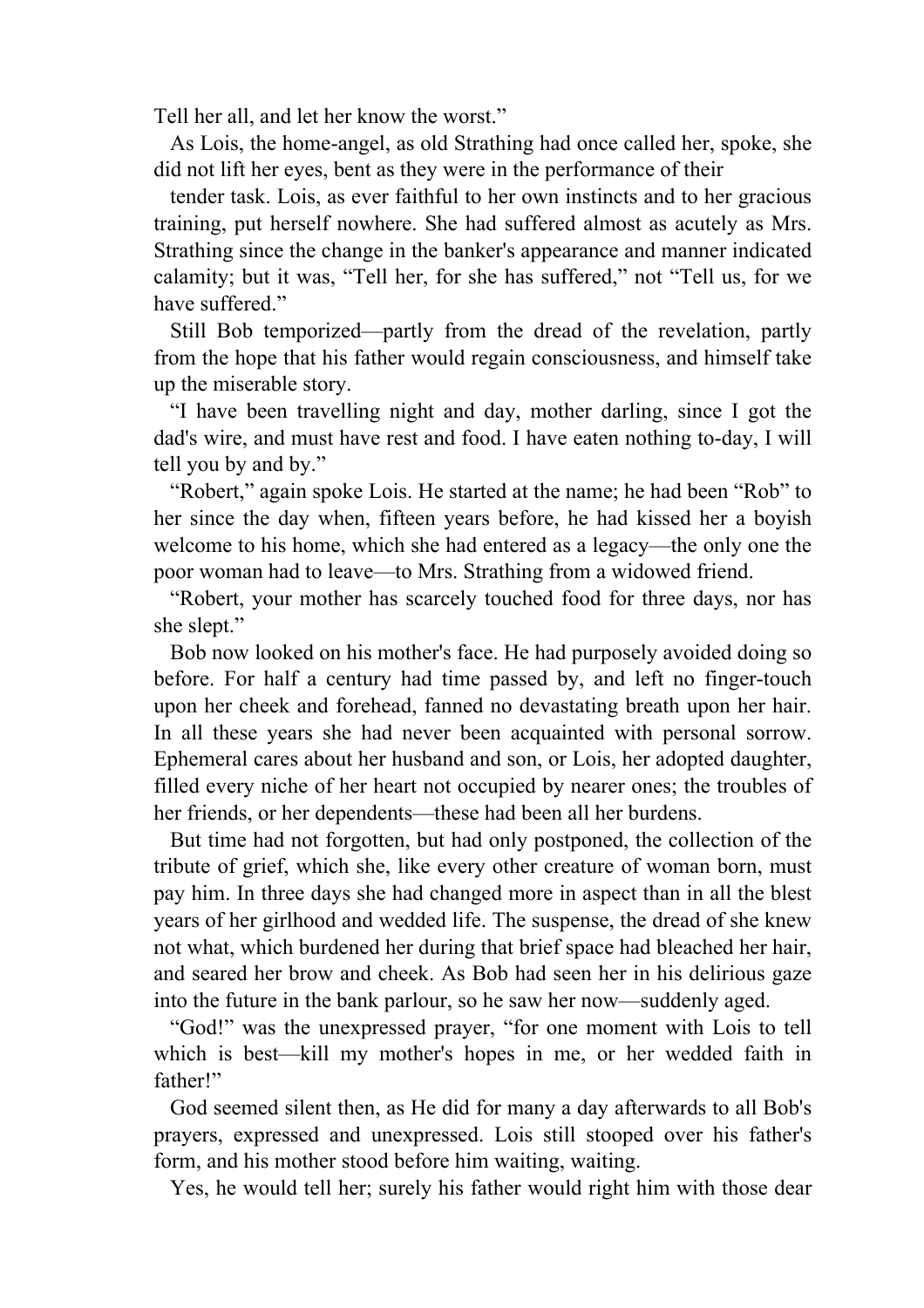ones, whatsoever he might let the outside world suspect. "Since you will have it so, mother and Lois, listen. The bank is on the point of failure, and I—I am to blame. I—" no, he could not say "robbed"— "I abused my trust." Had the words been those of confession, they could not have been spoken with more stricken pain. Bob did not recognize his own voice.

 "Robert, my son, my son!" No accent of reproach in the mournful wail, no tinge of regret for the lost wealth; only measureless sorrow for the broken idol worshipped so devotedly by the mother and father, for the stricken ideals and the desolated hopes. Sick almost unto death as the young man felt, wrapped inextricably in the entanglements of the fatewoven net, he was glorified for the moment by the glimpse he got in that passionate exclamation of the heaven that awaited him when the great mother-love was informed of all. There was the utterest misery in her words then; there would be the fullest joy when she learnt the whole truth, even though the joy was bought at the sacrifice of faith in her husband. There was a reward there, at all events, for his present suffering.

 And Lois? She was mute. She but bent the lower over the grey head on the couch-pillow, and stopped not in her loving ministrations. But she knew that she had received a blow beside which the grasp of death itself would have been welcome. The almost daily intimacy of the family circle in which Bob and Lois had grown up had not prevented the growth of the purest affection between them. As a boy, Bob had sworn fealty to her; through his youth and to the present time he had kept it; and but for this terrible thing, the "little wife" of his early days was to have become the wedded wife of his manhood. She had been his confidant always, his guide, she thought, always also. And this was what it had come to! Lois was no coward. Never a nobler or more courageous heart beat within womanly shape than hers, but she cried in the anguish of the sudden revelation that she might die then. She did not shrink from the overwhelming wave of trouble. She recoiled from the sin.

 Only the stertorous breathing of the old man disturbed the stillness. Bob stood in the centre of the room when he had spoken. His mother had fallen coweringly into an easy-chair.

 "Will you not speak to me, Lois?" at length asked Bob. He wanted her to look up, and hoped that she would read that in his gaze which might tell her something of the truth.

 "Oh, Rob, what can I say? God help us all, you most of all!" Still she would not turn round.

 "Then, you——" he would have added, "believe me guilty," but he stopped himself in time. Why should not she believe him? Had he not virtually confessed?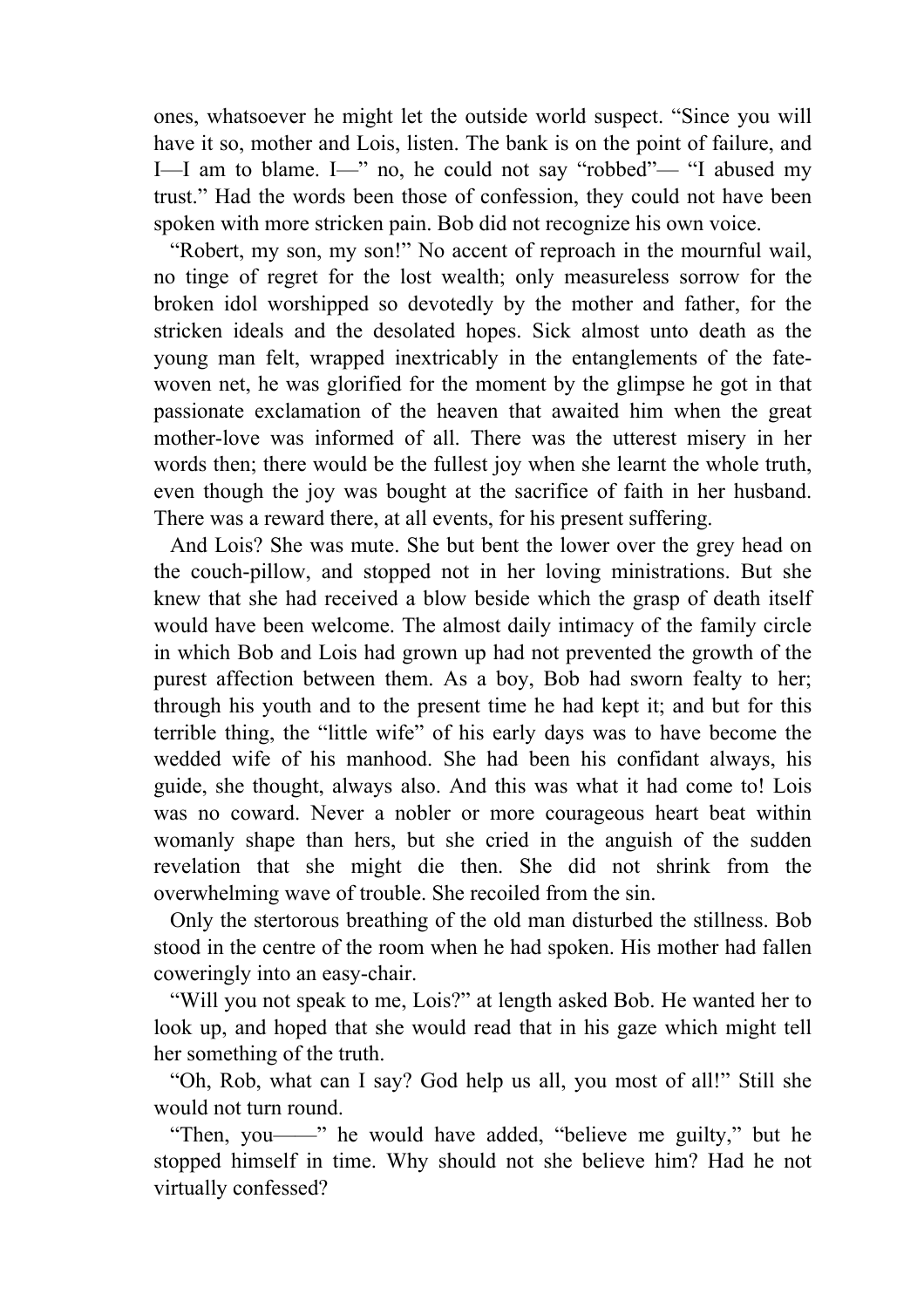"Then, what? I do not understand," she said, having waited a moment for him to conclude.

 "Then you have nothing to say to me. Have I already fallen so low in your opinion as that?"

 "Rob, you are unjust," she murmured in broken tones, raising her head now, but not venturing to glance at his face. "It is all so sudden—so awful. I have no time to think."

 She had endeavoured to speak with her ordinary evenness of tone, but the effort was too much for her.

 "Oh, Rob, my own love, how could you do it?" she cried between tearless sobs that rent her being. "How could you, when we all loved you so? We would have sacrificed our lives for you, everything to have prevented this wrong."

"And then——"

"But we do not love him less for this sin, do we, mother?"

From the depths of the chair there came a passionate echo—

 "We do not love him less. More we could not have loved him. That is why it is so hard. Why did you do it, my son? If you had only trusted me!"

 Once more Bob was nearly telling all. In the solitude of the bank parlour he had faced the consequences of taking upon himself the burden of shame. He had calculated upon meeting the scorn of some his whilom companions, and the pity of others; he had tortured himself so far as to frame the words a judge would use in sentencing him, supposing he had to stand his trial, and was convicted; he had stung himself, too, with the fancied reproaches of those two loving women, but he had not bargained to suffer so much. Inconceivably more than the pain he had imagined was the reality. The grief of his mother and Lois filled his brain; his reason reeled under the injustice.

 "Mother! Lois!" he cried, "have patience and you shall know everything. Do not judge me so hastily, for I am not——"

 "Where am I? Robert, are you there?" came a feeble voice from the couch, just in time to remind Bob that he must say no more.

 "You are at home, father, in the drawing-room. We are all here—mother, Lois, and I. You have been ill, taken with a fit or something of that sort, at the bank. Lie quiet, dear dad, and you will be better presently," and Bob, as he spoke, moved to his father's side, and took Lois' place. Mrs. Strathing rose from her chair, and also knelt by the old man, directing upon him a gaze in which nothing was visible but loving solicitude. What wonderful powers of repression some good women possess! A few moments before, and Mrs. Strathing's nature had undergone a momentous convulsion, but she showed nothing of its effects to her husband. In that supreme moment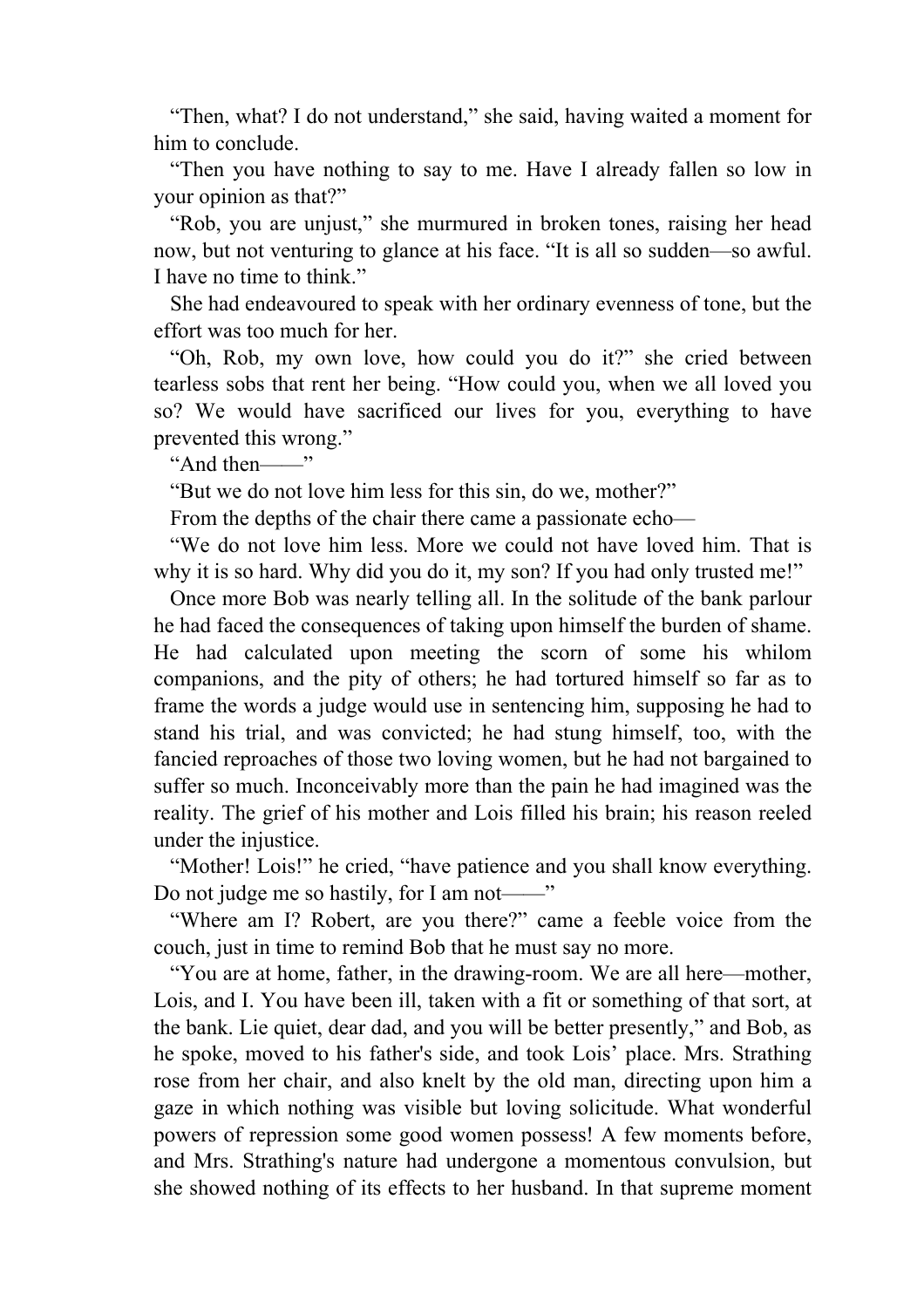of wretchedness she could find no reason why she should deviate from her rule—to put her husband first, and herself last.

 "Are you better, Edward?" she said, laying her hand on his brow. "Nay, dear, do not get up; you must not stir yet."

 The old man had moved at her touch, and she thought he was attempting to rise. He meant, however, to turn his face to the wall. He could not meet her eyes, veiled as they were in a mist of tears. He made no response to her murmured inquiry. They believed that he had relapsed into unconsciousness. The seconds passed into minutes and the minutes into quarter hours before any one broke the oppressive silence.

 "You have not dined, Robert, did you not say?" then questioned Mrs. Strathing. "You must not go longer without food."

 Her voice seemed to rouse the banker. "I want to speak to Robert, he must not go away."

 Mrs. Strathing feared that her husband's reproaches were about to burst on Bob. If she could only have known! With soothing words and caressing touch, she begged the old man to postpone what he had to say till his strength returned.

 Without glancing at her, he motioned for her and Lois to go away, and for his son to come nearer. The ladies obeyed the gesture, and imagined that the banker still wished to save them from the knowledge of Bob's conduct.

 "Robert," the old man whispered, clasping with his weak arms his son's neck, so to bring the curly head close to the lips which trembled in the utterance, less from his powerlessness than his terror, "you have not told them?" The searching scrutiny of his father's look told Bob what he had not yet cared to admit to himself—that his mother and Lois were to be kept in ignorance, then and always, of the truth.

 Bob, with his whole spirit revolting at the foulness of the wrong which was being done to him, could not answer him at once. His passion, scarcely held in check by his filial affection for his father, choked his speech. At last he found words. Freeing himself from the old man's hold, he said, "I have told them all!" For his life he could not help playing with his father's agony for that moment.

"All?" the old man groaned and shivered.

At the sound the ladies at the end of the room started forward.

 Bob's natural greatness of heart spurred him to complete the sacrifice. "I mean, all that you would have them know—that the bank may fail, and that I have caused the smash," he hurriedly whispered.

 Both Mrs. Strathing and Lois caught, and wondered at, the glance of gratitude the old man cast upon his son. They did not hear the half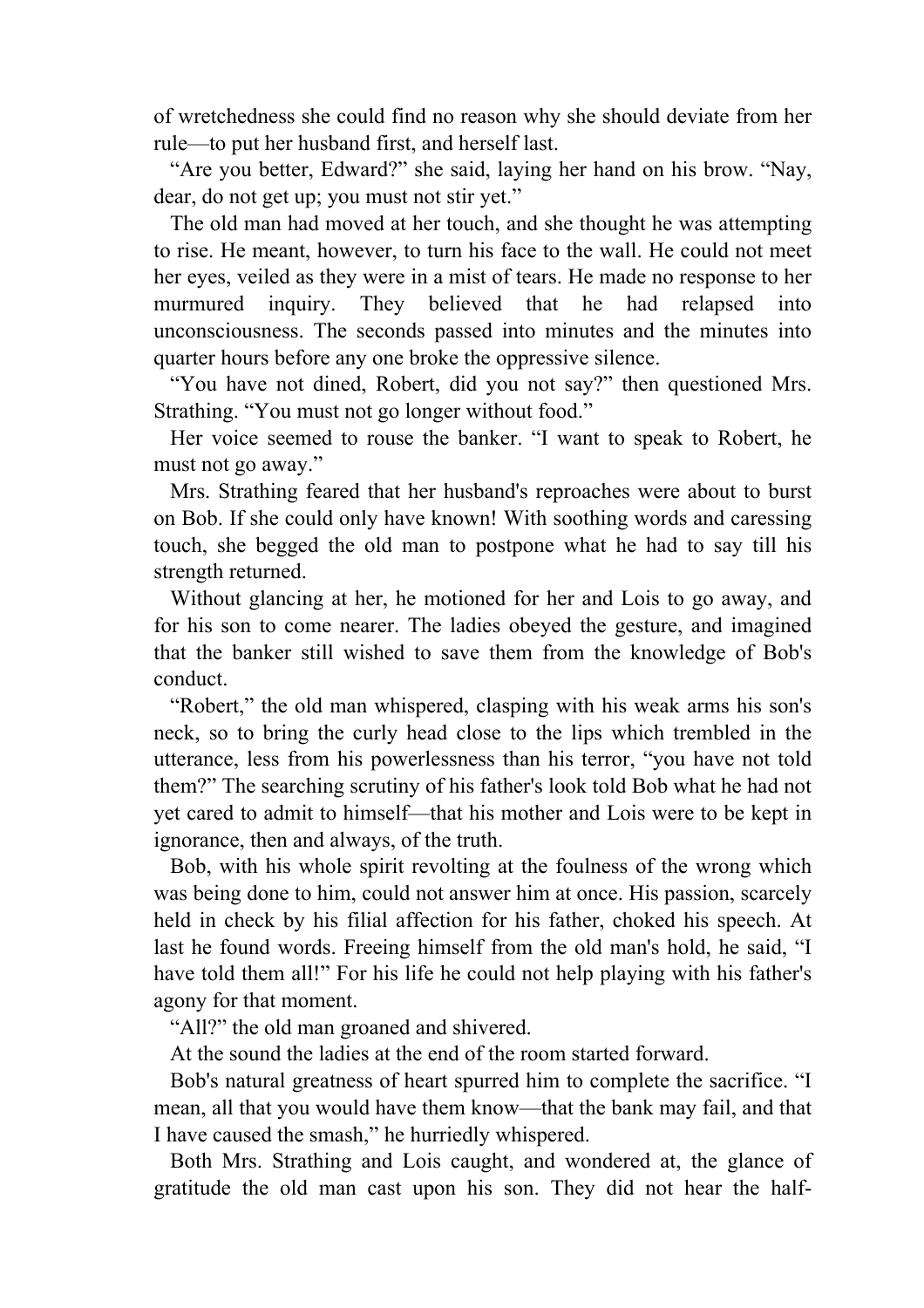inaudible exclamation—"It would kill Madeline to know all!" else they would have wondered the more. Long years afterwards they remembered the look—and then, when it was too late, remembered its significance.

 "I will see you the first thing in the morning, father," said Bob. "You must not talk any more to-night." The banker acquiescing, Bob proceeded to his own room, faint in body, for he had fasted long, and was sick at heart. For the first time in his life beneath the home roof, he went to bed without his mother's kiss and the gentle pressure of Lois' hand.

 The ladies busied themselves about the old man, and Bob would not make the first approach. He could not bear to have his customary caress received coldly, and he fancied that, as they believed him to be the one responsible for the present bitterness, they could not help but treat him with some severity. Poor Bob! How in his novitiate of suffering could he understand that both were hungering to enfold him in their arms, weep over him, and, it might be, purify his soul from the sin they suspected in him, by sweet drops from the chalice of their grief?

 Sleep, calm and restful, did not abide with the Strathing family that night, nor, indeed, for many nights subsequently.

 Scarcely had the day broke when the banker, weak and trembling, found himself in his son's room. Bob was waiting for him already dressed. The latter was the first to speak. He tried to make his words as tender as possible.

 "There is no way out of this horrible mess then, father, but that I must bear the brunt of these—blunders?"

 "Let us be frank, Robert, now. If I had been frank before there would have been no trouble. God forgive me. When you said blunders, you meant crimes. Call them so."

The banker spoke in the quavering accents of a coward.

 "Let that pass, sir," and Bob, as he replied, felt springing up within him a contempt for his father which lent a sting to his next words. "We have no time to lose. If I am to figure as a criminal, it is just as well I should begin to study the part."

"For your mother's sake, Robert, spare me, though I deserve all."

 "You said you wanted us to be frank with one another, sir. You can hardly expect me to take up willingly this load of disgrace. But I will say no more—for the sake of her you have just invoked. It is for her I do it all." And then his mood changed, and the remembrance of his father's countless past kindnesses rose up before him.

 "No, I don't mean that, father. I would do it for you as well, for everything I have and am came from you, and is yours if you want it. But it is very hard, father, very hard, and you will not let me tell even Lois. This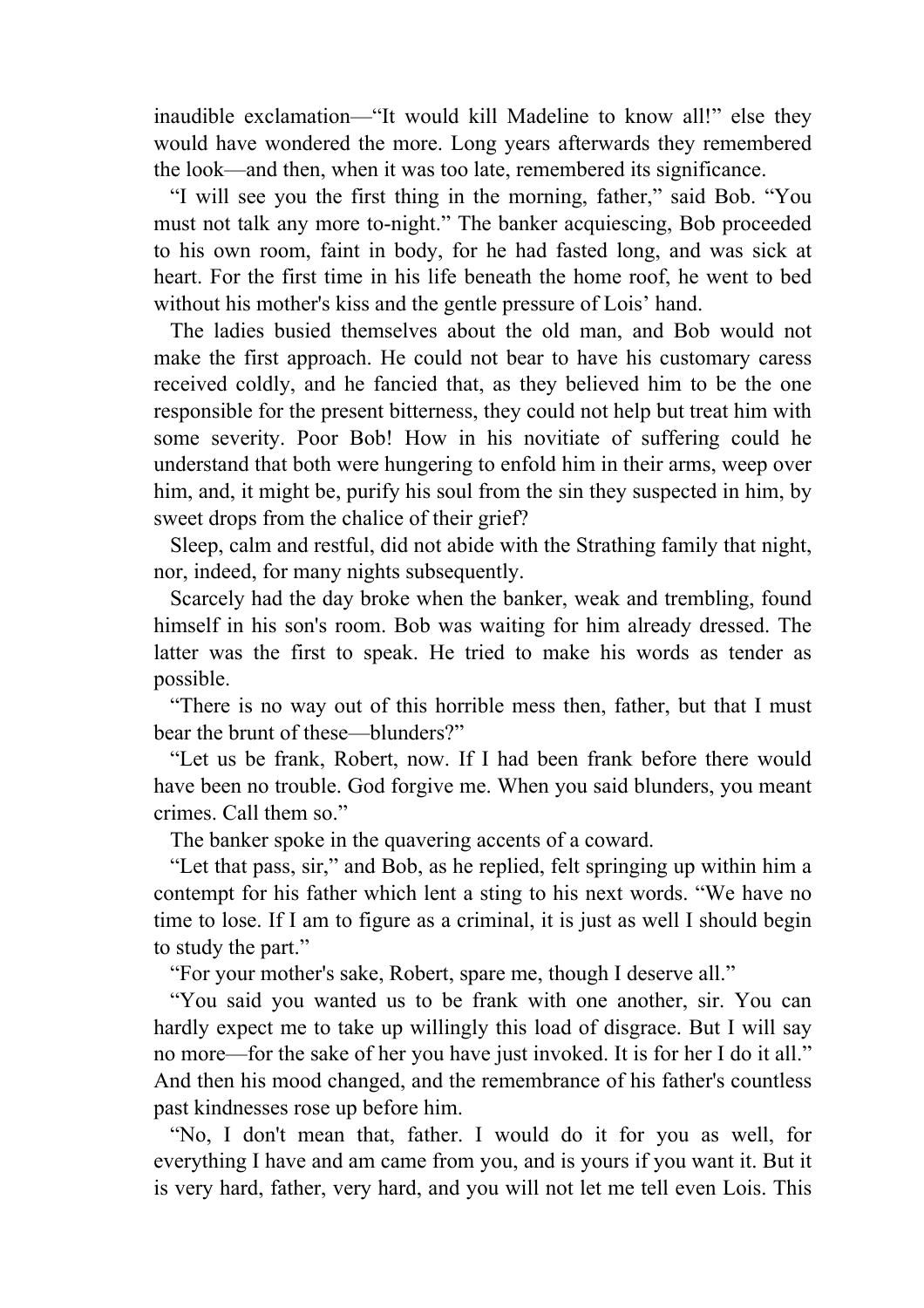is the cruellest of all —that my mother and Lois should misjudge me."

 "Boy, boy, every word you say is a knife thrust into my heart. But if you tell Lois she will not let your mother remain ignorant. She has only the attachment of an affectionate friend for me, for your mother she has the devotion of a daughter, and to you she bears all the love of a wife. She will not let you, her almost husband, be wrongfully blamed by your mother. She will not allow a shadow to remain between the two people she loves best on earth."

 "You forget, father, that Lois owes you everything, and you are not right in saying she regards you merely as a friend. She has for you all the fondness of a daughter. Let me tell Lois."

 "To tell Lois, I say, will be to tell your mother. Rather than that the whole world shall know. It is bad enough for your mother to think you are to blame. All night long she has been tossing on her bed crying 'My son! my son!' But for her to learn that I am the cause!" The old man in his terror and remorse became inarticulate.

 "Be it so, then, sir." Bob's voice again unconsciously assumed severity of tone, and he could not use the "father." "I am to suffer to the bitter end. I have to face the world as guilty. That I will do. I have to face mother and Lois as guilty. That I must do. But I can never marry Lois while this stigma clings to me. Never to be righted. Oh, my God!"

 "I will right you, Robert—when I get into smooth waters again—at least with your mother and our dear girl." With the readiness of the weak drowning in the waters of disaster to grasp anything promising safety, the banker seized and flung this straw of consolation to his son.

 "How could you do that? It would but add to the shock to know that you had consented to my bearing the consequences of the wrong. Lois might be told perhaps, but never mother, and then only in case mother died. But tell me what has to be done. If the bank has to be saved I must know how."

 We need not follow Strathing senior and junior in their conference. As it proceeded the younger man saw that it would be only too easy a matter for him to appear as the perpetrator of the fraudulent acts. The fatal bonds adapted themselves with facility to his form. His functions during the major portion of his two years of bank service dove-tailed as it were into the frauds with fearful accuracy. So apparent indeed was the precision with which the frauds could be adjusted to his work, that more than once the suspicion arose in his mind that in all his bank labours his father had used him as his tool. In this he was wrong. It was in fact that very circumstance which first suggested to the banker the idea that he might save himself and the bank by placing shameful responsibility on the shoulders of his son. He said as much to Bob, and in such a way that the young man did his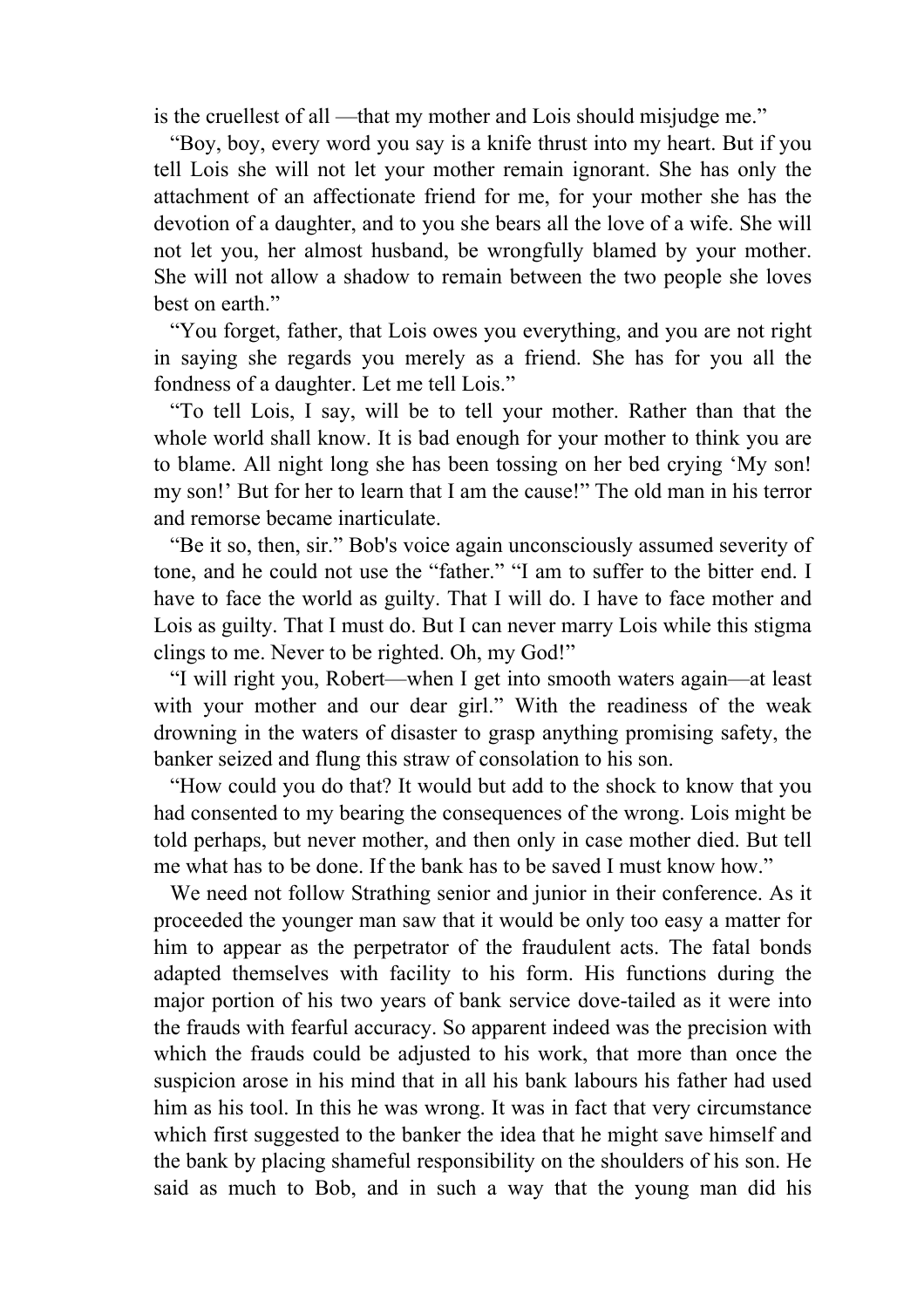wretched parent the justice of believing him.

 Had it been clear to him that the banker had used his integrity, his innocence of the world, and his relationship as so many factors in his fraudulent calculations, the young man's love for his father would have been utterly destroyed, and with it would have gone most of that faith in God and man which proved his salvation in the dark hours to come.

 As Bob was "to bear the brunt," so had he, in that conversation between himself and his father, to do all the thinking. All the subsequent actions, too, would have fallen to his lot had it been possible. The elder Strathing was one of those slender-fibred men who neither bend nor break before the storms of adversity, but who are simply laid low and crushed to the verge of annihilation. He had been intellectually flattened out by the disaster that menaced his position in the world. The powers of the intellect and the financial grasp which had enabled him so to deal with securities as to make the "Strathing frauds" notorious on the Stock Exchange as models of nefarious cunning and perverted ingenuity had vanished in the intensity of his dread.

 The result of the deliberations between father and son was that application was made to the former's old friend for a sufficient sum to meet the most pressing claims and to release the minor forged or misapplied securities. To obtain the money, as no security could be given by the firm, and the amount was lent from motives of pure friendship, it was necessary to furnish the lender with a statement of the bank's accounts. It was the wretched task of the old man to do this. He had then to pose as the accuser of his son as the one guilty of the frauds which had shaken the old house of Carlyon and Strathing to the foundations.

 As it was tolerably clear that, given time and adherence to the beaten paths of finance, the firm would reach solvency again, the money was got.

 Not so easily satisfied were the claims of the holders of the valueless bonds and deeds representing large amounts. These were for the most part firms in the first rank of financial magnates, who would sooner lose a few thousands than allow a forger or manipulator of securities to go unexposed and unpunished. The suspicions of more than one of them as to the validity of some of the documents held to cover advances to the Strathings were roused, and inquiries at the brokers and the Stock Exchange were not as a rule reassuring. In several cases where loans had to be renewed an extension of time was not procurable till Mr. Strathing confessed that the securities were forged and asserted that the criminal was his son. A prosecution was only averted from pity for the father. Heinous as was the banker's sin, it was bitterly punished by the torture to which he was subjected in making these false confessions, and in listening, he, the real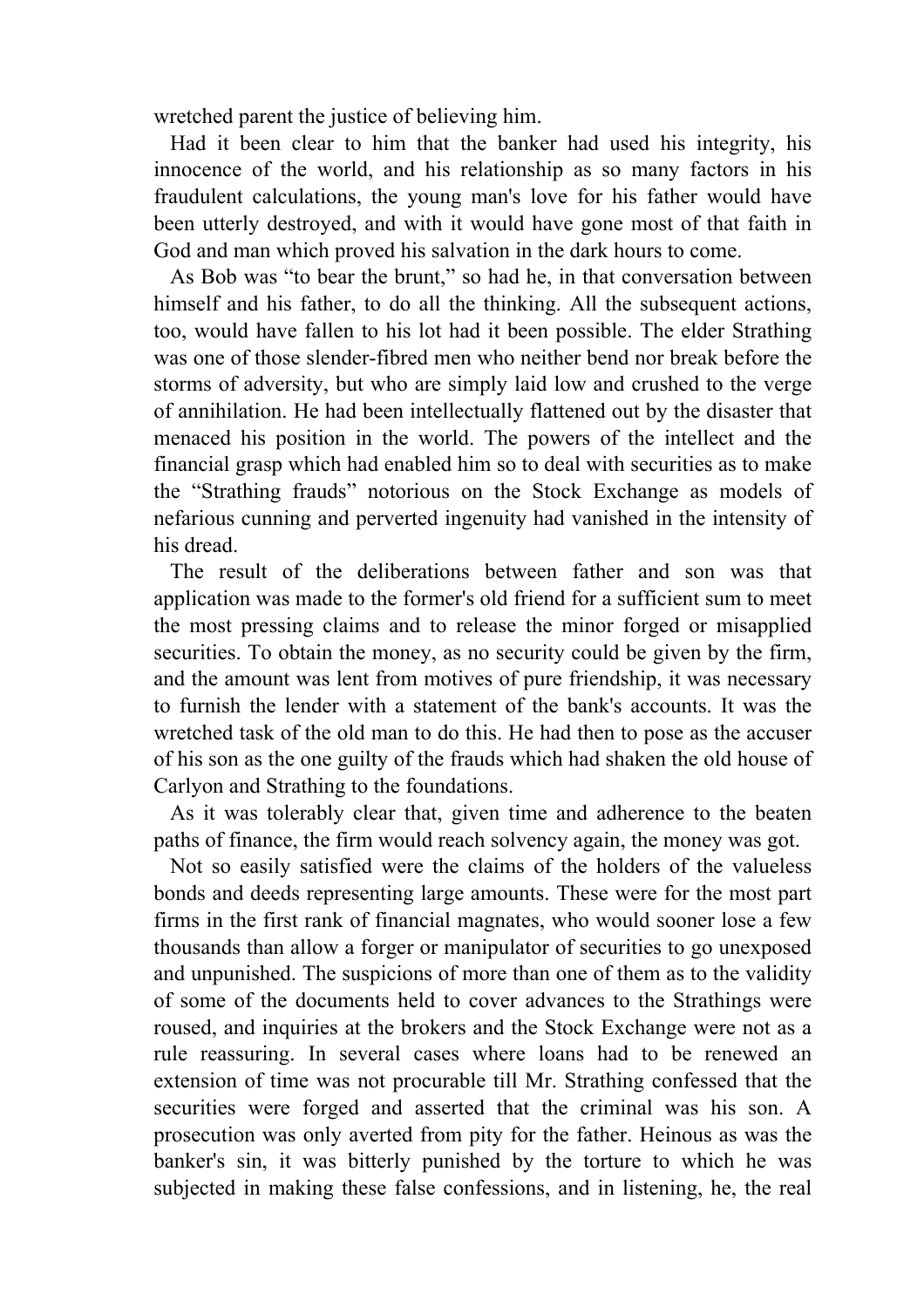offender, to the commiserations lavished upon him because of the actions of his unworthy offspring.

 Again and again would the old man have told the whole truth but for the recollection of his wife. Though legal process was not taken against Bob, there were few people in financial circles who were not aware of the serious accusations levelled against him; bank walls have ears, and repeat what they hear sometimes, and the tongues of bank and brokers' clerks will wag. To the bank, hitherto of unimpeachable credit, many a kindly act was tendered when it leaked out that only time was requisite for it to pull through the crisis. For the old man and the family, unlimited sympathy, as genuine as boundless, but for Bob only merciless contempt and scorn. To his own intimates he was the most corrupt of whitened sepulchres, and "with such a father, such a mother, such a woman for his betrothed, and such prospects, to do this! Faugh!" For the persons who knew him slightly or not at all, it was the cause of much righteous indignation that the authorities had been so culpable as not to call him to account. It would have been a mercy to his parents to have locked him up for fourteen years at Portland, to say nothing of the relief to society. True, there was pity for Bob outside of his home, but it was confined to the clerks and the other servants of the bank. They did not suspect the father, but they could not bring themselves to suspect the son, much less find him guilty. For he had worked with them side by side, and there was not one of them but whose work when in arrears he had helped to perform. Not one but who had felt all the better for his kindly words and cheery laugh. But their opinion didn't count.

 And Bob? During the progress of the negotiations for settling the affairs of the bank, he had remained at home, going out at night only to the bank to help his father there, or for a stroll for health's sake. His was the controlling will while the whole dreary business was afoot. He guided his father's actions, prompted him here, and checked him there, so as to secure coherency between the facts as they were and what had to be shown as facts to others. It was well for him that the task was so great as to demand his utmost energies. He was left no time to brood. In his leisure he prepared himself resolutely, so far as he could do mentally, to meet the altered world. Very altered was it to him. He had insisted upon his father telling him what people said; he had done the same with the old confidential clerk and cashier, with whom he had to hold many conferences—so that he knew well how he was regarded. Altered particularly to him was the spot which had been his world—his home. His mother and Lois were still affectionate and tender towards him, but there was a change. They thought it was in him, he thought it was in them. He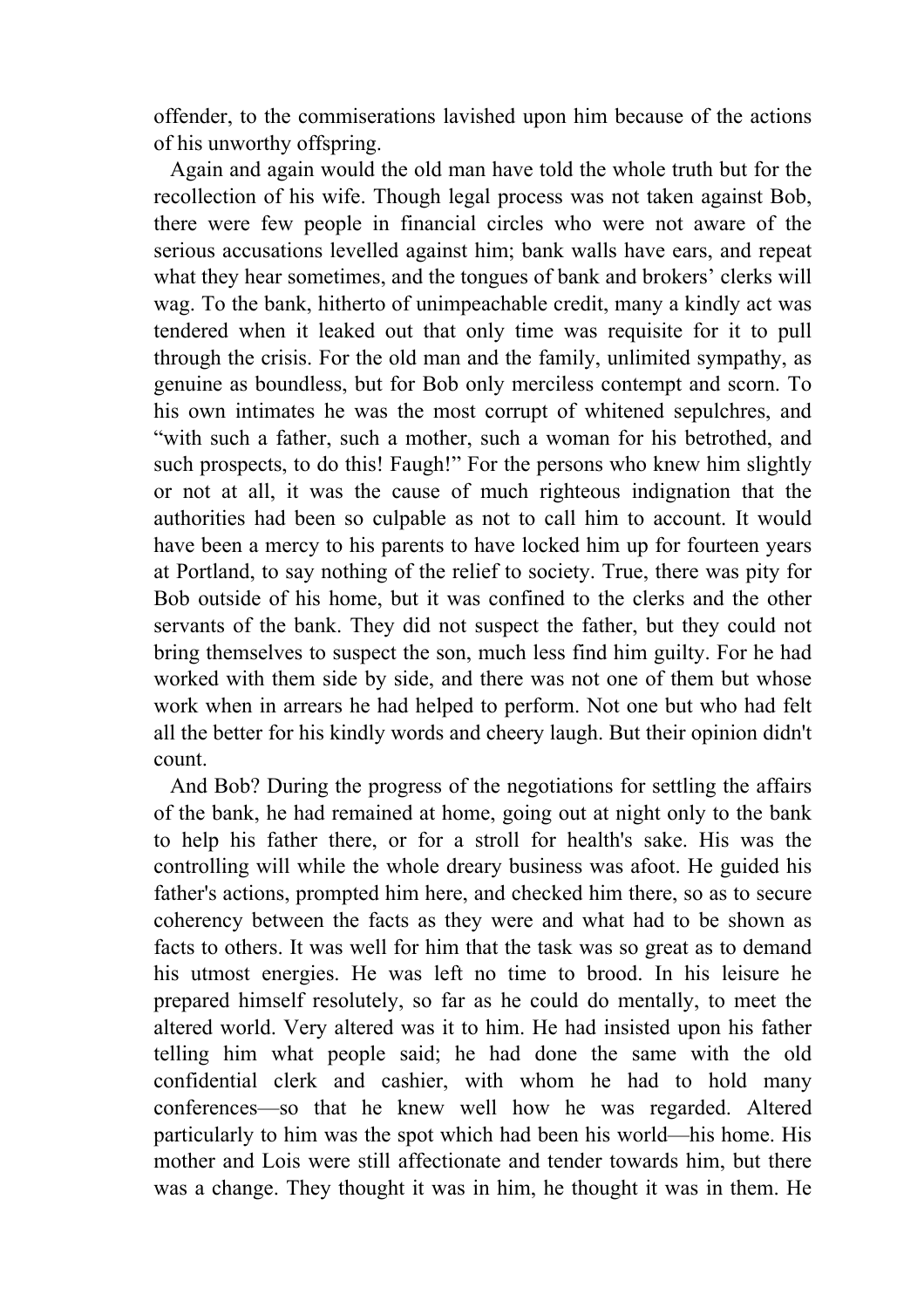saw them seldom, his meals were served in his own rooms. Once his mother had tried to gain his confidence, but there could be no confidence given because of the wall erected between them by his father's appeal. Then the poor woman sought Lois' aid, though she writhed at the need of the help of another to unlock her boy's heart. But Lois was no more successful. She conjured him by his love for her, by the memory of their youth and their early friendship, to treat her again as his old-time confidant. He was kind but he was resolute. He would tell her nothing. The dear women had bewailed to the banker their failure. How he suffered as they told him! They besought him in his daily consultations with Bob, to beg him to be frank and open with them. As to the actual details they knew next to nothing. They understood more or less vaguely that somehow Bob had robbed the bank, and had all but caused its collapse, but that was all. Why he had done so, they did not know, could not imagine. "Could it be caused by gambling debts?" questioned the mother of the banker. "Was it not at Monte Carlo your message found him?" Her husband dare not trust himself to reply; he could only shake his head. Others outside, who were curious to know what the young fellow had done with the money, were quite sure it was gambling that had ruined Strathing junior. The few hours and the few rouleaux he had spent at Monte Carlo were respectively magnified a thousandfold. If his first game at roulette had not played havoc with Bob's purse, it had put the finishing touch to his reputation.

 When all was settled, when the last forged deed and scrip had been redeemed, and the last penny of the misappropriated trust moneys replaced, and the apparently uninjured craft of Carlyon and Strathing's bank in a fair way to reach the haven of financial security, Bob told his father he had determined to go to Australia. The gold-diggings, though nearly ten years had elapsed since their discovery, were still always in men's minds, and Bob considered he might as well go there as anywhere. His decision surprised and shocked the banker. In the midst of the complications from which his son had freed him, he had never bestowed a thought on that son's future.

 "You must not go away, Robert," he exclaimed. "What will become of the bank supposing I take ill or die? I am not the man I was before this trouble—before I did so wrong."

 Mr. Strathing was very humble now. Unlike most sinners, once the fear of a dread penalty was removed, he did not forget his offence. He was morbidly sensitive to it when by himself or with Bob; hence the amendment of his phrase. He feared to speak of his wrong-doing too generally or impersonally.

"What good can I do by staying?" was his son's rejoinder. "I can't go to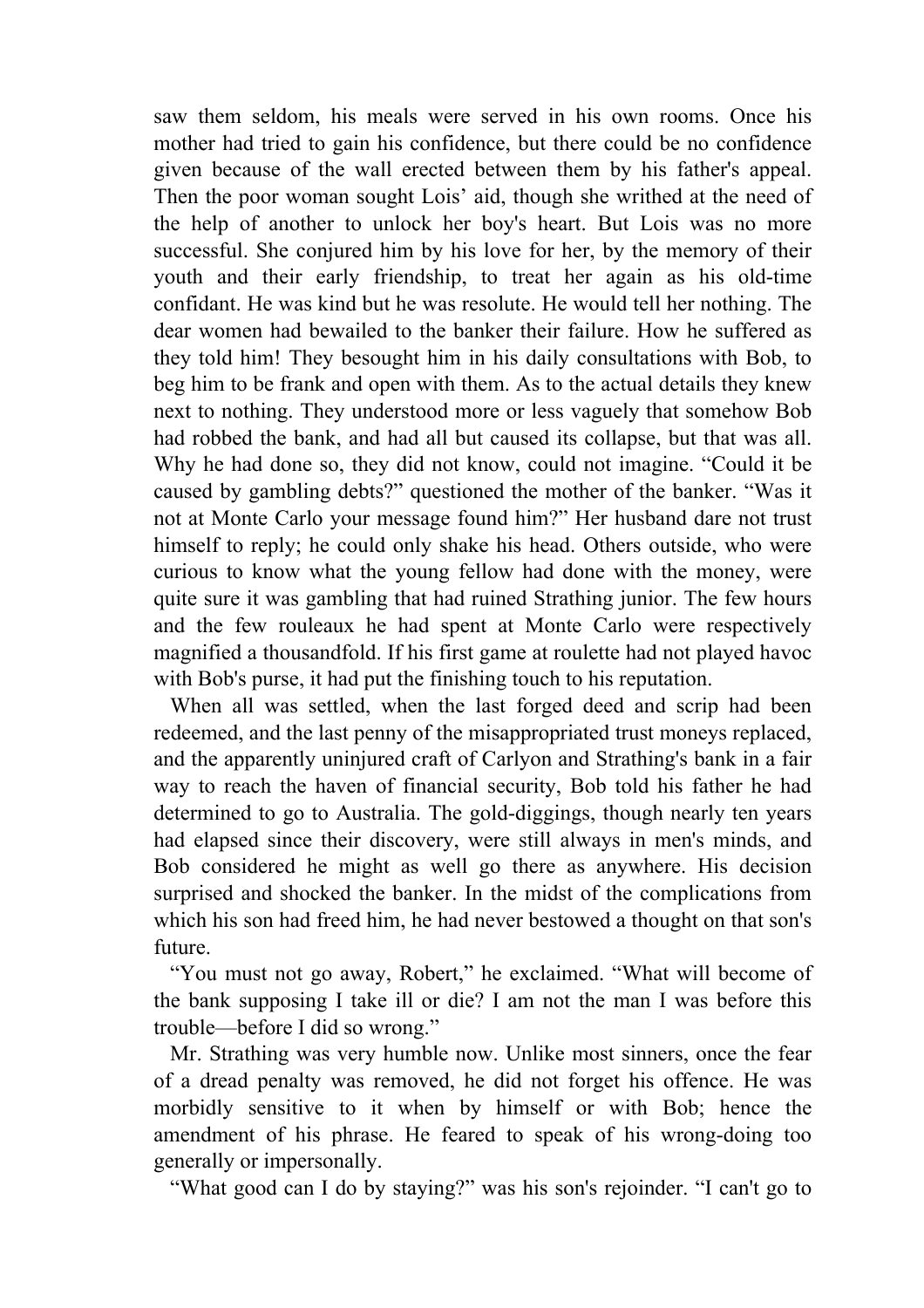the bank, my presence would injure it. You must take a partner; his money will free you from your liability to Wilson; why not take Wilson's son in?" Mr. Wilson was the name of the old friend of Mr. Strathing who had advanced him the large sum without security. "He is young and able, and will soon pick up the running."

 "I had never dreamt of this," continued the old man. "I had thought that after a time you would have taken your place in the bank as if nothing had happened."

 "Sir, don't talk in this way, to other business men, I mean; I say it with all respect. If you do, they will suspect that the blow has weakened your judgment permanently. You must know how such an impression would damage the bank."

There was a pause, and then Bob resumed passionately—

 "Besides, father,"—the banker's eyes dimmed over, the young man had for the first time since the interview in the bedroom so addressed him—"I could not stand it. Let me think of myself now a little. I have considered you up to the present. Imagine what it would be for me to be seen about the city, pointed at, sneered at, congratulated perhaps on my narrow escape from a felon's cell."

"Robert, you are merciless, but I deserve it all."

 "Nay, father, I did not mean to be unkind. I did not measure my words, and I beg your pardon."

 "That is worse than all; it is I that should beg your pardon hourly, momentarily."

"Enough of this, father! You will see I cannot stop here."

"But your mother and Lois! They cannot bear the separation."

 "Are we not separated now, as far as the Poles, because—— You will make me speak against my will, when my words must be so many daggerstabs in your heart."

"Never mind me, my son, it is but just punishment."

 "God knows, I have no wish to punish you. All I say is, that because my words give you pain is another reason for my going. For me to stay would be for you to have a thorn constantly in your side. I must go. Will you tell mother and Lois?"

 "If you say I must, I will do so," murmured, in broken tones, the heartwrung old man.

 "And you must tell Lois, too, that I give her back her freedom." The poor fellow had steeled himself to tell this to herself, but his courage had failed him.

 "Oh, Robert, there is no need for that. Lois loves you as ever—nay, with a deeper love if possible."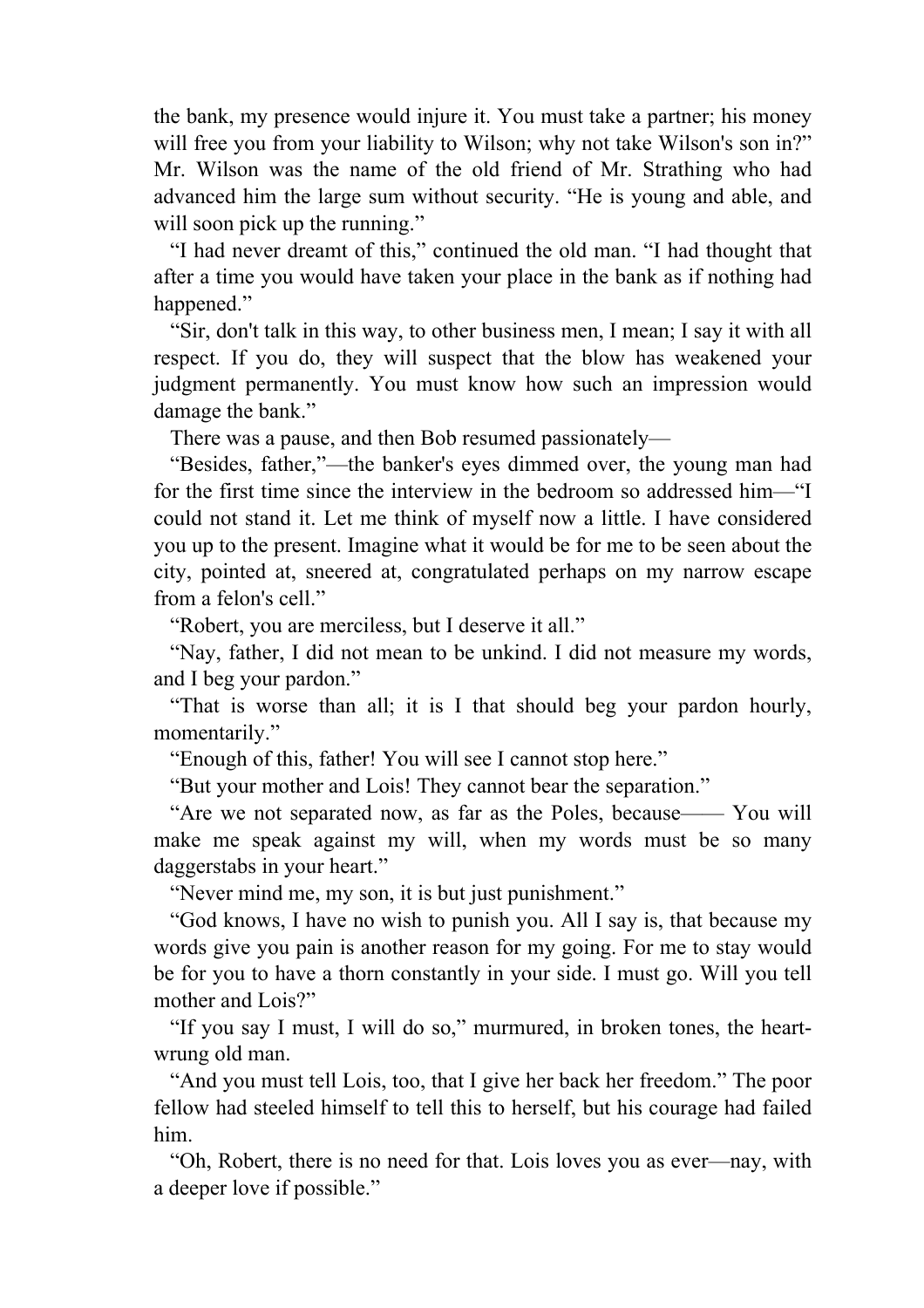"I shall never marry. I would have none but Lois, and Lois would not have me as I am."

 "Have you as you are? No woman alive is worthy of you as you are, Robert; and of all women unmarried Lois is the worthiest." The banker had told Bob he was merciless; he was merciless to himself as he continued—

 "Lois would take you as you seem, and then when the moment comes when I can right you, think of the worship and the adoration that will be yours."

 "We have discussed this point before, father, and uselessly. Lois must not be told till mother is dead, and pray heaven she may live for twenty years yet. I will not marry Lois till I am cleared, and we must not ask her to wait without knowing for what till the best years of her life are past. She must be—she shall be free!"

 Decisively as Bob pronounced the words, his form shook with noiseless sobs. His father was even more stirred by the violence of his emotion.

 "The *Champion of the Seas* sails for Melbourne in a week, father. I shall leave by her. Will you tell mother at once, please?"

 "I will if you insist, Robert. You have the right to command now, my place is to obey," answered Mr. Strathing sadly.

 He did as he promised. Heaviest of all the strokes that had yet fallen on him was his wife's tearless grief when he communicated their son's resolve to her. She had aged greatly these latter weeks, but this last announcement transformed her into an old woman.

 As for Lois, when the banker told her what Bob had said, she made no response, but received the news so apathetically that the old man wondered whether the desolation of spirit had not previously reached its extreme. He had determined in his own mind to beg her to refuse the offered release from her betrothal vow. When the time came, however, he was powerless to put his entreaty into words. And it was as well for his own sake that he was incapacitated. So close were the girl's tears to the surface, so near to overflowing the pent-up forces of her violated hopes and disappointed love, that at another word she would have broken down utterly. The old man's burden would have been too heavy to have been borne, had he witnessed her agony. Shattered himself beyond further endurance, he could not have helped but tell her all, and that her hero, her Bob, was as pure and strong as she had once dreamed him.

 Neither Mrs. Strathing nor Lois attempted to persuade their dear lad, never so dear as now, from carrying out his intention. They were in doubt whether he was not acting wisely after all. On the ground of health alone, his decision seemed best. His strength had gone; his physique modified; while his face, so changed had it become, might have been ravaged by a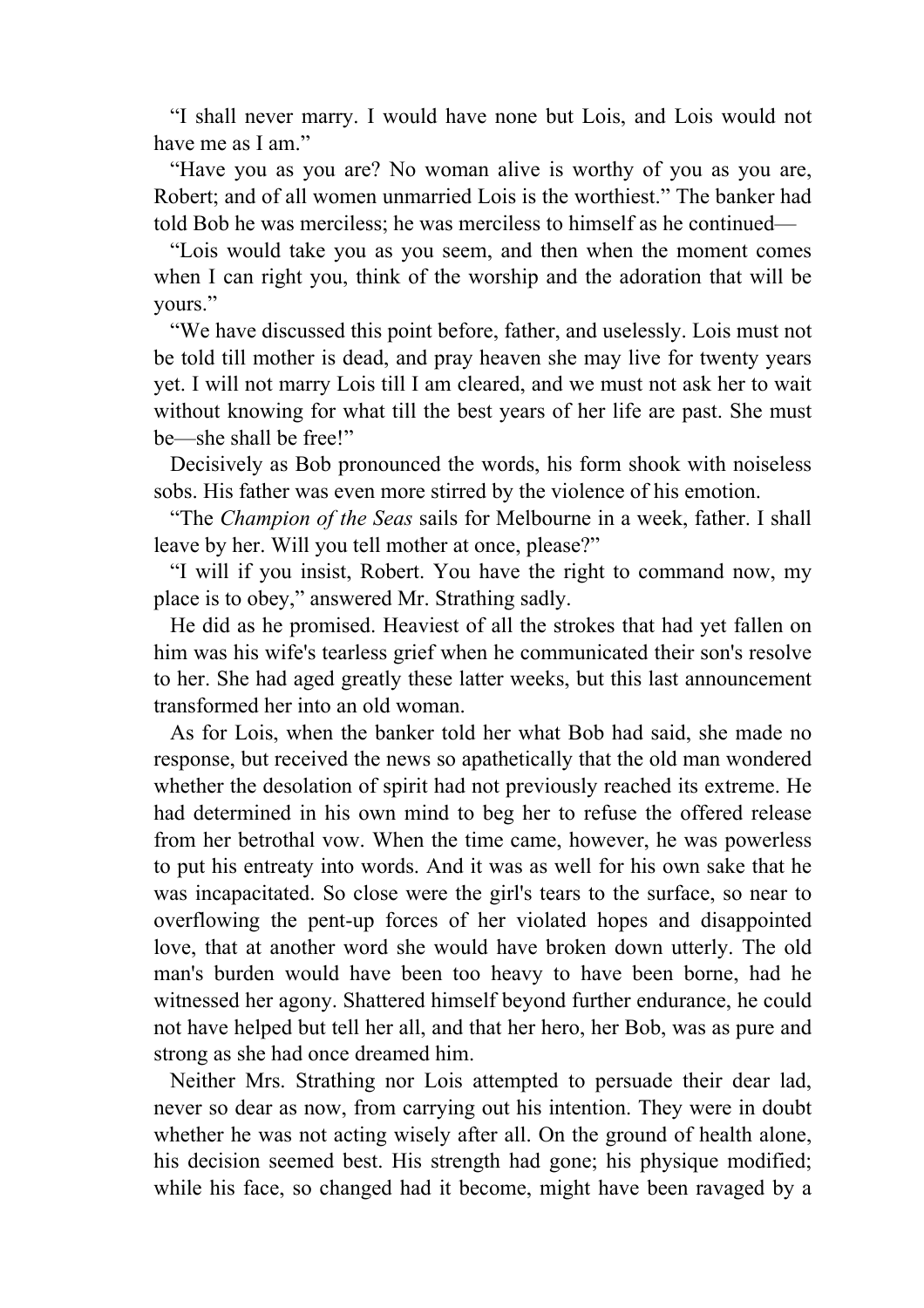decade of disease. In any case, the barrier between them seemed to grow higher as the day of departure drew nearer. They said little to one another of the impending step and less to Robert. But all their waking moments and they gave few to sleep that week —were spent in his service, preparing for his departure, weaving in with their work myriad prayers, and sanctifying their work with the blessed incense of their sighs and tears.

 The night before Bob's departure arrived. Happy the family that in its homely annals knows not such experience as the last night before the change in the old order of domestic things.

 The last dinner together was a very quiet one. Only, towards the end Bob said with his old tenderness of intonation, "Mother darling, a few words with you in your own room?"

 "My boy, yes!" All the wrung mother's heart went forth to him in the simple phrase.

 "Lois, dear—after mother?" As he spoke he put all his fearless frankness, latterly hidden under compulsion, into the gaze with which he sought his erstwhile sweetheart's face. She dared not return the look as she motioned assent.

 In the life of every human being there are arcana that may not be unveiled, experiences that may not be narrated. There were in that last interview between Mrs. Strathing and her son such unrevealable mysteries. There was the mother moaning with instinctive rebellion against the loss of her boy, fearing to keep him, yet still more fearing to separate from him; all her faculties clouded with the horrid misapprehension as to the young man's guilt, hating to reproach him, but craving with a longing the intensest to beg him to walk so in the future that neither God nor man should find aught to censure in him. There was the son, rocked with tumultuous passions to which, if he is not to plant deeper stings than those he plucks out, he must not give expression, bleeding inwardly from the wound his mother unconsciously dealt him by her every word and gesture, yet not daring to raise his voice in vindication, suffering the more because with respect to himself alone the acuteness of her sorrow was so unnecessary. And over them both, bearing them down, accentuating with despair every syllable and caressing movement, the certainty—derived whence they knew not—that when they parted they would never meet on earth again. When Bob at last wrenched himself from his mother's arms, he left her fainting on the couch. It was with salt drops blinding his vision that he sought Lois.

 He found her in the garden. The Strathings' house stood in the midst of its own grounds, small in area, but fertile in the beauty which still clings to many homes in the Old Court suburb.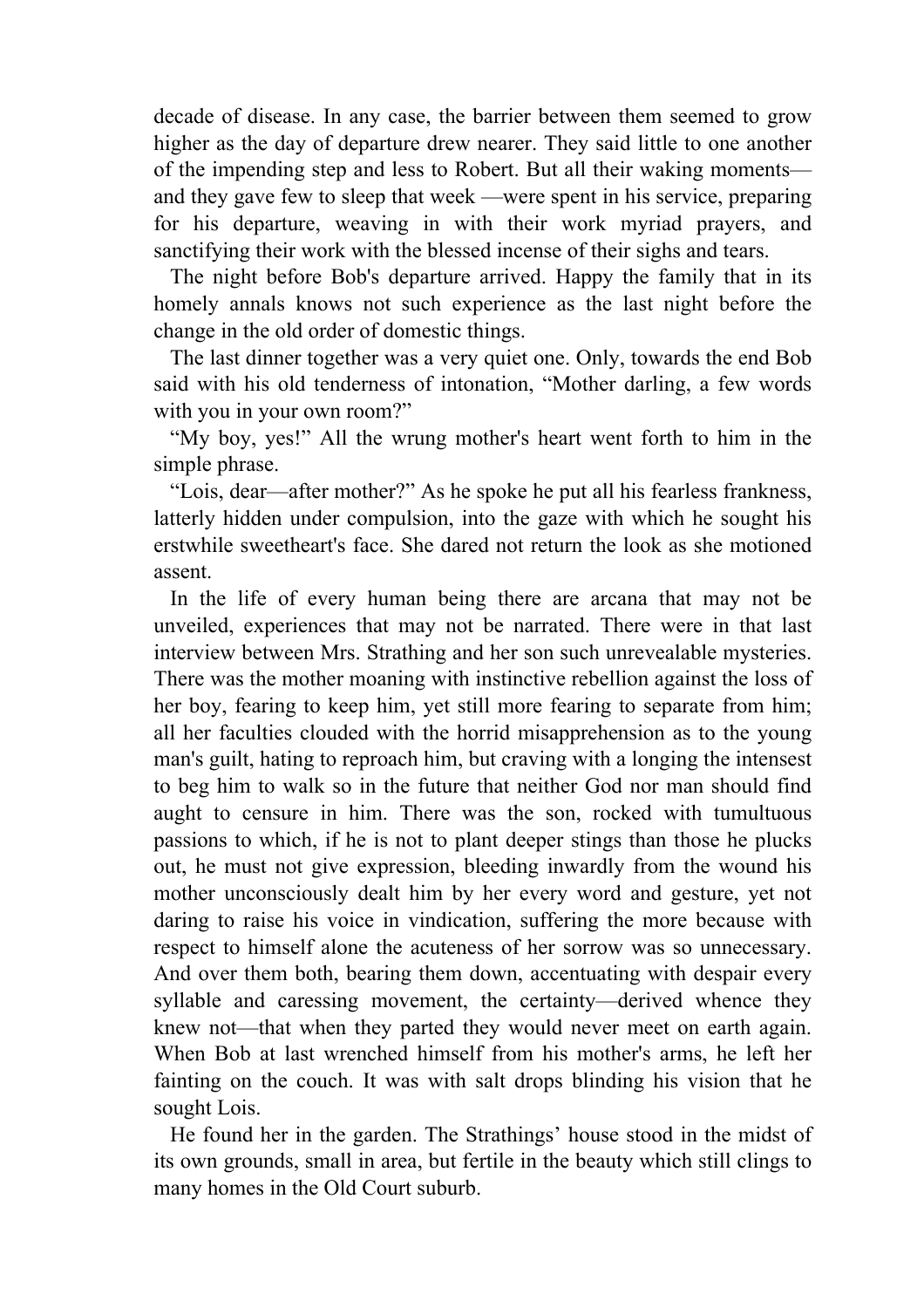It was a moonlight night in June. One of the poet's "rare days," when

"Heaven tries the earth, if it be in tune, And over it softly her warm ear lays,"

 had been succeeded by an equally perfect night. A vagrant breeze, in which lingered a reminiscence of the day's heat, now and then stirred the sleeping flowers, whispered cooingly through the streets, and irresolutely dallied with the creepers mantling the walls. The rustle of the leaves as the tiny breath played with them was the only sound distinctly audible. Nature preached peace, and Lois, as she stood in the centre of the oval lawn, whereon the moon had showered her most brilliant light till it resembled the argillaceous shield of some giant knight, wondered why men could work such wrong as to dull their ears to so gracious a sermon. It was a scene for lovers to confess mutual love, and to murmur vows—not for the indulgence of protests against the devastating fates, that, breaking hearts, yet compels them to continue their pulsing.

 "Lois," said Bob softly, so as not to startle her, "shall we speak here? No one can overhear us, and I would like our last talk to take place where we have held so many sweet ones." He had not intended to make so tender a reference to the past, but the charm of the night betrayed him.

 "I had the same thought, Rob," replied Lois, in quiet tones, the tremulousness of which was barely perceptible even to Bob's intent hearing.

 The young man looked at her with the dreamy light enwrapping, as with a filmy garment, her statuesque beauty. He drank in with his glance the sweet stillness of her eyes, and the refined grace of her features. He thought he had never seen her appear so beautiful, and yet he was to lose her for always. He had not ventured to take her hand.

 "Lois, you have been dwelling upon the delightful past? Forgive me, dear, for alluding to these times, but I must in this—last hour."

He faltered, but forced himself to continue—

 "Why I do so is to say this, that whatever you may think me now, I was then, if not worthy of you—no one could be that, I, perhaps, less than most—but at all events not absolutely unworthy of you. Believe that of me always, will you?"

This was more than the girl could bear.

"Rob," she cried, burying her face in her hands, "if I think of those days, don't let us talk of them. Let the past be dead, dear, if not to speech, to memory. Let us talk of the future. But I will think of you as you were when you first came from college—if I can."

Her honest soul would not let her withhold the final words, but as she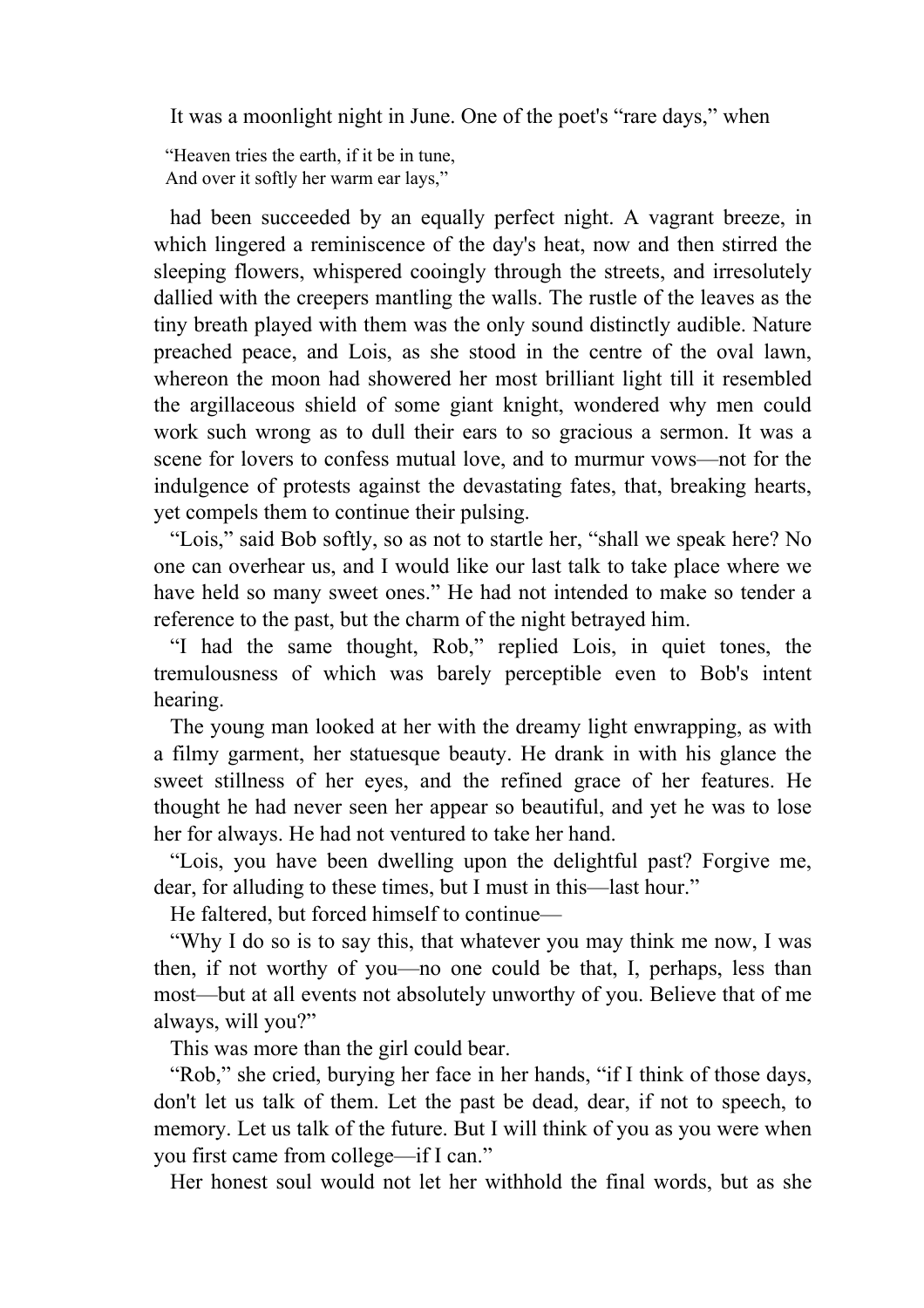had unconsciously lowered her voice, they passed unheard by Bob.

 "Ah, Lois! I shall be the better for all the rest of my days for knowing that. And now, dear, for my future."

He tried to be cheerful as he spoke, but miserably failed.

"Father gave you my message?" he at length asked.

 "Oh, Rob!" the words struggled through a storm of weeping, "that must not be, unless——" She could not end the sentence.

 "Unless what, Lois? Nay, never mind. You must be free. You could never marry a man upon whom so foul a stain rests."

"Is it that you do not care for me, or care for me less, Rob?"

 "Before heaven, no! I have no right now to say one word of love to you, other than what I might utter to a sister, perhaps not that—but—but, if you could only read my heart!"

 "Then I shall not give you back your promise. I shall look upon you always as my affianced husband."

Never before did the deep liquidity of her voice move Bob as it did now.

 "I cannot accept the sacrifice, Lois—noble Lois. I should be an utter wretch to refuse you your freedom."

 "I will not have it, Rob!" And with a gesture full of delicacy, as if she were giving him back some rare thing he had offered her, she placed her hands on his breast.

 "I will never give you up—never!" she repeated; "as you were my first, you shall be my only love."

The young man shook at her touch. Seizing her hand, he exclaimed—

 "But, Lois,"—there was a deep pathos in his accents—"have you considered what it would mean, supposing I came back for you some time hence? Do you realize what it would be to have others always thinking of the stain on your husband's life, to have them distrusting him and commiserating you? Think of the torture, of the burning pain, for which there would be no cure!"

 "Yes, there would be a cure," she murmured softly, the passion of her love, which had put a fierce energy into her previous words, having lost its fire for the moment. "I would surely find it in your love, and in the growing strength of your character, I will not give you up, because I want you to be strong, Rob. I hope and believe that from the fiery furnace of this trial you will come out purified and strengthened; and, Rob,"—never, while he drew breath, did he forget the ineffable delicacy with which she murmured her next words—"a wife who knows both your strength and your weakness will help you as no one else can."

Before he could find speech she began again—

"Am I not bold, Rob? It is because I, we all, love you, know that you can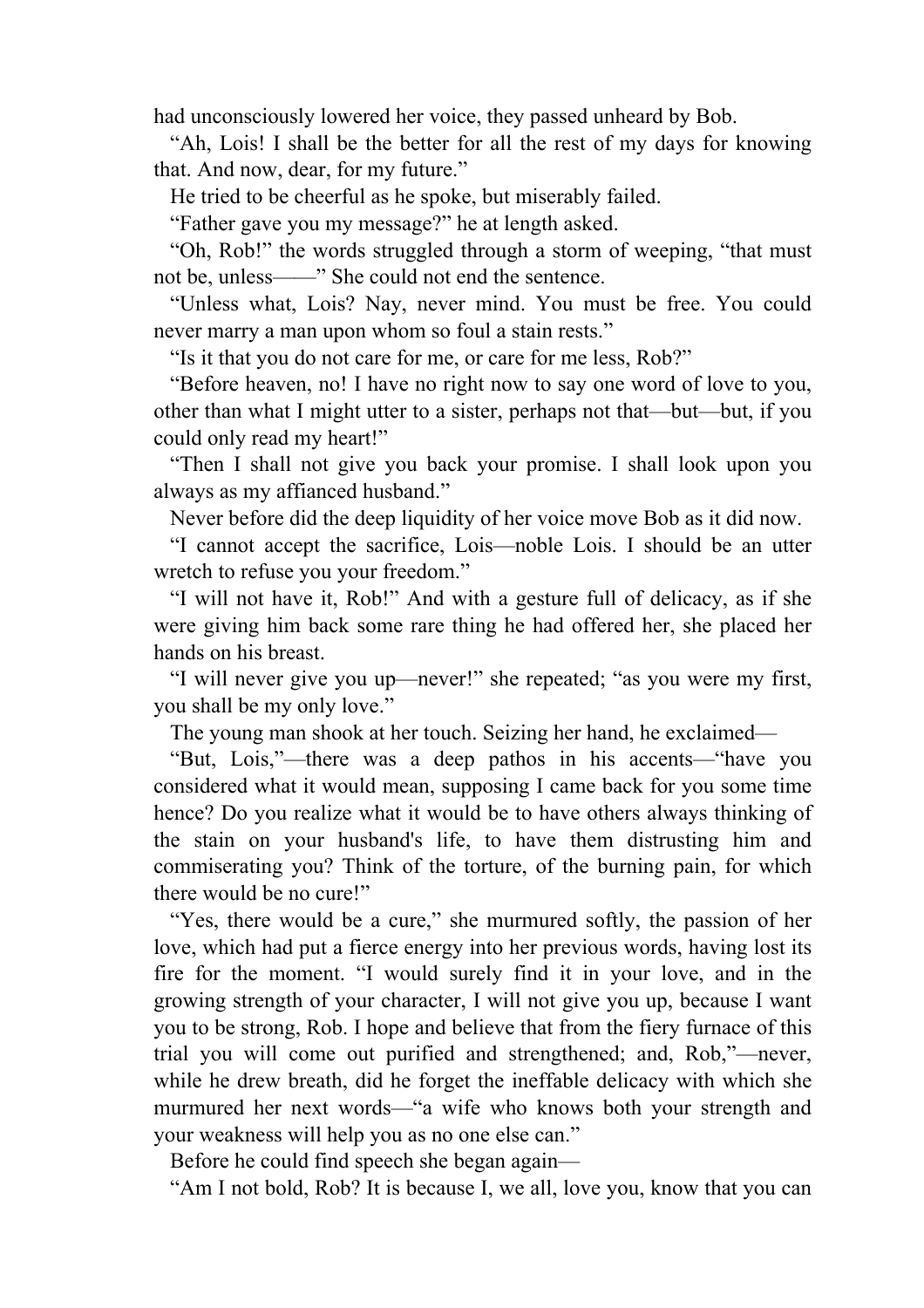do so much more in life, if you will, and—and—we fear that, unless you keep all the old ties unbroken, you may—grow careless."

 Bob understood. They, his mother and Lois, suspected he might fall into evil, fresh evil as they thought, or into the recklessness which is too often worse than positive evil, for in it are all the germs of consummate wickedness. For a minute he was revengeful and angry. Then, the tempest passed, and he disdained himself for his weakness, as he termed it. Did he need further schooling to play his part well? Had he graduated in suffering, only to find that he could not listen in patience to noble words, because they were inspired by an erroneous belief for which he himself had besought credence? As he reflected, Lois, always the best and purest of women to him, grew in moral stature.

 When he opened his lips the next time, his words were humble and broken. "I accept the sacrifice, Lois," he said, "but I shall never be worthy of you. A man unstained by—crime—would not be, and how can I ever become so? But never fear that I shall do serious wrong again." He halfsmiled as he noticed how aptly he was employing phrases and tones in keeping with his part of the sinner in the sad tragedy in which they all were actors. Continuing—

 "With God's help, and He will grant me that if I have your and darling mother's prayers, you will never have need to blush for me again."

 She flung herself on his breast in passionate tears. He scarcely recognized his dignified Lois, in the clasping, weeping woman.

 "Rob, my darling, be good, be strong. Our prayers will be always with you and following you. We will forget all, except that you are working for the crown of a great redemption. You will come back to us, and you will then—marry me, Rob" (this with a sweet shyness), "and we will be all happy once more."

 The presentiment that he would never return was strong upon him, but he had not courage to tell her so. He would say nothing to damp her newlyawakened hope in him.

 "Rob," said Lois, after she had found her voice again, "will you make me a promise?"

 "A thousand, if you wish it, dearest Lois. My whole life is yours henceforth—every moment of time, every impulse, every faculty."

 "Nay, Rob, I only ask one great thing. I fear to pain you, dear, but I must say it."

 "Speak out, Lois, do not hesitate. You have given me so much in giving me yourself, that nothing I can do will ever reach a thousandth part of its equivalent."

"Then, it is this. I do not ask what amount the bank lost—through you,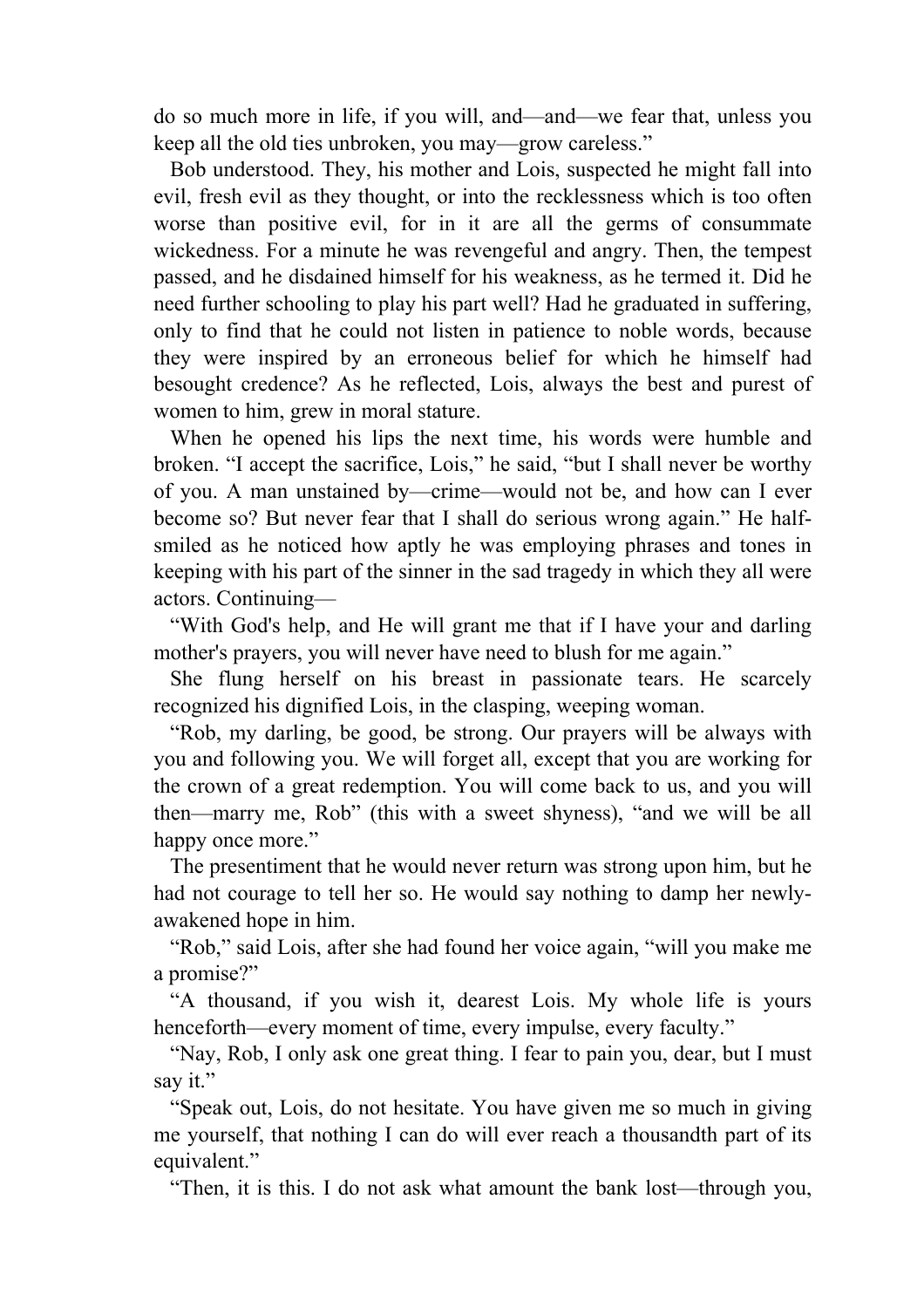but it must have been very large."

He interrupted her. "Very large," he said quickly.

 "I feared so," was the response. "That makes the task the more terrible, but the victory will be all the greater. I wish you, Rob, to send home to the bank every penny of your earnings, be they little or be they much, in liquidation of the debt. You may make your fortune suddenly—others have done so across the seas, have they not?—but I do not count on that, nor must you. Stint yourself of everything except the meagrest necessaries of life and health, economize to the uttermost fraction, and send all your savings home regularly."

 Thrilled by the girl's noble earnestness, Bob could not smile at what he deemed to be her lack of worldly knowledge, though tempted to do so.

 "At such work as I shall be fit for out there, my savings in twenty years would not clear the debt," he said.

 "I do not suppose they would," she replied. "It is not so much for the sake of the bank, Rob, that I want your promise, but for your own."

 "I scarcely understand, Lois. Would it not be best for me to let my savings accumulate there, where, if I saw a suitable opening for profitably using them, I would have them at command. In the colonies there must be plenty of such openings, and, by taking advantage of one or other of them, I might be in a position to sooner repay the bank."

 "No, you do not understand me, Rob. After all, the money you—I mean what the bank lost—would have been yours in time, and it is not the debt I am anxious about. I am anxious only for you. If you resolve to lay aside week by week, or month by month, for remittance home—all except your bare living expenses, you will have a definite aim before you. Every effort of exertion, every stroke of the pen, every drop of sweat, every minute spent in labour, every penny saved and gained, will be so many tokens of victory over your dead self, and so many stones in building up the new Robert Strathing." In the pleading of her love, in the justification of her love to herself, Lois became eloquent. She lifted up her face to her lover's. Her words were not more intense than the earnest appeal in her features. As he was about to speak she placed a finger on his lips.

 "One more word, Rob. I propose this course not as a penance nor as a punishment. Your sufferings in the present, and what you will have to suffer in the tearing asunder of the old relations will be surely accepted by Heaven as atonement. But it is a means of purification, of regeneration. My darling," she concluded with a passionate cadence, "if I were in your place I would live on half-a-crown a week, if at all possible, to do this."

 Strangely moved, Bob said—"I believe you would, my Lois; and with Heaven's aid I will do so too. I will make you the promise."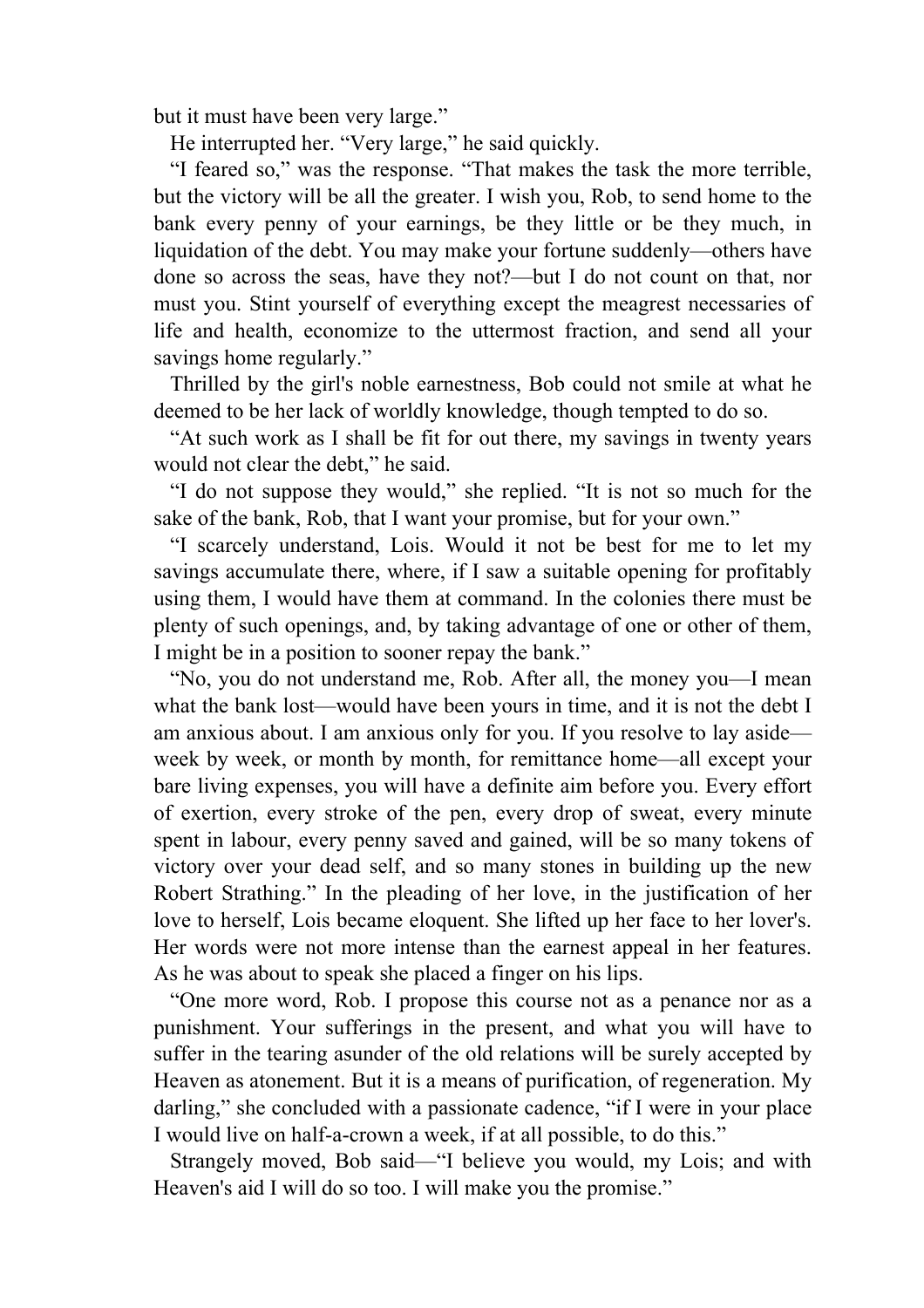"That is my Rob," Lois returned. "But I do not ask you to keep the promise always. Keep it for five years. Few men will be stronger, few purer, dear. Then come and claim me. I will never blush for you. Few will have the right to reproach you, and what if they choose to exercise it? I shall be at your side. The bank will give us enough to live upon, even though you take no part in its business."

 And so the curious compact was arranged. The savour of the kiss that sealed it never departed from Bob. It was to his imagination more than the confirmation of a vow. It was a consecration to the noblest life which, stigmatized as he was, was possible to him. From the moment Lois' lips touched his, the horror of his father's cruelty in thus condemning him to obloquy which frequently surged like a destructive wave through his consciousness, lost its power. The feeling of rebellion did not die at once did not even perceptibly lose its grip on him at once. Slowly and surely, however, it evaporated, and in its stead arose an ardent desire to attain that pinnacle of manliness, the point where self dies utterly, its vitality extinguished in the rarefied atmosphere of the table-lands "to which our God Himself is sun and moon."

 One other interview had Bob that night with his father. Here, the younger was the exhorter, the counsellor, and the director. The elder Strathing said little. If ever remorse and humiliation held possession of a human soul, they reigned supreme in the old man's bosom in that bitter hour. The burden of his cry was: "I will right you, my son, as soon as I dare, with Lois; immediately if anything happens to your mother." He had taken care, he further said, "to prepare such documents that in the event of his death justice should at once be done to his son, so far as could be possible, without injury to the bank."

 The next morning Bob took train for Liverpool, whence the *Champion of the Seas* was to set sail.

 Mr. and Mrs. Strathing and Lois went with him. Erring as she believed her boy to have been, feeble as she herself had become, the elder lady could not deny herself the sad pleasure of being with him to the last. The final good-byes were spoken just before the tug cast off the good ship in the Mersey estuary. His father clasped Bob's hands with a fervent: "God bless you always, dear lad; you are a hero!" Lois, as she kissed him, murmured— "Sweet, the promise; remember the half-crown;" hiding her emotion beneath a brave mask of smiles. But Mrs. Strathing could only press him convulsively to her. Her voice failed her, and her love and her fears found expression in precious tears—the words of dumb, pangful souls.

Three months afterwards, in the latter days of '59, the *Champion of the*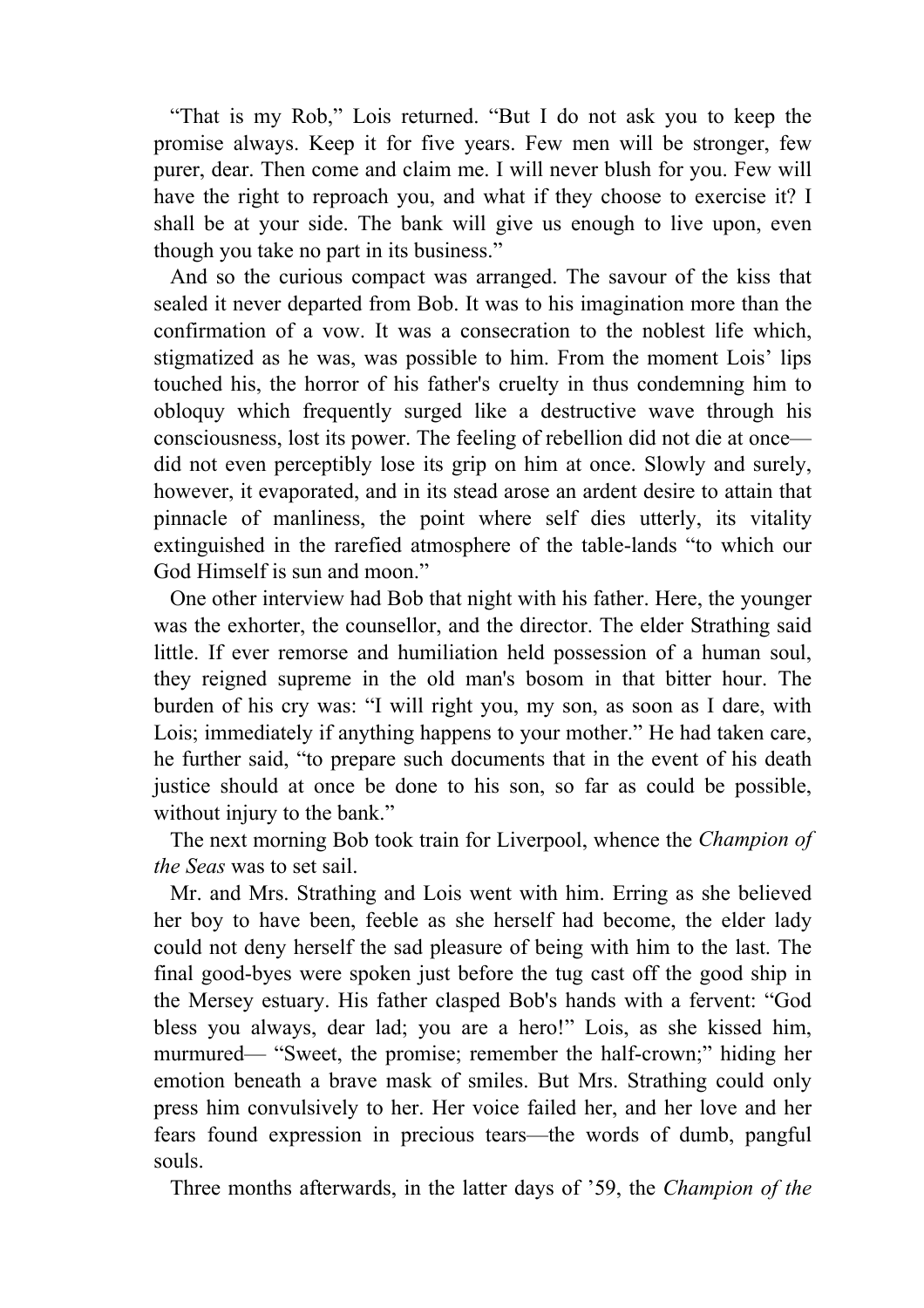*Seas* anchored in Hobson's Bay.

 Amongst the hundred and fifty passengers whom good Captain Outridge landed on the shores of the new land was Robert Strathing. He had resolved, come what might, he would not change his name. He would take no *alias*; but he had also resolved that where not absolutely necessary he would not disclose it. It was possible that some knowledge of the Strathing frauds might have reached the colony. The filaments of finance ramify in all directions, and he had no wish to unnecessarily erect any barrier in his own path. On board ship the blunder of a partially deaf purser had given him the choice of several cognomens—none correct. He had answered to Athing, Stathing, Ring, King, and even Thing indiscriminately. His letters he ordered to be detained in Melbourne office till he sent for them.

 Once on shore, Bob, like most new chums, decided to experiment in digging. He had brought some money with him, and this and spasmodic luck carried him through several fields and rushes till he found himself on the Pleasant Creek. He had several mates—mostly "new chums"—of more or less gentle descent—some, like himself, with a history. It was to one of these latter, at one of his earliest "camps," that in response to a remark as to the rigid economy, almost parsimony, of his personal expenditure, he said—"If I could live upon half-a-crown a week, I would do it." The words had slipped out half unconsciously, for Bob was dreaming of home. His chum laughed, and he repeated the remark that not one miner in a thousand could live upon half-a-crown a day in those times, when for the commonest necessaries famine prices had frequently to be paid. Bob was never able to make Lois' half-crown suffice for a week. When he got to the Creek home, he brought his expenses so low as to come within measurable distance of the sum. It was due to accident; this he candidly confessed to Lois in one of his monthly letters. If he had not chanced to hear old Carl Groth, the German butcher, lament that he could not get any one to put his books in order, he would not have had the opportunity of offering to drop into the shop once a week to square them. Nor, but for the same accident would Osborne, the general storekeeper, have heard of his accountancy abilities, and have begged him to do the like favour for the store-books. From neither of these good fellows would he receive payment, except in kind, though he saved them more in a week than he earned in a month by his pick. He supplied his own modest wants, and occasionally requisitioned on one or the other for goods to meet a case of want. But that was all. He would assist Pestle, too, with his registers if they got in arrears, and as he did not care to pay himself out of Pestle's stock of drugs (holding what that gentleman considered to be the very heterodox view that a blue pill was in no sense life-sustaining, and a black draught not particularly useful as a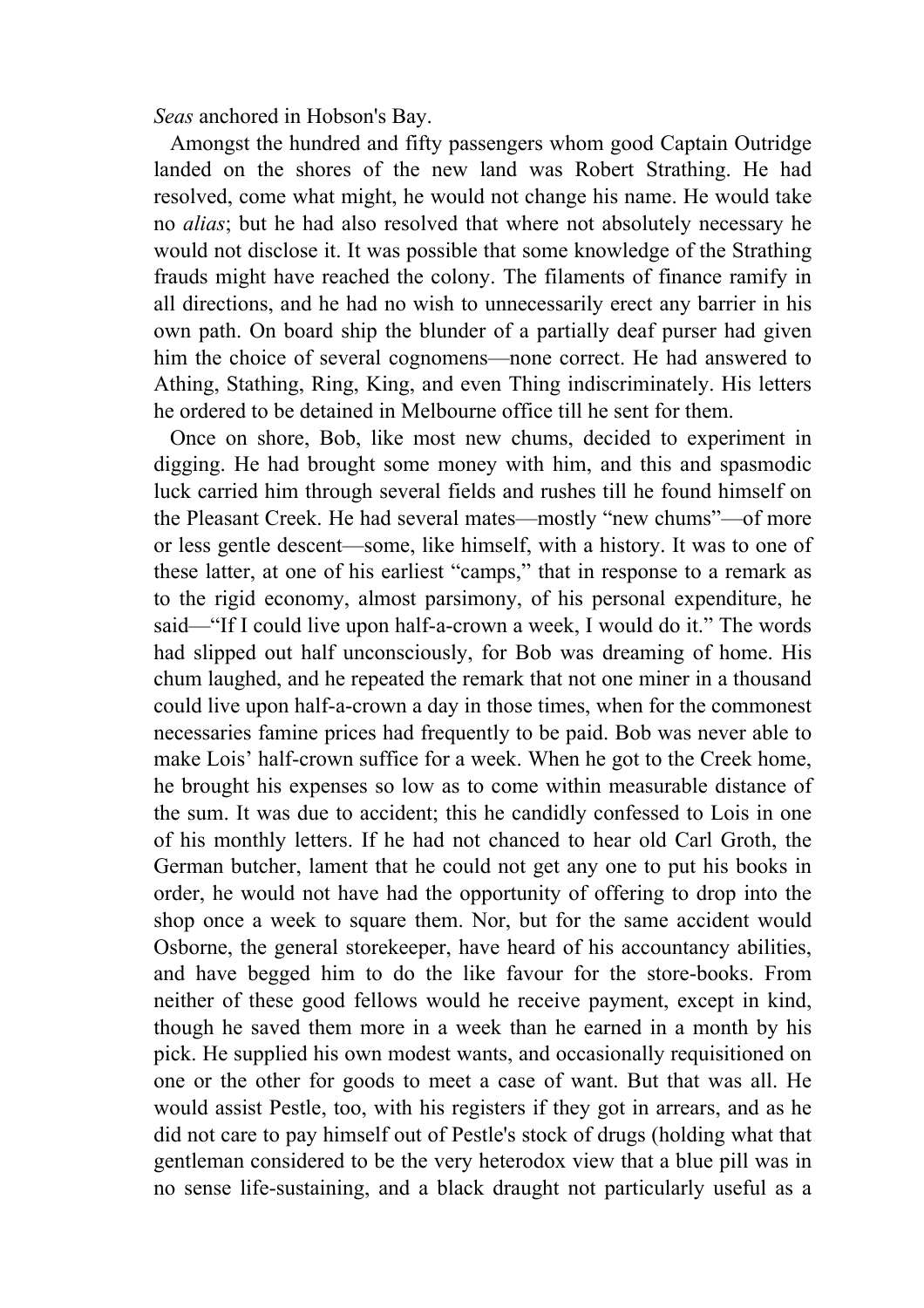body covering), he did not hesitate to accept remuneration in the shape of lent volumes. By the help of these accessories Lois' ideal of economy was nearly attained, and month by month remittances went homewards, old Pestle and Pestle's Melbourne correspondent being agent for the transmission, for Bob, ever sensitive to the shadow resting on his name, and wishful of avoiding the semi-publicity of the Post-office, had begged the chemist's permission thus to make use of them.

### **THE LETTER**

 "TO EDWARD STRATHING, ESQ., "*Banker, "Clement's Lane, London, E.C.* "*Pleasant Creek, Victoria, "December* 28, 1862.

"MY DEAR SIR,

 "The black border of the envelope which covers this will have perhaps already told you of the sad, the awful news I have to communicate. Without preamble, I must inform you that your son, dear Robert Strathing, died in my arms on Christmas Eve, and was buried to-day. I tell you the fact boldly, and do not wrap it up, as perhaps I might have done, in roundabout phrases. For I take it, sir, that you are a man. Only a man, a brave and strong man, could have had such a glorious son. 'Like father, like son,' they say, and it must, it must have been so in your case, and poor 'Half-Crown.' (Pardon me, it's the name we oftenest called him, and always spoke of him by—why, I will tell you later on, for it's not one of the things, I should say, that the dear lad would tell you himself). It is because I think you such a man that would prefer to take the whole force of the blow at once, rather than in instalments, that I say at the outset, 'Your son is dead!' That this news will be a heavy blow, no one that knew him can doubt. Here, he was idolized—I am not given to the habitual use of strong expressions—and yet we saw only half, perhaps not that much, of his nature. To those who saw him as he really was, in his complete manhood, what must his death be? I don't care much for poetry, but here and there a line has fixed itself in my memory. Some one—I think it was Shakespeare—has spoken of 'a loss darkening the world.' The loss of Bob has darkened our world for us. I fear me that our eclipse is as sunlight to the gloom which will overtake you and your family. Your sorrow will be so great that sympathy from us out here will be intrusive. Therefore, I hold my peace.

"I will tell you how he died. He died, as I fancy—'tis only my fancy—he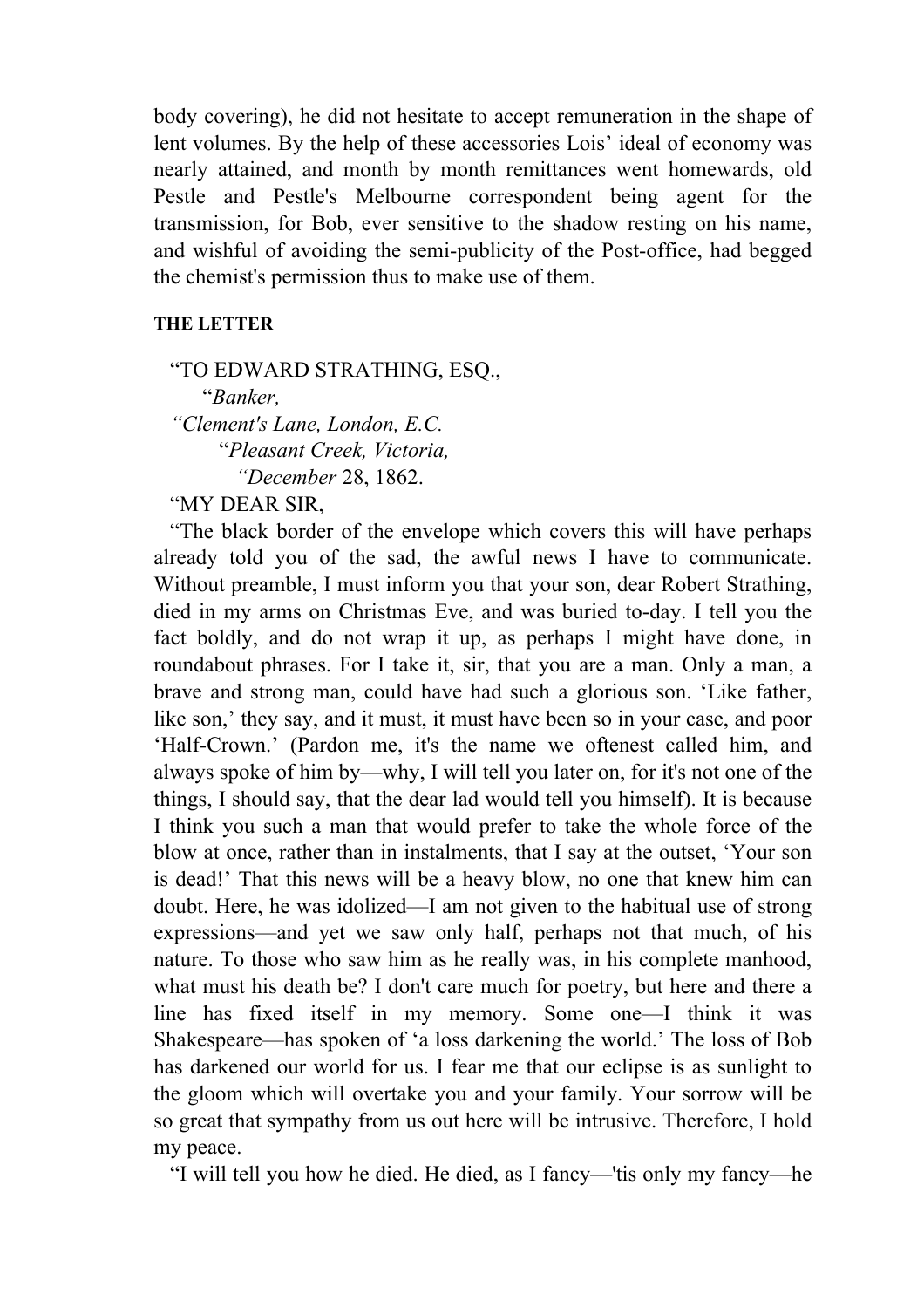had lived, a hero. It was on the afternoon the day before Christmas. Bob had 'knocked off' (our colonialism for stopped work) earlier than usual. He had done so to give the people on the Creek a treat. It's a long story to tell, but I had better go through with it, so that you may understand every detail about his last hours. You would never guess what the treat was. It was such a simple thing, and nobody on the diggings except your son would have thought of it. He had the knack of making simple deeds gracious and sweet, while other men would have only made themselves ridiculous. Only that day Bob had received by post from a Tasmanian lad a queer-looking parcel. When he opened it, he found it was a box containing three sprigs of English holly with the berries on. He had not had half-a-dozen words with the young fellow, when he was on the field, but, like everybody else, he swore by Bob. He had got tired of digging, and had gone home to his people in Launceston a few weeks before. He had heard, by chance, of a holly tree at New Norfolk, right the other end of the island, and that the tree had retained its berries up to that time. Off he went by coach, travelled the hundred and fifty miles there, begged a piece of the holly, was refused, then stole several bits, the best on the tree, he wrote, with the ripest berries on, returned to Launceston, and sent the sprigs to Bob as a Christmas gift. The lad didn't know Bob's name, but he addressed the packet to 'Old Half-Crown, Pleasant Creek.' He was certain it would find its destination, and sure enough it did. As a colonial, the young fellow could only imagine, not realize, what those pieces of holly meant to Bob, and to lots of other Englishmen on the fields. While the youngster had lived in the camp, he had generally gone by the name of the 'Whelp,' and had been cursed indefinitely by every party he had worked with, but every British soul on that Christmas Eve blessed him heartily. Well, as I was saying, Bob was resolved to give the people a treat. There are people from every clime under the sun here; but sons of the old land are in the majority, and you will understand—no, I don't see, on second thoughts, how you will understand—how they would welcome a sight of holly berries on Christmas Eve. But nobody but Bob would have thought of giving them that sight, of sharing his rare pleasure with them. That was his treat—he took the holly in his hands, and he went nearly all over the field with it. How the news spread; how women wept, and men too; how everybody remembered the old mother-land, though a cruel stepmother she had been to some of them; how many kissed the berries! Yes, kissed them; how some tried to grab them (colonialism again, sir), and how a big fellow from Yorkshire, and not long out, clutched one of the sprigs, and was knocked down for his pains (not by Bob)—how all this happened I have not space to tell. It did happen; and foolish as an account of it might appear in the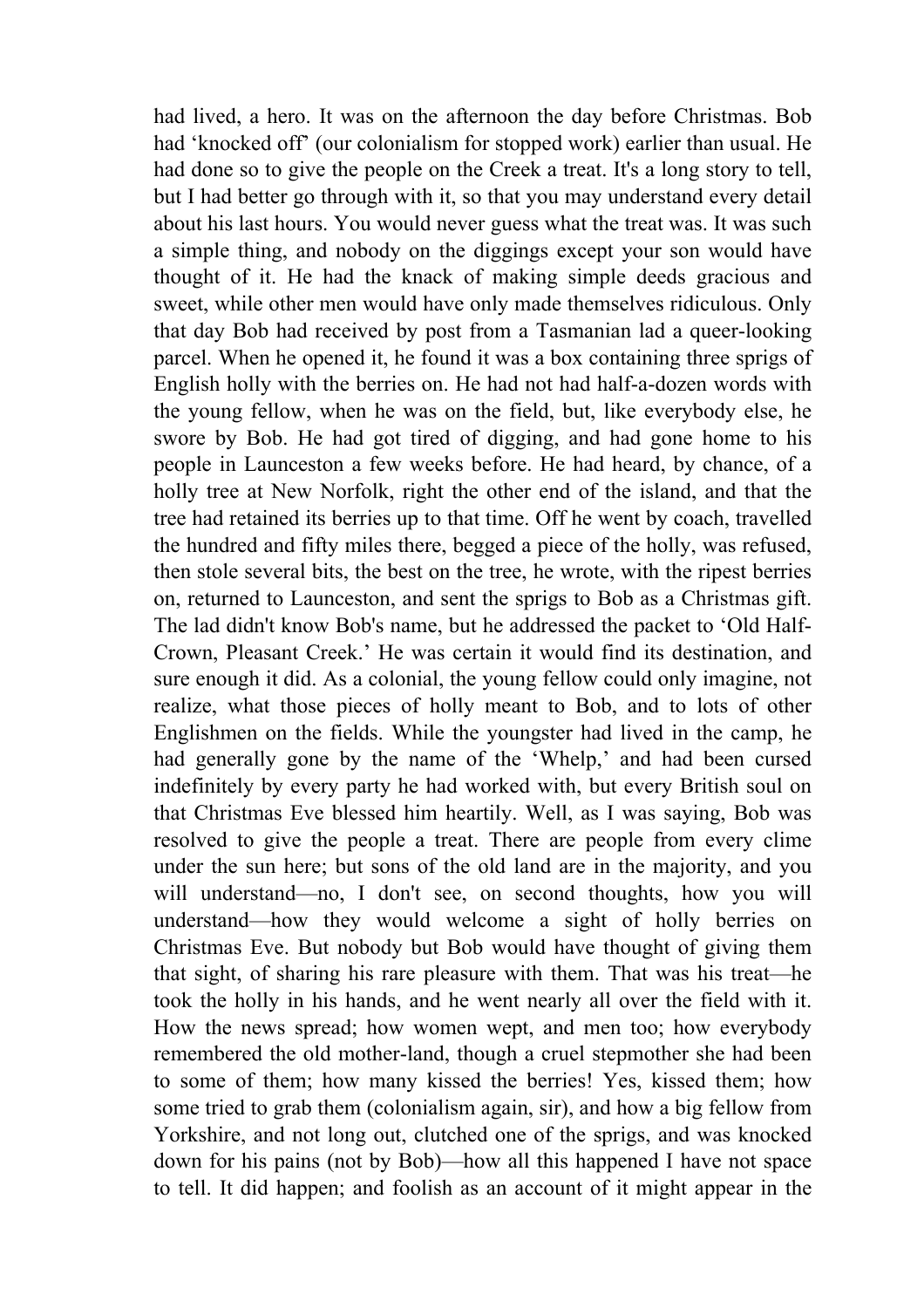*Times*, yet the effect of it wasn't foolish, by any means. Everybody felt happier, more Christmas-like, for that little lot of holly. And it was all Bob's idea and that young Tasmanian's. To get on with my sorrowful story—Bob, who had started from the west of the camp, had reached the eastern, the reefs or township part, on his march with the holly, and had just reached my shop and said, in his own bright way—'Here, Pestle, here's something for you, old man! Keep it quiet, or else you'll be burnt out tonight. I've been nearly mobbed getting this far.' I looked up from my registers (he used to help me with them sometimes), and saw he was offering me a piece of holly. Or rather, I thought I saw, for I could not really trust my eyes or my luck. To think of holly with the berries on at Christmastide! I'm a Quaker—perhaps I'd better say I was—and don't care a button for Christmas ceremonies. But the holly was different. I went the length of my shop in one bound and grasped the sprig. If it had not been real, but only imitation, I believe I should have struck Bob, even though it was Bob. He let me have it, and was clearing away without thanks, just like his dear modest self, when, my eyes having got better—somehow they had dimmed for the moment—I said, 'Look here, Half-Crown, come to dinner to-morrow. I've often asked you and you would never accept. Do come, for the sake of Christmas and the holly!' He paused for a moment at the door, and then smiling, replied—'Well, I'll come, and the hospital can have the piece I was keeping for myself.' I saw then that he had two other pieces of the shrub in his hand. 'Thanks, Half-Crown, you're a good fellow to consent at last,' I said, and asked him what he was going to do with the last bit. I found he intended it for Mrs. Hamilton. She is our new doctor's wife—made a bad match of it, poor lady, but stuck to her husband through all this strange goldfield life. Bob, for a wonder, had never spoken to her, but he knew instinctively how she would appreciate the gift; so he asked me to send it to her. I promised, of course, and he turned to go in the direction of the hospital, saying as he went out, 'It will be good medicine for them, poor lads!'

 "Those were his words as he passed to his death. Always for others was Bob, always.

 "He had not gone ten yards from my door when a miner came rushing down the hill, crying—'Campbell's has fallen in, and some of the fellows are buried!' Bob collared the excited man, exchanged a few words with him, and then called out to me—'Send out Hamilton, Pestle, and the stretcher at once, and you know what besides.' Away he sped over the hill towards Campbell's. This was a claim consisting of eight men's ground, originally taken up by Campbell and party as alluvial. They had not sunk far when they met the cap of a gold-bearing reef. When the fall occurred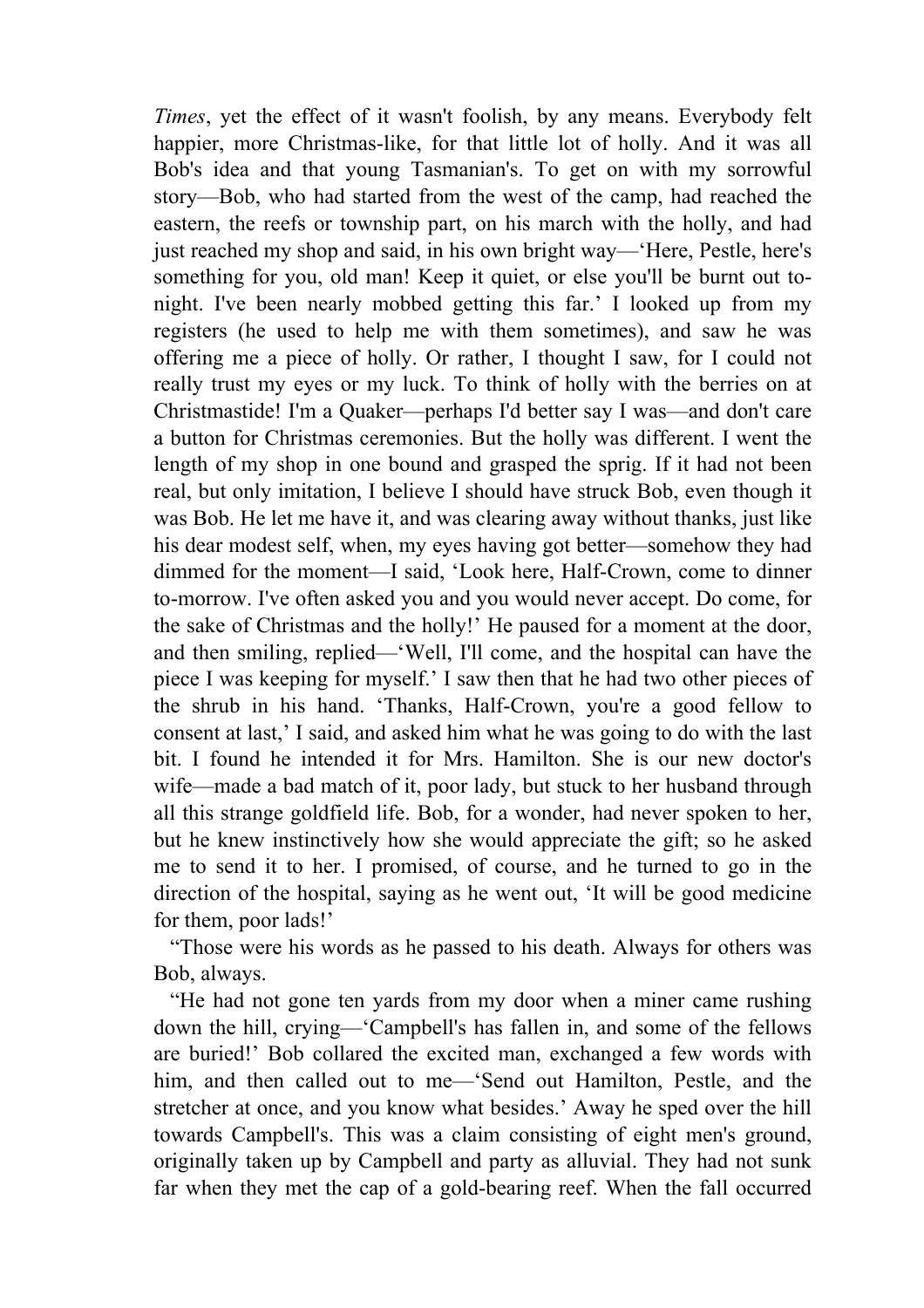the party were driving for this reef at the level opening out from the shaft, at a depth of 300 feet. Water was oozing from the 'face,' usually an indication that the body of stone is not far distant, and in eagerness to verify the sign, and knowing little about 'reefing,' they had neglected to properly timber up the drive. This was the cause of the trouble. The timber supports had given way, and three out of the four men on day shift—the fourth was on top at the windlass—were entombed. Bob was not the first on the ground, but he was the first to go down to reconnoitre—the others seemed to have lost their wits. Just as I arrived at the mouth of the shaft with the doctor, who, for a wonder was sober, Bob was hauled up. By this time hundreds were on the ground, and every eye was on Bob as he swung himself clear of the shaft. You see, they knew what he couldn't do it would be useless to attempt. Bob put a question or two to the mates of the buried men, so as to learn the bearings, and then looking round, he named four others to go down with him—the biggest and strongest on the field. There was risk, of course, but those chaps never gave it a thought. As he called them, they stepped out proudly.

" 'We'll have them out in a couple of hours,' he said, 'and alive, if they haven't been killed by the fall. They'll have enough air for that time.' And then, as he was putting his foot in the noose, he turned and said to me, 'Old Pestle, mind you have everything right up here for them.' These were the last words ever heard from him in his unbroken manhood. There was the modest masterfulness in his tone, and there was the thoughtfulness for others in his words. Always true to himself, was Bob.

 "What happened next I can't clearly tell. We on top sent a man down to the bottom of the shaft at intervals to learn how things were going on, and he always returned with the news that they were working famously. Two of the five were kept timbering, and the others relieved each other every ten minutes with the pick at the face. Bob took double turn though, besides giving an eye to the timbering. It was near the middle of the second hour, when the signal to haul up was hurriedly given, and a cry came up that we made out to be that they had got the men. First one, then two, then three, bleeding, maimed, and unconscious miners were brought to the surface. They had all been saved alive, and Hamilton gave hopes of their recovery. We were so intent on the rescued that we forgot the rescuers for a time. Only two of the five had come up; they told us that Bob and the others had stopped to make the timber 'sets' as tight as possible. All at once there roared up the shaft what might have been the explosion of a ship's broadside. Every face of the two thousand then on the ground blanched at the sound, for we all knew that the waters had broken in. Quick and sharp came the signal to pull. The men were at the bottom of the shaft. A dozen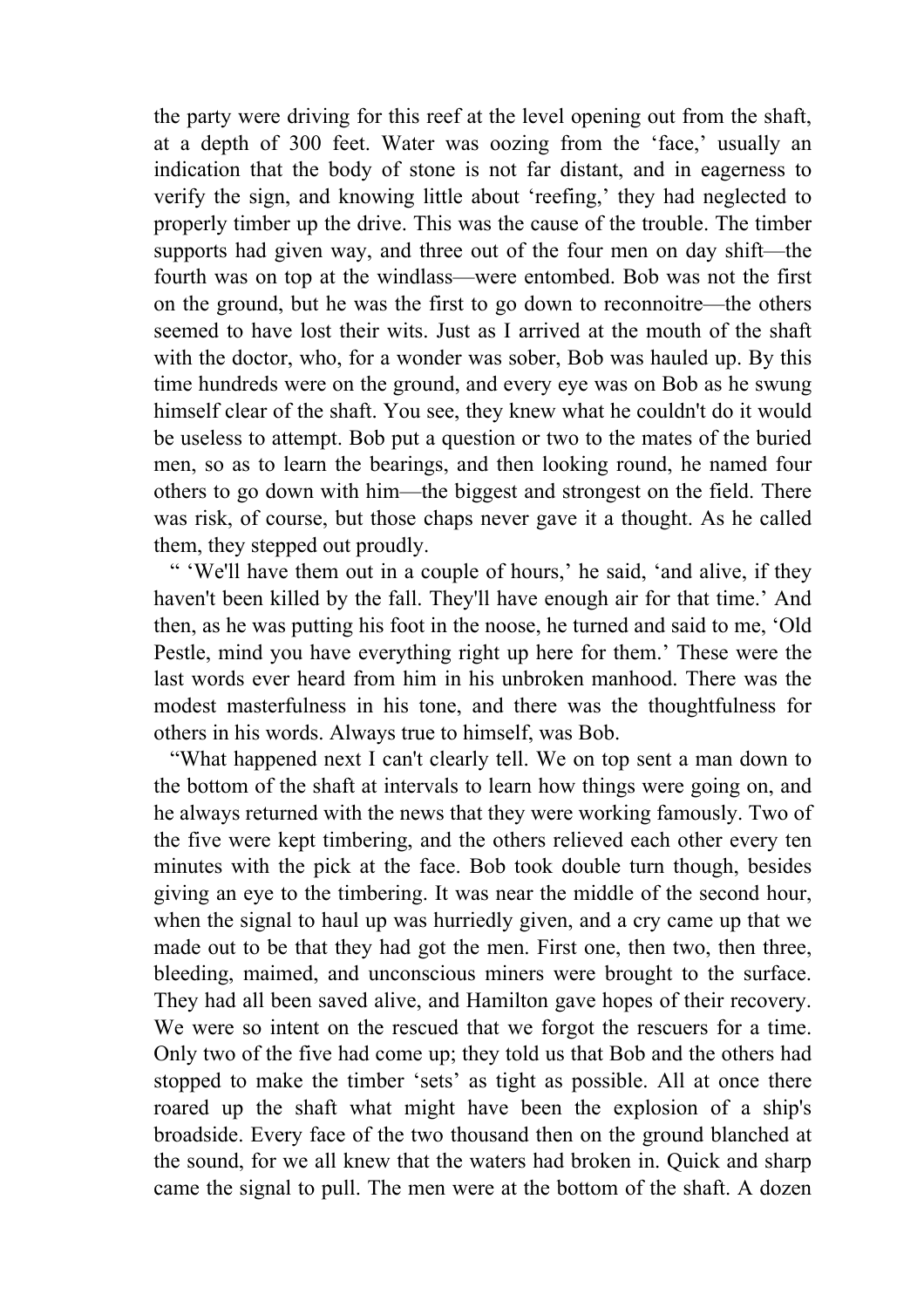arms went to the windlass; round it flew as quickly as it could be made to do, although it was evident there was a double load. Fifty heads bent down into the darkness of the pit, and strained to catch a glimpse of the men. At last they could be made out. Bob was left behind. 'What's the matter? Where's Half-Crown?' was the cry. 'The water's in. Waitin' down below; he made us come first.' There was a grim silence then, and an unspoken thought in all minds that these men had no right to come before Bob. I had it myself, though, of course, it was unjust. The fellows were barely level with the mouth when they were pulled off the rope to which they were hanging, one above the other, and then before any one could speak there was a man, who was known only as 'Yank,' rattling down the shaft. The men just come up wanted to tell how it all happened, but nobody listened. Every soul there, I believe, was praying that 'Yank' might get down before it was too late. Yank, I should tell you, was a fellow who, when he first reached the Creek, swore he wouldn't know Bob. He had to, the boys made him, and broke his leg in doing it; but so far from feeling sore against Bob, he loved him like a dog. We waited and waited, and not a sign came. Of course, we could not see whether the water had risen in the shaft, for all we knew Yank might himself be drowning. We had lowered him till he had jerked the rope once—that was to stop—and it was certain, as all the rope had not paid out, that he had not reached the mouth of the drive. We could hear nothing except the noise of the water, sometimes soughing, sometimes booming. At last, it was exactly six o'clock, I recollect hearing somebody say, came the two sharp jerks. When the strain was felt on the rope the word was passed round that the burden was double. That meant that Yank had got Bob. It seemed ages before we landed them, for Yank had often to stop the haulage. When we did—great God!—Yank was seen to be dripping wet and covered with blood, holding Bob in his arms. We thought Half-Crown was dead. His back must have been broken as he grasped the side of the shaft in endeavouring to escape the inrush of water. A log, so Yank said, of one of the timber sets, must have been propelled by the terrible force of the stream against the body of the poor lad. We undid the cords that bound Bob to the rope and to Yank as tenderly as we could—it was a marvellous thing how Yank had managed to fasten them in the midst of the horror and the darkness—and then we laid him on a stretcher. The people drew back to give him air, and to let the doctor examine him. When Hamilton looked up, we read death in his glance, and groans and sobs, that could not be stifled, arose from the crowd. The sound disturbed Bob. He opened his eyes and feebly glanced round. I went to his side, and asked him did he know me. His lips parted as if to speak, and I knelt down to listen. For some minutes he could not utter a word, but with an effort he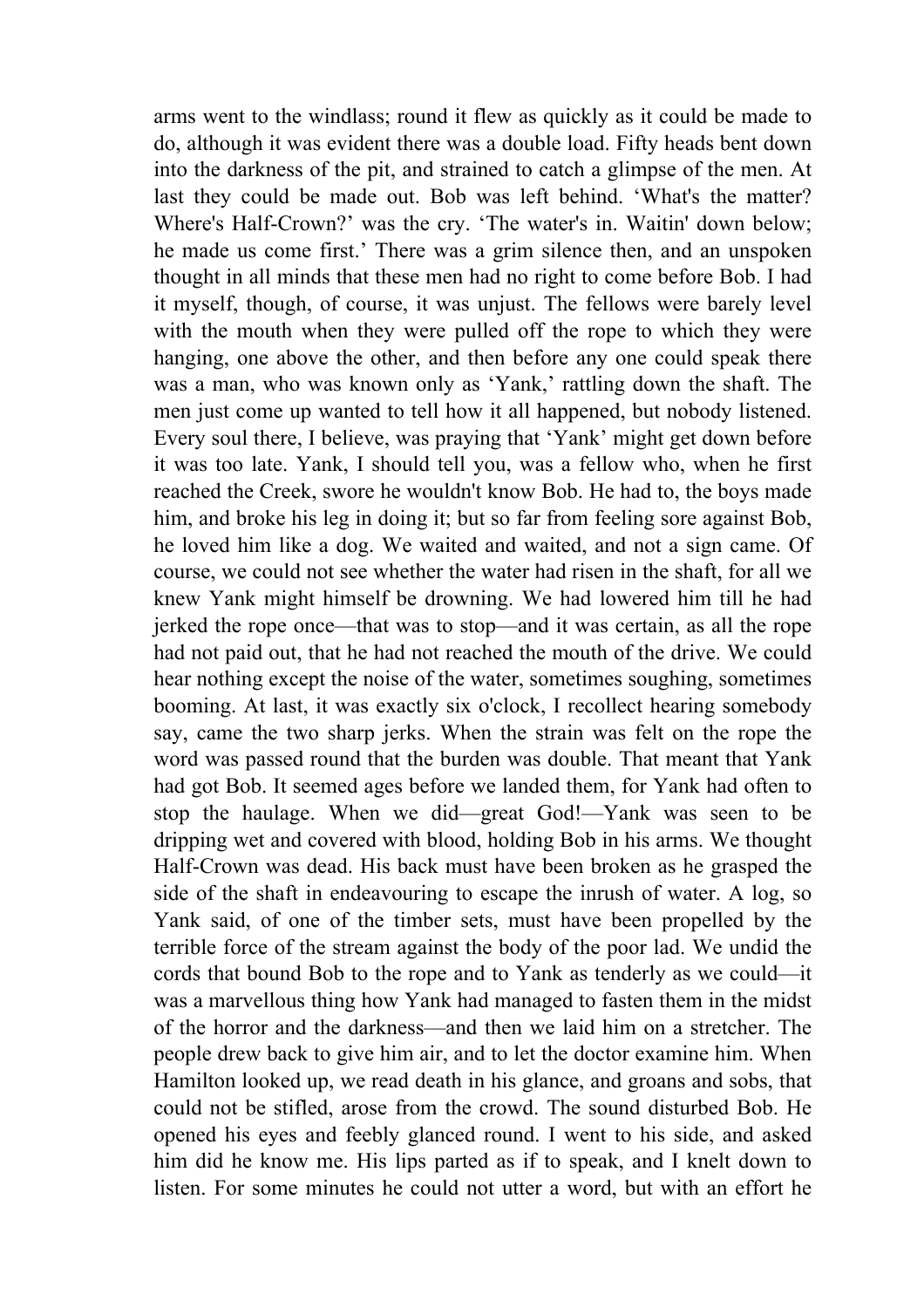lifted his hand and stroked my face. I have had rather a rough-and-tumble existence. Mr. Strathing, and some curious experiences, but nothing in my life went to my heart like that feeble stroking. I was that touched, that but for fear of distressing him I could have burst out crying. At last he found his voice, and the doctor said it was a miracle he ever spoke again. As it was, his words were sighed forth, and nobody heard them but me. 'Pestle,' he said, 'old friend Pestle,' and here he had to make a long pause, and in a sense I was glad of it; to think that with his dying breath he should refer to our friendship! 'Papers in tent—write—home ones —fondest love all—all, Pestle, mind, all!'

 "The 'all,' sir, was uttered distinctly, as if he meant to convey that some one was included whom others might have thought undeserving of remembrance. You will know, doubtless, whether it was so or not. The effort to emphasize it, and to make me understand, hurried the fatal moment. We thought, indeed, that he had already gone. But, in a while, he revived. Again I put my ear to his lips, afraid a syllable of his precious speech would be lost. 'Bury—Grampians,' was all I could make out of the whisper, however, and he turned his head as though he would look on those blue hills once more. There they lay in the west, steeped in the splendour of a glorious sunset; but he could not see them, because the silent throng stood between him and them. I waved my hand. The crowd, as if by instinct, understood, and, with scarcely a sound, moved right and left. He saw the hills then, but I don't think he saw the people. Again we thought he had left us. But no; his lips moved, and I caught, 'I'm going west too, old Pestle; going west too.' Another long pause, broken only by the sough of the wind, the creaking of a chain dangling from a poppet-head close by, and the sobs under breath from the crowd. Then he seemed to recall the present, and murmured, 'Remember—all—boys, Pestle. Give Half-Crown's love!' The words came with great gasps. Another interval, and then, 'Who saved me?' he asked. Saved! with his life ebbing like that. Oh, it was pitiful. I whispered in reply, 'Yank!' and pulled Yank to the stretcher side. Something of your dear lad's brightness came back, as, smiling faintly, he said, 'Ah, Yank! sorry—been "interdooced"?' Yank broke out crying like a child. The brightness soon faded. For some time he lay still with his eyes open, peering into the heavens, with a far-away look. Suddenly he rose, as if he saw some one in the distance, and in a sharp tone of pleasure—yes, it was pleasure, there was no tinge of pain in it exclaimed, 'Mother! Lois!' The last name he repeated more softly, though scarcely more tenderly, and then he fell back into my arms—dead; I closed his eyes.

"There, I have written it all down. Till I commenced to write I did not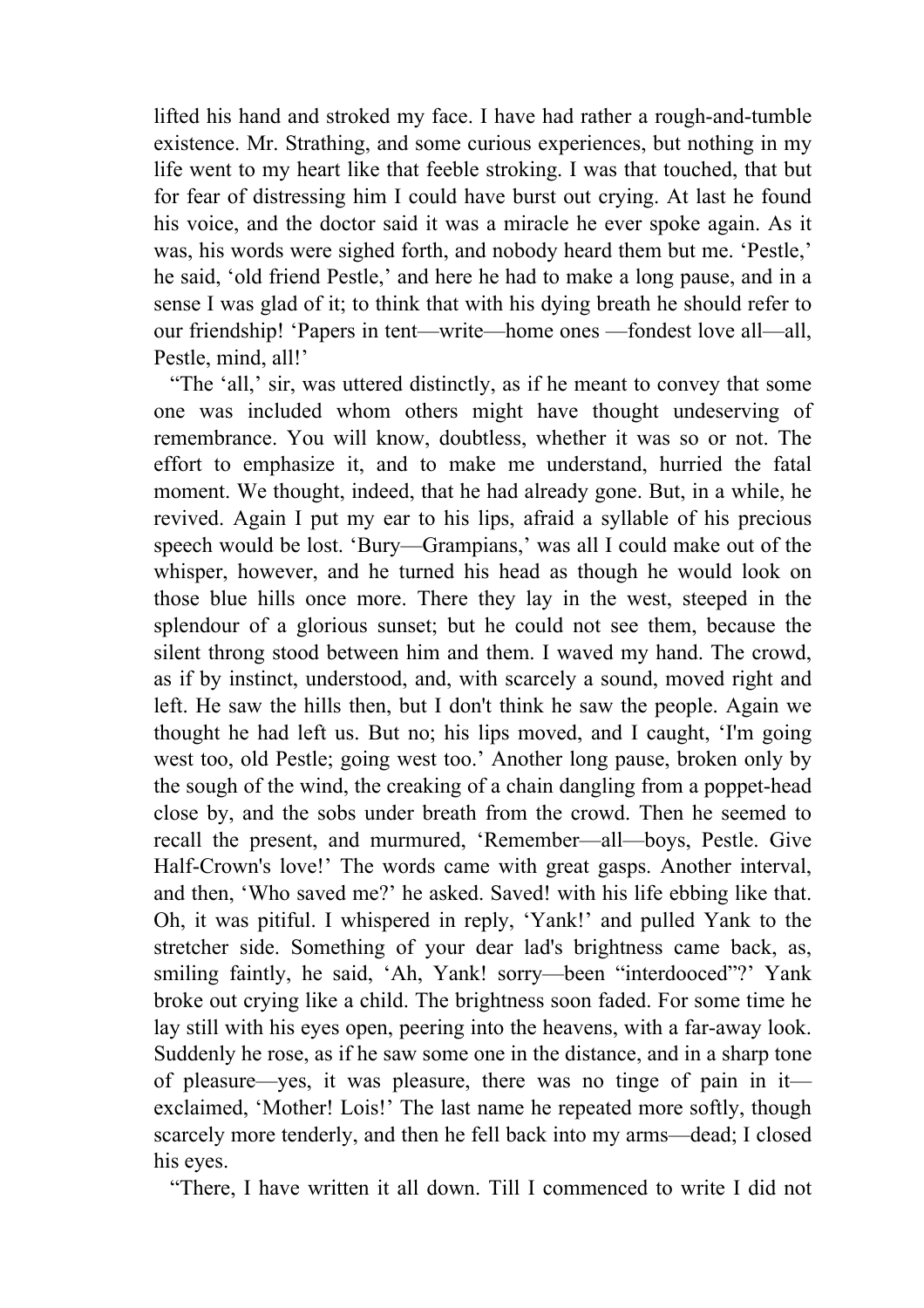think I remembered more than a solitary detail or two—I have been dazed since it happened. But, I seemed to have noticed nearly everything in spite of myself. And perhaps it is best that you should have all the particulars of the noble fellow's last hours.

 "We buried him to-day in a narrow valley of the Grampians; and Petre, one of the English Petres, a complete scamp, but one of the warmest admirers of Bob, recollected a talk he had once had with Bob when hunting in the hills. Bob had pointed out a beautiful spot in a small valley at the foot of a cascade, and remarked that 'he would like to be buried there.' 'What! not in England?' Petre had exclaimed. Bob had said—'If I may not be buried there with honour, I would sooner rest here;' but in such a tone that Petre dropped the subject. He told me of the conversation the night Bob died, and we agreed that he should see if he could find the place. He went off the same night, camped out, and having found the spot returned next day for men to dig the poor boy's grave. He came in again last evening to act as our guide to-day.

 "This morning at daybreak, every man on the field who could walk, or ride, or get carried, seventeen miles, followed Bob to his grave in the midst of the hills. Many women went, too; among them Mrs. Hamilton. As the coffin was being lowered, she placed on it a wreath of golden wattle and pure white roses intermingled, saying, 'From his mother.' It was a kindly token that spoke the thoughts of most there, and if fitly symbolized, so it seemed to me, what the dear lad was. The sweet perfume of our homely English flower mingled with the rich odour of the brilliant Australian blossom, just as Bob's life had a fragrance that was neither English altogether, nor Australian altogether, but both combined.

 "Thousands were in the procession. Few of England's greatest have had an equally, none a more honourable funeral. Many of those who walked out could not, of course, return to-day. They keep watch by Bob in this his first night in the silent valley.

"A piece of the holly was placed in his coffin.

 "The miners have already subscribed to erect a monument over him, but we will do nothing till we hear from you.

 "Because I write this, and because Bob asked me in his latest words to see to his papers, you will understand that I was more intimate with him than any other person here. I knew his name; no one else did. The whole field called him 'Half-Crown.' This was because of a story that he had promised some one in the old land to live upon half-a-crown a week until he achieved a certain object. If it was possible for any man to do such a thing, Bob was the man.

"Needless to say, I have not examined his papers and effects more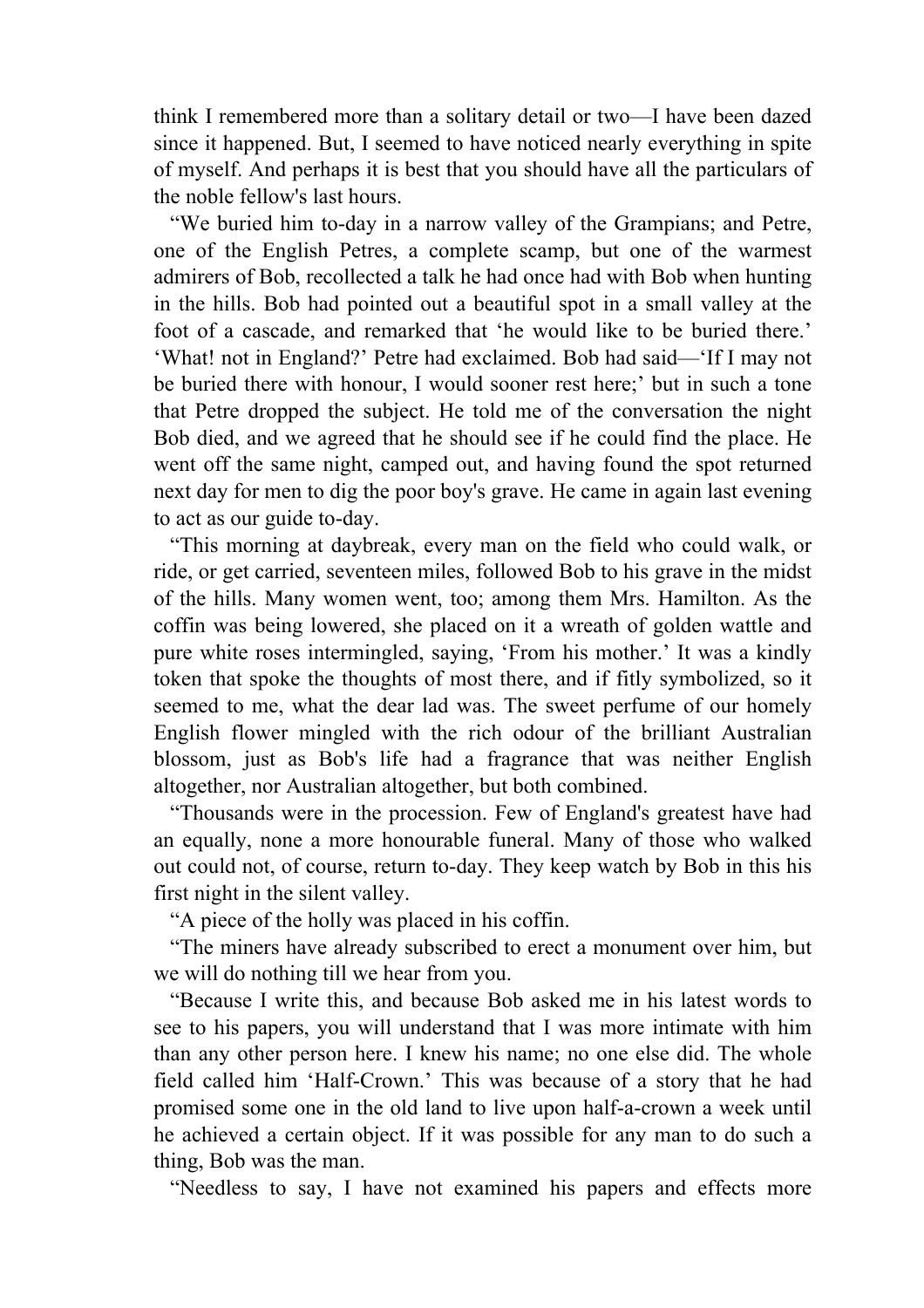closely than necessary to discover your address and to settle his affairs here. All his belongings go to you by the mail steamer that carries this. The shipping papers will be transmitted to you in due course by my Melbourne agents.

"Pray command me in all things that you desire to be done.

 "Petre has just brought me in a hastily-drawn sketch of the spot where we have laid your son. I enclose it.

 "I have nothing more to say, except this—if you will pardon me for saying it—that, poorer as the world may be without Bob, it is immeasurably the richer for his having lived.

 "Very sincerely yours, "SAMUEL PESTLE."

#### **EPILOGUE**

 In the heart of the Grampians, where two hills meet, and form a narrow triangular vale, is Robert Strathing's grave. Across the freestone obelisk at its head flit the shadows of giant gums, in whose leaves are gathered the wind-whispered monodies of centuries. By its foot pass tiny rivulets from the pool where drops, with a foamy plash, the silvery stream of a waterfall. The cadence of the dropping water and the rustling of the trees unite in a musical murmur that sounds to a listener like a never-ending sequence of sighs. On the face of the obelisk is inlaid a marble slab, on which may be read the following inscription—

#### **ROBERT STRATHING,**

Aged 25 years.

*Here he takes his rest*.— *The drear music of an unjust blame Moves him no more. Heaven itself Breathes low his lullaby*.

 Over the epitaph is sculptured with rare skill a representation of the obverse and reverse of a coin encircled by a wreath, in which wattleblossom and roses have been linked by the delicate touch of the artist. Lois herself brought out the tablet, which was graven and carved for her by one whose genius was before long to receive the well-earned tributes of fame and wealth, to whom Bob had endeared himself in college days.

 Once every year, just after the spring has sent forth her couriers of sound and colour to tell of the glories and the sweetness of resurrected nature, and when "the tides of grass" in the valley "are breaking into foam of flowers,"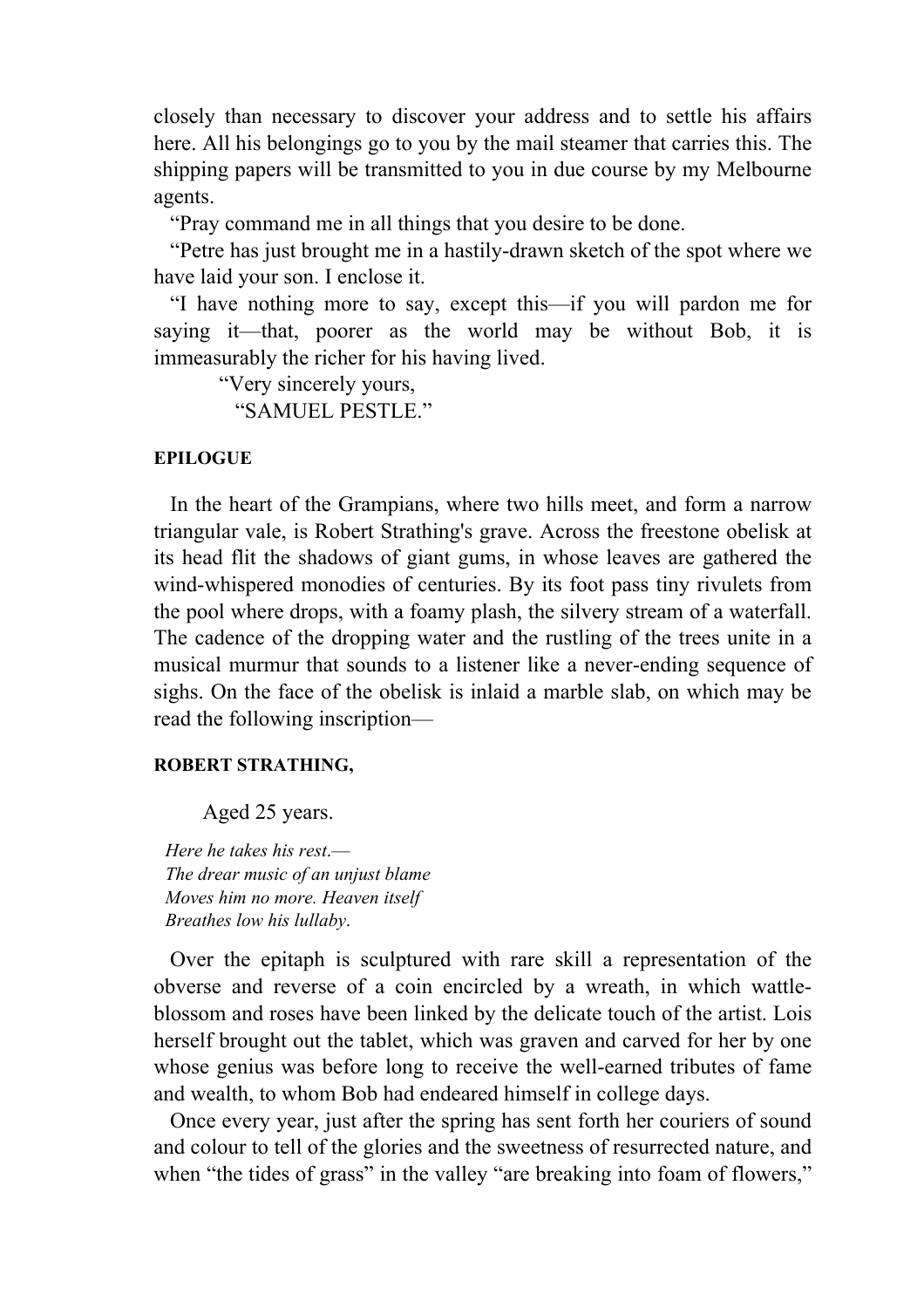a lady comes from the quiet Tasmanian village where she lives, and makes a pilgrimage to the grave. Old Pestle, whose right to the adjective now none will question, drives her out to the sequestered spot. Together they stand by the grave-side for a brief space. Then Pestle leaves her alone; it may be for an hour. As she hears his slow step returning to warn her that if they would escape the darkness, they must depart, she turns and kisses the stone and sod, pulls a few flowers from the pied mound, which she folds tenderly within a little case she has brought with her for the purpose, and tells him she is ready. The poor of Stawell district wish Half-Crown Bob's sweetheart would come oftener, for old Pestle, after each recurring visit, adds another function to his many offices by acting as almoner for Lois' benefactions. Lois is alone now. First, the old man passed away, and then his wife. Bob's death preceded theirs by a few months only, for Pestle's letter gave them their death-blow. Lois, now chief partner in Carlyon and Strathing, waits to follow them. She could have married along since; but she will never give to another the homage and the tenderness won by her dead hero, to whom, at last, she does justice. And she lives now but for the poor and suffering.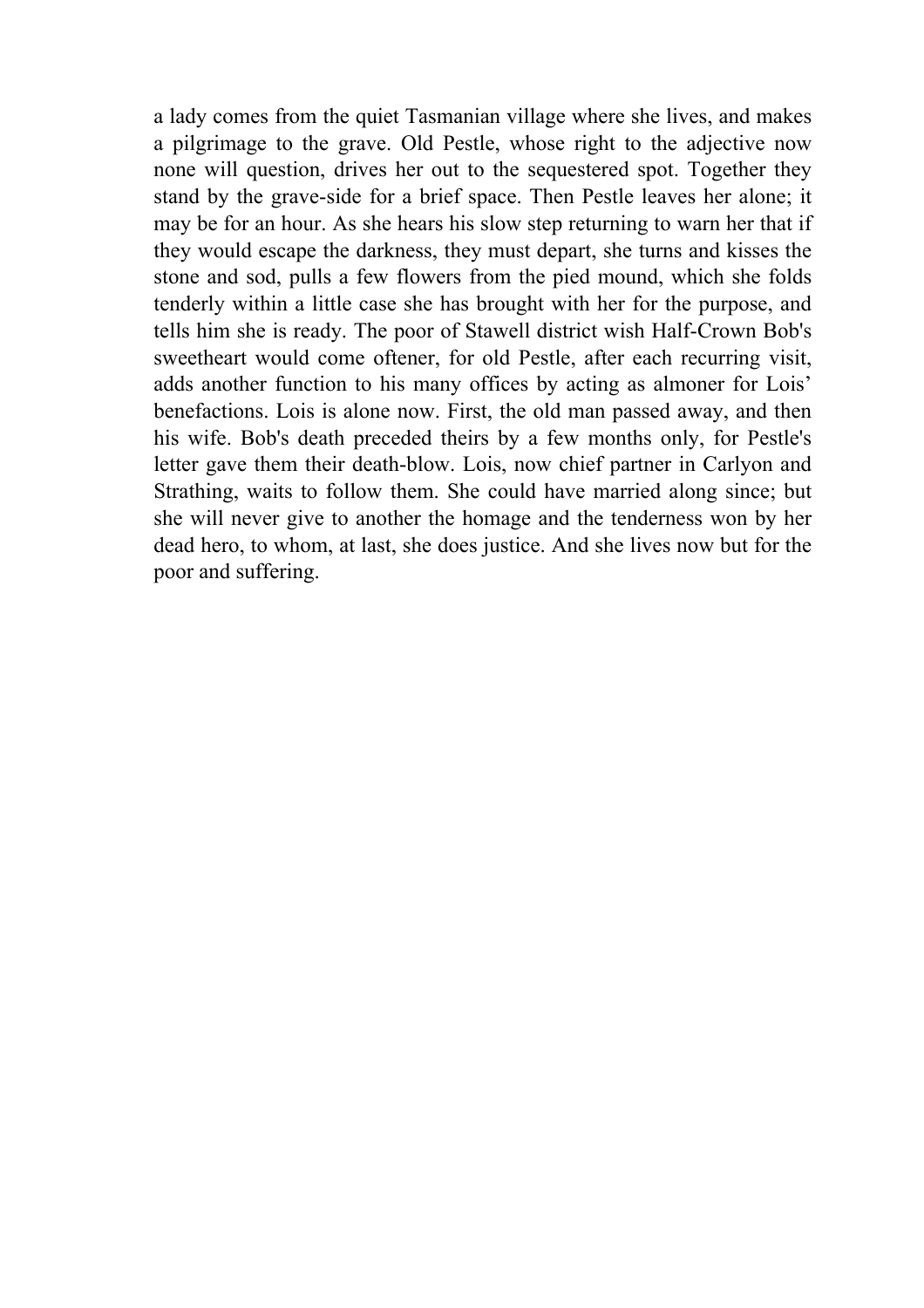# **Vesper**

 THE fringed blinds flap gently in the evening breeze, which steals through the aperture of the raised window. Fearful that the sound, though it is as soft as the murmur passing through lovers' lips to lure their lovers, may disturb the patient, the snowy-capped nurse moves to fasten the drapery. She touches it lightly and the blind, being but lately hung on its window, answers to the spring, and flies with a rustle, to coil itself around its roller. Vexed with herself, for what she considers her carelessness, the nurse, while reaching her hand to the tassel to pull down the blind once more, turns her eyes towards the bed, to see if the sick man has been awakened. He needs sleep so much; sleep, if he is to be saved from death, will be his salvation; and—ah, the noise has awakened him. He makes with his head that half-turn on his pillow which is all the movement his strength—his weakness, rather— will permit. And his eyes stare pitifully from the sockets into whose hollowness melt a thousand fine wrinkles, each one the impress of a separate pang. Six weeks before, those wrinkles had no place on the full, rounded cheeks, that curved only in laughter or in smiles. And now the contour has subsided into sharp angularities, and the flesh has been burnt away underneath the skin, which hangs so loosely on the bones. Six weeks ago, he was a man for whom women might hunger, and now? So gaunt and hideous a thing is he, that he dreads, in his occasional lapses into consciousness, that he is repellent even to the "Sister" of the ward. But the good nurse sees only the patient, not the man. There is no sex in sickness.

"Nurse!" The lips shape, though they cannot be said to utter, the syllable.

 She pulls the blind to the sill and hastens to his side, stooping over him to hear his words. He moves his head again in a fashion that would be deemed to be petulant were he in health, and makes her understand that he wishes the blind to remain up, not down. She returns to the window and eases the cord, so that the tassel presses noiselessly against, and rebounds from the upper frame. And she steps aside, so that he shall gaze out into the realm of the falling night. She would raise him on his pillow, but she dare not. So near is he to the verge, the movement might push him over.

 The distressed brain that is as yet not fully certain that the thing it sees is of this nether world, and not an appanage of some other sphere, strives valiantly to settle the doubt by endeavouring to identify the mountain peak that thrusts itself sombrely into the gold of the western sky. But the forehead puckers yet more numerously as the name eludes the weakened memory, and the lips seek an utterance which will not come.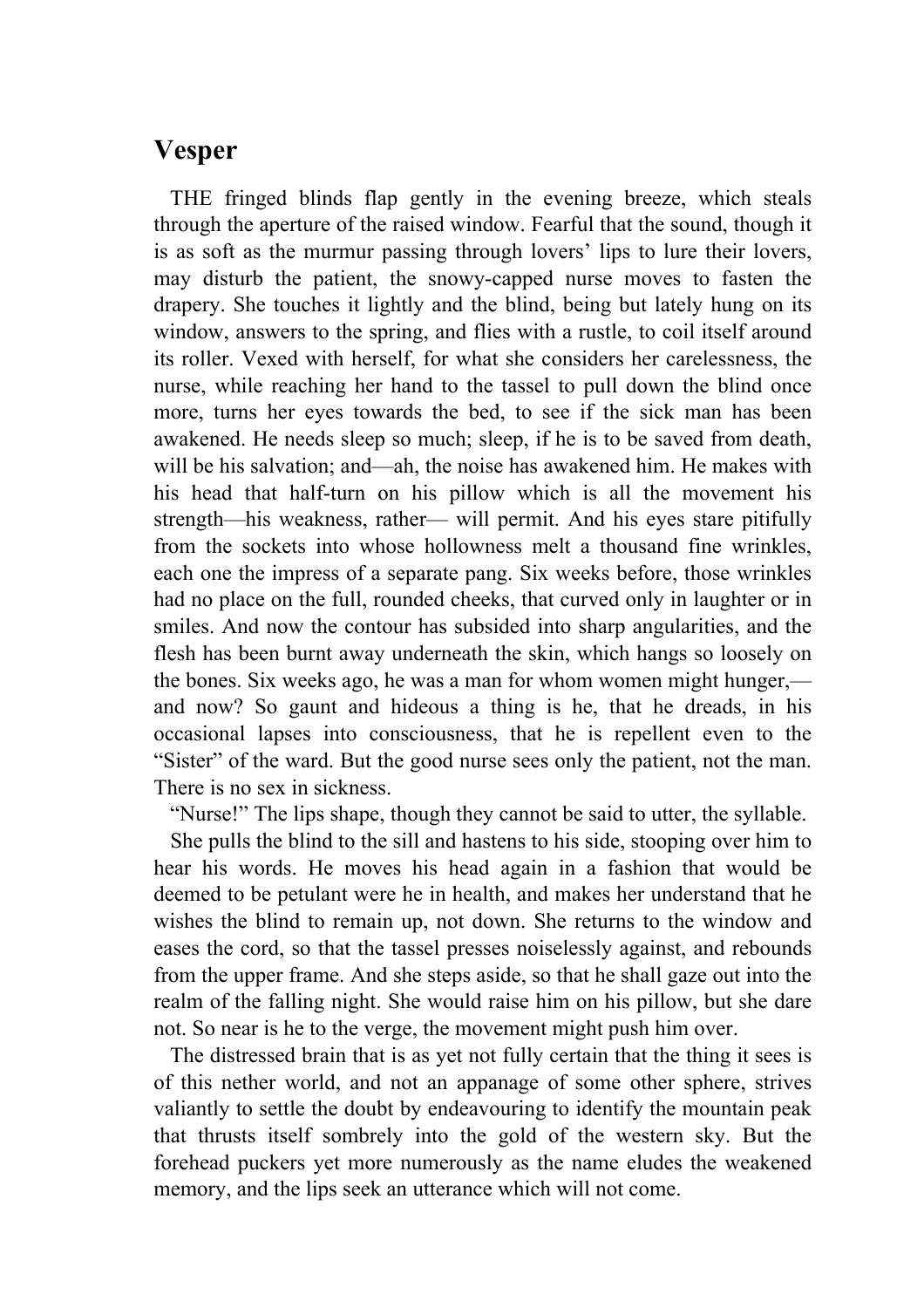Then the glory of the sun-setting passes suddenly, and the ruddiness and the gold, and the streaks of amethyst, and the puff-balls of fleecy cloudlets that seem to have wandered from

The place where white dreams dwell And wreathe an unseen shrine,

 lose their splendour in a moment, for over their magnificence drops a purple shadow. It is as though some artist, of a genius so lofty as to make him worthy to emblazon the walls of heaven itself, had wrought a work too marvellous for human sight to bear, and in sudden contempt for the poor mortal intelligence, drapes his great achievement with a velvet pall. As the light goes out of the sky, and the black peak merges its outline in the mass of purple, a chill enters the room. The nurse feels it, and instantly, fearing for her patient, lowers the under-sash, which had been raised.

 The top frame of the sash had stretched a black bar across the upper pane. The window lowered, the bar disappears, and—

 A sorrowing cry, which was not all sorrow, but held a note of joy, like that which rings a cadence through a new mother's agony, startles the house.

"Vesper! O Vesper! My darling—come!"

 He had risen in his bed and held out his arms towards the west. There, gleaming lucidly above the points of deepest darkness, which marked the mountain peak, shone the evening star. Virginal in the beauty which bore witness to the death of the day. She flashed into the room and carried him thence.

\* \* \* \* \*

 The door of the ward is opened carefully. It is the night-nurse come to relieve the day one. But the latter will not go. He had called her mercenary, had the man who now lay dead, when the fever had begun to work fiercely upon him. "Begone!" he had exclaimed, "I will have no mercenary hands to touch me—give me those sanctified by love or none at all!" And then in the next breath he would tell her that he was but a wastrel, and his people had cast him off, and it had come to this, that in the battle for life he should have no ally but the hired nurse. Mercenary, in that she rendered the offices of tenderness for money, she was; but not otherwise. Else she had not given her hard-won evening leisure to preparing him for his coffin.

 "If you do not mind, nurse," said the "day-duty" to the "night-relief," "I will lay him out." And the "night-relief" was but too willing, for the final service to the dead clay was repugnant to her.

"Have you reported the death?" she asks.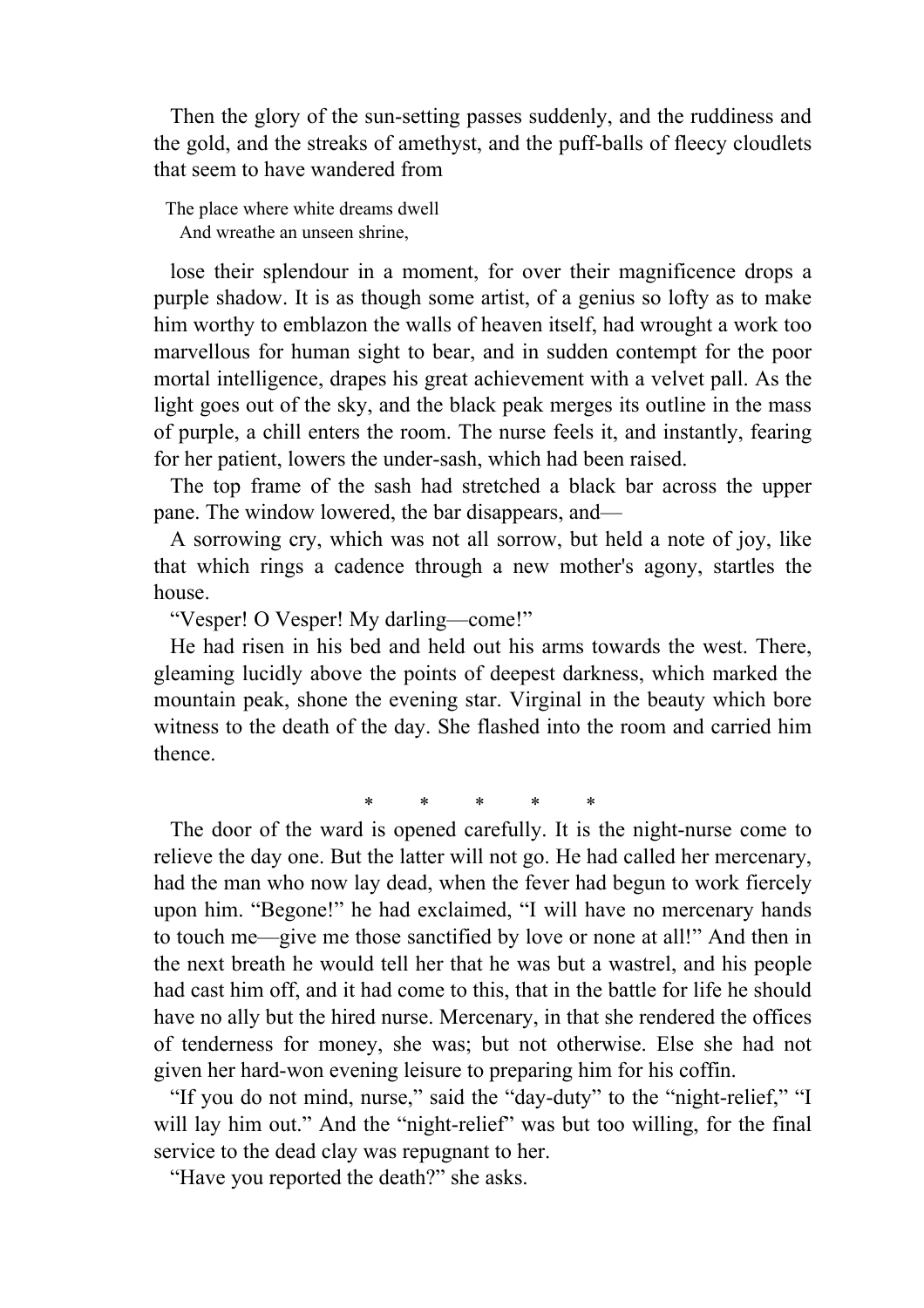"No—not yet!" replies the other. "Will you do it for me?"

 The "night-relief" takes the patient's card from the mantel (it is a private ward, therefore the card is not suspended from the head of the bed), and passes to the door to inform the matron and the doctor. The matron, however, meets her in the corridor. She carries a paper in her hand.

 "How is private ward's temperature to-night? I have a telegram for him, but do not think I shall give it to him."

"A telegram—oh! He's gone!"

"Ah! Poor girl!" and the matron hurries to the room.

 A candle has been lit and the flame flickers in the draught of her entrance. A beam falls aslant on his face, and as the cheeks are already witnessing that resurrection of colour which so often lights the pyre of death with the fire of youth, the three women fancy, for the moment, he is not dead but sleeping, and smiling in his sleep. For the moment only.

 Then the matron reads out to the nurses, who had seen many deaths, but were touched by this one peculiarly because of the life that was now speeding on its way to the chamber, the telegram—

"Arrived, beloved. Fast as love can bring me, I come—VESPER."

 And when the day-nurse had clad him in his cere-clothes, she places between the crossed palms the bit of official paper. And the regulations of the institution are violated, for the hospital morgue will not receive its tenant this night. And the night-nurses steal out into the midnight, and strip the marguerite bushes of their snow-stars, and weave in the still hours a tiny cross and a great wreath. And Vesper comes, with the dawn, with the dust of long travel upon her garments, but in her eyes the quenchless light of a fathomless love. Quenchless! But dimmed then, and while life endures.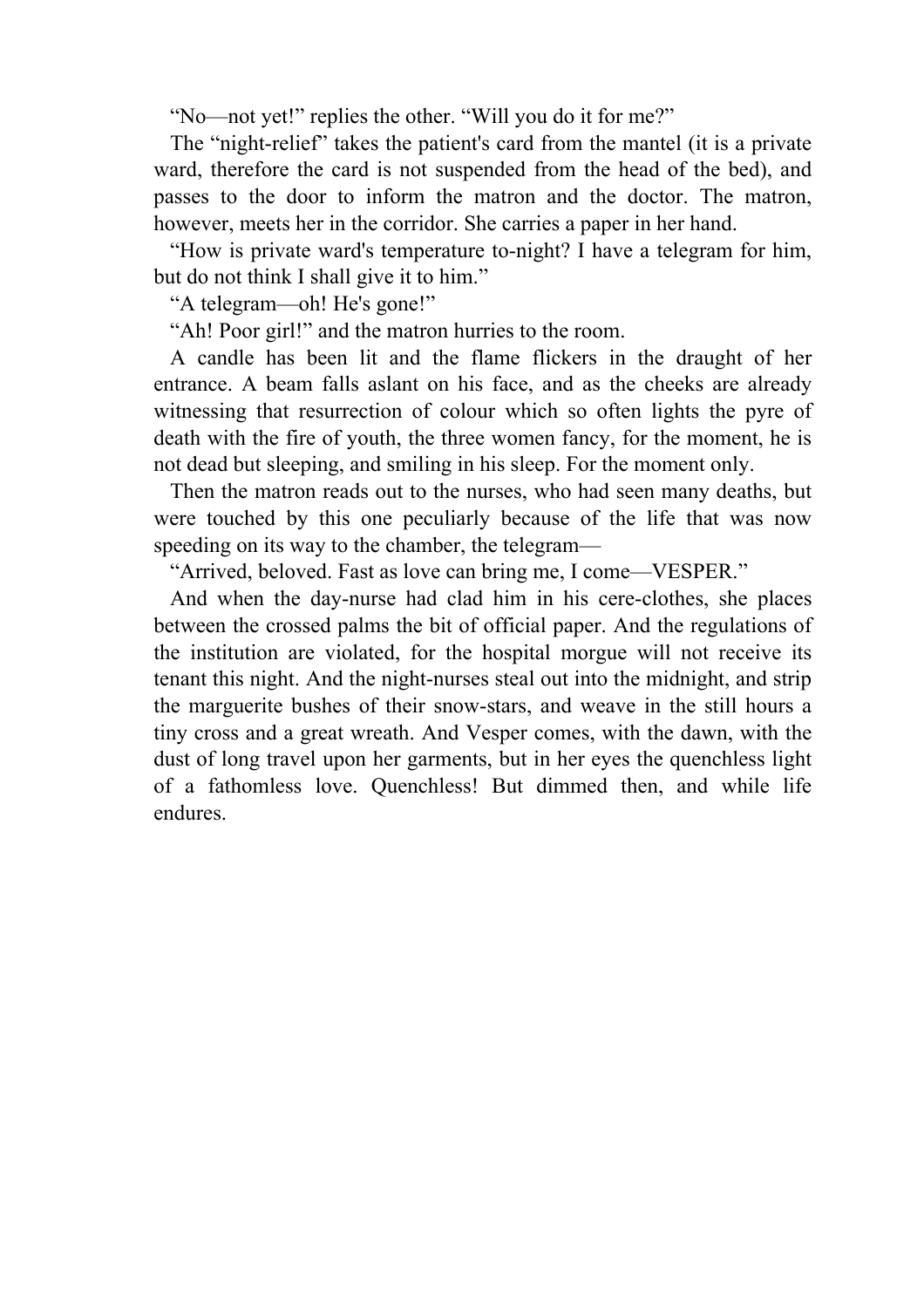# **Brothers Twain**

### **I**

"BOB—I will write to—Bob!"

 The sick man turned writhingly upon his hard pallet. There was only a blanket between his body and the bed-frame, for the mattress had been exchanged long since for the money which had fed his children for three days; and the withering flesh was not so benumbed as yet by the pressed fingers of approaching death that the roughness and rigidity of the iron failed to inflict pain. "Bob," he quavered again, when he faced the door instead of the wall. "Yes, I will write to him!" Then he lifted the cane solitary relic of the thousand and one uselessnesses which had once been necessaries to him—and tapped on the floor.

"Yes, father." A boy of twelve, or thereabouts, came and put his head in at the door.

"I want paper and ink, Ned. I wish to write a letter."

"A letter, father! Will it be one to post?"

"Yes, chappie. Why?"

 "We haven't any money for a stamp, father—not a penny. And there's only one envelope left besides."

## **II**

 "DEAR ROBERT—The address is conventional and means nothing, and therefore I use it. I don't say 'Bob,' for that would mean something. It would mean, would it not, that there was a savour of the old days, our very earliest days, when we cared for one another, in my nostrils? And there is not, Robert—not the faintest!

 "As ever, since elder boyhood, I hate you, and as you were never the one to change, I am sure you hate me. If I, who was always so variable, could be constant to that one passion of hate, it is certain you hate me no less.

 "Then, still hating you, why do I write to you? Not for myself, you may be sure! If you can answer this at once your reply will be delivered by Wednesday. This is Monday—and by Thursday or Friday I shall be over the Boundary. So, this is not for myself. It is for the children! And it is not for my share of the children, but for hers! There are two of them, and I beg you to recollect that they are hers as well as mine. A boy twelve, and a girl nine—the boy with some rags upon him, the girl with scarcely any; neither has had a full meal for a month. I write for them, Bob.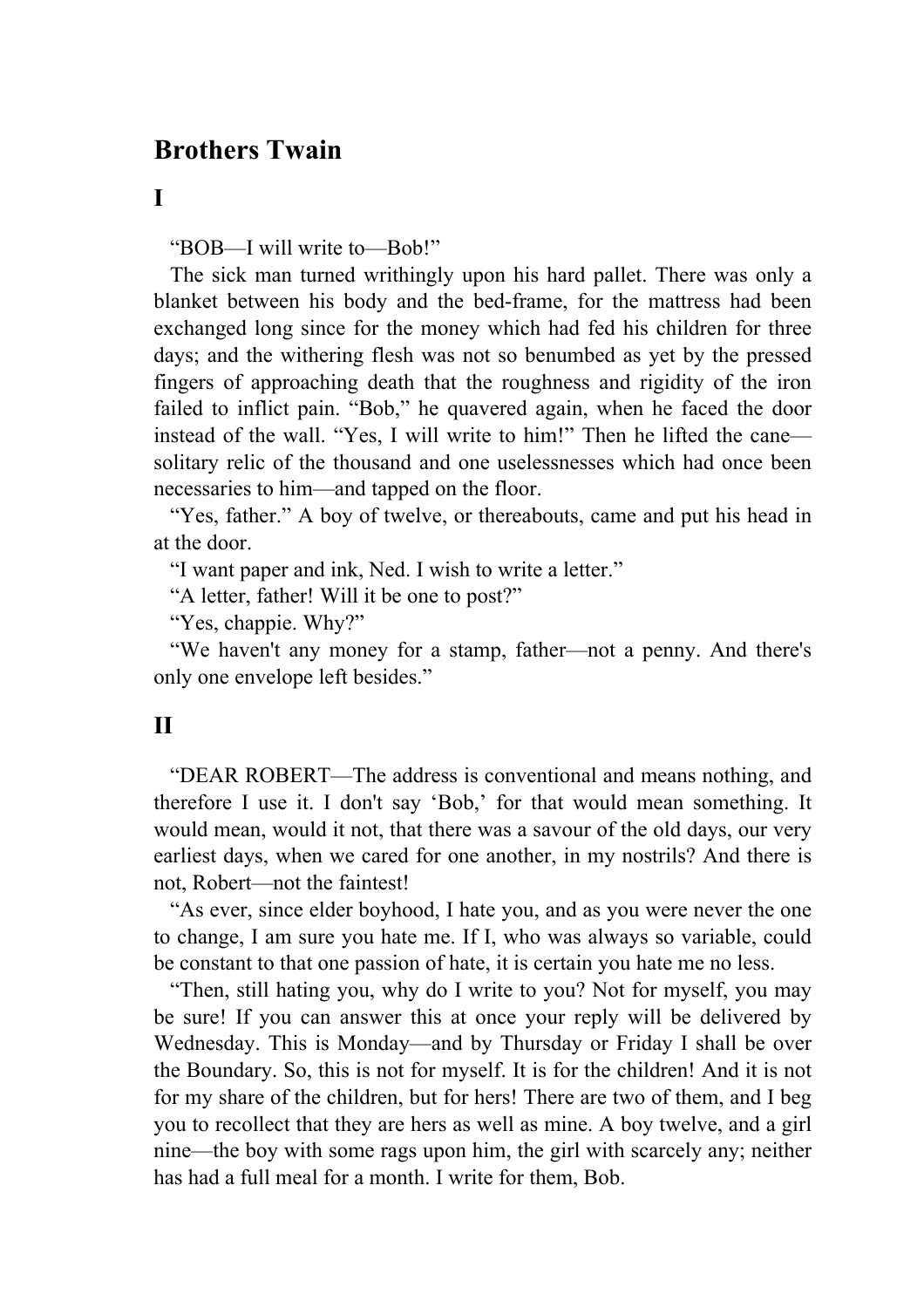"There! The old boyhood's name has slipped off the nib. I did not know it, believe me, till it was done. I got weak for the moment, thinking of the children—there must be some link between the present and the tenderness of the earliest time—and it went down. I will let it stand.

 "At the lowest ebb of the tide I write this—and there will be no spring to the tide this time. I shall have ten shillings—perhaps twelve-and-six —today from a certain source. Eight of that sum will go for arrears of rent, and on the balance, whether it be two shillings or four-and-six, the children and myself have to live till all is over. When I'm beyond the Line—do you remember how, on the home station, the old assigned cook used to talk of dying as crossing the Boundary? and we lads didn't understand him then; we thought he meant going beyond the settled districts,—parenthetical, as usual; every editor I have scribbled for says I am too parenthetical, and why shouldn't I be? I am only a parenthesis myself, slung without apparent motive into the page of the world's life; and the style is of the man, you know—but the long and short of it is, that I won't leave enough to buy a clean shirt to be buried in. Not that it matters to me, but the poor children! Hers as well as mine—don't forget that!

 "Brothers that we are, love never, since the first years, was lost between us. You thought when we came from school that I was favoured in everything, I was given everything you coveted, and you had nothing, you said, but what you were pleased to term my leavings. You were always vulgar, Robert. If you help my children—I mean hers—keep them free from that taint, I pray you. Yes, we hated one another; I, you, from superciliousness and pride, because I was the favoured one; you me, from envy. You always were a mean, jealous cur, Robert. That is the reason you have been successful, doubtless. It is so easy to be successful when one runs away from the conscience of a gentleman. Even when I won her from you, your jealousy generated a sharper malignity because with her I got Karanuk out-station. I could appreciate a wholesome hatred because I had won the woman upon whom you had set your hopes, but a love of the woman complicated with creek-frontages and lightly timbered country I could not and cannot understand.

 "However, that has all gone now—the money, and the station, and the love. Only the hatred remains—and the children.

 "Perhaps I am a fool to write this way, perhaps I am not. If you are disposed to help the children, you will do so in spite of this last bubbling forth of my contempt. And if you will not help them, then, if beyond the Boundary they know anything at all, I shall surely be glad I did not abandon that hate at the ebbing of the tide which I had nourished at the flood.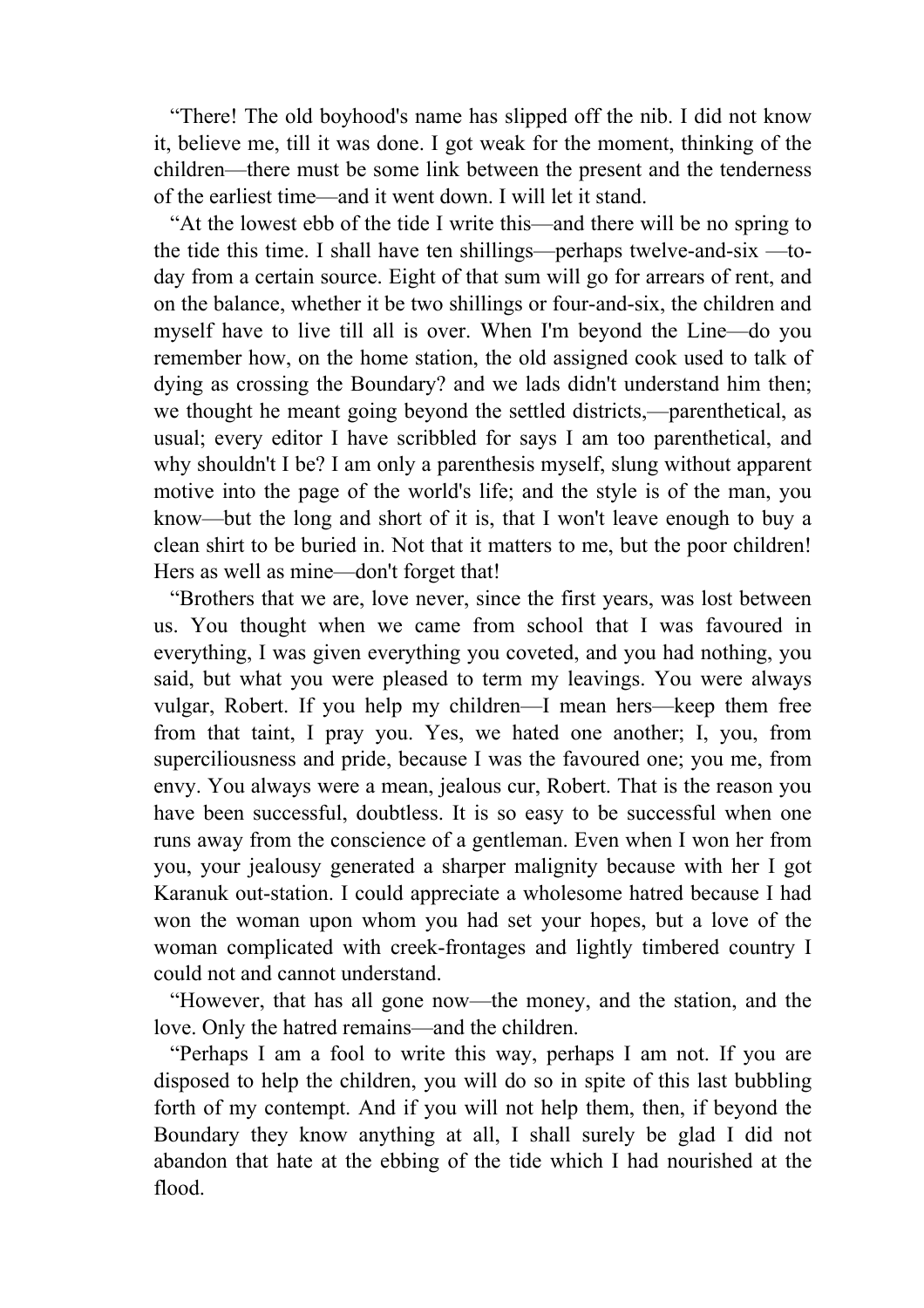" . . . Do you see this stain? The bleeding came on again while I was sitting up to write, and the stigma of the 'ensanguined drops' will give you pleasure surely, O my brother! They would to me, I declare to you, were our positions reversed. They are so eloquent of what even you, dear sir, with your M.L.C.-ship and your stations, and your dummied selections perjury must have been congenial to you, good brother Robert—and your flocks and herds will have to do; you, even you, will have to pass the Boundary!

 "And the boy—he's come back, and says he received but nine shillings for the cane. The Jew, because the lad had defaced the engraving of the name, gave him that and no more. He has paid the rent and brought back elevenpence, and a penny stamp. Really, how grateful I am to Parliament for enacting penny postage! Now, had it been twopence still, the youngsters would have been short one pennyworth of milk—a full meal for them, O my brother, according to our present dietary scale. Oh, and by the way, you voted against that reduction. Had you some premonition of how great a blow you could inflict upon me, could you involve me in double expenses for postage in my extremity? No, of course not; to suppose that would be to presume you had occasionally some swift vision into things unconnected with barbed wire and the price of shearers' rations; which, as old Euclid hath it, would be absurd.

 "Yes, elevenpence. And do you know what that elevenpence represents? Father's gold-headed cane! From the earliest boyhood when you rode it straddle-legged—I laugh now as heartily as my lung will allow me, to recall how even your infantile steed used to trip you up, and so forecast the miserable horsemanship of your latter years—Heavens! the newest jackeroo on your run ridicules you when you mount your horse—what am I writing?—when you are assisted to mount your horse, I should say—I say from boyhood you craved to have that cane. And now, I have sold it—to a Jew, Robert, to a Jew!—Benjamin, of Swanston Street. Perhaps you would like to buy it after all? He will not charge you surely more than two hundred per cent. profit. I hope he won't charge you less! I shall grieve beyond the Line if he does, for I should like to know you had to pay twenty-seven shillings—twenty-seven drops of your heart's blood—for what you always thought should have been yours by right. Still, even if you pay twenty-seven shillings for it, the gold will be cheap at that. For you, of course, will only value it for the gold—you couldn't enter into the sense of that subtle companionship which links a man to a cane his dead friend or foe has carried—at least a guinea and a half. Think of it, O my brother! You might make four shillings and sixpence upon an expenditure of twenty-seven shillings. Look at the gain!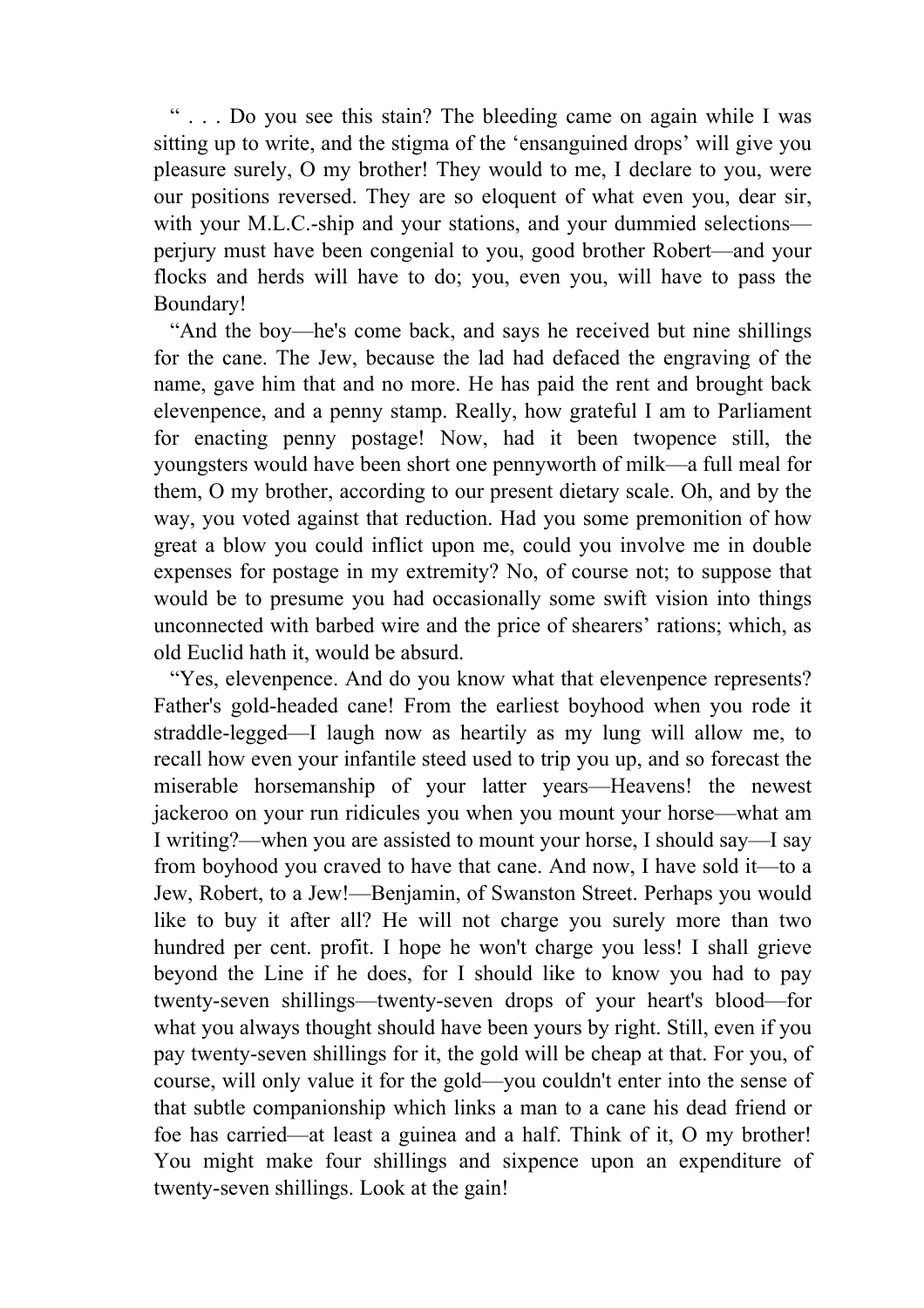"So—my strength will not suffice to write another five lines even if I had paper—I close.

"Dear Robert, believe that in death as in life I am

"Your hating and hated

"CHARLIE.

 "P.S.—I have strength yet to strike out 'Bob,' and I do it. Still remember the children for her sake."

## **III**

"Father, here's a gentleman to see you."

 "A gentleman! Surely not! Oh! it is you, Robert! It is a natural mistake of the lad's. He has not sufficient knowledge of the world yet to perceive that a man may wear fine clothes and a gold cable for a watch-guard, and own a gold railway pass, and still not be a gentleman! So you got my letter? I am sorry that I cannot offer you a seat. We have been doing without chairs for some time."

"Any further insults?"

"At present—none! Chappie, this is your uncle!"

 "Boy, here are two sovereigns. Go and buy back the cane you sold two days ago!"

 "Ah—Robert, you do value it, then? I thought I could not err in my judgment. But are you not indiscreet in giving so loose a commission? He might give more than twenty-seven shillings!"

 "Never mind that! I could not spare the time to go for it myself. I came here as speedily as I could—and you're obviously too near the Boundary, as you say, for me to leave you now."

 "Robert, you are positively kind! And you've come to do something for the children?"

 "Before I answer you, let me remind you that once I swore I would have that cane before you died, and would flog you with it. Do you remember?"

"Surely, O my brother, yes!"

 "I am glad of it. Now I will answer you. I shall do nothing for your children!"

"Then why—if it is not impertinent—did you come here?"

 "I cannot flog you with that cane now. But I can spurn you with it when you are carrion. I came for that—and to see you die!"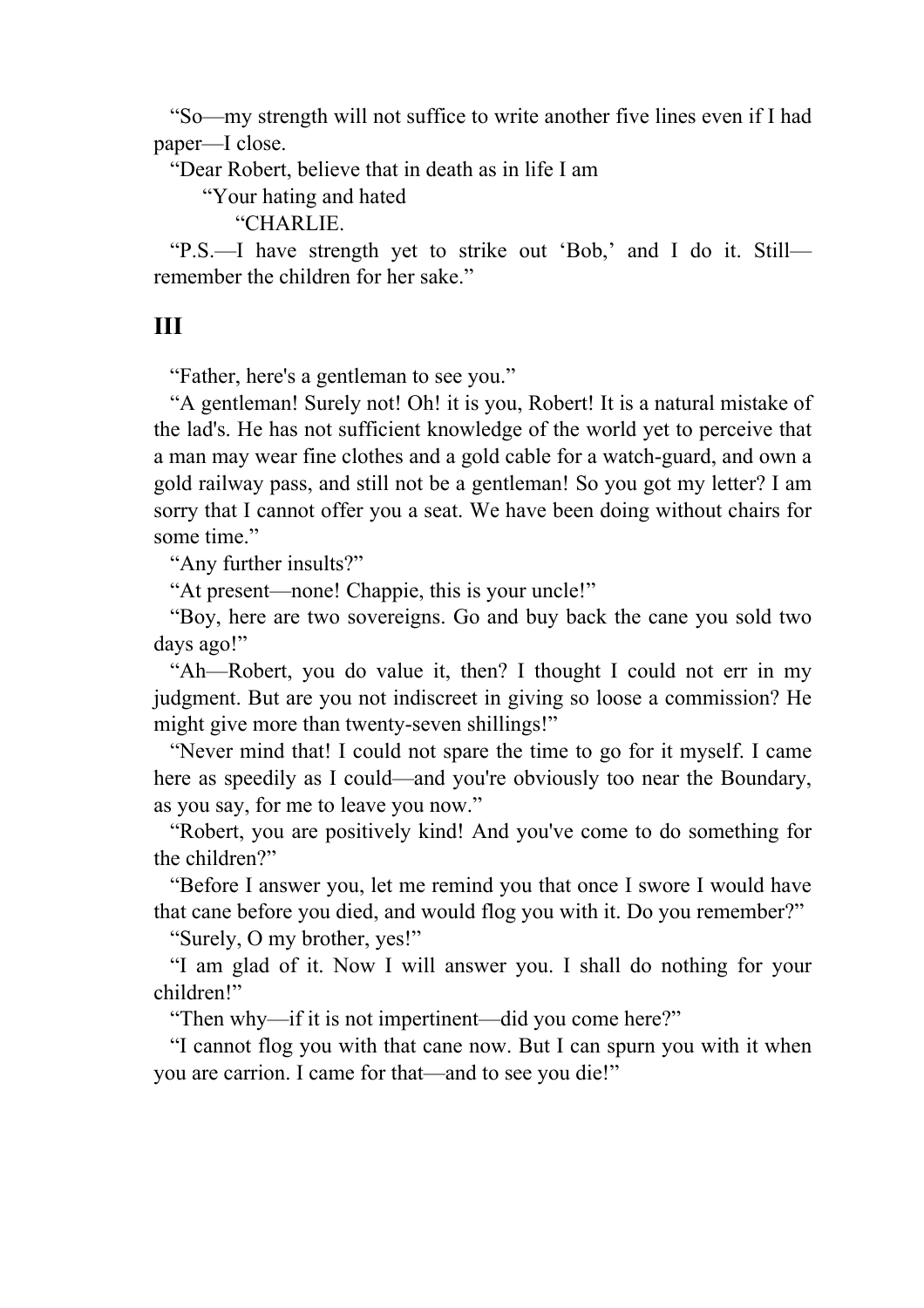## **Beneath the Summer Sun**

 THE blue infinitudes of the skies and the distant ranges were swimming in a lustrous haze to the eastward—but to the far westward, smoke upon smoke, thunderous in its aspect and in the rumble of its rapid encroachment on the doomed timber. And the men, hauling their sleeping caravan up the steep hill, beyond where Hartley Bridge now throws its span, shivered, as they gasped under the stress of their labour and in the stifling heat. They prayed for the night-fall. But it was as yet only high noon. And they knew as they prayed that their prayer was not to be answered. God might be willing to listen, but the System had cut off connection during working hours.

 God might be merciful, but the new road organization was just. Being high noon, there would be no temporary lull in the labour for an hour, and no stoppage of it for six hours. Let the heavens burst with their brassiness, the new road regulations were imperative. So Ensign Manning, of the  $$ th Regiment, believed.

 To do him justice, he believed it. All his instincts—he was but a boy leaned to the side of good-comradeship and sympathy. But his orders were clear and precise—and this was his first command—and he was anxious, of course, to acquit himself well; and equally of course, the transports under him were terrible fellows! If they were not terrible fellows, justly smitten of fate, completely beyond reform, why, of course again, his superiors in Sydney would not have ordered them to the iron-bound gangs on the mountain roads. English law was ever just; and it was not his to reason why; and his privilege and his obligation as a true Englishman was to do his duty; and—and so forth.

 Being only a boy, how was he to understand that never yet did the devil forge so potent an instrument of evil (save one) as an Englishman's belief that when he acts from a sense of duty he must be right? And that exceptional one was the mediaeval Spaniard's notion that the more finished fiend he proved himself the more exquisite pleasure he conferred upon the Mother of God and the Saints.

\* \* \* \* \*

 Now the Road Regulations, the Bible of the Blue Mountain iron-gang, were explicit as to the hours of work. The gangs were not supposed to labour between one and two p.m., but were supposed to be wielding the merry pick or the tamping-iron, or performing other soul-saving exertion, between five-thirty a.m. and six p.m.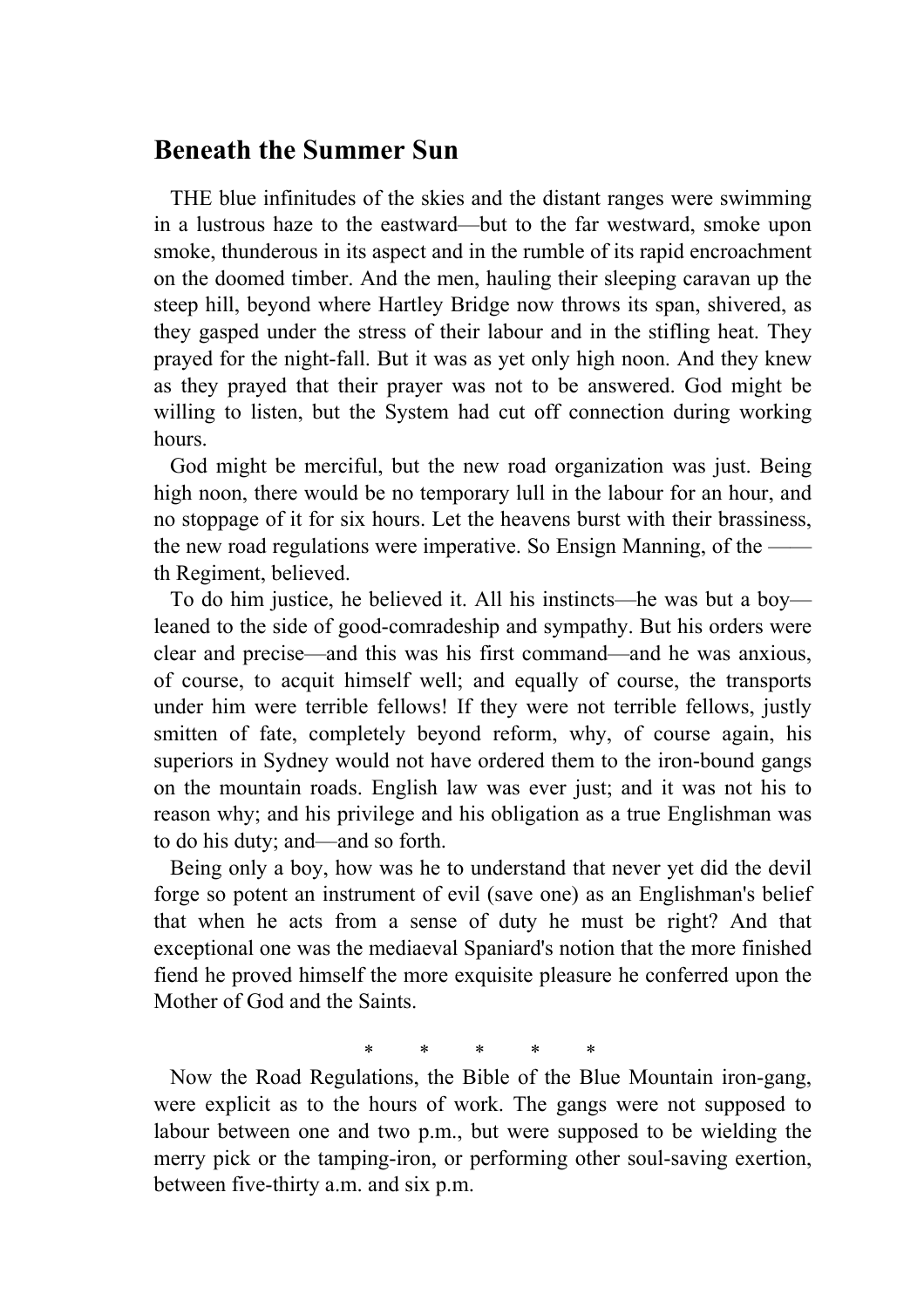And by the kinder grace of the Authorities, the dragging over ridge and range of their lumbering hell-upon-wheels was regarded as work upon the roads. The more brutal system of the earlier days had demanded that transports should remove their sleeping-vans from depôt to depôt in their own time, but the System at the epoch of this our present story was becoming humane, and it conferred upon the men the sweet boon of their own leisure. It was, however, a just system as well as a humane one—and therefore in the System's time the men had to work.

 So they bent to the cable-thick rope, for all that the strands burnt and blistered like red-hot iron, and they trembled and stumbled step by step to the length of their fetters. Which were not like red-hot iron, but were.

 They had reached the razor-edge of a ridge. The caravan poised its twelve-feet length of unwieldiness on the crest, and the sergeant of the guard, walking a yard behind the van on one side of the road—so that such shade as was obtainable from the withered gums might refresh him—called across the road to the subaltern in command.

 "Let 'em chock her a bit, sir!" Beneath the respectfulness of his tone was a sympathy, and more than one head beneath the leathern caps turned and sent a thankful look through dull eyes. He had done what he dared.

 "They will have an hour's rest at one o'clock!" It was not Manning's fault if the earth spewed heat as well as the heavens. The regulations were imperative, and duty was duty. So the wheels were unchocked—then.

## \* \* \* \* \*

 No. 8 was an old man. There was the benignancy of age in the grey hair and the white furrowed face. An uneducated man, that was plain, too, but from the glazing eye glimpses of intelligence slid out at moments; and feeling—the dumb, inarticulate feeling that you see in the eye of a dog. He was the sort of man of whom Wesley made his earliest class-leaders—who spoke of what they felt and not of what they knew, for they knew nothing save the desperate need of sinning souls and the goodness of God. This, at least, is what you could have read in his face. At the same time you would have been, so the Systemers would have told you, quite in error. For Bill Cousins, No. 8, was a mighty offender. The law had held him in bonds these ten years, and would do so for ten years more. His offence was heinous, and the portion of the wicked here and hereafter was his, or to be his. Even as he stands here, deceptively venerable in aspect, gasping long, long breaths, and praying mutely to his God to forgive him the sin of repining at his lot—for he does repine sometimes—it is questionable whether he should be allowed to live. The law had sentenced him to be hanged, drawn, and quartered, but the gracious prerogative of mercy had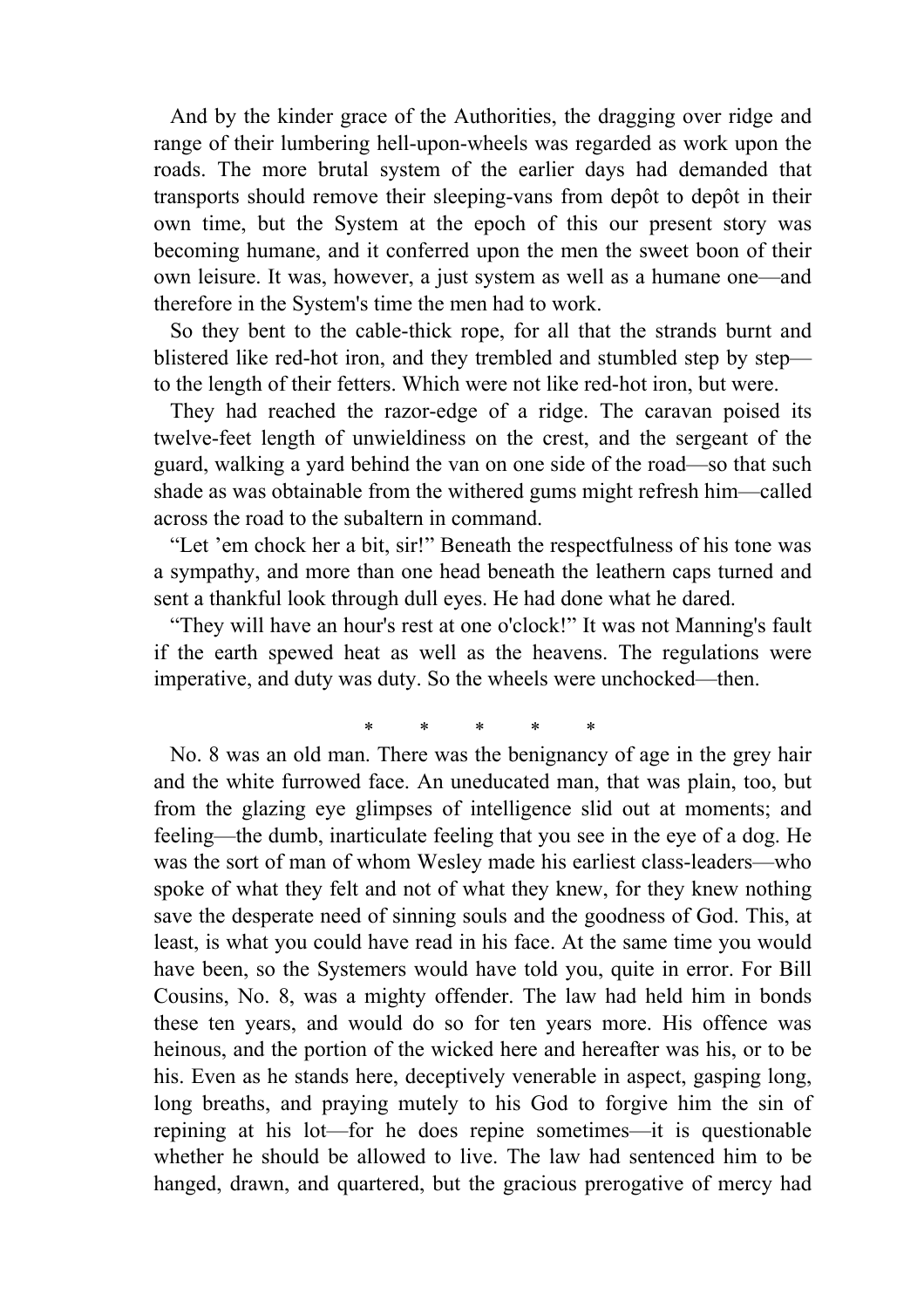been exercised and his worthless life had been spared so that he might repent of his awful crime. And—that crime?

 There are some offences against the law that may not be named audibly. This is one of them; hence, let us whisper it: "No. 8" had thrown a stone against a Bristol merchant's window in a Reform Bill riot.

 There are many thousands in the indictment—a copy lies open before us now—but that is the plain meaning of the volume of involved verbiage. The Crown called it treason, but really he broke a window!

 And so old Bill Cousins deserves no sympathy from us, though he be sixty years of age, and tender of heart, and prayerful of speech, and mild of temper—and panting for breath beneath the burning blue of a January sky in a droughty summer.

\* \* \* \* \*

 The "hell-upon-wheels" swung upon the ridge, as six of the twelve men held her up with their backs against her, while the rest of the twelve eased her down with their crowbars. The privates of the guard, distant (as per regulation) ten paces on either side, watched the operation and were grateful for it. They got some shade, and stood easy resting on their muskets.

 Slowly she descends. The three-foot diameter wheels, solid circles of timber, revolve reluctantly, and grate and crumble the granite rubble of the rocks. Perhaps one in fifty is the gradient, no great task to achieve even for a laden bullock-team in these days, when the art of the bullocky is dying out of the coast-lands; but a fit job for human refuse, such as No. 8, in the hot summer days of the early epoch. There was not one of the twelve that did not go maddened and desperate, as they fought that dreadful home of theirs. For she became endowed with life—she quivered—she reeled—she shrieked terribly as the devil in her, in the moment of contact with a boulder, twisted out the rude axle-pin, jerked off the left rear-wheel, and stretched her ponderous mass on her back. Over the cries of the gang, over the clank of the irons, over the crash of the beaten-in timber, over the groans of—of some one, rings stridently from among the spare shadows cast by a lank bloodwood—"Father!"

\* \* \* \* \*

 From side to side, struck this way, struck that way, went the gangers, who in the fear of the first shock had grouped themselves on the near side of the overturned caravan. The sergeant parted them with stinging blows, thrusting them apart as the diver does the waves. And they had not recovered their balance—there is no elasticity of step when the feet are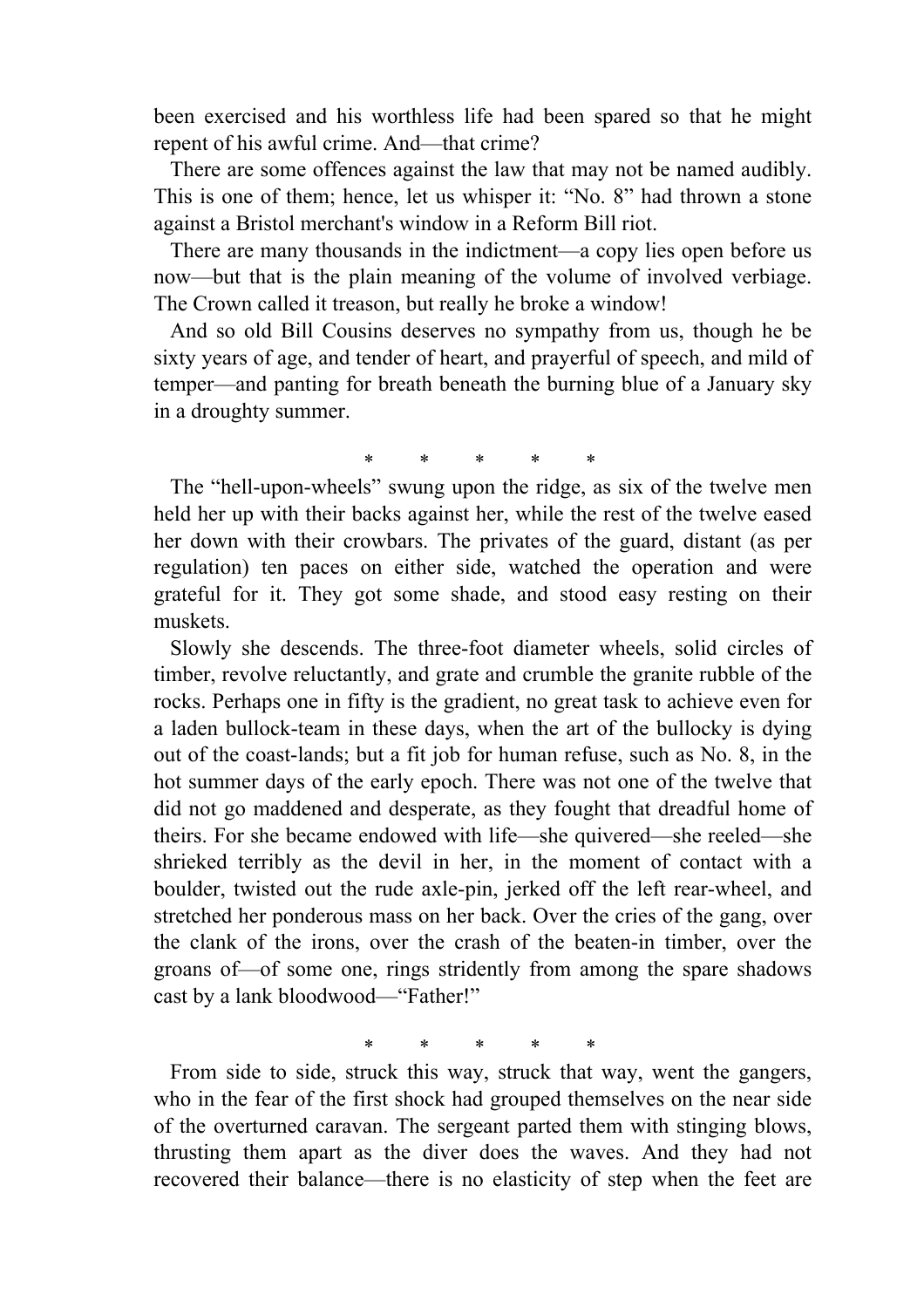drawing behind them seven-pound chains—when he, somewhat inconsistently as it may seem, considering his immediately preceding action, called upon them to help him.

 "For God's sake! Wells, Beattie, Western—all o' you, help me! He's my father!"

 And the eyes in the grey head just protruding beyond the edge of the van timbers open slowly at the words. The lids separate with a feeble tremulousness—but the light that shone in them! It shamed the blazing of the noon-day; and no wonder, for their luminousness was not of this world.

 "Don' 'ee, Jimsey! I—be—aw' reet!" And then the sergeant and the transports saw enough to convince them that to move the van would be to hasten death.

 The sergeant, dashing his shako to the ground, knelt beside the prostrate, overlain form.

 "O, father—father—I was feered o' this!" The piteous tearless sobs of the stricken man shook him fiercely. "I knew 'twould be so, sooner nor later!"

 "Don' 'ee,—Jimsey,—lad! Now, don' 'ee!" The old man crooned this, and then his face changed fearfully. The terror of a great agony was in it, and it was not good to look upon. He pleaded (in a voice that brought the sweat to the gangers' brows, and to the boy subaltern, who was the symbol to them of the Great and Merciful and Just British Empire, a faintness that he never forgot) for the fast-speeding death to come quicker.

"O God—O good God! Be 'ee merciful now, an' take I quick!"

The sergeant turned his head and showed a ghostly face to the gang.

"Go 'ee 'way, men!" And he stooped once more over his dying father.

 The gangers withdrew some paces—stealthily as though they were in a sick chamber. Some stooped as they moved and drew up the block of wood to which their chains were attached, so they should not clank.

 Ensign Manning alone stayed where he stood. In his glance around the sergeant had not seen his officer, and perhaps would not now have noticed him had not the Ensign spoken.

 "Is he really your father, sergeant? And can't we do anything? Can't we get him from under?"

 The sergeant sprang up, and stood for one instant swaying on his feet as though nerving himself, after counting the cost of striking his officer, to dash Manning to the ground.

Manning certainly expected a blow, but did not flinch.

The blow, if intended, did not fall. For the old man spoke.

"Jimsey, now—don' 'ee! Yo' promised I as yo'd do yo' dooty!"

 The sergeant knelt again. "Eh, dad—I did! An' I'll do it yet, for all they killed yo'!"